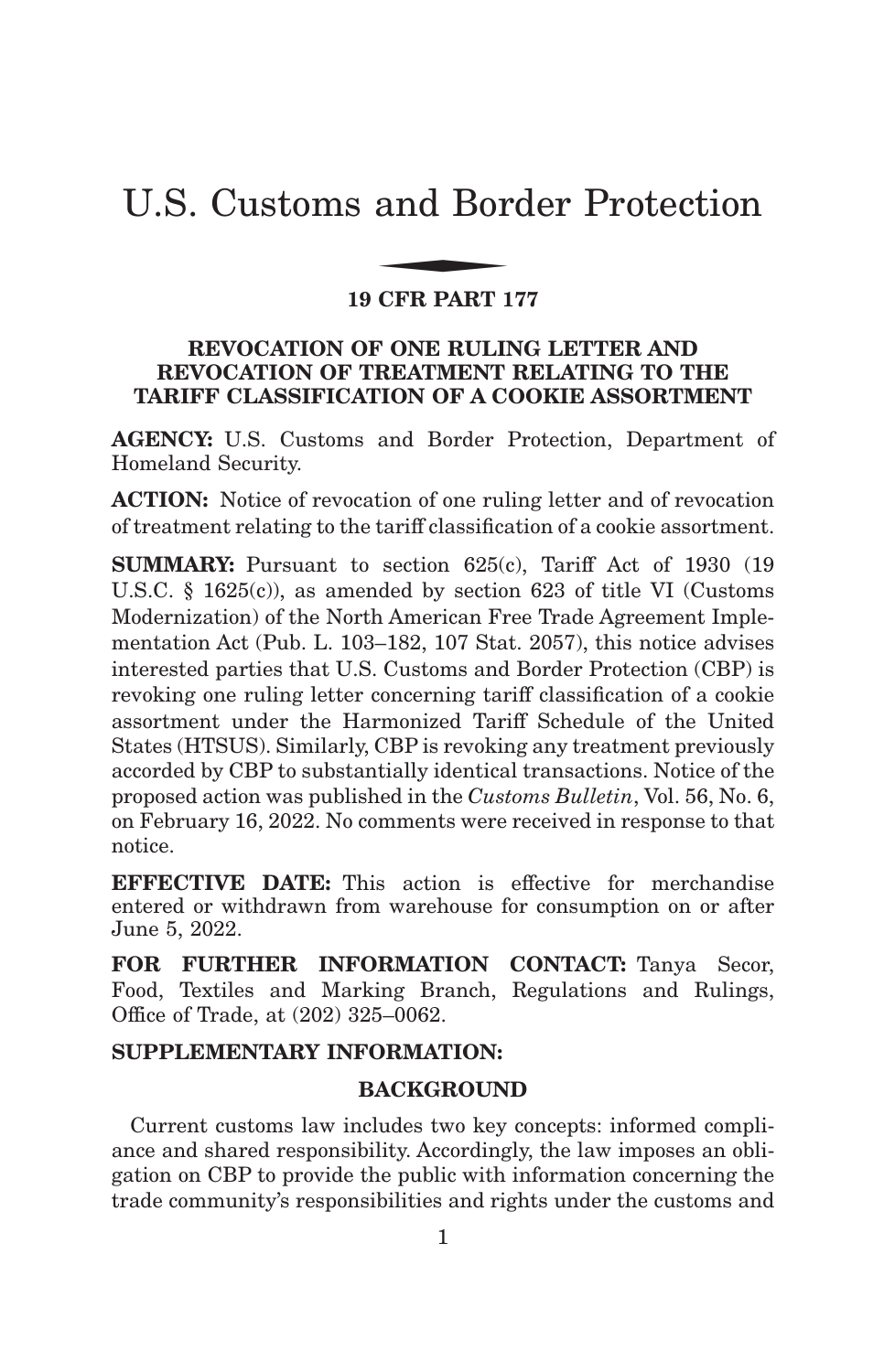related laws. In addition, both the public and CBP share responsibility in carrying out import requirements. For example, under section 484 of the Tariff Act of 1930, as amended (19 U.S.C. § 1484), the importer of record is responsible for using reasonable care to enter, classify and value imported merchandise, and to provide any other information necessary to enable CBP to properly assess duties, collect accurate statistics, and determine whether any other applicable legal requirement is met.

Pursuant to 19 U.S.C. § 1625(c)(1), a notice was published in the *Customs Bulletin*, Vol. 56, No. 6, on February 16, 2022, proposing to revoke one ruling letter pertaining to the tariff classification of a cookie assortment. Any party who has received an interpretive ruling or decision (i.e., a ruling letter, internal advice memorandum or decision, or protest review decision) on the merchandise subject to this notice should have advised CBP during the comment period.

Similarly, pursuant to 19 U.S.C.  $\S$  1625(c)(2), CBP is revoking any treatment previously accorded by CBP to substantially identical transactions. Any person involved in substantially identical transactions should have advised CBP during the comment period. An importer's failure to advise CBP of substantially identical transactions or of a specific ruling not identified in this notice may raise issues of reasonable care on the part of the importer or its agents for importations of merchandise subsequent to the effective date of this notice.

In New York Ruling Letter ("NY") N303994, dated April 24, 2019, CBP classified a cookie assortment in heading 1905, HTSUS, specifically in subheading 1905.90.10, HTSUS, which provides for "Bread, pastry, cakes, biscuits and other bakers' wares, whether or not containing cocoa; communion wafers, empty capsules of a kind suitable for pharmaceutical use, sealing wafers, rice paper and similar products: Other: Bread, pastry, cakes, biscuits and similar baked products, and puddings, whether or not containing chocolate, fruit, nuts or confectionery." CBP has reviewed NY N303994 and has determined the ruling letter to be in error. It is now CBP's position that the sweet biscuits in the assortment are properly classified in subheading 1905.31.00, HTSUS, which provides for "Bread, pastry, cakes, biscuits and other bakers' wares, whether or not containing cocoa; communion wafers, empty capsules of a kind suitable for pharmaceutical use, sealing wafers, rice paper and similar products: Sweet biscuits; waffles and wafers: Sweet biscuits" and the wafers in the assortment are properly classified in subheading 1905.32.00, HTSUS, which provides for "Bread, pastry, cakes, biscuits and other bakers' wares, whether or not containing cocoa; communion wafers, empty capsules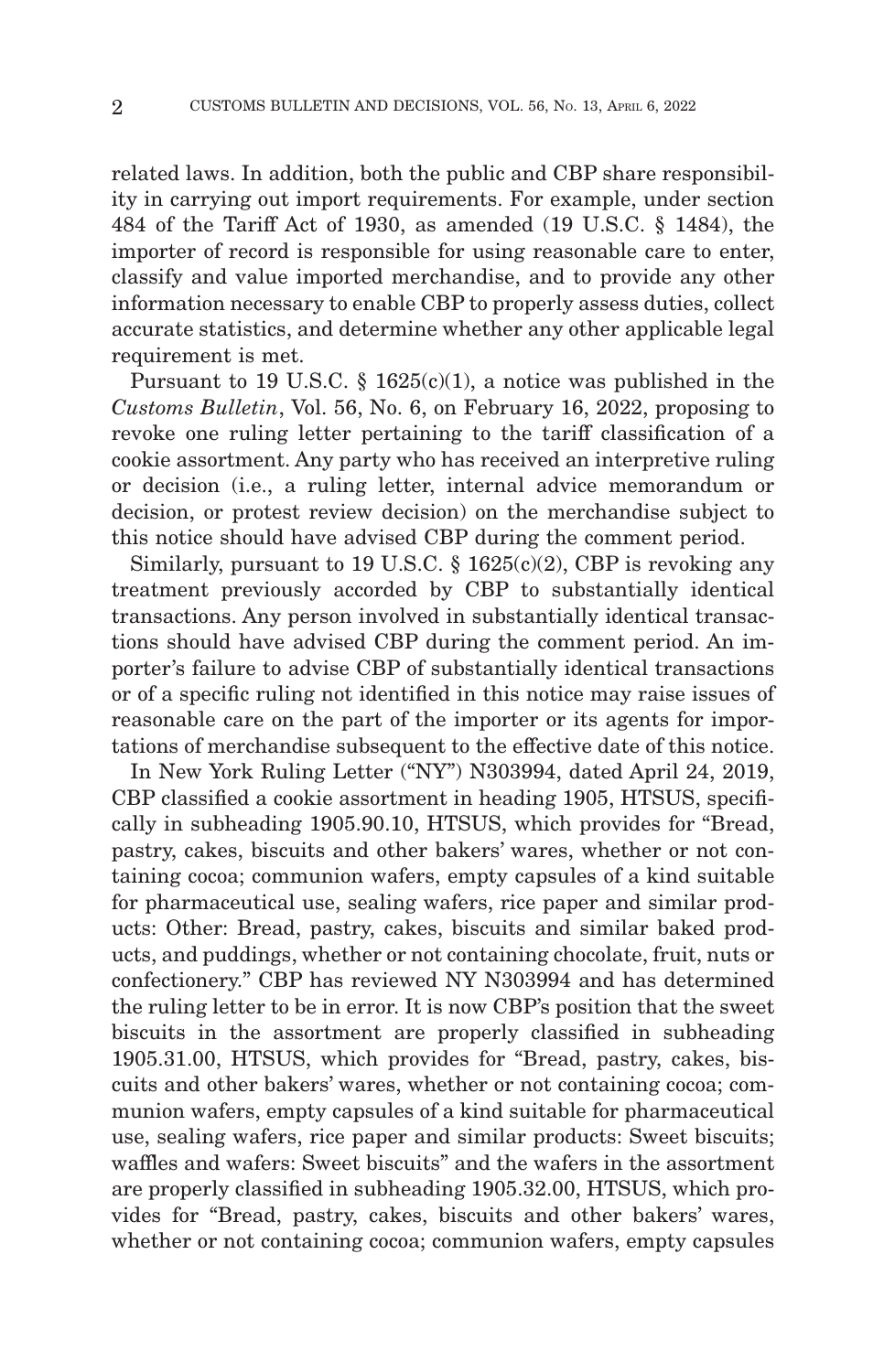of a kind suitable for pharmaceutical use, sealing wafers, rice paper and similar products: Sweet biscuits; waffles and wafers: waffles and wafers."

Pursuant to 19 U.S.C. § 1625(c)(1), CBP is revoking NY N303994 and revoking or modifying any other ruling not specifically identified to reflect the analysis contained in Headquarters Ruling Letter ("HQ") H317110, set forth as an attachment to this notice. Additionally, pursuant to 19 U.S.C.  $\S$  1625(c)(2), CBP is revoking any treatment previously accorded by CBP to substantially identical transactions.

In accordance with 19 U.S.C. § 1625(c), this ruling will become effective 60 days after publication in the *Customs Bulletin*. Dated:

*For*

CRAIG T. CLARK, *Director Commercial and Trade Facilitation Division*

*Attachment*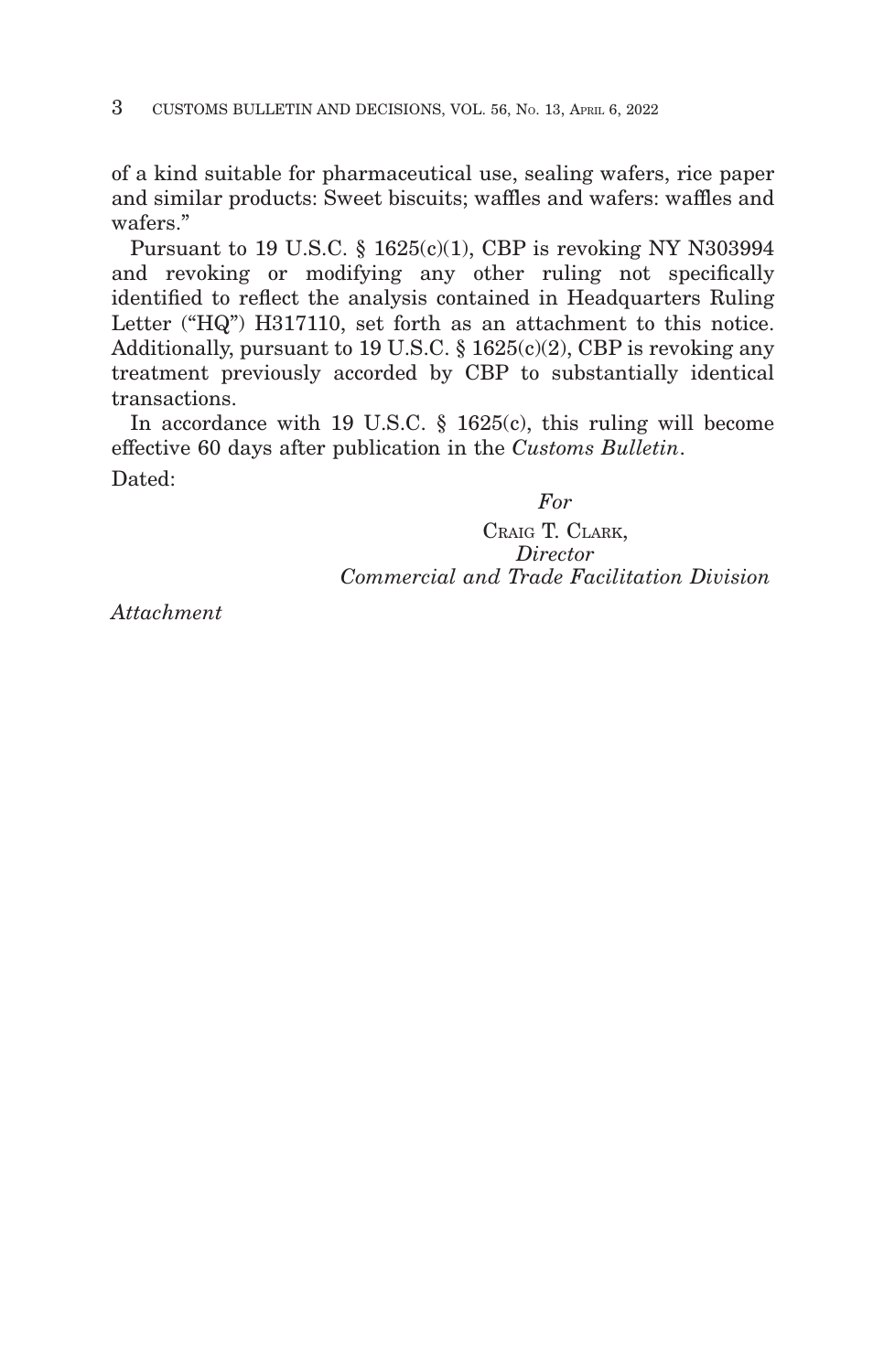#### HQ H317110

# March 21, 2022 OT:RR:CTF:FTM H317110 TJS CATEGORY: Classification TARIFF NO.: 1905.31.00; 1905.32.00

MR. PHILLIP ALLMENDINGER GRIESSON-DEBEUKELAER GMBH & CO. *AUGUST-HORCH-STRABE 23 POLCH 56751 GERMANY*

RE: Revocation of NY N303994; Tariff classification of a chocolate-covered cookie assortment from Germany

#### DEAR MR. ALLMENDINGER:

This is in reference to New York Ruling Letter ("NY") N303994, dated April 24, 2019, concerning the tariff classification of a chocolate-covered cookie assortment under the Harmonized Tariff Schedule of the United States ("HTSUS"). In that ruling, U.S. Customs and Border Protection ("CBP") classified the cookie assortment at issue under subheading 1905.90.1050, HTSUS, which provides for "Bread, pastry, cakes, biscuits and other bakers' wares, whether or not containing cocoa; communion wafers, empty capsules of a kind suitable for pharmaceutical use, sealing wafers, rice paper and similar products: Other: Bread, pastry, cakes, biscuits and similar baked products, and puddings, whether or not containing chocolate, fruit, nuts or confectionery: Other: Pastries, cakes and similar sweet baked products; puddings." Upon additional review, we have found the classification of this product under subheading 1905.90.1050, HTSUS, to be incorrect. For the reasons set forth below, we hereby revoke NY N303994.

Pursuant to section  $625(c)(1)$ , Tariff Act of 1930 (19 U.S.C. § 1625 $(c)(1)$ ), as amended by section 623 of Title VI (Customs Modernization) of the North American Free Trade Agreement Implementation Act, Pub. L. No. 103–182, 107 Stat. 2057, 2186 (1993), notice of the proposed action was published on February 16, 2022, in Volume 56, Number 6, of the *Customs Bulletin*. No comments were received in response to this notice.

#### **FACTS:**

NY N303994 described the cookie assortment at issue as follows:

The product is a chocolate covered cookie assortment said to contain approximately 37 percent sugar, 21 percent wheat flour, 11 percent chocolate, 10 percent cocoa butter, 8 percent vegetable shortening, 5 percent skim milk, 2 percent butterfat, and 6 percent total including trace amounts of vegetable oils, butter, eggs, almonds, salt lemon, caramel, sugar, and citric acid among others. The assortment consists of fifteen different varieties of decorated chocolate covered cookies shaped in circles, squares, sticks and a heart. The product is said to be packaged for retail sale in tins printed and embossed as a seasonal item suitable for gifting, weighing  $\overline{1}$  kilogram per tin, net packed.

According to the product information submitted with the ruling request, including a photo of the assortment, the cookies are organized by variety in a plastic tray with a plastic film in the tin box. The product information also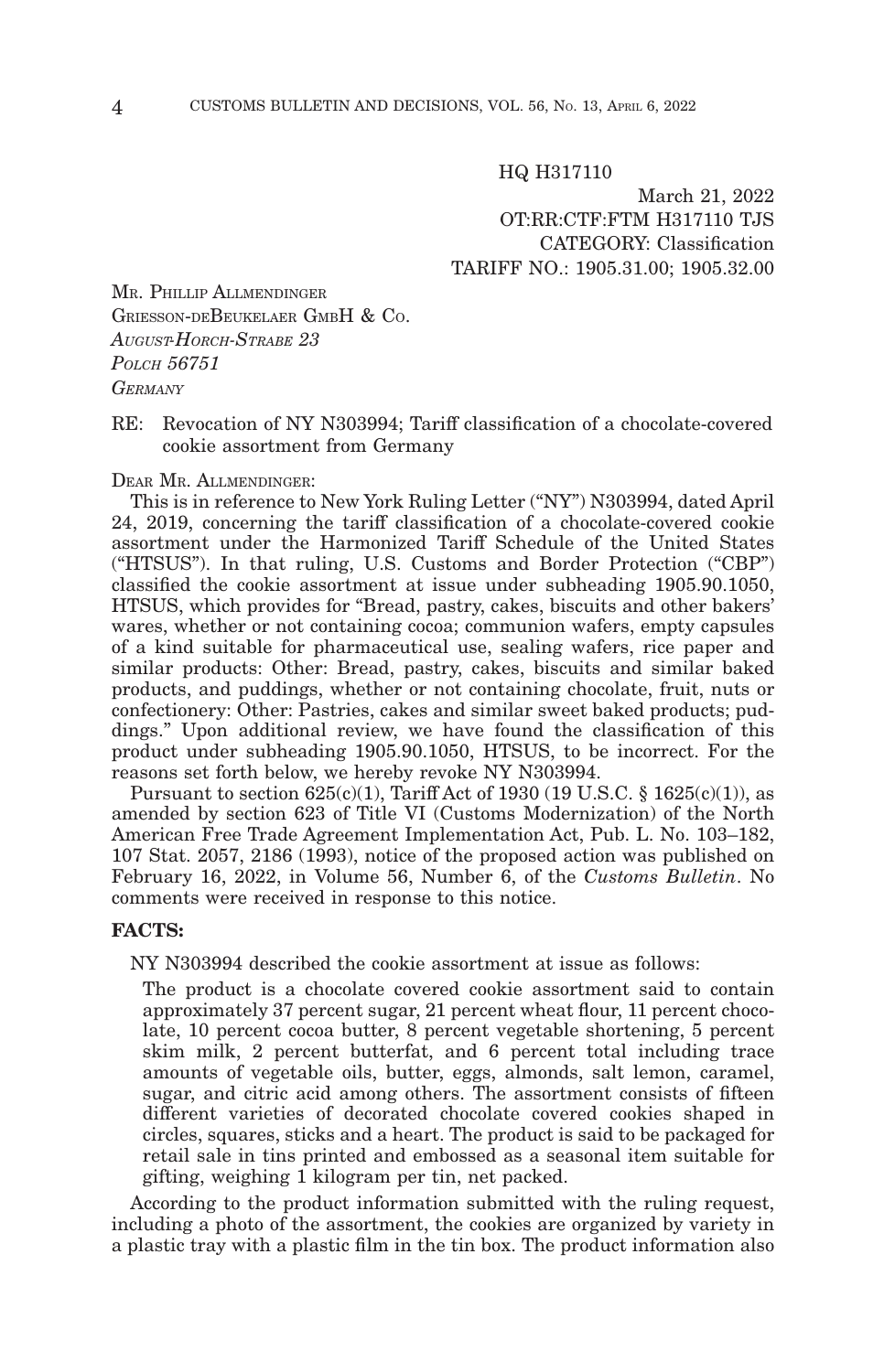describes three of the fifteen cookies as wafers with cream fillings. Specifically, the "Coca Wafer with Dark Chocolate" is described as a wafer with cocoa cream filling, covered with dark chocolate, and decor of milk chocolate. The "Cocoa Wafer with Milk Chocolate" is described as a wafer with cocoa cream filling, covered with milk chocolate, and decor of white chocolate. The "Dark Chocolate Cream Roll" is described as a wrapped crispy light brown wafer with brown filling and a rough surface. According to the product specification, the target water content in the finished product is 2% with a maximum of 4%.

### **ISSUE:**

What is the tariff classification of the chocolate-covered cookie assortment?

### **LAW AND ANALYSIS:**

Classification under the HTSUS is made in accordance with the General Rules of Interpretation (GRI). GRI 1 provides that the classification of goods shall be determined according to the terms of the headings of the tariff schedule and any relative section or chapter notes. In the event that the goods cannot be classified solely on the basis of GRI 1, and if the headings and legal notes do not otherwise require, the remaining GRI 2 through 6 may then be applied in order. GRI 6 provides that for legal purposes, classification of goods in the subheadings of a heading shall be determined according to the terms of those subheadings and any related subheading notes, and *mutatis mutandis*, to the above rules, on the understanding that only subheadings at the same level are comparable. GRI 6 thus incorporates GRIs 1 through 5 in classifying goods at the subheading level.

The HTSUS headings under consideration are as follows:

| 1905                                | Bread, pastry, cakes, biscuits and other bakers' wares,<br>whether or not containing cocoa; communion wafers, empty<br>capsules of a kind suitable for pharmaceutical use, sealing<br>wafers, rice paper and similar products: |  |  |  |
|-------------------------------------|--------------------------------------------------------------------------------------------------------------------------------------------------------------------------------------------------------------------------------|--|--|--|
| Sweet biscuits; waffles and wafers: |                                                                                                                                                                                                                                |  |  |  |
| 1905.31.00:                         | Sweet biscuits                                                                                                                                                                                                                 |  |  |  |
| 1905.32.00                          | Waffles and wafers                                                                                                                                                                                                             |  |  |  |
| 1905.90:                            | Other:                                                                                                                                                                                                                         |  |  |  |
| 1905.90.10:                         | Bread, pastry, cakes, biscuits and similar baked<br>products, and puddings, whether or not containing chocolate, fruit, nuts or confectionery                                                                                  |  |  |  |

\*\* \*

GRI 3(a) and (b) provide as follows:

When, by application of rule 2(b) or for any other reason, goods are, *prima facie*, classifiable under two or more headings, classification shall be effected as follows:

(a) The heading which provides the most specific description shall be preferred to headings providing a more general description. However, when two or more headings each refer to part only of the materials or substances contained in mixed or composite goods or to part only of the items in a set put up for retail sale, those headings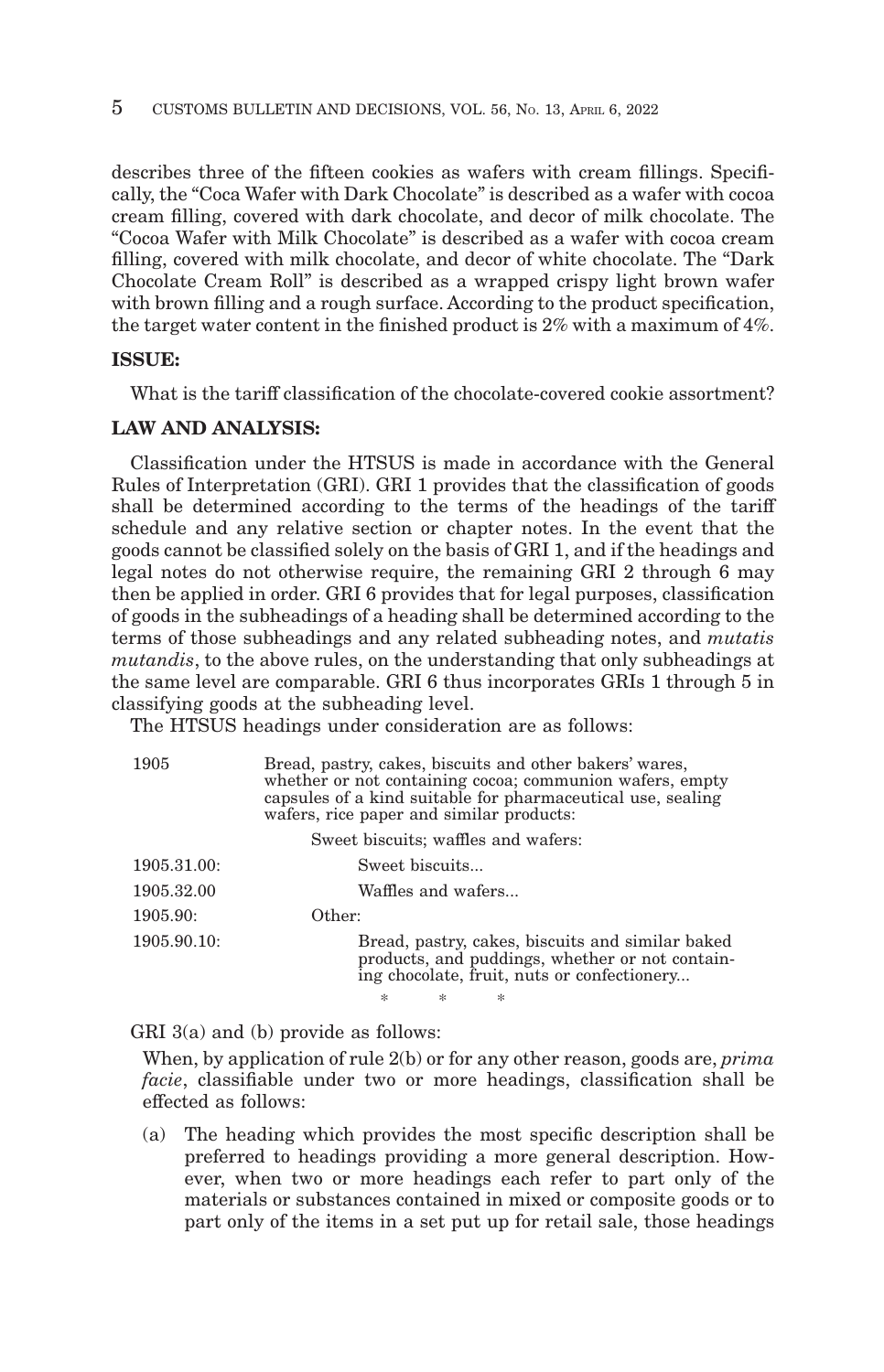are to be regarded as equally specific in relation to those goods, even if one of them gives a more complete or precise description of the goods.

(b) Mixtures, composite goods consisting of different materials or made up of different components, and goods put up in sets for retail sale, which cannot be classified by reference to  $3(a)$ , shall be classified as if they consisted of the material or component which gives them their essential character, insofar as this criterion is applicable.

\*\* \* The Harmonized Commodity Description and Coding System Explanatory Notes (ENs) constitute the official interpretation of the Harmonized System at the international level. While not legally binding, and therefore not dispositive, the ENs provide a commentary on the scope of each heading of the Harmonized System and are thus useful in ascertaining the classification of merchandise under the System. *See* T.D. 89–80, 54 Fed. Reg. 35127 (Aug. 23, 1989).

The EN to heading 1905, HTSUS, provides in pertinent part as follows: The heading includes the following products:

...

(8) **Biscuits**. These are usually made from flour and fat to which may have been added sugar or certain of the substances mentioned in Item (10) below. They are baked for a long time to improve the keeping qualities and are generally put up in closed packages. There are various types of biscuits including:

- (a) **Plain biscuits** containing little or no sweetening matter but a relatively high proportion of fat; this type includes cream crackers and water biscuits.
- (b) **Sweet biscuits**, which are fine bakers' wares with long-keeping qualities and a base of flour, sugar or other sweetening matter and fat (these ingredients constituting at least 50% of the product by weight), whether or not containing added salt, almonds, hazelnuts, flavouring, chocolate, coffee, etc. The water content of the finished product must be 12 % or less by weight and the maximum fat content 35% by weight (fillings and coatings are not to be taken into consideration in determining these contents). Commercial biscuits are not usually filled, but they may sometimes contain a solid or other filling (sugar, vegetable fat, chocolate, etc.). They are almost always industrially manufactured products.
- (c) **Savoury and salted biscuits**, which usually have a low sucrose content.

(9) **Waffles and wafers**, which are light fine bakers' wares baked between patterned metal plates. This category also includes thin waffle products, which may be rolled, waffles consisting of a tasty filling sandwiched between two or more layers of thin waffle pastry, and products made by extruding waffle dough through a special machine (ice cream cornets, for example). Waffles may also be chocolate covered. Wafers are products similar to waffles.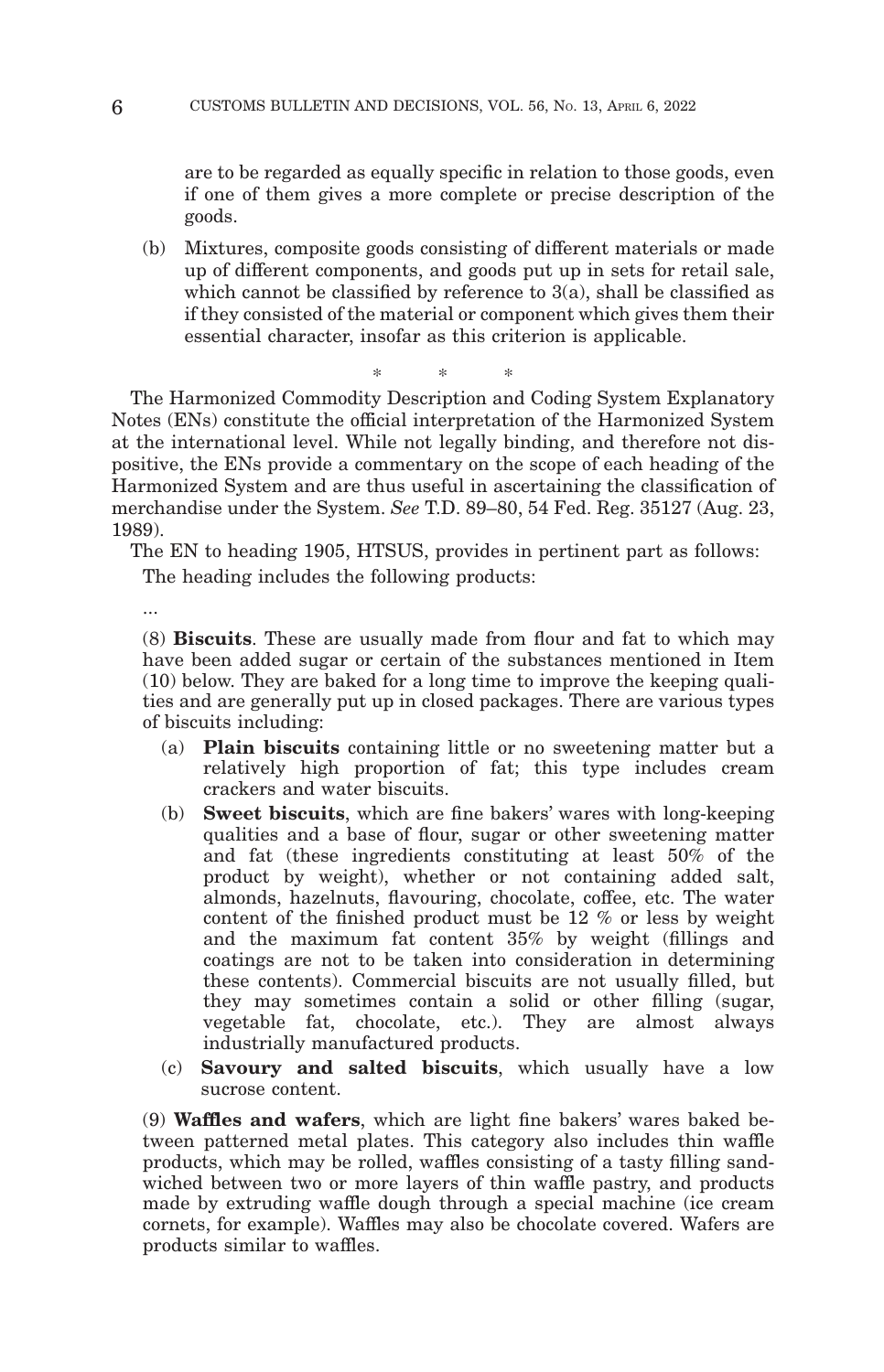\*\* \*

The EN to GRI 3(b) state in pertinent part:

- (VI) This second method relates only to:
	- (i) Mixtures.
	- (ii) Composite goods consisting of different materials.
	- (iii) Composite goods consisting of different components.
	- (iv) Goods put up in sets for retail sales.
	- It applies only if Rule 3 (a) fails.
- ...
- (IX) For the purposes of this Rule, composite goods made up of different components shall be taken to mean not only those in which the components are attached to each other to form a practically inseparable whole but also those with separable components, provided these components are adapted one to the other and are mutually complementary and that together they form a whole which would not normally be offered for sale in separate parts.
- ...
- (X) For the purposes of this Rule, the term "goods put up in sets for retail sale" shall be taken to mean goods which:
	- (a) consist of at least two different articles which are, *prima facie*, classifiable in different headings. Therefore, for example, six fondue forks cannot be regarded as a set within the meaning of this Rule;
	- (b) consist of products or articles put up together to meet a particular need or carry out a specific activity; and
	- (c) are put up in a manner suitable for sale directly to end users without repacking (e.g., in boxes or cases or on boards).

"Retail sale" does not include sales of products which are intended to be re-sold after further manufacture, preparation, repacking or incorporation with or into other goods.

The term "goods put up in sets for retail sale" therefore only covers sets consisting of goods which are intended to be sold to the end user where the individual goods are intended to be used together. For example, different foodstuffs intended to be used together in the preparation of a ready-to-eat dish or meal, packaged together and intended for consumption by the purchaser would be a "set put up for retail sale".

...

The Rule does not, however, cover selections of products put up together and consisting, for example, of:

- a can of shrimps (heading 16.05), a can of pâté de foie (heading 16.02), a can of cheese (heading 04.06), a can of sliced bacon (heading 16.02), and a can of cocktail sausages (heading 16.01); or
- a bottle of spirits of heading 22.08 and a bottle of wine of heading 22.04.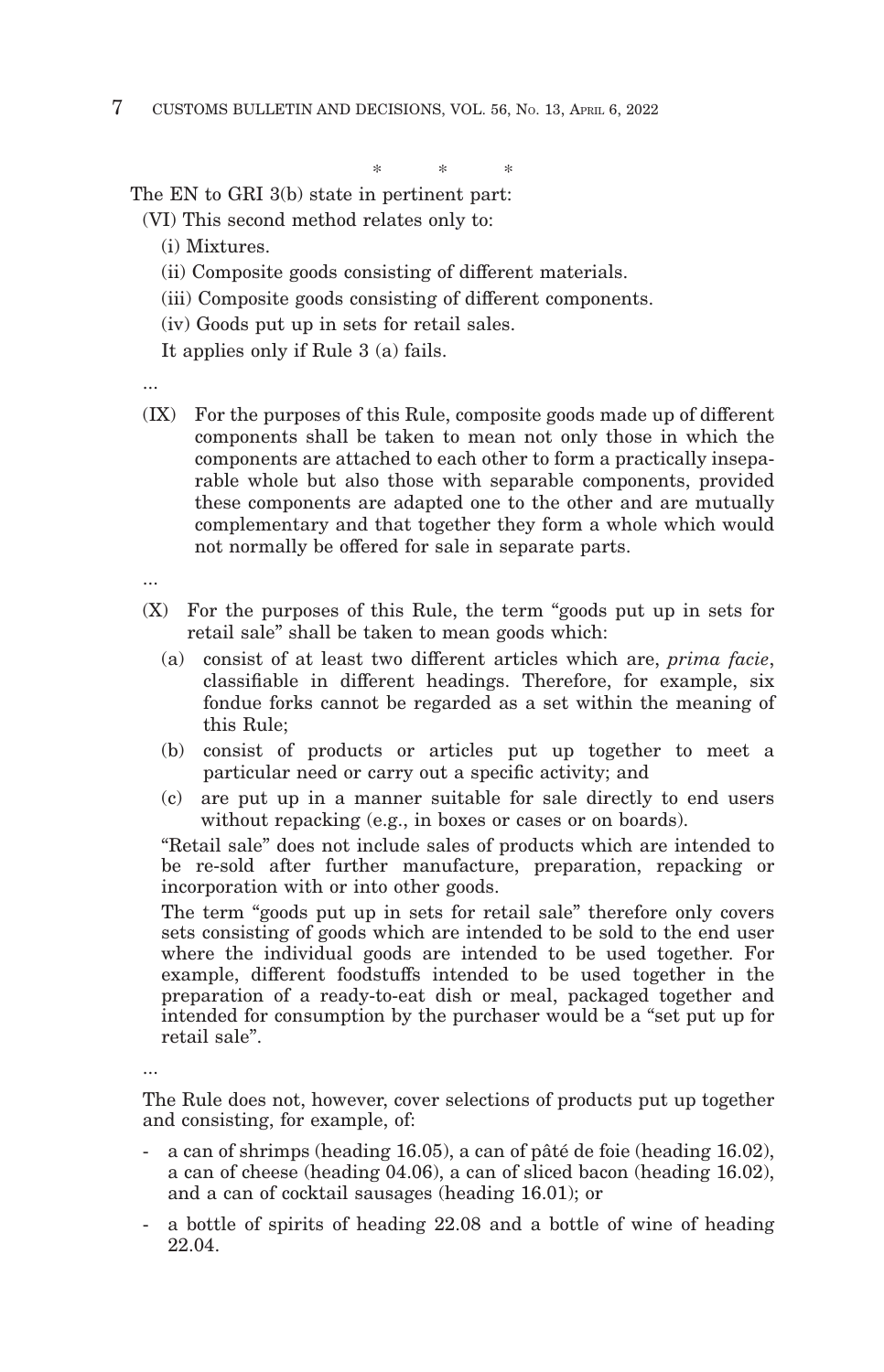In the case of these two examples and similar selections of products, each item is to be classified separately in its own appropriate heading...

\*\* \* In NY N303994, CBP classified the subject cookie assortment under subheading 1905.90.10, HTSUS, which provides, in pertinent part, for "Bread, pastry, cakes, biscuits and other bakers' wares, whether or not containing cocoa...: Other." There is no dispute that the subject merchandise is classified in heading 1905, HTSUS. The present issue is resolved at the six-digit classification level. We note that the assortment contains both biscuits and wafers, which are classifiable in different subheadings. The wafers are classified under subheading 1905.32.00, HTSUS, which provides for "Bread, pastry, cakes, biscuits and other bakers' wares, whether or not containing cocoa...: Sweet biscuits; waffles and wafers: Waffles and wafers." The term "biscuit" as used in the tariff refers to both the cookie, its sweetened form, and the cracker, its unsweetened form. *See* Headquarters Ruling Letter ("HQ") 087386 (July 13, 1990). Subheading 1905.31.00, HTSUS, covers sweet biscuits and subheading 1905.90.10, HTSUS, covers crackers.

We find that the biscuits at issue meet the criteria of a sweet biscuit and are commonly recognizable as cookies. According to the EN to heading 1905, HTSUS, sweet biscuits must have (1) a base of flour, sugar or other sweetening matter, and fat, which altogether constitutes at least 50% of the product by weight; (2) water content 12% or less by weight; and (3) maximum fat content 35% by weight. Fillings and coatings are not taken into consideration when determining these contents. The biscuits are issue contain approximately 37% sugar, 21% wheat flour, 11% chocolate, 10% cocoa butter, 8% vegetable shortening, 5% skim milk, 2% butterfat, and trace amounts of other ingredients. The flour, sugar, and fat content of the cookies constitute over 50% of the product by weight, thereby meeting the first criteria. The biscuits also meet the second criteria since the water content of the finished product is at most 4%. Last, the total fat content, including the cocoa butter, shortening, and butterfat, is below the 35% threshold provided in the EN. Because the biscuits at issue meet the definition of sweet biscuits in the EN, they are classified as sweet biscuits in subheading 1905.31.00, HTSUS.

In considering the classification of the assortment containing sweet biscuits of subheading 1905.31.00 and wafers of subheading 1905.32.00, HTSUS, a GRI 3(b) analysis is appropriate as no single subheading describes all the products which are packaged and sold together. The assortment is not a mixture because the sweet biscuits and the wafers are not comingled in the package. Likewise, the assortment is not a composite good because the sweet biscuits and the wafers are not attached to each other to form a practically inseparable whole nor are they mutually complementary components that form a whole. The EN to GRI 3(b) provides that merchandise is a "set put up for retail sale" if it (1) is composed of at least two different articles which are, *prima facie*, classifiable in different headings; (2) contains products or articles put up together to meet a particular need or carry out a specific activity; and (3) is "put up in a manner suitable for sale directly to end users without repacking." The EN further states that the rule does not cover certain selections of products put up together, and that each item in these selections is to be classified separately in its own appropriate heading or, by application of GRI 6, subheading. We find that the cookie assortment is a compartmentalized selection of discrete foods that does not meet the second requirement of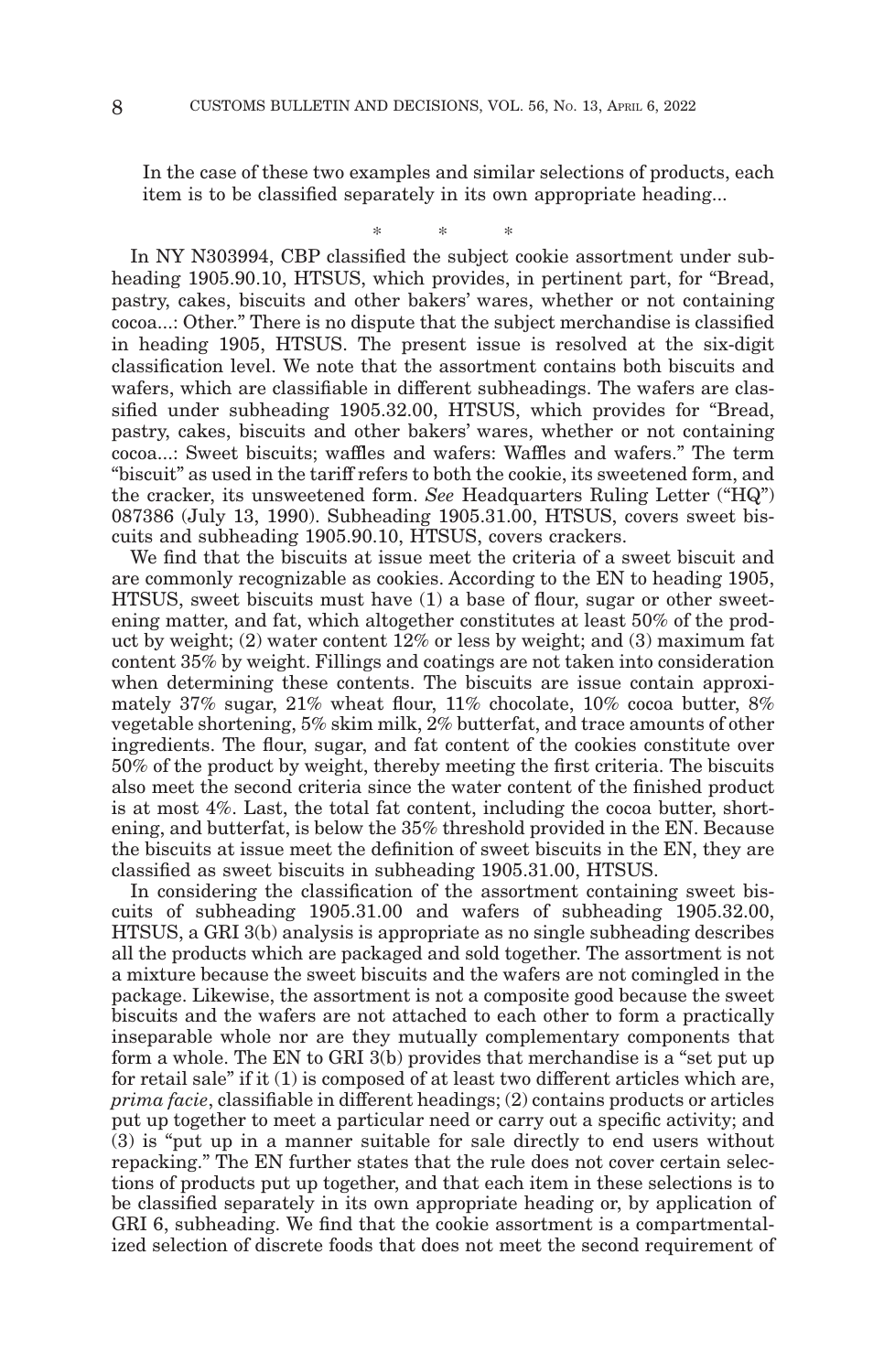a "set put up for retail sale" because the biscuits and wafers are not put up together to meet a particular need or carry out a specific activity. The biscuits and wafers individually carry out the activity of consuming a sweet treat and are not intended to be eaten in tandem. Rather, the assortment provides a selection from which consumers can choose a certain flavor among the biscuits or wafers. Therefore, the biscuit and wafer assortment does not qualify as a set under GRI 3(b) for classification purposes and will be classified separately in subheading 1905.31.00, HTSUS, and 1905.32.00, HTSUS, respectively.

This conclusion is consistent with NY N053826, dated March 13, 2009, which concerned the tariff classification of a cookie assortment similar to the one at issue. The product in that ruling was an assortment of various cookies consisting of baked biscuits, wafers, or filled wafers wholly or partially covered with dark, milk, or white chocolate, or a combination of two different chocolates. The cookies were packaged in plastic trays in a rectangular metal tin. CBP classified the biscuits in subheading 1905.31.00, HTSUS, and the wafers and filled wafers in subheading 1905.32.00, HTSUS.

In view of the foregoing, we find the biscuits in the cookie assortment are classified under subheading 1905.31.00, HTSUS, which provides for "Bread, pastry, cakes, biscuits and other bakers' wares, whether or not containing cocoa; communion wafers, empty capsules of a kind suitable for pharmaceutical use, sealing wafers, rice paper and similar products: Sweet biscuits; waffles and wafers: Sweet biscuits." The wafers are classified under subheading 1905.32.00, HTSUS, which provides for "Bread, pastry, cakes, biscuits and other bakers' wares, whether or not containing cocoa; communion wafers, empty capsules of a kind suitable for pharmaceutical use, sealing wafers, rice paper and similar products: Sweet biscuits; waffles and wafers: Waffles and wafers."

#### **HOLDING:**

Based on the information provided, by application of GRI 1 and 6, the biscuits in the cookie assortment are classified under subheading 1905.31.00, HTSUS, which provides for "Bread, pastry, cakes, biscuits and other bakers' wares, whether or not containing cocoa; communion wafers, empty capsules of a kind suitable for pharmaceutical use, sealing wafers, rice paper and similar products: Sweet biscuits; waffles and wafers: Sweet biscuits." The wafers are classified under subheading 1905.32.00, HTSUS, which provides for "Bread, pastry, cakes, biscuits and other bakers' wares, whether or not containing cocoa; communion wafers, empty capsules of a kind suitable for pharmaceutical use, sealing wafers, rice paper and similar products: Sweet biscuits; waffles and wafers: Waffles and wafers." The 2022 column one, general rate of duty for both provisions is free.

#### **EFFECT ON OTHER RULINGS:**

NY N303994, dated April 24, 2019, is hereby REVOKED.

In accordance with 19 U.S.C. § 1625(c), this ruling will become effective 60 days after its publication in the *Customs Bulletin*.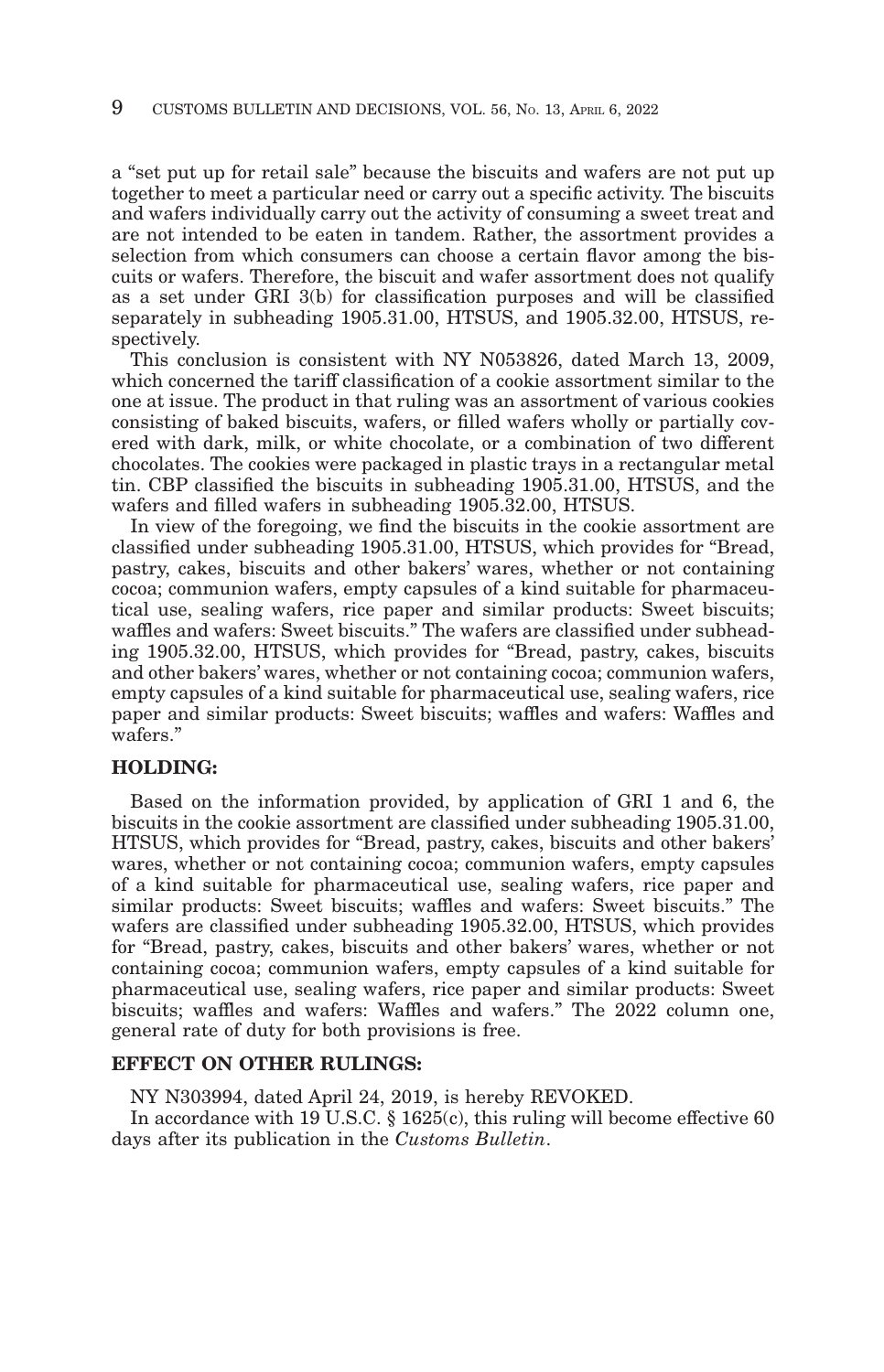*Sincerely, For* CRAIG T. CLARK, *Director Commercial and Trade Facilitation Division*  $\frac{C_R}{T}$ <br>Commercial and

# **19 CFR PART 177**

## **REVOCATION OF TWO RULING LETTERS, MODIFICATION OF ONE RULING LETTER, AND REVOCATION OF TREATMENT RELATING TO THE TARIFF CLASSIFICATION OF BANDAGE SCISSORS**

**AGENCY:** U.S. Customs and Border Protection, Department of Homeland Security.

**ACTION:** Notice of revocation of two ruling letters, modification of one ruling letter and of revocation of treatment relating to the tariff classification of bandage scissors.

**SUMMARY:** Pursuant to section 625(c), Tariff Act of 1930 (19) U.S.C. § 1625(c)), as amended by section 623 of title VI (Customs Modernization) of the North American Free Trade Agreement Implementation Act (Pub. L. 103–182, 107 Stat. 2057), this notice advises interested parties that U.S. Customs and Border Protection (CBP) is revoking two ruling letters and modifying one ruling letter concerning tariff classification of bandage scissors under the Harmonized Tariff Schedule of the United States (HTSUS). Similarly, CBP is revoking any treatment previously accorded by CBP to substantially identical transactions. Notice of the proposed action was published in the *Customs Bulletin*, Vol. 56, No. 2, on January 19, 2022. No comments were received in response to that notice.

**EFFECTIVE DATE:** This action is effective for merchandise entered or withdrawn from warehouse for consumption on or after June 5, 2022.

**FOR FURTHER INFORMATION CONTACT:** Nataline Viray-Fung, Electronics, Machinery, Automotive, and International Nomenclature Branch, Regulations and Rulings, Office of Trade, at nataline.viray-fung@cbp.dhs.gov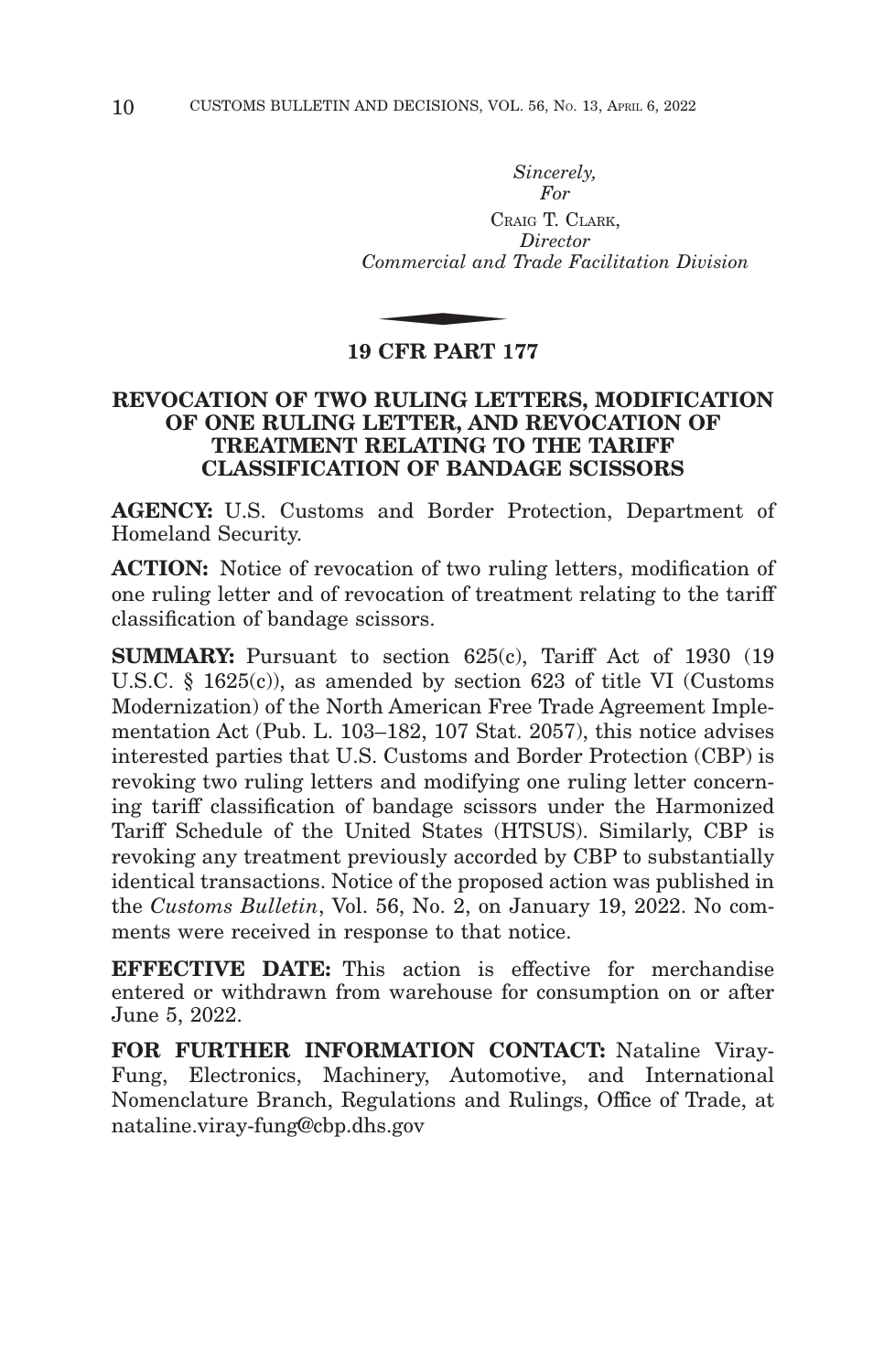# **SUPPLEMENTARY INFORMATION:**

## **BACKGROUND**

Current customs law includes two key concepts: informed compliance and shared responsibility. Accordingly, the law imposes an obligation on CBP to provide the public with information concerning the trade community's responsibilities and rights under the customs and related laws. In addition, both the public and CBP share responsibility in carrying out import requirements. For example, under section 484 of the Tariff Act of 1930, as amended (19 U.S.C. § 1484), the importer of record is responsible for using reasonable care to enter, classify and value imported merchandise, and to provide any other information necessary to enable CBP to properly assess duties, collect accurate statistics, and determine whether any other applicable legal requirement is met.

Pursuant to 19 U.S.C. § 1625(c)(1), a notice was published in the *Customs Bulletin*, Vol. 56, No. 2, on January 19, 2022, proposing to revoke two ruling letters and modify a ruling letter pertaining to the tariff classification of bandage scissors. Any party who has received an interpretive ruling or decision (i.e., a ruling letter, internal advice memorandum or decision, or protest review decision) on the merchandise subject to this notice should have advised CBP during the comment period.

Similarly, pursuant to 19 U.S.C.  $\S$  1625(c)(2), CBP is revoking any treatment previously accorded by CBP to substantially identical transactions. Any person involved in substantially identical transactions should have advised CBP during the comment period. An importer's failure to advise CBP of substantially identical transactions or of a specific ruling not identified in this notice may raise issues of reasonable care on the part of the importer or its agents for importations of merchandise subsequent to the effective date of this notice.

In HQ 957534, NY N014017, and NY 810138 CBP classified bandage scissors in heading 9018, HTSUS, specifically in subheading 9018.90.80, HTSUS, which provides for "Instruments and appliances used in medical, surgical, dental or veterinary sciences, including scintigraphic apparatus, other electro-medical apparatus and sighttesting instruments; parts and accessories thereof: Other instruments and appliances and parts and accessories thereof: Other: Other." CBP has reviewed these rulings and has determined them to be in error. It is now CBP's position that bandage scissors are properly classified, in heading 8213, HTSUS, specifically in subheading 8213.00.90, HTSUS, which provides for "Scissors, tailors' shears and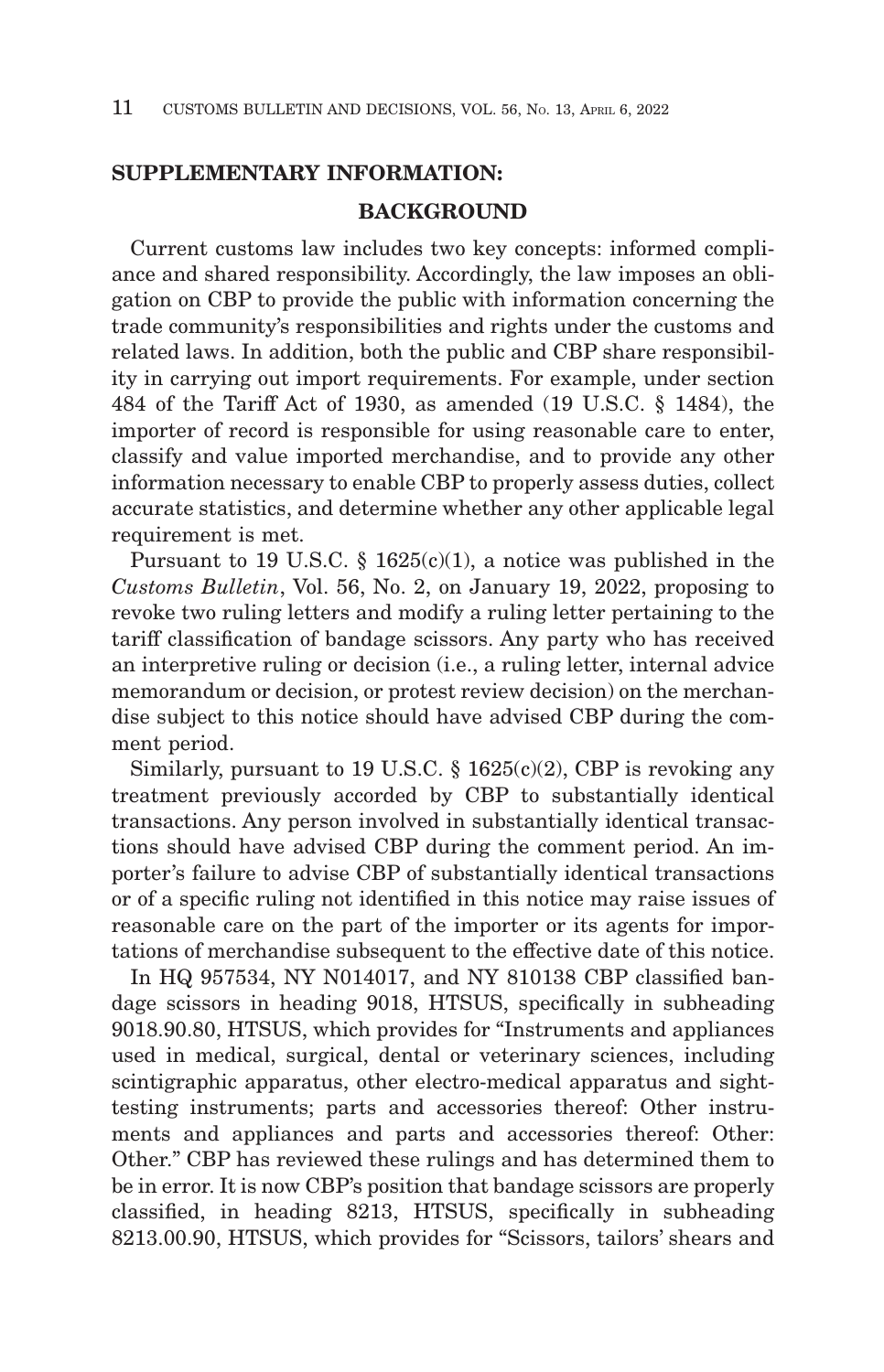similar shears, and blades and other base metal parts thereof: Valued over \$1.75/dozen: Other (including parts)."

Pursuant to 19 U.S.C. § 1625(c)(1), CBP is revoking HQ 957534 and NY N01401, modifying NY 810138 and revoking or modifying any other ruling not specifically identified to reflect the analysis contained in HQ H318631, set forth as an attachment to this notice. Additionally, pursuant to 19 U.S.C.  $\S 1625(c)(2)$ , CBP is revoking any treatment previously accorded by CBP to substantially identical transactions.

In accordance with 19 U.S.C. § 1625(c), this ruling will become effective 60 days after publication in the *Customs Bulletin*. Dated:

> GREGORY CONNOR *for* CRAIG T. CLARK, *Director Commercial and Trade Facilitation Division*

*Attachment*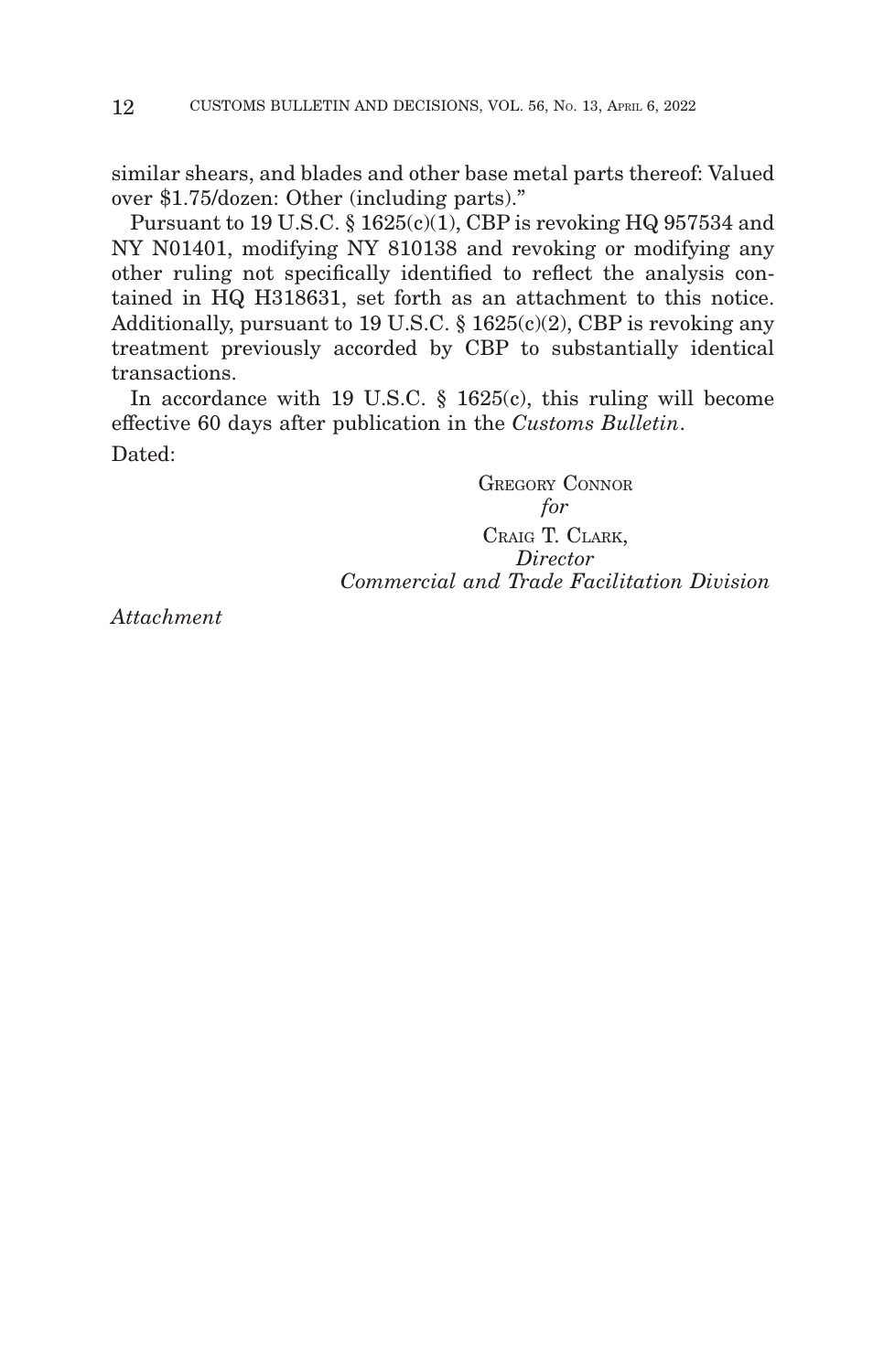HQ H318631

March 22, 2022 CLA-2 OT:RR:CTF:EMAIN H318631 NVF CATEGORY: Classification TARIFF NO.: 8213.00.90

PORT DIRECTOR. PORT OF NEW YORK *70 HAMILTON AVE BROOKLYN, NY 11231*

MS. PAMELA PINTER BIG APPLE CUSTOMS BROKERS INC. *151–02 132ND AVE JAMAICA, NY 11434*

MR JOSE MUNOZ JOSE MINOZ & ASSOCIATES *1717 S. 50TH STREET TAMPA, FL 33619–7507*

#### RE: Revocation of HQ 957534 and NY N014017; Modification of NY 810138; Medicut Shears; Lister Bandage Scissors; Gripsors Bandage Scissors

DEAR PORT DIRECTOR, MS. PINTER AND MR. MUNOZ:

This letter is in reference to Headquarters Ruling Letter ("HQ") 957534 (August 7, 1995), New York Ruling Letter ("NY") 81038 (May 15, 1995), and NY N014017 (July 25, 2007), regarding the classification of various bandage and fabric scissors under the Harmonized Tariff Schedule of the United States (HTSUS). In these rulings, U.S. Customs and Border Protection ("CBP") classified Medicut shears, Gripsors bandage scissors, and Lister bandage scissors in subheading 9018.90.80, HTSUS, which provides for, "Instruments and appliances used in medical, surgical, dental or veterinary sciences, including scintigraphic apparatus, other electro-medical apparatus and sight-testing instruments; parts and accessories thereof: Other instruments and appliances and parts and accessories thereof: Other: Other." Upon reconsideration, CBP has determined that HQ 957534 and NY N014017 are in error and is revoking these rulings in accordance with the reasoning below. CBP has also determined that NY 810138 is in error as pertains to Lister bandage scissors and is therefore modifying the ruling accordingly. Notice of the proposed action was published in the *Customs Bulletin*, Vol. 56, No. 2, on January 19, 2022. No comments were received in response to that notice.

#### **FACTS:**

In HQ 957534 the subject merchandise is described as Medicut brand shears, which are 7" scissors with offset stainless steel blades and plastic handles. One blade edge is serrated, the other sharpened. They feature a safety bandage tip on the longer blade, which is designed to facilitate safe blade access between a bandage and the patient's skin. The plastic handle has one large ring to accommodate the third, fourth and fifth finger, and a smaller thumb ring. Medicut Shears are used by health care professionals in a variety of non-surgical applications, such as, cutting gauze and other bandage material, including casts. They can be used to cut wire or metal in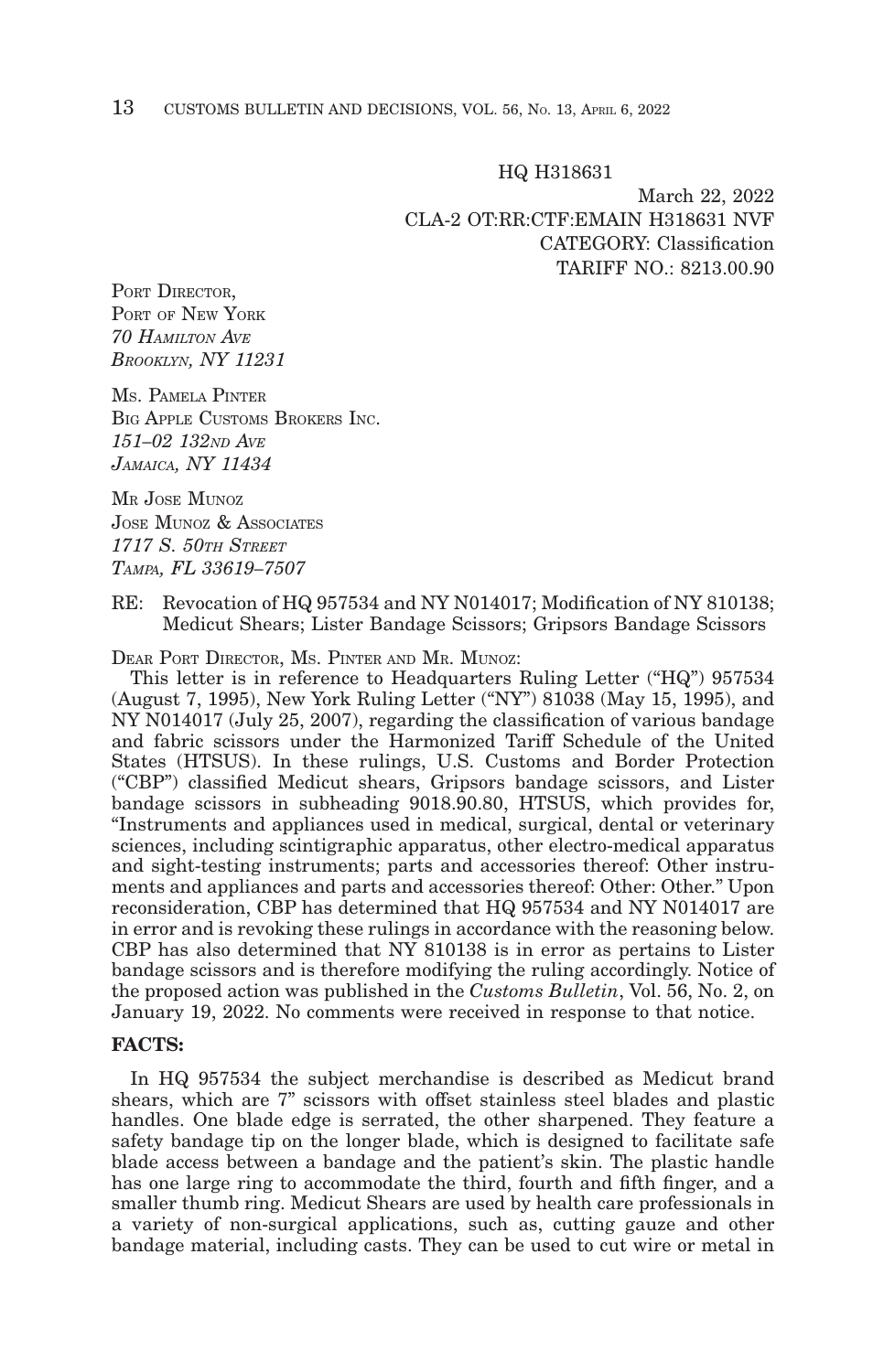instances where those materials are used, such as, in rigid splints. They are designed to withstand repeated autoclaving at temperatures of up to 290 degrees Fahrenheit for use in sterile environments. The Medicut shears are made from 420 surgical grade stainless steel (high chromium content). They have a blade rivet that is machine-affixed and is designed to withstand a pull force of 88kg. They have a Rockwell hardness of C58 and a sandblasted finish.

In NY N014017, the subject merchandise consists of various models of Gripsors brand scissors. They are stainless steel scissors to be used by personnel in the nursing care profession specifically designed for removing and applying medical bandages with the additional feature of having grooves in the handles that can grip IV and G tubing, vials, etc. They are angled at about 45 degrees and have a bulbous ending on the longer cutting blade

In NY 81038, the subject merchandise is described as Lister bandage scissors in lengths of 3.5", 4.5", 5.5" and 7.5". They are made of stainless steel.

#### **ISSUE:**

Whether scissors used for removing bandages are classified as instruments used in in medical, surgical, dental or veterinary sciences of heading 9018, HTSUS, or as scissors of heading 8213, HTSUS.

#### **LAW AND ANALYSIS:**

Classification of goods under the HTSUS is governed by the General Rules of Interpretation (GRI). GRI 1 provides that classification shall be determined according to the terms of the headings of the tariff schedule and any relative section or chapter notes. In the event that the goods cannot be classified solely on the basis of GRI 1, and if the headings and legal notes do not otherwise require, the remaining GRIs 2 through 6 may then be applied in order.

The HTSUS subheadings under consideration are as follows:

- 8213 Scissors, tailors' shears and similar shears, and blades and other base metal parts thereof.
- 9018 Instruments and appliances used in medical, surgical, dental or veterinary sciences, including scintigraphic apparatus, other electromedical apparatus and sight-testing instruments; parts and accessories thereof

Note 1(h) to Section XV, HTSUS states that Section XV, which includes Chapter 82, does not cover the "[i]nstruments or apparatus of section XVIII." Thus, if the subject scissors are classifiable under heading 9018, HTSUS, a Section XVIII heading, they cannot be classified as scissors under heading 8213, HTSUS.

The Harmonized Commodity Description and Coding System Explanatory Notes ("ENs") constitute the official interpretation of the HTSUS. While not legally binding or dispositive, the ENs provide a commentary on the scope of each heading of the HTSUS and are generally indicative of the proper interpretation of these headings at the international level. *See* T.D. 89–80, 54 Fed. Reg. 35127 (August 23, 1989).

EN 90.18 states that heading 9018 "covers a very wide range of instruments and appliances which, in the vast majority of cases, are used only in professional practice (e.g., by doctors, surgeons, dentists, veterinary surgeons, midwives), either to make a diagnosis, to prevent or treat an illness or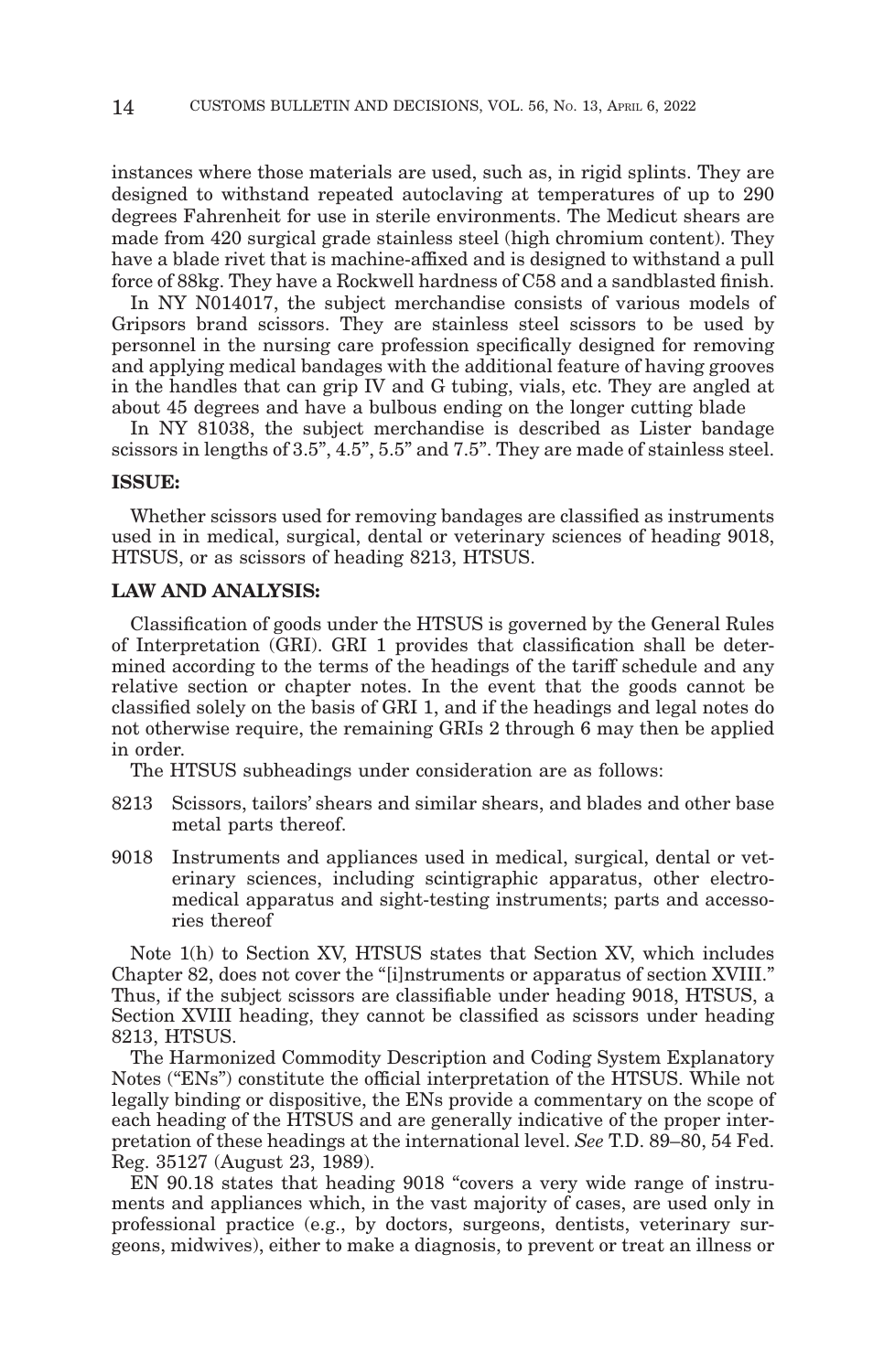to operate, etc." The EN further states that "a number of the instruments used in medicine or surgery (human or veterinary) are, in effect, tools (e.g., hammers, mallets, saws, chisels, gouges, forceps, pliers, spatulae, etc.), or articles of cutlery (scissors, knives, shears, etc.)." According to EN 90.18, articles can only be classified under heading 9018, HTSUS, if "they are clearly identifiable as being for medical or surgical use by reason of their special shape, the ease with which they are dismantled for sterilisation, their better quality manufacture, the nature of the constituent metals or by their get-up  $\ldots$  ."

In this case, we have various scissors that are used to remove bandages and other fabric. We observe that these scissors are very similar to scissors used by EMTs and first responders to cut off patients' clothing. Some of the scissors have offset blades and/or blunted safety tips. The scissors are used to remove bandages after a medical procedure has been completed. Thus, the scissors at issue are not used to diagnose or treat an illness, nor in a surgical setting, but rather after a medical procedure is performed when healing is underway or completed.

We are further convinced that these scissors are not medical or surgical instruments because they are used on fabric that is outside the human body and not actively used by a medical professional to diagnose or treat an illness, or perform surgery. Indeed, a brief search of the Unified Medical Language System, a database maintained by the National Institute for Health, yielded a long list of exemplars that more clearly fall under surgical or medical use, such as: Aebli corneal scissors, Craig brain scissors, hysterectomy scissors, microsurgery scissors, and Ragnell undermining scissors. These exemplars suggest the existence of a wide variety of specialized medical instruments that are used by doctors or surgeons during a medical procedure, and generally used to cut human tissue rather than fabric bandages after the procedure is completed. Indeed, Customs has previously classified iris dissecting scissors in heading 9018 because they are specially designed and manufactured for eye surgery. HQ 088876 (Feb. 3, 1992); *see also* NY D83744 (Nov. 9, 1998) (classifying surgical scissors in heading 9018, HTSUS). By contrast, Customs has also previously recognized that various tactical shears designed to cut clothing or seat belts in an emergency setting do not rise to the level of medical or surgical instruments. NY N271492 (Jan. 7, 2016).

Finally, we observe that the subject scissors are not sufficiently specialized to be considered instruments used in medical or surgical sciences. While they have offset blades and blunted safety tips, we observe that many consumer fabric scissors have offset blades and that all child safety scissors have blunted safety tips. The serration in the Medicut shears and the grooved edges of the Gripsors are features that are not integral to the function of the scissors, and thus do not render these ordinary scissors into specialized medical instruments. Although the Medicut shears are said to withstand heat of autoclaving, the same could be said of virtually all scissors made from stainless steel; there is no indication that the Medicut shears can be dismantled for sterilization.

In light of the foregoing, we find that the subject scissors used to cut bandages are classified under heading 8213 as scissors.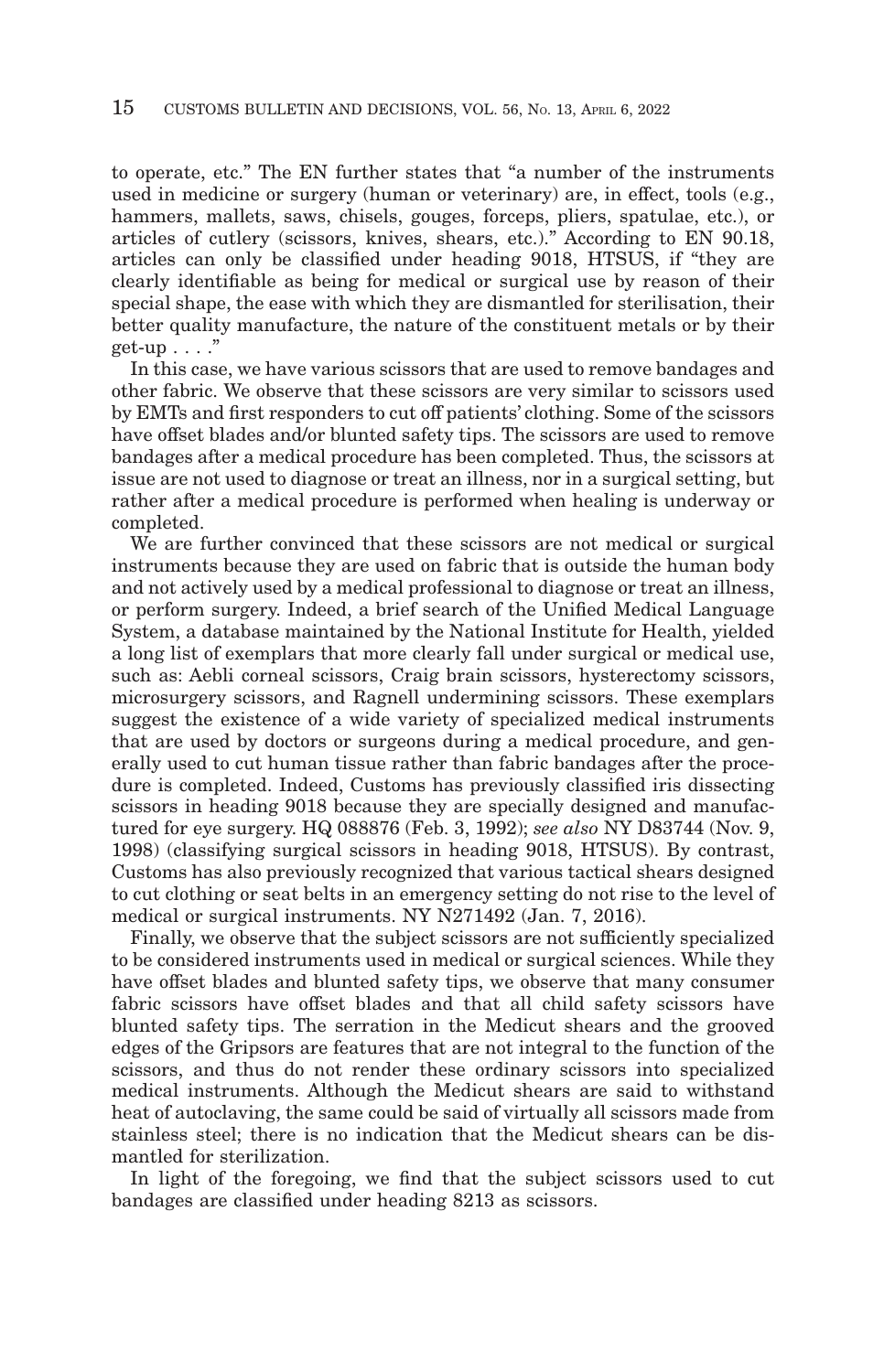#### **HOLDING:**

By application of GRIs 1 and 6, bandage scissors are classified in heading 8213, specifically subheading 8213.00.90, HTSUS which provides for "Scissors, tailors' shears and similar shears, and blades and other base metal parts thereof: Valued over \$1.75/dozen: Other (including parts)." The column one, general rate of duty is 3¢ each + 3% *ad valorem*.

Duty rates are provided for your convenience and subject to change. The text of the most recent HTSUS and the accompanying duty rates are provided on the World Wide Web at www.usitc.gov/tata/hts/.

### **EFFECT ON OTHER RULINGS:**

HQ 957534 (August 7, 1995) and NY N014017 (July 25, 2007) are RE-VOKED and NY 81038 (May 15, 1995) is MODIFIED.

In accordance with 19 U.S.C. 1625(c), this ruling will become effective 60 days after its publication in the Customs Bulletin.

#### *Sincerely,*

GREGORY CONNOR

*for*

CRAIG T. CLARK, *Director Commercial and Trade Facilitation Division* CR<br>CR<br>Commercial and<br>COMPERIENCE

# **QUARTERLY IRS INTEREST RATES USED IN CALCULATING INTEREST ON OVERDUE ACCOUNTS AND REFUNDS ON CUSTOMS DUTIES**

**AGENCY:** U.S. Customs and Border Protection, Department of Homeland Security.

**ACTION:** General notice.

**SUMMARY:** This notice advises the public that the quarterly Internal Revenue Service interest rates used to calculate interest on overdue accounts (underpayments) and refunds (overpayments) of customs duties will increase from the previous quarter. For the calendar quarter beginning April 1, 2022, the interest rates for overpayments will be 3 percent for corporations and 4 percent for noncorporations, and the interest rate for underpayments will be 4 percent for both corporations and non-corporations. This notice is published for the convenience of the importing public and U.S. Customs and Border Protection personnel.

**DATES:** The rates announced in this notice are applicable as of April 1, 2022.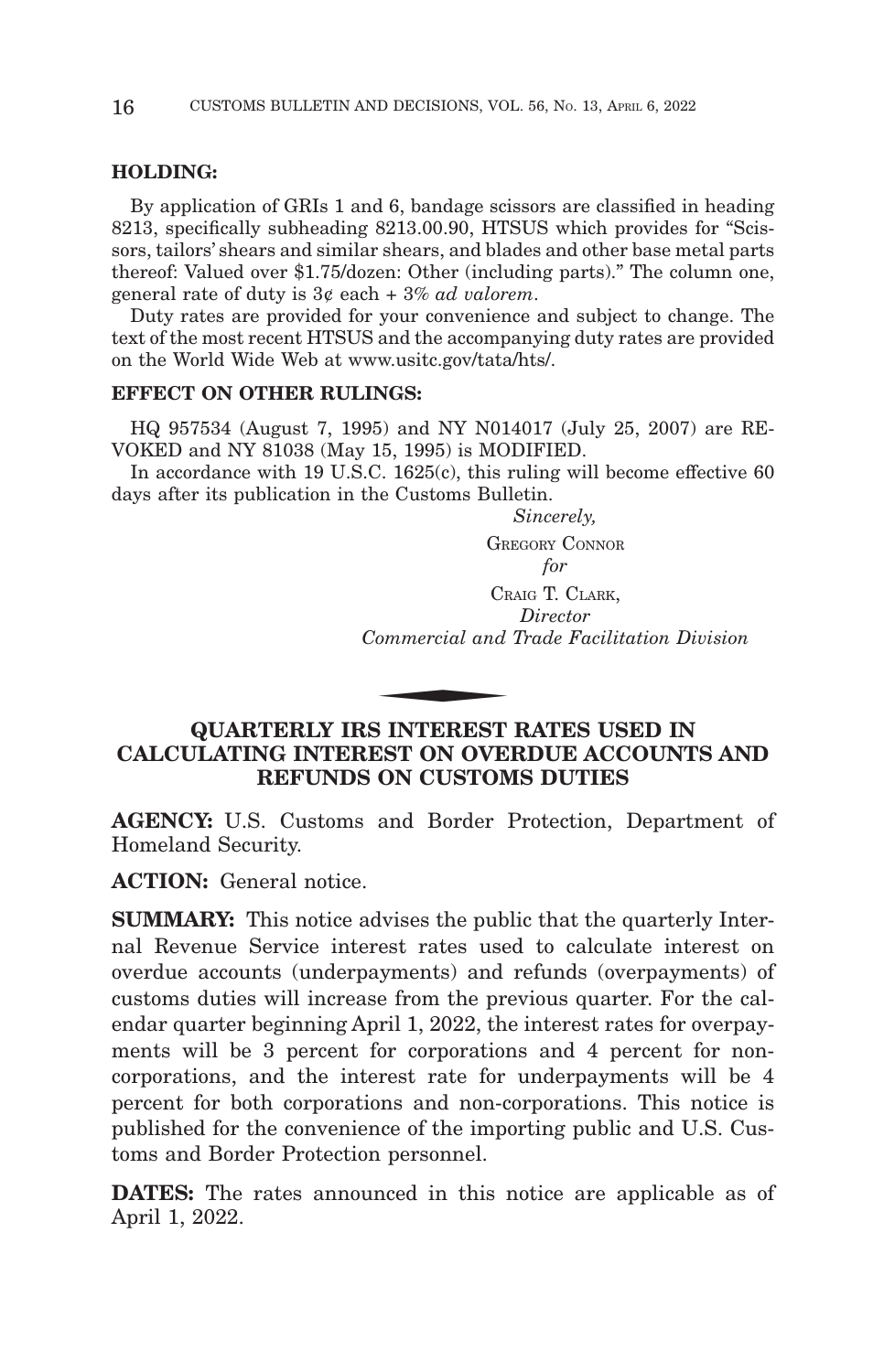**FOR FURTHER INFORMATION CONTACT:** Bruce Ingalls, Revenue Division, Collection Refunds & Analysis Branch, 6650 Telecom Drive, Suite #100, Indianapolis, Indiana 46278; telephone (317) 298–1107.

# **SUPPLEMENTARY INFORMATION:**

### **Background**

Pursuant to 19 U.S.C. 1505 and Treasury Decision 85–93, published in the **Federal Register** on May 29, 1985 (50 FR 21832), the interest rate paid on applicable overpayments or underpayments of customs duties must be in accordance with the Internal Revenue Code rate established under 26 U.S.C. 6621 and 6622. Section 6621 provides different interest rates applicable to overpayments: One for corporations and one for non-corporations.

The interest rates are based on the Federal short-term rate and determined by the Internal Revenue Service (IRS) on behalf of the Secretary of the Treasury on a quarterly basis. The rates effective for a quarter are determined during the first-month period of the previous quarter.

In Revenue Ruling 2022–05, the IRS determined the rates of interest for the calendar quarter beginning April 1, 2022, and ending on June 30, 2022. The interest rate paid to the Treasury for underpayments will be the Federal short-term rate  $(1%)$  plus three percentage points (3%) for a total of four percent (4%) for both corporations and non-corporations. For corporate overpayments, the rate is the Federal short-term rate  $(1\%)$  plus two percentage points  $(2\%)$  for a total of three percent (3%). For overpayments made by non-corporations, the rate is the Federal short-term rate (1%) plus three percentage points (3%) for a total of four percent (4%). These interest rates used to calculate interest on overdue accounts (underpayments) and refunds (overpayments) of customs duties are increased from the previous quarter. These interest rates are subject to change for the calendar quarter beginning July 1, 2022, and ending on September 30, 2022.

For the convenience of the importing public and U.S. Customs and Border Protection personnel, the following list of IRS interest rates used, covering the period from July of 1974 to date, to calculate interest on overdue accounts and refunds of customs duties, is published in summary format.

| Beginning date | Ending<br>date | Under-<br>payments<br>(percent) | Over-<br>payments<br>(percent) | Corporate<br>overpayments<br>$(eff. 1-1-99)$<br>(percent) |
|----------------|----------------|---------------------------------|--------------------------------|-----------------------------------------------------------|
| 070174         | $063075$       | 6                               |                                |                                                           |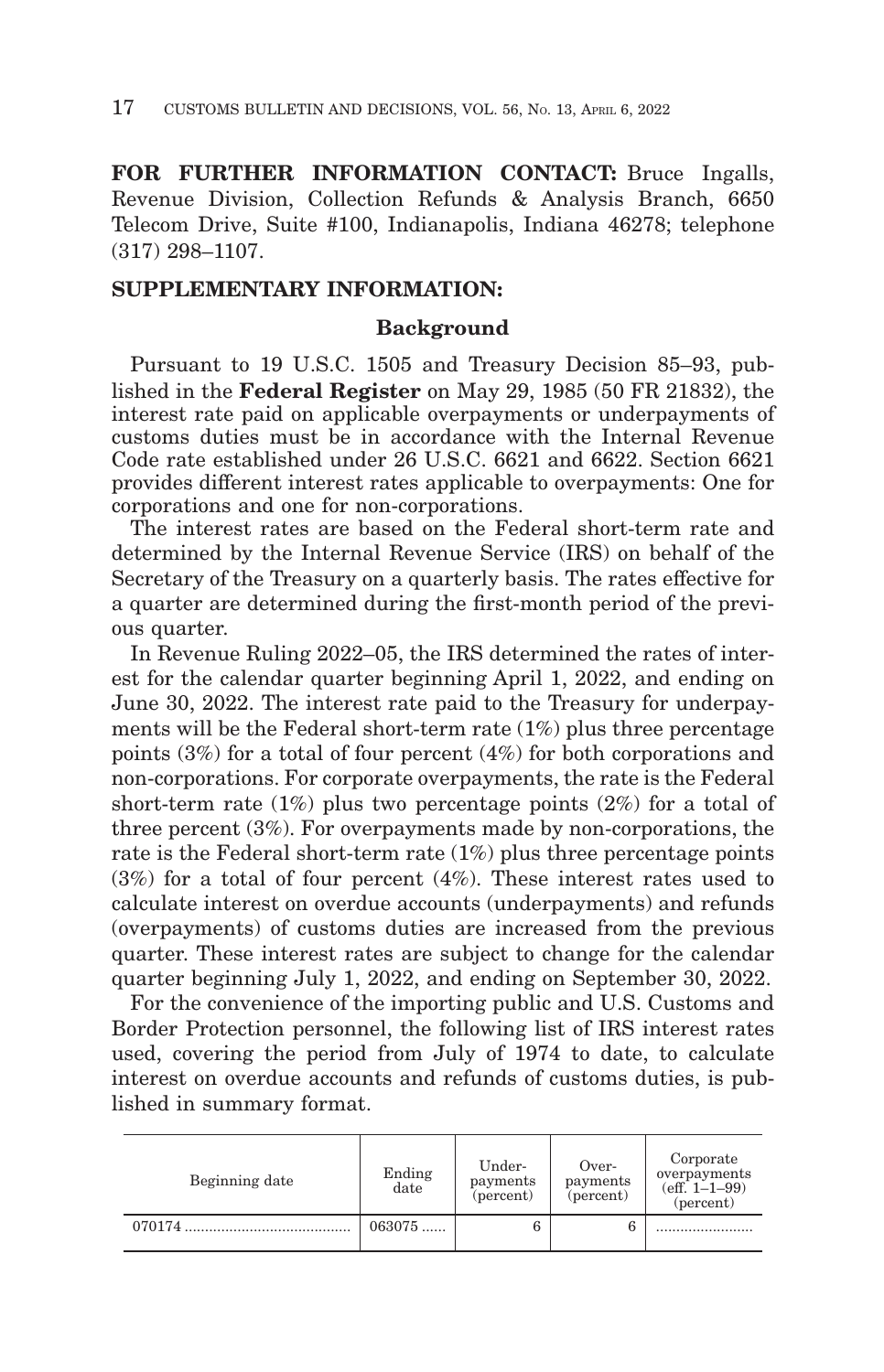| Beginning date | Ending<br>$_{\rm date}$ | Under-<br>payments<br>(percent) | Over-<br>payments<br>(percent) | Corporate<br>overpayments<br>(eff. $1-1-99$ )<br>(percent) |
|----------------|-------------------------|---------------------------------|--------------------------------|------------------------------------------------------------|
|                | $013176$                | 9                               | 9                              |                                                            |
|                | $013178$                | 7                               | 7                              |                                                            |
|                | $013180$                | 6                               | 6                              |                                                            |
|                | $013182$                | 12                              | 12                             |                                                            |
|                | 123182                  | 20                              | 20                             |                                                            |
|                | $063083$                | 16                              | 16                             |                                                            |
|                | 123184                  | 11                              | 11                             |                                                            |
|                | $063085$                | 13                              | 13                             |                                                            |
|                | $123185\,\ldots\ldots$  | 11                              | 11                             |                                                            |
|                | $063086$                | 10                              | 10                             |                                                            |
|                | 123186                  | 9                               | 9                              |                                                            |
|                | 093087                  | 9                               | 8                              |                                                            |
|                | 123187                  | 10                              | 9                              |                                                            |
|                | 033188                  | 11                              | 10                             |                                                            |
|                | $093088$                | 10                              | 9                              |                                                            |
|                | 033189                  | 11                              | 10                             |                                                            |
|                | 093089                  | 12                              | 11                             |                                                            |
|                | 033191                  | 11                              | 10                             |                                                            |
|                | 123191                  | 10                              | 9                              |                                                            |
|                | $033192$                | 9                               | 8                              |                                                            |
|                | $093092$                | 8                               | 7                              |                                                            |
|                | 063094                  | 7                               | 6                              |                                                            |
|                | 093094                  | 8                               | 7                              |                                                            |
|                | $033195$                | 9                               | 8                              |                                                            |
|                | $063095$                | 10                              | 9                              |                                                            |
|                | 033196                  | 9                               | 8                              |                                                            |
|                | 063096                  | 8                               | 7                              |                                                            |
|                | $033198\,\ldots\ldots$  | 9                               | 8                              |                                                            |
|                | 123198                  | 8                               | 7                              |                                                            |
|                | $033199$                | 7                               | 7                              | 6                                                          |
|                | 033100                  | 8                               | 8                              | 7                                                          |
|                | 033101                  | 9                               | 9                              | 8                                                          |
|                | 063001                  | 8                               | 8                              | 7                                                          |
|                | 123101                  | 7                               | 7                              | 6                                                          |
|                | 123102                  | 6                               | 6                              | 5                                                          |
|                | 093003                  | 5                               | 5                              | $\overline{4}$                                             |
|                | 033104                  | 4                               | 4                              | 3                                                          |
|                | $063004$                | 5                               | 5                              | $\overline{4}$                                             |
|                | 093004                  | 4                               | 4                              | 3                                                          |
|                | $033105$                | 5                               | 5                              | 4                                                          |
|                |                         |                                 |                                |                                                            |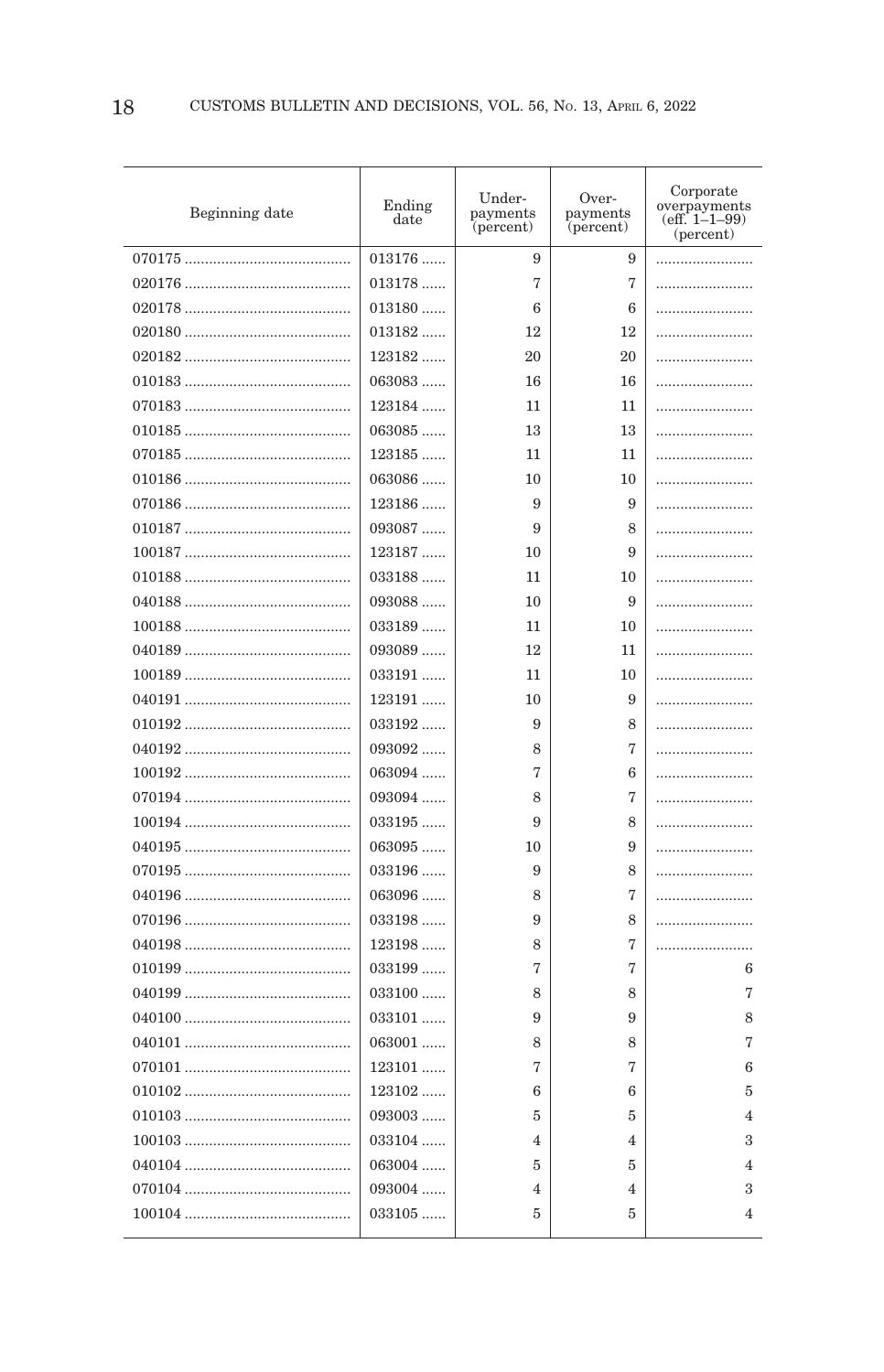| Beginning date | Ending<br>date | Under-<br>payments<br>(percent) | Over-<br>payments<br>(percent) | Corporate<br>overpayments<br>$(eff. 1-1-99)$<br>(percent) |
|----------------|----------------|---------------------------------|--------------------------------|-----------------------------------------------------------|
|                | $093005$       | 6                               | 6                              | 5                                                         |
|                | $063006$       | 7                               | 7                              | 6                                                         |
|                | 123107         | 8                               | 8                              | 7                                                         |
|                | $033108$       | 7                               | 7                              | 6                                                         |
|                | $063008$       | 6                               | 6                              | 5                                                         |
|                | $093008$       | 5                               | 5                              | $\overline{\mathbf{4}}$                                   |
|                | $123108$       | 6                               | 6                              | 5                                                         |
|                | $033109$       | 5                               | 5                              | $\overline{4}$                                            |
|                | 123110         | $\overline{\mathcal{A}}$        | $\overline{4}$                 | $\boldsymbol{\mathcal{S}}$                                |
|                | $033111$       | 3                               | $\mathcal{R}$                  | $\overline{2}$                                            |
|                | 093011         | $\overline{\mathcal{A}}$        | $\overline{4}$                 | $\boldsymbol{\mathcal{S}}$                                |
|                | 033116         | 3                               | $\mathcal{R}$                  | $\overline{2}$                                            |
|                | 033118         | $\overline{\mathcal{A}}$        | $\overline{4}$                 | $\boldsymbol{\mathcal{S}}$                                |
|                | 123118         | 5                               | 5                              | $\overline{\mathbf{4}}$                                   |
|                | $063019$       | 6                               | 6                              | 5                                                         |
|                | $063020$       | $\overline{5}$                  | 5                              | $\overline{\mathbf{4}}$                                   |
|                | $033122$       | 3                               | $\mathcal{R}$                  | $\mathbf{2}$                                              |
|                | $063022$       | $\overline{4}$                  | $\overline{4}$                 | $\boldsymbol{\mathcal{S}}$                                |

Dated: March 11, 2022.

JEFFREY CAINE, *Chief Financial Officer, U.S. Customs and Border Protection.* JEI<br>Chief F<br>U.S. Customs<br>al Register, March<br>CISTIANCE AT

[Published in the Federal Register, March 18, 2022 (85 FR 15445)]

# **STREAMLINING I–94 ISSUANCE AT THE LAND BORDER**

**AGENCY:** U.S. Customs and Border Protection, DHS.

**ACTION:** General notice.

**SUMMARY:** To increase efficiency, reduce operating costs, and streamline the admissions process, U.S. Customs and Border Protection (CBP) is now issuing electronic Form I–94s (Arrival/ Departure Record) at land ports of entry. The Form I–94 documents nonimmigrants' status in the United States, the approved length of stay, and departure information. CBP has automated the Form I–94 process for the majority of nonimmigrants arriving by air and sea. However, CBP previously issued paper Form I–94s to nonimmigrants arriving by land. For land arrivals, CBP is no longer issuing paper forms to nonimmigrants upon arrival except in limited circumstances and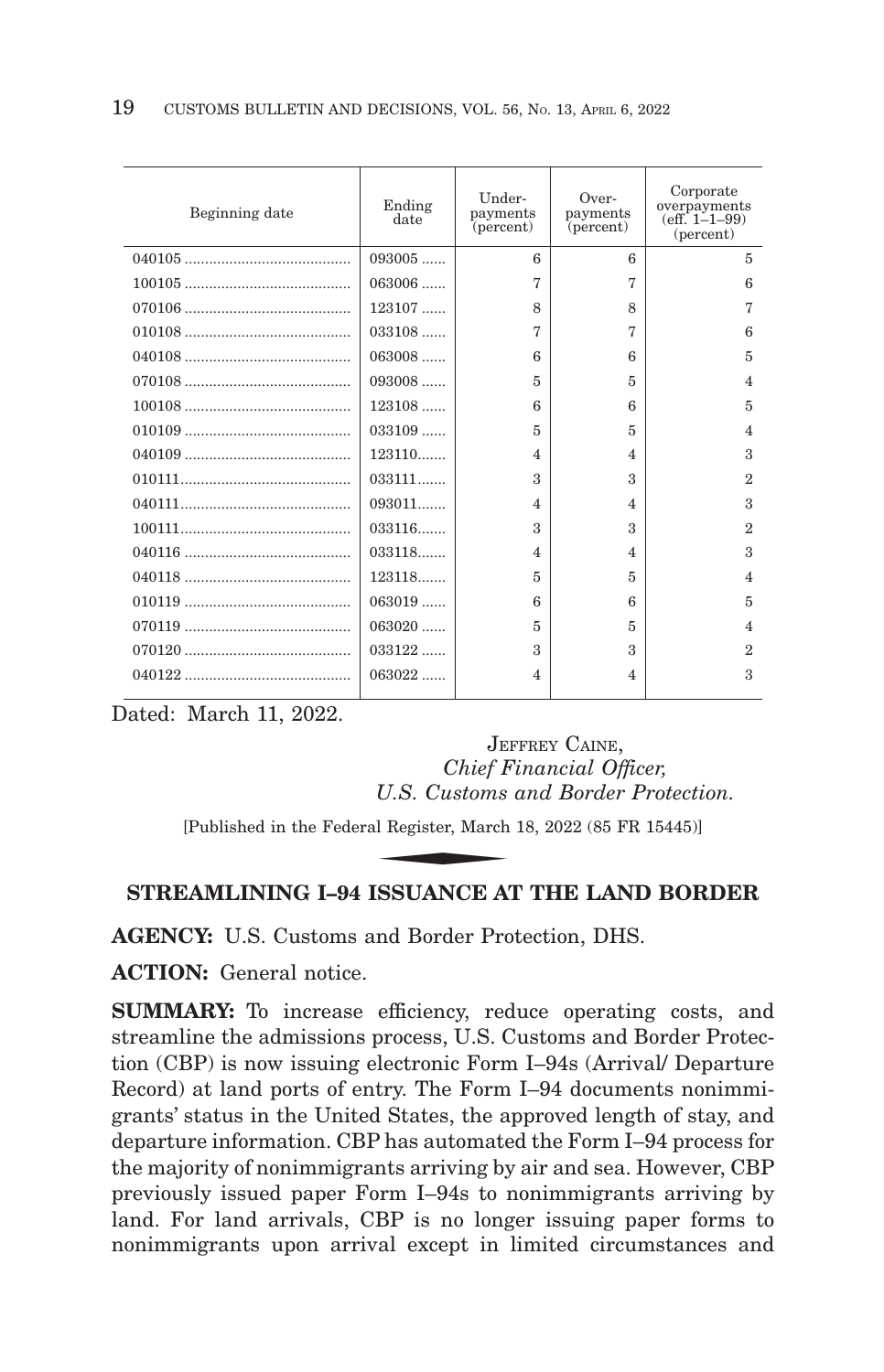upon nonimmigrant request if feasible. Nonimmigrants can access Form I–94s online or via mobile application.

**FOR FURTHER INFORMATION CONTACT:** Tricia Kennedy, Office of Field Operations, U.S. Customs and Border Protection at *Tricia.Kennedy@cbp.dhs.gov* or (813) 927–6420.

# **SUPPLEMENTARY INFORMATION:**

## **I. Background**

#### *A. The Form I–94*

The Department of Homeland Security (DHS) delegated its authority to issue and process the Form I–94 (Arrival/Departure Record) to U.S. Customs and Border Protection (CBP). *See* DHS Delegation 7010.3 II.B.5 (May 11, 2006). CBP issues a Form I–94 to certain nonimmigrants who are eligible for admission or parole in the United States. Each arriving nonimmigrant who is admitted to the United States, including nonimmigrants arriving by commercial conveyances, must be issued a Form I–94 as evidence of the terms of admission, unless otherwise exempted.1 *See* section 235.1(h) of title 8 of the Code of Federal Regulations (8 CFR 235.1(h)). CBP generally issues the Form I–94 to nonimmigrants at the time they lawfully enter the United States. The current Form I–94 documents nonimmigrants' arrival and departure information, as well as their biographical information, such as name, birth date, sex, country of citizenship, visa and passport information or Alien Registration Number for certain categories of nonimmigrant, country of residence, address and telephone number while in the United States, and email address. For nonimmigrants admitted to the United States, the Form I–94 becomes the evidence of the terms of their admission. For nonimmigrants paroled into the United States, the Form I–94 reflects the duration and classification of parole. Currently, the Form I–94 process is automated for nonimmigrants arriving by air or sea. For nonimmigrants arriving by land, CBP utilized a paper I–94 process that included a nonautomated electronic submission option. These processes are described below.

<sup>&</sup>lt;sup>1</sup> The Form I–94 is not required for nonimmigrants seeking admission to the United States under the Visa Waiver Program (VWP). Rather, the Form I–94W is the form required for nonimmigrants seeking admission into the United States under the VWP. The other categories of nonimmigrants not subject to the I–94 requirement are enumerated in 8 CFR  $235.1(h)(1)$ .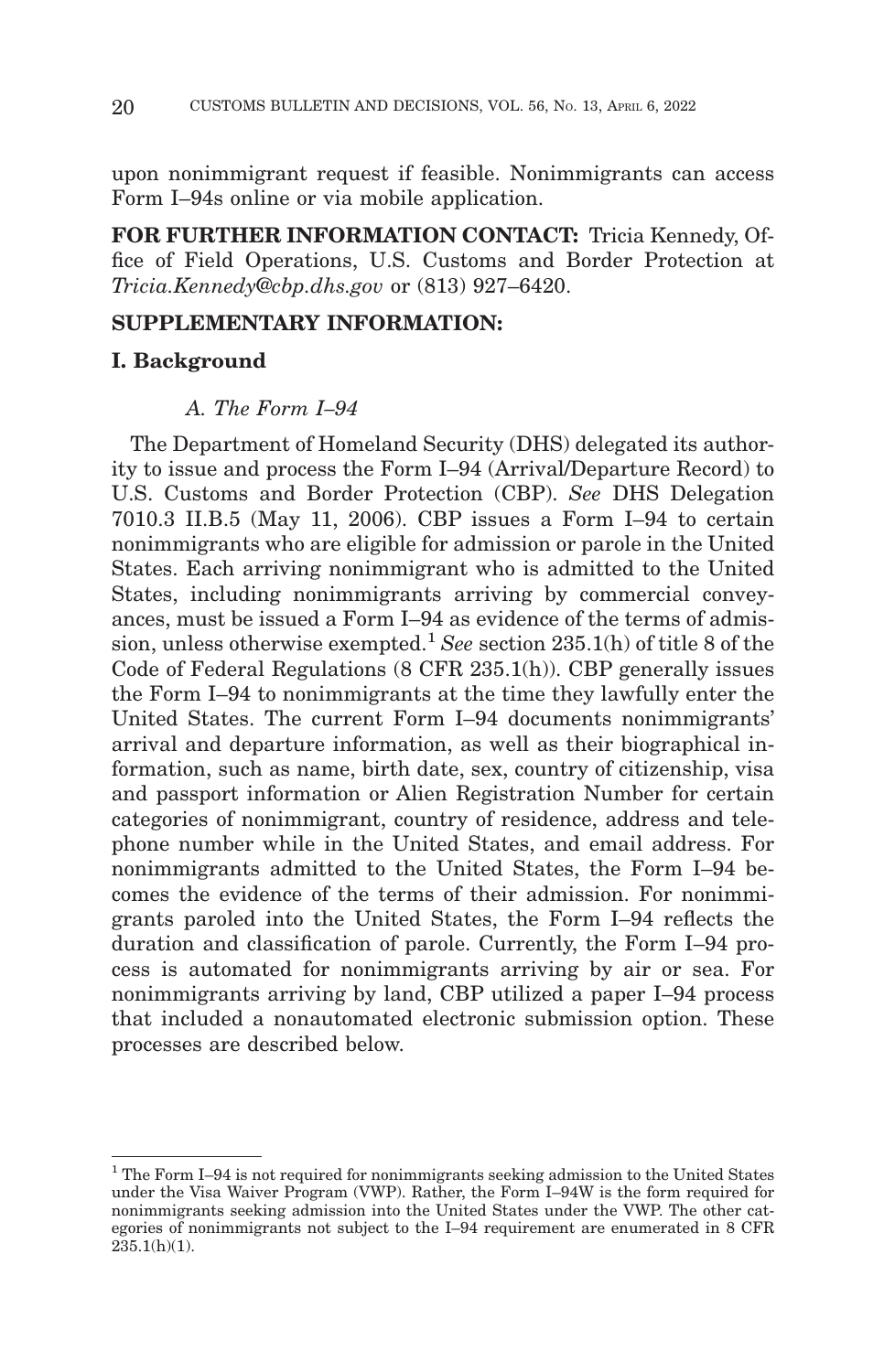## *B. Previous Paper I–94 Process for Land Arrivals*

CBP previously used a paper Form I–94 process for all eligible nonimmigrants arriving at land ports of entry (POEs). The paper Form I–94 consists of two parts: The arrival portion and the departure portion. Each nonimmigrant arriving by land for whom a Form I–94 is required completes both the arrival and departure portions of the form either en route to or upon arrival in the United States when applicable.2 The information requested on the arrival portion of the I–94 includes: Family name, first (given) name, birth date, country of citizenship, sex, passport number, passport expiration date, passport issue date, airline and flight number (if applicable), country of residence, country of boarding, city where visa was issued, date visa was issued, address and telephone number while in the United States, and email address. The departure portion includes fields for the nonimmigrant's full name, birth date, and country of citizenship.

After the nonimmigrant completes the Form I–94, he or she presents it to a CBP officer at primary inspection, along with his or her travel documents and any other applicable information. Previously, after a successful completion of the inspection process, a CBP officer stamped the nonimmigrant's Form I–94 and passport with either an admission or parole stamp. The CBP officer retained the arrival portion of the Form I–94 and returned the departure portion to the nonimmigrant. The departure portion of the form was provided to the nonimmigrant to retain in his or her possession for the duration of his or her stay and to surrender upon departure. In some circumstances, a nonimmigrant is required to have the Form I–94 in his or her possession at all times while in the United States. The nonimmigrant could present the departure portion to establish, where applicable, eligibility for employment, enrollment in a university, or benefits.

CBP collects the arrival portions of the paper Forms I–94 daily at each POE and boxes and mails them to a centralized data processing center for logging, processing, scanning, and data capture.

# *C. Automation of Form I–94 for Air and Sea Arrivals*

Prior to the automation of the Form I–94 for air and sea arrivals, CBP followed the same paper Form I–94 process described above for all air and sea arrivals. In order to transition to an automated process, DHS published an interim final rule (IFR), which amended DHS regulations to specify that the Form I–94 could be created and issued

<sup>2</sup> Previously all eligible nonimmigrants would complete the paper Form I–94. Now nonimmigrants may continue to submit their information via the paper Form I–94 on arrival, but CBP strongly encourages nonimmigrants to submit their I–94 information via the website or mobile application up to seven days in advance instead.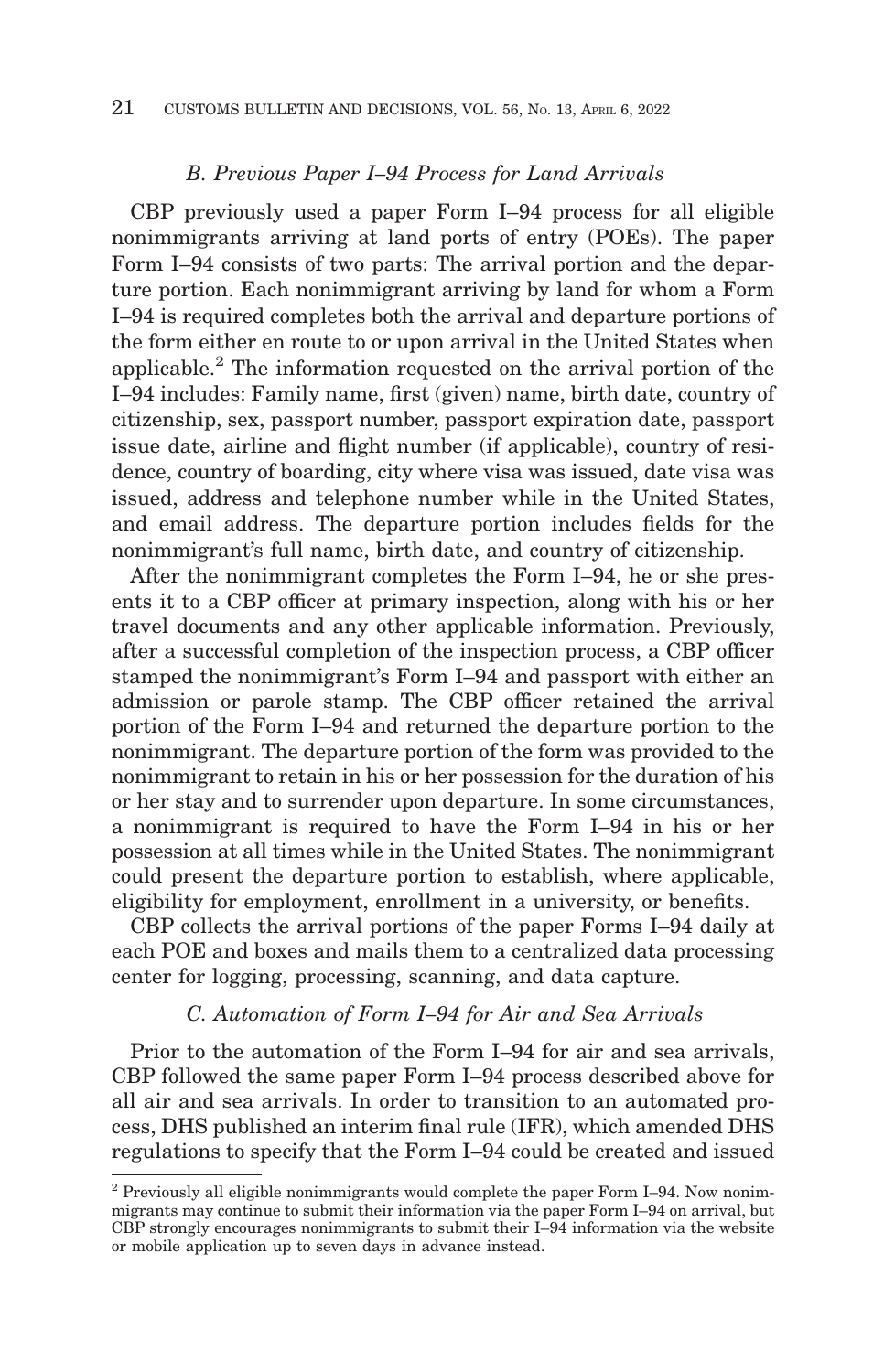in either paper or electronic format. *See* 78 FR 18457 (Mar. 27, 2013). On December 19, 2016, CBP finalized the changes announced in the IFR with the publication of a Final Rule in the **Federal Register** (81 FR 91646). Although the regulatory changes permitted DHS to automate the Form I–94 process for all modes of travel (air, sea, or land), CBP stated in the IFR that it was transitioning to an automated Form I–94 process for only air and sea arrivals at that time. Pursuant to the automated process, CBP no longer requires nonimmigrants arriving by air and sea to fill out a paper Form I–94 in most circumstances. Instead, an electronic version of the Form I–94 is populated with information available in CBP's databases, including the information electronically transmitted by air and sea carriers, as well as data from the Department of State's Consular Consolidated Databases (CCD). Any data element not available electronically is collected by the CBP officer at the time of inspection and recorded in the relevant electronic system.

After a successful inspection, CBP issues an electronic Form I–94, which the nonimmigrant can access on a CBP website, *https://*  $i94.cbp.dhs.gov$ , or via the CBP One<sup>TM</sup> mobile application, by entering details from his or her passport or Alien Registration Number for certain categories of nonimmigrants. The nonimmigrant can print a paper version of the Form I–94 to present as evidence of admission or parole. The printed version is the functional equivalent of the paper Form I–94. CBP may issue paper Form I–94s in limited circumstances and may provide a paper Form I–94 upon request from a nonimmigrant if feasible.

## *D. Enhanced Form I–94 Land Border Process*

As detailed in the Final Rule, in addition to the automation of the Form I–94 at air and sea POEs started by the 2013 IFR, CBP modified the process by which a nonimmigrant arriving at the land border can provide Form I–94 information and pay the related fee by adding a nonautomated electronic option on September 29, 2016. 81 FR 91646, 91648 (Dec. 19, 2016). Specifically, CBP enhanced the I–94 website to enable nonimmigrants arriving at a land POE to submit the Form I–94 information to CBP and pay the required fee prior to arrival. Using the I–94 website, the nonimmigrant enters all of the required data for I–94 processing that would be collected by CBP at the POE. Upon paying the fee, the nonimmigrant receives an electronic "provisional I–94". This "provisional I–94" becomes effective after the nonimmigrant appears at a land POE and completes the I–94 issuance process with a CBP officer. If the ''provisional I–94'' is not processed within seven days of submitting the application, it will expire and the fee will be forfeited.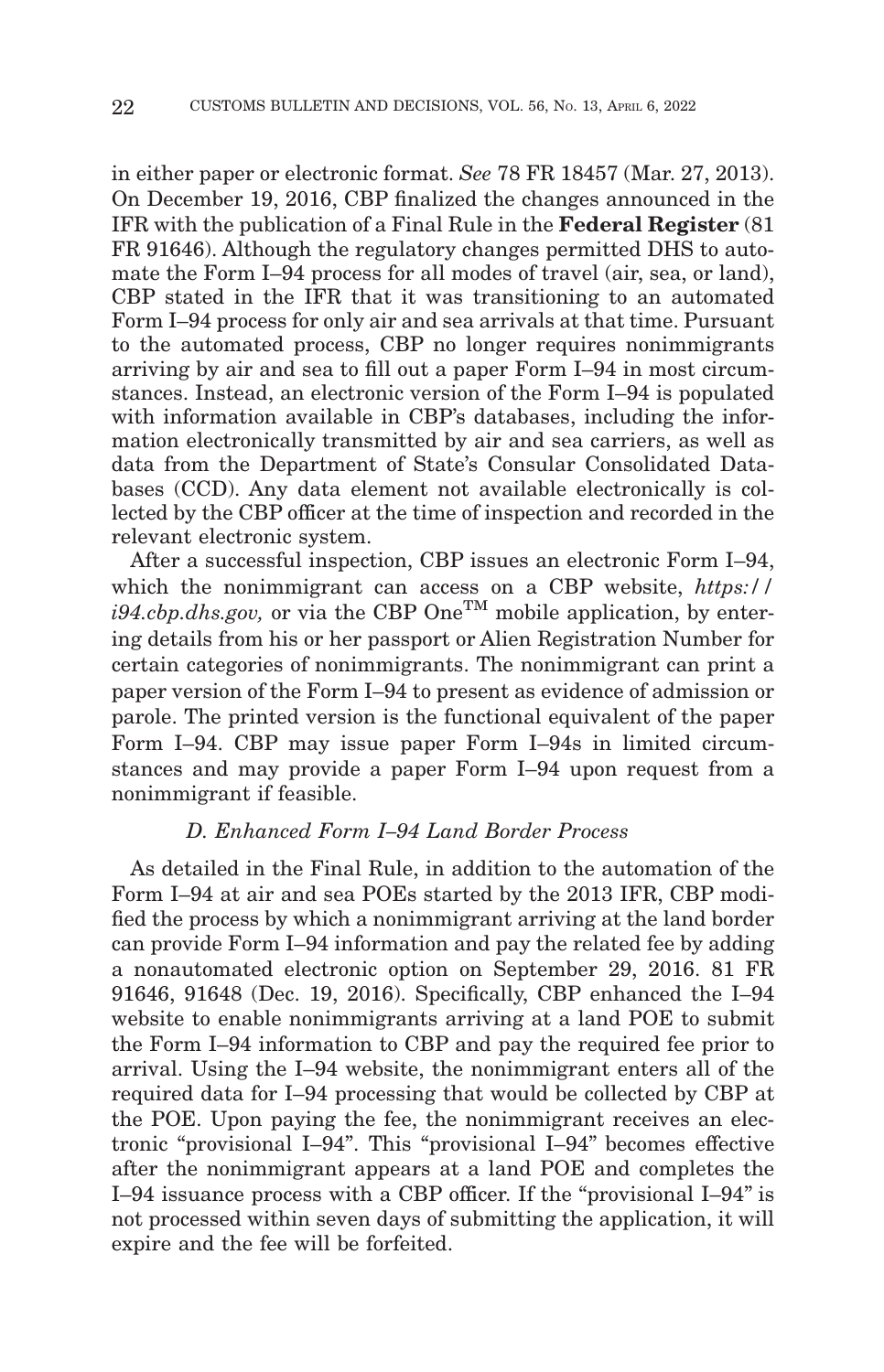The I–94 website instructs the nonimmigrant to appear at the land POE for an interview and biometric collection. When the nonimmigrant arrives at the POE, the nonimmigrant completes the issuance process with a CBP officer. The CBP officer will locate the nonimmigrant's information in CBP's database using the nonimmigrant's passport or other travel document. This will verify that the fee was paid and pre-populate the data fields from the document and the information provided in advance by the nonimmigrant on the I–94 website. Prior to May 26, 2021, if the CBP officer determined that the nonimmigrant was admissible, the CBP officer would print out a Form I–94 and give it to the nonimmigrant.

However, as of May 26, 2021, CBP is no longer providing a paper form to these nonimmigrants, who may now access their Form I–94 via the website or the CBP OneTM mobile application. As of June 11, 2021, in addition to accessing their I–94 via the CBP One<sup>TM</sup> mobile application, nonimmigrants now also have the option of submitting their Form I–94 information and paying the related fee via the CBP One<sup>TM</sup> mobile application to receive a "provisional I–94" prior to arriving at land POEs.

### **II. Legal Authority**

The IFR added to the regulations a definition of "Form I–94" that allows DHS to issue the Form I–94 in either paper or electronic format.3 The introductory text of 8 CFR 1.4 states that the term ''Form I–94'' includes the collection of arrival/departure and admission or parole information by DHS, whether in paper or electronic format. Additionally, the ''issuance'' of a Form I–94 includes, but is not limited to, the creation of an electronic record of admission or arrival/ departure by DHS following an inspection performed by an immigration officer. 8 CFR 1.4(c). Together, these regulations authorize CBP to issue Form I–94 in either a paper or electronic format to any nonimmigrant eligible to receive a Form I–94.

## **III. Streamlining I–94 Issuance at the Land Border**

To increase efficiency, reduce operating costs, and streamline the admissions process, CBP is now issuing Form I–94s electronically and nonimmigrants no longer receive a paper I–94 receipt. Nonimmigrants can access their Form I–94s online through a website or via a mobile application. CBP will no longer provide a paper version of Form I–94 in the majority of circumstances. CBP continues to issue a Form I–94 at land POEs only upon payment of a fee.

<sup>3</sup>*See* 8 CFR 1.4. CBP finalized the changes announced in the IFR with the publication of the 2016 Final Rule.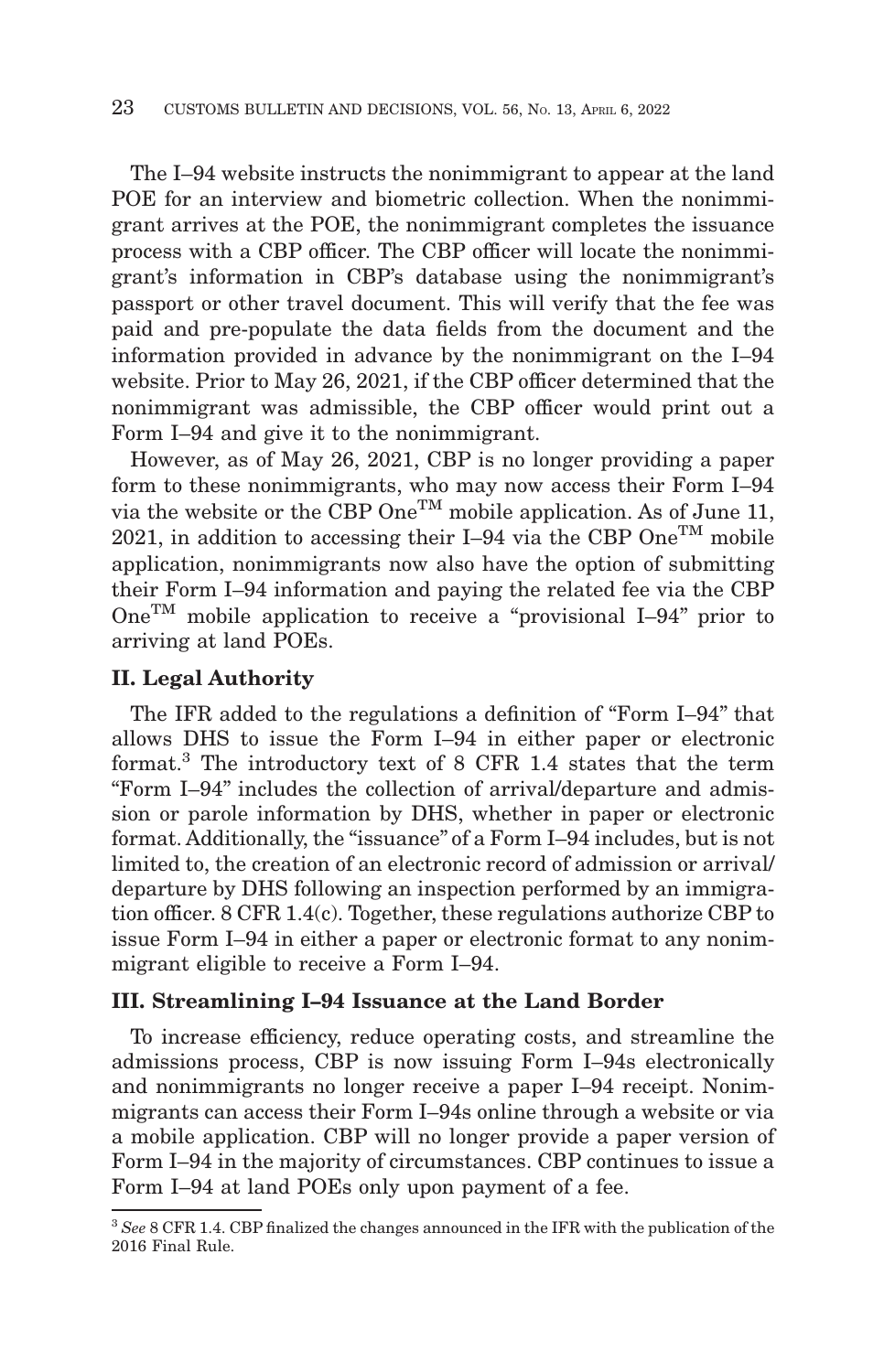#### *A. The Electronic Form I–94*

As of May 26, 2021, CBP officers no longer issue most eligible nonimmigrants a paper version of the I–94 at the time of admission or parole. Rather, CBP issues an electronic Form I–94, which the nonimmigrant can access on a CBP website, *https://i94.cbp.dhs.gov,* or via the CBP One<sup>TM</sup> mobile application. However, CBP may issue a paper Form I–94 in limited circumstances and may provide a paper Form I–94 upon request from a nonimmigrant if feasible.

The printout from the website or mobile application is the functional equivalent of the departure portion of the paper Form I–94 and includes the terms and duration of admission or parole. Nonimmigrants may print out a copy of the Form I–94 from the website or mobile application and present it to third parties to establish, where applicable, eligibility for benefits, enrollment at a university, or eligibility for employment.

The streamlining of Form I–94 for nonimmigrants arriving by land by providing an electronic Form I–94 saves time and money for both the traveling public and CBP. The electronic process eliminates some of the paper Form I–94 processing performed by CBP and will reduce wait times at passenger processing, which will also facilitate inspection of all nonimmigrants. The electronic Form I–94 will save the time and expenses associated with lost Form I–94s, as nonimmigrants will simply be able to print out new copies from the website or mobile application as necessary, as opposed to filing a Form I–102 and paying a fee, as previously required. This will result in cost savings for nonimmigrants, carriers, and CBP.

## *B. Form I–94 Fee*

For land border admissions, CBP issues a Form I–94 only upon payment of a fee. *See* 8 CFR 235.1(h). Nonimmigrants intending to enter the United States at land POEs have the option either to pay the required fee at the border during processing or pay the required fee online or via the CBP OneTM mobile application up to seven days in advance of arrival.<sup>4</sup> At this time, CBP is not changing the procedures regarding the payment of the Form I–94 fee. Accordingly, nonimmigrants arriving by land will continue to have the option to either pay the required fee at the POE or pay online or via the mobile application prior to arrival.

CBP strongly encourages nonimmigrants to apply and pay for I–94s via the website or mobile application.

<sup>4</sup> For more information on the electronic prepayment of the I–94 fee for land border POEs online see 81 FR 91646, 91648. For more information on the CBP One<sup>TM</sup> mobile application see *https://www.cbp.gov/about/mobile-apps-directory/cbpone.*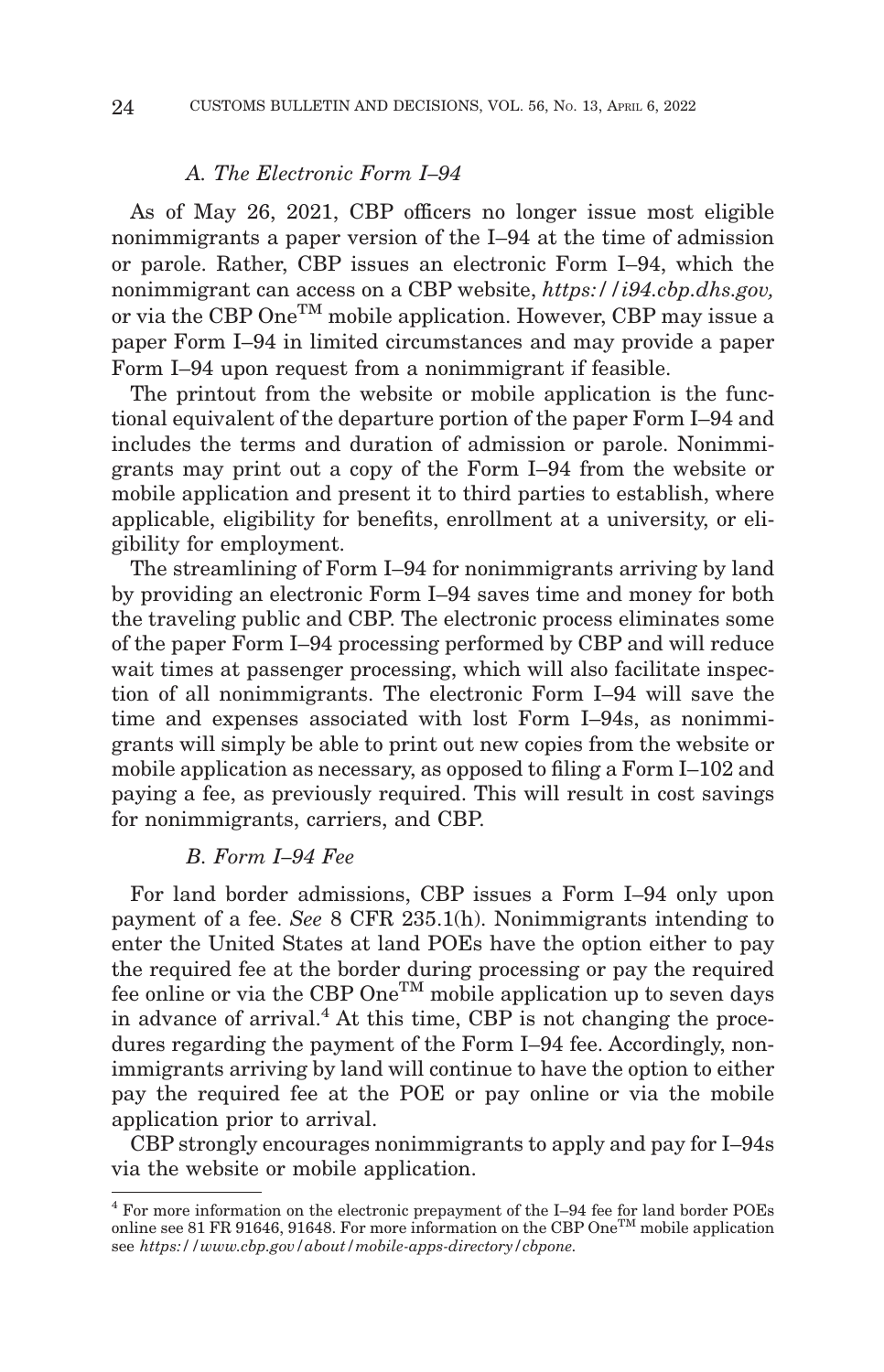# **IV. Privacy**

CBP will ensure that all Privacy Act requirements and applicable policies are adhered to during the streamlining of Form I–94 at land border POEs.

# **V. Paperwork Reduction Act**

The Paperwork Reduction Act (PRA) of 1995 (44 U.S.C. 3507(d)) requires that CBP consider the impact of paperwork and other information collection burdens imposed on the public. The Form I–94 is covered by OMB control number 1651–0111. There is no change to the information collection associated with this notice.

# **VI. Signing Authority**

Commissioner Chris Magnus, having reviewed and approved this document, is delegating the authority to electronically sign this document to Robert F. Altneu, who is the Director of the Regulations and Disclosure Law Division for CBP, for purposes of publication in the **Federal Register**.

Dated: March 14, 2022.

ROBERT F. ALTNEU. *Director, Regulations & Disclosure Law Division, Regulations & Rulings, Office of Trade, U.S. Customs and Border Protection.* Regulations & 1<br>Regulations &<br>U.S. Customs<br>al Register, March<br>NTE OF PECU

[Published in the Federal Register, March 18, 2022 (85 FR 15446)]

# **CERTIFICATE OF REGISTRATION (CBP FORMS 4455 AND 4457)**

**AGENCY:** U.S. Customs and Border Protection (CBP), Department of Homeland Security.

**ACTION:** 60-Day notice and request for comments; extension of an existing collection of information.

**SUMMARY:** The Department of Homeland Security, U.S. Customs and Border Protection will be submitting the following information collection request to the Office of Management and Budget (OMB) for review and approval in accordance with the Paperwork Reduction Act of 1995 (PRA). The information collection is published in the **Federal Register** to obtain comments from the public and affected agencies.

**DATES:** Comments are encouraged and must be submitted (no later than May 23, 2022) to be assured of consideration.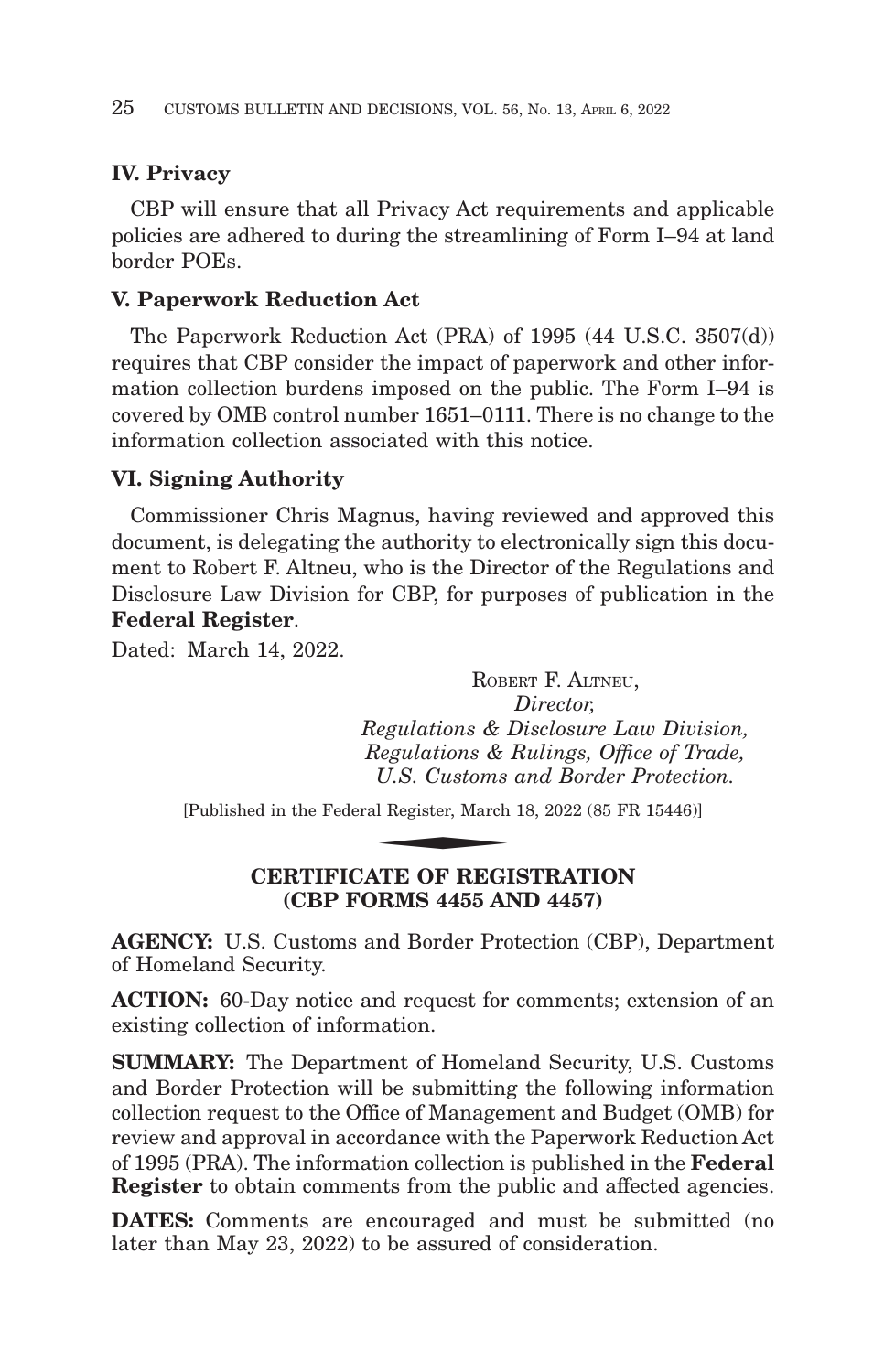**ADDRESSES:** Written comments and/or suggestions regarding the item(s) contained in this notice must include the OMB Control Number 1651–0010 in the subject line and the agency name. Please use the following method to submit comments:

*Email.* Submit comments to: *CBP\_PRA@cbp.dhs.gov.*

Due to COVID–19-related restrictions, CBP has temporarily suspended its ability to receive public comments by mail.

**FOR FURTHER INFORMATION CONTACT:** Requests for additional PRA information should be directed to Seth Renkema, Chief, Economic Impact Analysis Branch, U.S. Customs and Border Protection, Office of Trade, Regulations and Rulings, 90 K Street NE, 10th Floor, Washington, DC 20229–1177, Telephone number 202–325–0056 or via email *CBP\_PRA@cbp.dhs.gov.* Please note that the contact information provided here is solely for questions regarding this notice. Individuals seeking information about other CBP programs should contact the CBP National Customer Service Center at 877–227–5511, (TTY) 1–800–877–8339, or CBP website at *https:// www.cbp.gov/*.

**SUPPLEMENTARY INFORMATION:** CBP invites the general public and other Federal agencies to comment on the proposed and/or continuing information collections pursuant to the Paperwork Reduction Act of 1995 (44 U.S.C. 3501 *et seq.*). This process is conducted in accordance with 5 CFR 1320.8. Written comments and suggestions from the public and affected agencies should address one or more of the following four points: (1) Whether the proposed collection of information is necessary for the proper performance of the functions of the agency, including whether the information will have practical utility; (2) the accuracy of the agency's estimate of the burden of the proposed collection of information, including the validity of the methodology and assumptions used; (3) suggestions to enhance the quality, utility, and clarity of the information to be collected; and (4) suggestions to minimize the burden of the collection of information on those who are to respond, including through the use of appropriate automated, electronic, mechanical, or other technological collection techniques or other forms of information technology, *e.g.,* permitting electronic submission of responses. The comments that are submitted will be summarized and included in the request for approval. All comments will become a matter of public record.

# **Overview of This Information Collection**

**Title:** Certificate of Registration. **OMB Number:** 1651–0010.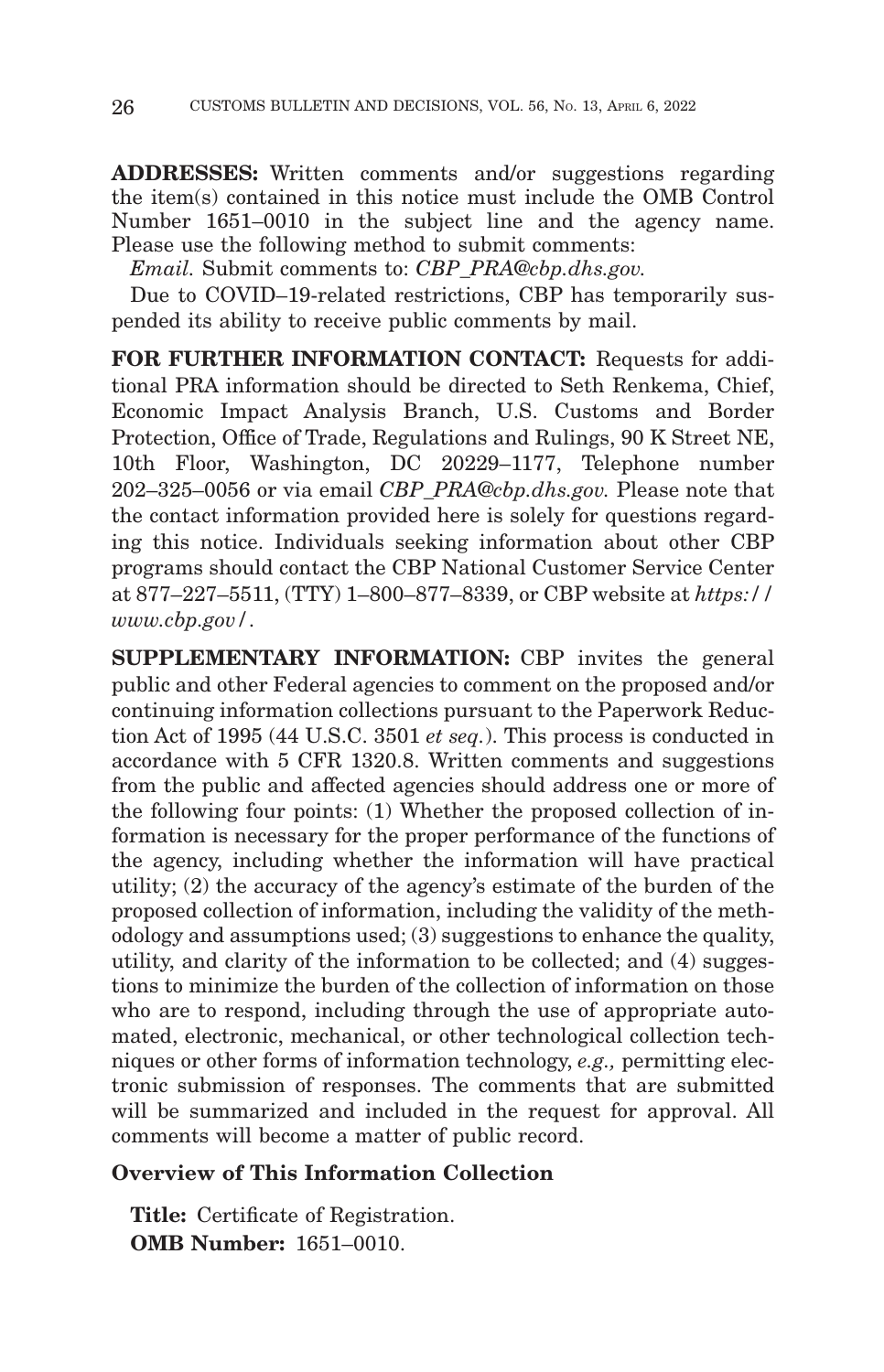# **Form Number:** CBP Forms 4455 and 4457.

**Current Actions:** Extension without change of an existing information collection.

**Type of Review:** Extension (without change).

**Affected Public:** Businesses.

**Abstract:** Travelers who do not have proof of prior possession in the United States of foreign made articles and who do not want to be assessed duty on these items can register them prior to departing on travel. In order to register these articles, the traveler must complete CBP Form 4457, *Certificate of Registration for Personal Effects Taken Abroad,* and present it at the port at the time of export for examination of the articles of foreign origin and verification of the description. After the official has signed the document, it will be returned to the applicant for signature, for presentation to CBP upon return to United States, and for subsequent reuse. CBP Form 4457 is accessible at: *https://www.cbp.gov/newsroom/publications/ forms?title=4457&=Apply.*

CBP Form 4455, *Certificate of Registration,* is used primarily for the registration, examination, and supervised lading of commercial shipments of articles exported for repair, alteration, or processing, which will subsequently be returned to the United States either duty free or at a reduced duty rate. The CBP Form 4455 may be required when a person, wishing to claim the status of a nonresident upon arrival for a short visit to the United States before returning abroad, imports articles free of duty under subheadings 9804.00.20, 9804.00.25, 9804.00.30, 9804.00.35, Harmonized Tariff Schedule of the United States (HTSUS) (19 U.S.C. 1202). It may also be used for the replacement of articles previously exempted from duty when the unsatisfactory articles are exported under the provisions 9804.00.75 and fall under the \$800 or \$1,00 exemption limits. The export and return of theatrical scenery, properties, motion-picture films and effects or tools of a trade occupation or employment of domestic or foreign origin must also be reported on CBP Form 4555. The CBP Form 4455, may also be required in any case in which CBP Form 4457 will not adequately serve the purpose of registration. CBP Form 4455 must be presented to CBP for examination of the articles and verification of the articles' description. After the official has signed the document, it will be returned to the applicant for signature, for presentation to CBP upon return to United States, and for subsequent reuse. CBP Form 4455 is accessible at: *https://www.cbp.gov/newsroom/ publications/forms?title=4455&=Apply.*

CBP Forms 4457 and 4455 are used to provide a convenient means of showing proof of prior possession of a foreign made item taken on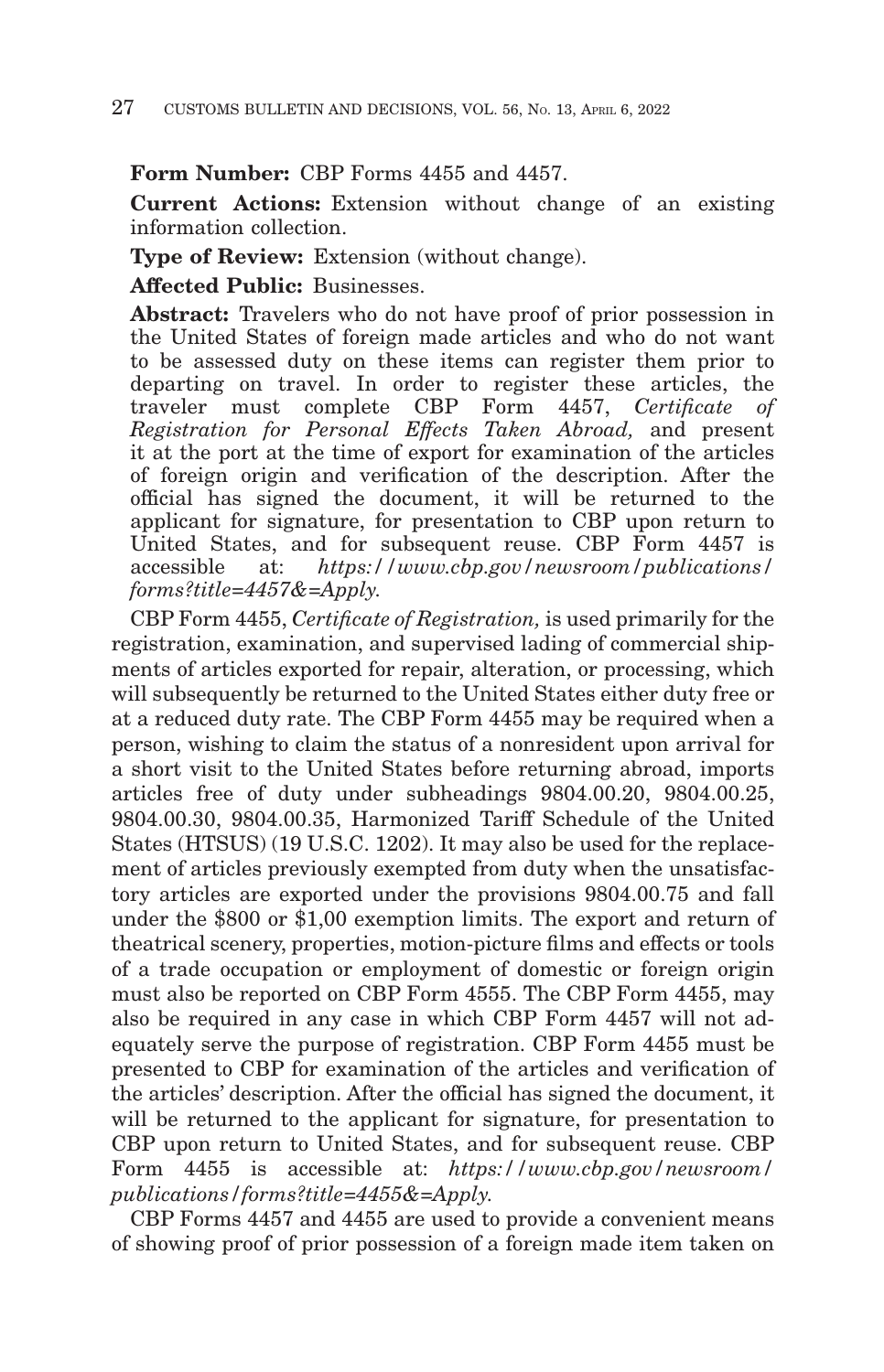a trip abroad and later returned to the United States. This registration is restricted to articles with serial numbers or other distinctive, permanently affixed unique markings, and are valid for reuse as long as the document legible to identify the registered articles. CBP Forms 4457 and CBP Form 4455 are provided for by 19 CFR 10.8, 10.9, 10.68, 148.1, 148.8, 148.32 and 148.37.

*Type of Information Collection:* CBP Form 4455.

**Estimated Number of Respondents:** 60,000. **Estimated Number of Annual Responses per Respondent:** 1. **Estimated Number of Total Annual Responses:** 60,000. **Estimated Time per Response:** 10 minutes (0.166 hours). **Estimated Total Annual Burden Hours:** 9,960. *Type of Information Collection:* CBP Form 4457. **Estimated Number of Respondents:** 140,000. **Estimated Number of Annual Responses per Respondent:** 1. **Estimated Number of Total Annual Responses:** 140,000. **Estimated Time per Response:** 3 minutes (0.05 hours). **Estimated Total Annual Burden Hours:** 7,000. Dated: March 17, 2022.

> SETH D. RENKEMA, *Branch Chief, Economic Impact Analysis Branch, U.S. Customs and Border Protection.*

[Published in the Federal Register, March 22, 2022 (85 FR 16219)]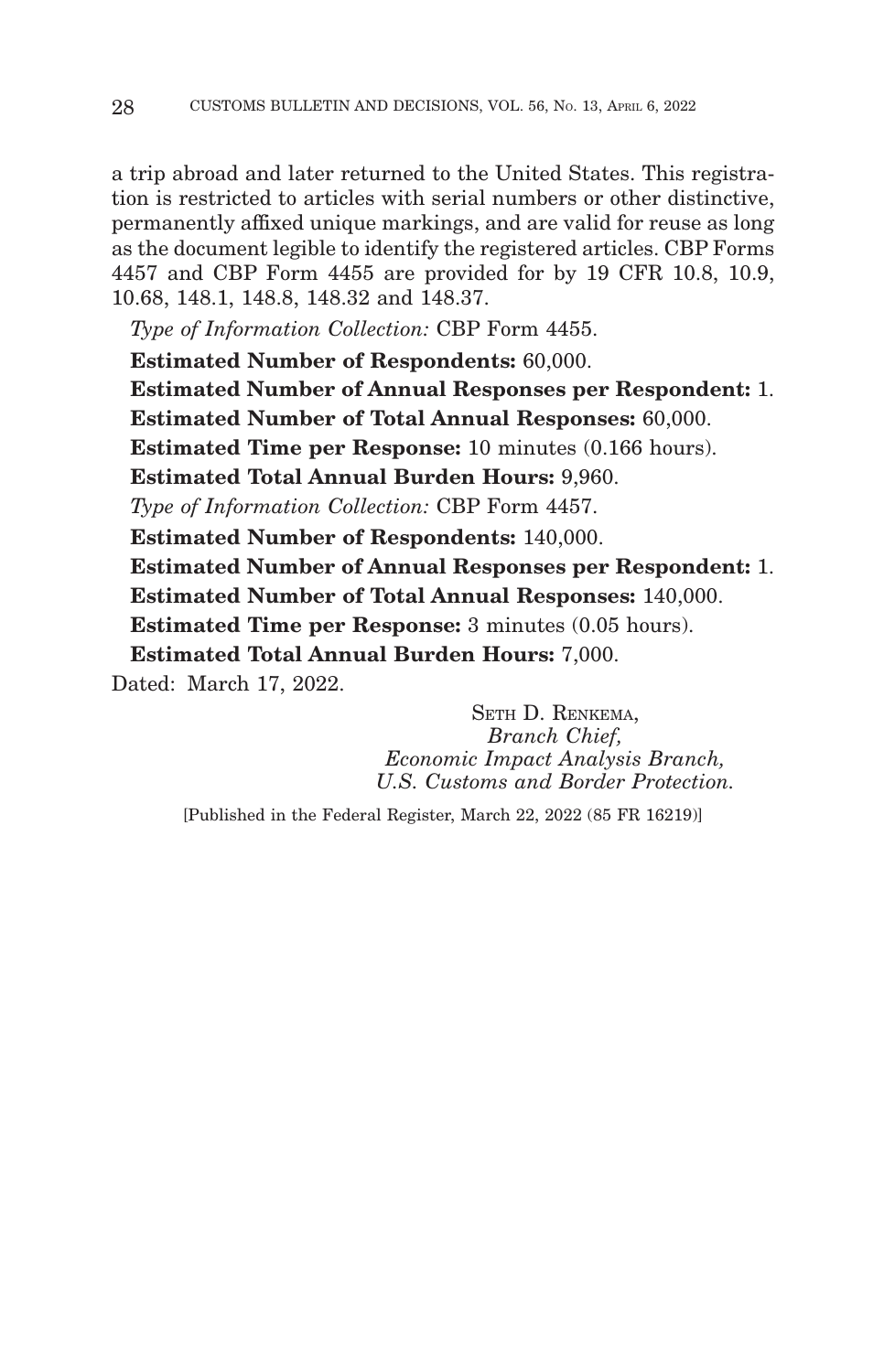# U.S. Court of International Trade f Interna

Slip Op. 22–18

GARG TUBE EXPORT LLP and GARG TUBE LIMITED, Plaintiffs, v. UNITED STATES, Defendant, and WHEATLAND TUBE and NUCOR TUBULAR PRODUCTS INC., Defendant-Intervenors.

> Before: Claire R. Kelly, Judge Court No. 20–00026 PUBLIC VERSION

[Sustaining in part and remanding in part the U.S. Department of Commerce's remand redetermination and final results in the 2017–2018 administrative review of the antidumping duty order covering welded carbon steel standard pipes and tubes from India.]

Dated: March 11, 2022

*Ned H. Marshak* and *Dharmendra N. Choudhary*, Grunfeld, Desiderio, Lebowitz, Silverman & Klestadt LLP, of New York, NY, argued for plaintiffs Garg Tube Export LLP and Garg Tube Limited. Also on the brief was *Jordan C. Kahn*.

*Robert R. Kiepura*, Trial Attorney, Commercial Litigation Branch, Civil Division, U.S. Department of Justice, of Washington, DC, argued for defendant. Also on the brief were *Jennifer B. Dickey*, Acting Assistant Attorney General, *Brian M. Boynton,* Acting Assistant Attorney General, *Jeanne E. Davidson*, Director, *Patricia M. McCarthy*, Director, and *Franklin E. White, Jr.*, Assistant Director. Of counsel was *Rachel A. Bogdan*, *JonZachary Forbes*, and *Shelby M. Anderson*, Attorneys, Office of the Chief Counsel for Trade Enforcement and Compliance, U.S. Department of Commerce, of Washington, DC.

*Robert E. DeFrancesco, III* and *Theodore P. Brackemyre*, Wiley Rein LLP, of Washington, DC, argued for defendant-intervenor Nucor Tubular Products Inc. Also on the brief were *Alan H. Price* and *Cynthia C. Galvez*.

## *OPINION AND ORDER*

## **Kelly, Judge:**

Before the court is the U.S. Department of Commerce's ("Commerce") redetermination filed pursuant to the court's order in *Garg Tube Export LLP and Garg Tube Ltd. v. United States*, 527 F. Supp. 3d 1362 (Ct. Int'l Trade 2021) ("*Garg I*") in connection with Commerce's 2017–2018 administrative review of the antidumping duty ("ADD") order on welded carbon steel standard pipes and tubes ("CWP") from India, covering the period of May 1, 2017 to April 30, 2018. Final Results of Redetermination Pursuant to Ct. Remand, Oct. 7, 2021, ECF Nos. 73–1–2 ("Remand Results"); *see generally Garg I*, 527 F. Supp. 3d 1362; *[CWP] From India*, 85 Fed. Reg. 2,715 (Dep't Commerce Jan. 16, 2020) (final results of [ADD] admin. review;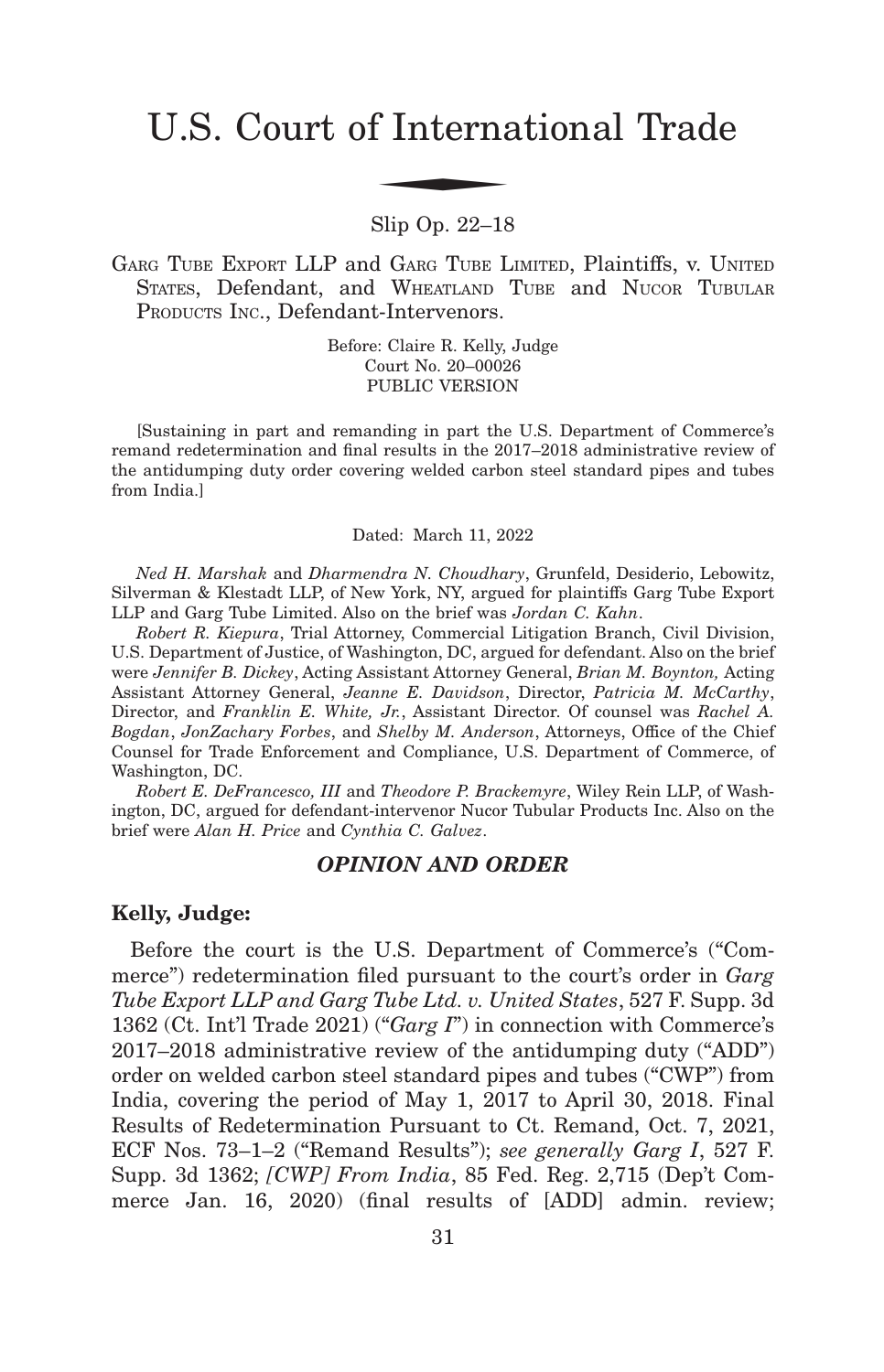2017–2018) ("*Final Results*") and accompanying Issues and Decision Memo., A-533–502, (Jan. 9, 2020), ECF No. 24–5 ("Final Decision Memo."). On remand, Commerce no longer relies on facts available with an adverse inference for the missing cost of production data. Remand Results at 17–22. Commerce's Remand Results with respect to the use of neutral facts available are sustained.

Also before the court is Commerce's determination in the *Final Results* regarding the finding of and subsequent adjustment for a particular market situation ("PMS"). Final Decision Memo. at 3–31; *see also* Remand Results at 4–10. Because Commerce's application of the PMS adjustment to the sales-below-cost test was improper under the statute, the court remanded to Commerce and declined to reach the issues of whether Commerce's PMS finding was supported by substantial evidence and the reasonableness of the regression model as a methodology for calculating the PMS adjustment. *Garg I*, 527 F. Supp. 3d at 1371–73. Although Commerce is no longer applying a PMS adjustment to the sales-below-cost test, it continues to find that a cost-based PMS exists in India for hot-rolled coil ("HRC") and applies a PMS adjustment to the cost of production for sales based on constructed value. Remand Results at 8–10. For the reasons that follow, Commerce's determination with respect to the finding of a PMS and the corresponding adjustment to Garg's cost of production are remanded.

## **BACKGROUND**

The court presumes familiarity with the facts of this case as set forth in its previous opinion ordering remand to Commerce, and now recounts those facts relevant to the court's review of the Remand Results as well as the *Final Results'* finding and subsequent adjustment for a PMS. *See generally Garg I*, 527 F. Supp. 3d at 1365–70. Commerce conducted an administrative review of the ADD order covering certain CWP from India, for the period of review covering May 1, 2017 through April 30, 2018. *See generally Initiation of Antidumping and Countervailing Duty Administrative Reviews*, 83 Fed. Reg. 32,270, 32,270 (Dep't Commerce July 12, 2018); *see also id.* at 1365. In calculating the dumping margin for Garg, Commerce relied on facts available with an adverse inference to fill the gap in the record stemming from the refusal of one of Garg's unaffiliated suppliers to provide the requested cost information. *See* Final Decision Memo. at 32–41; *Garg I*, 527 F. Supp. 3d at 1371–73.

Commerce found that a PMS existed in India distorting the price of HRC, an input used in CWP, based on the cumulative and collective impact of global steel overcapacity, subsidization of the Indian HRC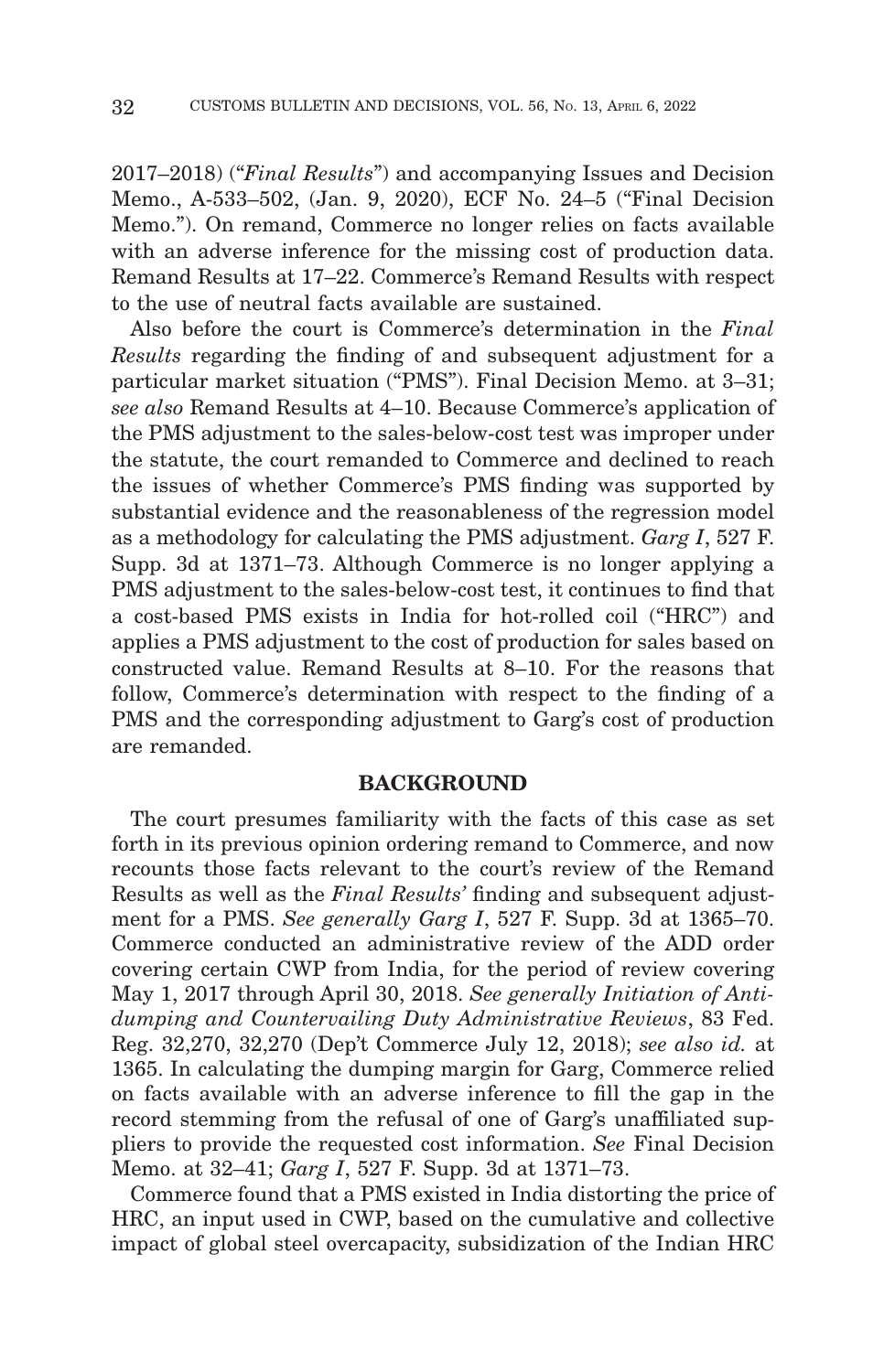market by the Government of India ("GOI"), trade interventions by the GOI, and Garg's nonpayment of antidumping and safeguard duties on imports of HRC on the Indian steel market. Final Decision Memo. at 19; *see also [CWP] from India*, 84 Fed. Reg. 33,916 (Dep't Commerce July 16, 2019) (prelim. results of [ADD] admin. review; 2017–2018) ("*Prelim. Results*") and accompanying Prelim. Decision Memo. at 19–21, A-533–502, PD 207, bar code 3859225–01 (July 11, 2019) ("Prelim. Decision Memo."); Memo. Re: Decisions on [PMS] Allegations at 18–27, PD 209, bar code 3859233–01 (July 10, 2019)  $("PMS Memo.")$ <sup>1</sup> Commerce adjusted the cost of production in its sales-below-cost test to account for its PMS finding. Final Decision Memo. at 50.

The court remanded Commerce's decision to rely on an adverse inference when selecting from facts available to fill the gap in Garg's cost of production data for further explanation or reconsideration because it could not discern how Commerce applied Section 776 of the Tariff Act of 1930, as amended, 19 U.S.C.  $\S$  1677e (2018),<sup>2</sup> from Commerce's explanation in the Final Decision Memo. *Garg I*, 527 F. Supp. 3d at 1371–73 (setting forth contradictory statements from the Final Decision Memo. indicating that Commerce's rationale may have relied on 19 U.S.C. § 1677e(a) and/or § 1677e(b)). The court also remanded Commerce's determination to use a PMS adjustment in its sales-below-cost test finding "the statute does not empower Commerce to adjust a respondent's reported costs to account for a costbased PMS when Commerce relies on home market or third country market sales to determine normal value."3 *Garg I*, 527 F. Supp. 3d at 1370.

Commerce filed the Remand Results on October 7, 2021. Remand Results. Under respectful protest, $4 \text{ Commerce made several revisions}$ 

 $1$  On March 10, 2020, Commerce filed indices to the public and confidential administrative records underlying Commerce's final determination on the docket at ECF No. 24–1–2. On October 21, 2021, Commerce filed indices to the public and confidential administrative records underlying Commerce's remand redetermination on the docket at ECF No. 78–2–3. All references in this opinion to documents from the administrative record underlying Commerce's final determination and remand redetermination are identified by the numbers assigned by Commerce in those indices and preceded by "PD" and "CD" to denote public or confidential documents.

<sup>&</sup>lt;sup>2</sup> Further citations to the Tariff Act of 1930, as amended, are to the relevant provisions of Title 19 of the U.S. Code, 2018 edition.

<sup>&</sup>lt;sup>3</sup> Where there are sales at less than cost of production, under certain circumstances such sales may be disregarded for the purposes of normal value. *See* 19 U.S.C. § 1677b(b). "If no sales made in the ordinary course of trade remain, the normal value shall be based on the constructed value of the merchandise." *Id.*

<sup>4</sup> By adopting a position "under protest," Commerce preserves its right to appeal. *See Viraj Grp., Ltd. v. United States*, 343 F.3d 1371, 1376 (Fed. Cir. 2003).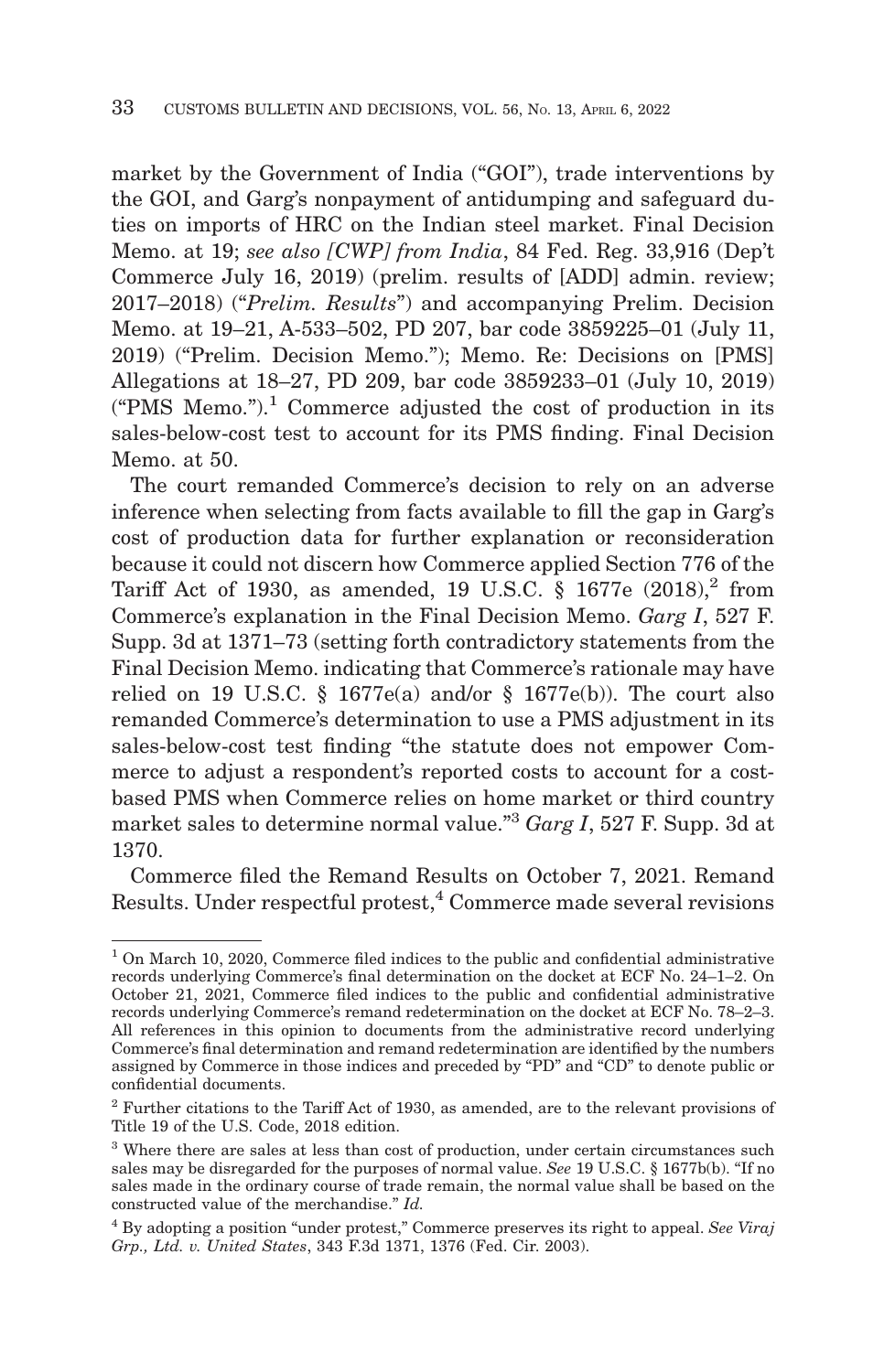to the Final Results. *See generally id.* First, Commerce clarifies that it is operating under 19 U.S.C. § 1677e(a) to fill the gap in the record and explains that it is no longer using facts available with an adverse inference and instead relies on neutral facts available. *Id.* at 17–22. Second, Commerce removes the PMS adjustment to the cost of production in its sales-below-cost test. *Id.* at 33. Commerce continues to find that a PMS in India distorted the cost of HRC and applies an upward adjustment to Garg's reported cost of production for sales where normal value was based on constructed value. *Id.* at 8–9.

Garg and Nucor filed comments and replies to the remand redetermination. Pls.' Comments on Remand Redetermination, Nov. 8, 2021, ECF No. 79 ("Garg's Remand Comments"); Pls.' Reply to Comments on Remand Redetermination, Dec. 15, 2021, ECF No. 85 ("Garg's Reply"); Def.-Intervenor [Nucor]'s Comments on [Remand Results], Nov. 8, 2021, ECF No. 80 ("Nucor's Remand Comments"); Def.- Intervenor [Nucor's] Reply Comments on [Remand Results] at 1–4, Dec. 15, 2021, ECF No. 84 ("Nucor's Reply"). Neither party objects to Commerce's decision to use neutral facts available to fill in the missing cost of production data before the court. Garg's Remand Comments at 3; *see* Nucor's Remand Comments; Nucor's Reply. However, the parties disagree about whether Commerce's decision to remove the PMS adjustment to costs of production from the sales-below-cost test, the existence of a PMS, and the methodology used to quantify the PMS adjustment should be sustained. *Compare* Garg's Remand Comments at 3–5; Garg's Reply *with* Nucor's Remand Comments at 2–3; Nucor's Reply at 1–5. Garg argues that Commerce's continued finding of a PMS is not supported by substantial evidence and Commerce's use of the regression analysis to quantify the PMS adjustment is arbitrary; therefore, a second remand is required. Garg's Remand Comments at 3–5.

Nucor argues that Commerce may adjust costs of production to account for a PMS when Commerce performs the sales-below-cost test. Nucor's Remand Comments at 2; Nucor's Reply at 4–5; *but see Hyundai Steel Co. v. United States*, 19 F.4th 1346 (Fed. Cir. 2021). However, in light of the court's remand order, Nucor agrees with Commerce's decision to remove the PMS adjustment in the salesbelow-cost test under respectful protest. Nucor's Remand Comments at 2; *see also* Nucor's Reply at 4–5 (suggesting the court reconsider its position because the Court of Appeals for the Federal Circuit has not issued a mandate in *Hyundai*). Nucor further argues that Commerce's continued finding of a PMS and the corresponding regression-based adjustment are supported by substantial evidence and otherwise in accordance with law. Nucor's Reply at 1–4. On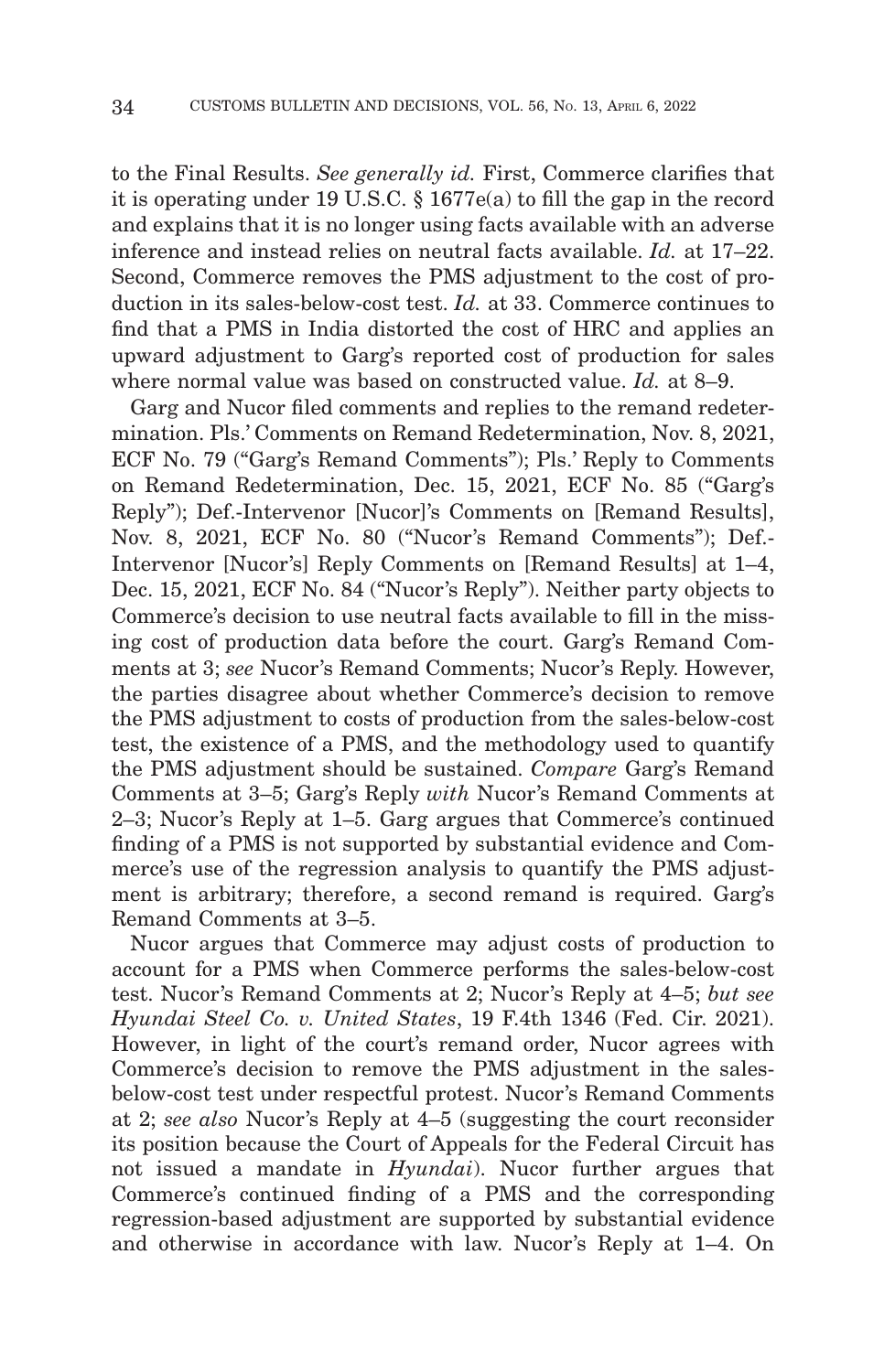December 15, 2021, Defendant filed its reply to the remand comments. Def.'s Resp. to Comments on Remand Redetermination, Dec. 15, 2021, ECF No. 83 ("Def.'s Reply"). Defendant incorporates its previous arguments in support of Commerce's PMS finding and the resulting adjustment. *Id.* at 6–7 (citing Def.'s Resp. to Pls.' Mot. for J. on Agency R. 13–21, 24–33, Feb. 1, 2021, ECF No. 45). Defendant asks the court to sustain Commerce's remand redetermination in its entirety. *Id.* at 8.

# **JURISDICTION AND STANDARD OF REVIEW**

This court has jurisdiction pursuant to 19 U.S.C. § 1516a(a)(2)(B)(iii) and 28 U.S.C. § 1581(c) (2018), which grant the court authority to review actions contesting the final determination in an administrative review of an ADD order. The court will uphold Commerce's determination unless it is "unsupported by substantial evidence on the record, or otherwise not in accordance with law." 19 U.S.C. § 1516a(b)(1)(B)(i). "The results of a redetermination pursuant to court remand are also reviewed 'for compliance with the court's remand order.'" *Xinjiamei Furniture (Zhangzhou) Co. v. United States*, 968 F. Supp. 2d 1255, 1259 (Ct. Int'l Trade 2014) (quoting *Nakornthai Strip Mill Public Co. v. United States*, 32 CIT 1272, 1274 (2008)).

# **DISCUSSION**

# **I. Application of Facts Available**

On remand, Commerce relies on neutral facts available to fill the gap created by the missing cost of production data from Garg's Unaffiliated Supplier<sup>5</sup> and articulates its reasoning for its determination. Remand Results at 3, 17–22. No party challenges Commerce's decision before the court. Def.'s Reply at 7; Garg's Remand Comments at 3; *see* Nucor Remand Comments; Nucor Reply. Commerce has complied with the court's remand instructions and its determination is supported by substantial evidence; therefore, Commerce's determination is sustained.

When Commerce is missing information necessary to make an ADD determination, it must use facts otherwise available to fill the gap in the record created by the missing information. *See* 19 U.S.C. § 1677e(a); *Nippon Steel Corp. v. United States*, 337 F.3d 1373, 1380–81 (Fed. Cir. 2003). If a gap exists because a party failed to cooperate to the best of its ability, Commerce may use an adverse inference when selecting facts available to fill the gap. 19 U.S.C. § 1677e(b). However, under 19 U.S.C. § 1677e(a) Commerce may use adverse inferences

<sup>&</sup>lt;sup>5</sup> The Unaffiliated Supplier is [[[[[]].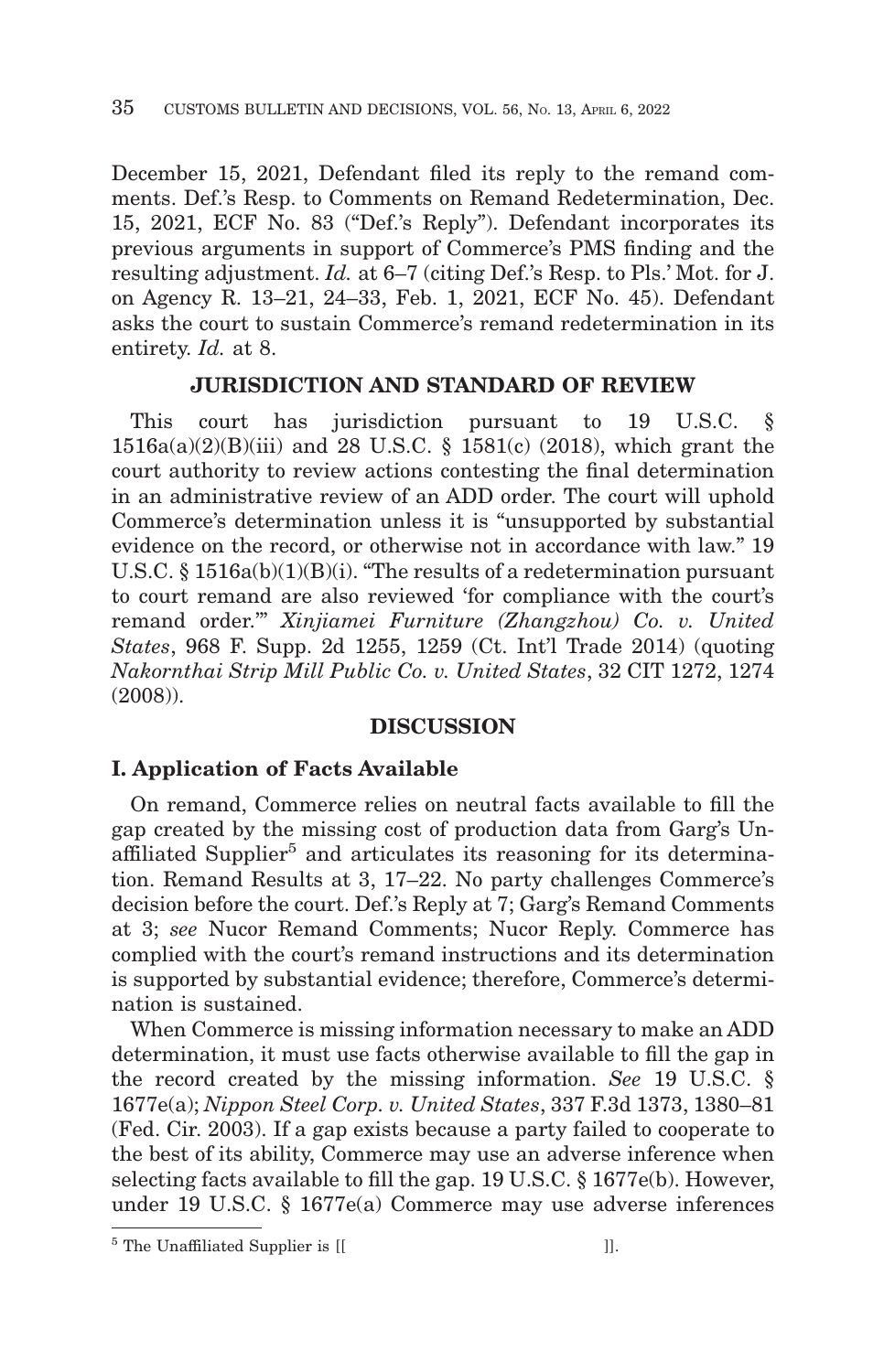against a cooperative respondent, if doing so will yield an accurate rate, promote cooperation, and thwart duty evasion. *Mueller Comercial De Mexico v. United States*, 753 F.3d 1227, 1232–36 (Fed. Cir. 2014). Here, the court remanded Commerce's decision to use an adverse inference when selecting from facts otherwise available to fill the gap created by the Unaffiliated Supplier's non-cooperation for reconsideration or additional explanation because the court could not discern if Commerce was acting under 19 U.S.C. § 1677e(a) or (b). *Garg I*, 527 F. Supp. 3d at 1371–73. To the extent that Commerce chose to rely on 19 U.S.C. § 1677e(a) on remand, the court instructed Commerce to "do more to support its determination" and explain how the decision to use facts available with an adverse inference was appropriate in light of the detracting evidence provided by Garg.<sup>6</sup> *Garg I*, 527 F. Supp. 3d at 1372–73.

Commerce clarifies that it is relying on 19 U.S.C. § 1677e(a) to determine the missing cost of production data from the Unaffiliated Supplier because the Unaffiliated Supplier is an interested party as defined by 19 U.S.C. § 1677(9)(A). Remand Results 3, 17–22. Commerce explains that it relies on neutral facts available because it is unable to support a determination that Garg possesses sufficient "market power" or "leverage" to induce the cooperation of the Unaffiliated Supplier with substantial evidence.7 *Id.* at 17–19. Commerce has complied with the remand order and no party objects to its decision; therefore, its determination is sustained.

<sup>6</sup> Garg provided unrebutted evidence that it lacked the market power necessary to induce the cooperation of the Unaffiliated Supplier. *See* Garg's Suppl. Resp. at Ex. S1-D-2(f) Part-1 at 30, Part-2; Resp. from [Garg] to [Commerce] Re: Section A Questionnaire Resp. at Ex.A-11(b),(d), PDs 33–36, CDs 7–11, bar codes 3754219–01–04, 3754211–01–05 (Sept. 17, 2018) ("Garg's Section A Questionnaire Resp."); *see also* Garg's Section A Questionnaire Resp. at Part-1. Garg further demonstrated that it made multiple attempts to induce the cooperation of the Unaffiliated Supplier. Resp. to Commerce Re: Section A–D Suppl. Questionnaire 51–53, PDs 110–34, CDs 69–101, bar codes 3794286–01–25, 3794250–01–33 (Feb. 19, 2019); *see also Garg I*, 527 F. Supp. 3d at 1366 n.8, 1366–67.

<sup>7</sup> Commerce maintains that *Mueller* does not require Commerce to demonstrate that Garg has "market power" or "leverage" over the Unaffiliated Supplier. Remand Results at 17; *but see Mueller*, 753 F.3d at 1234–36 (explaining that for Commerce to induce the cooperation of a non-cooperating supplier through a cooperating party, there must be substantial evidence that the cooperating party has leverage over the non-cooperating supplier). Commerce complains that it is "troubled by the implications of the Court's opinion" because it is difficult for Commerce to obtain the evidence necessary to support a finding of Garg's "market power" or "leverage" to induce the Unaffiliated Supplier's cooperation without the cooperation of the Unaffiliated Supplier. Remand Results at 20–21. However, *Mueller* explains that the statutory scheme allows adverse inferences against a cooperative respondent, who has leverage, to compel the cooperation of the uncooperative party. *Mueller*, 753 F.3d at 1232–36. Lastly, Commerce argues that it does "not have the privilege of time in accumulating evidence of a 'long-term' relationship between Garg[] and [the Unaffiliated Supplier]" because this is the first review in which Commerce reviewed Garg individually. Remand Results at 21. Yet providing evidence of leverage is not confined to demonstrating a long-term relationship. *See Mueller*, 753 F.3d at 1234–36.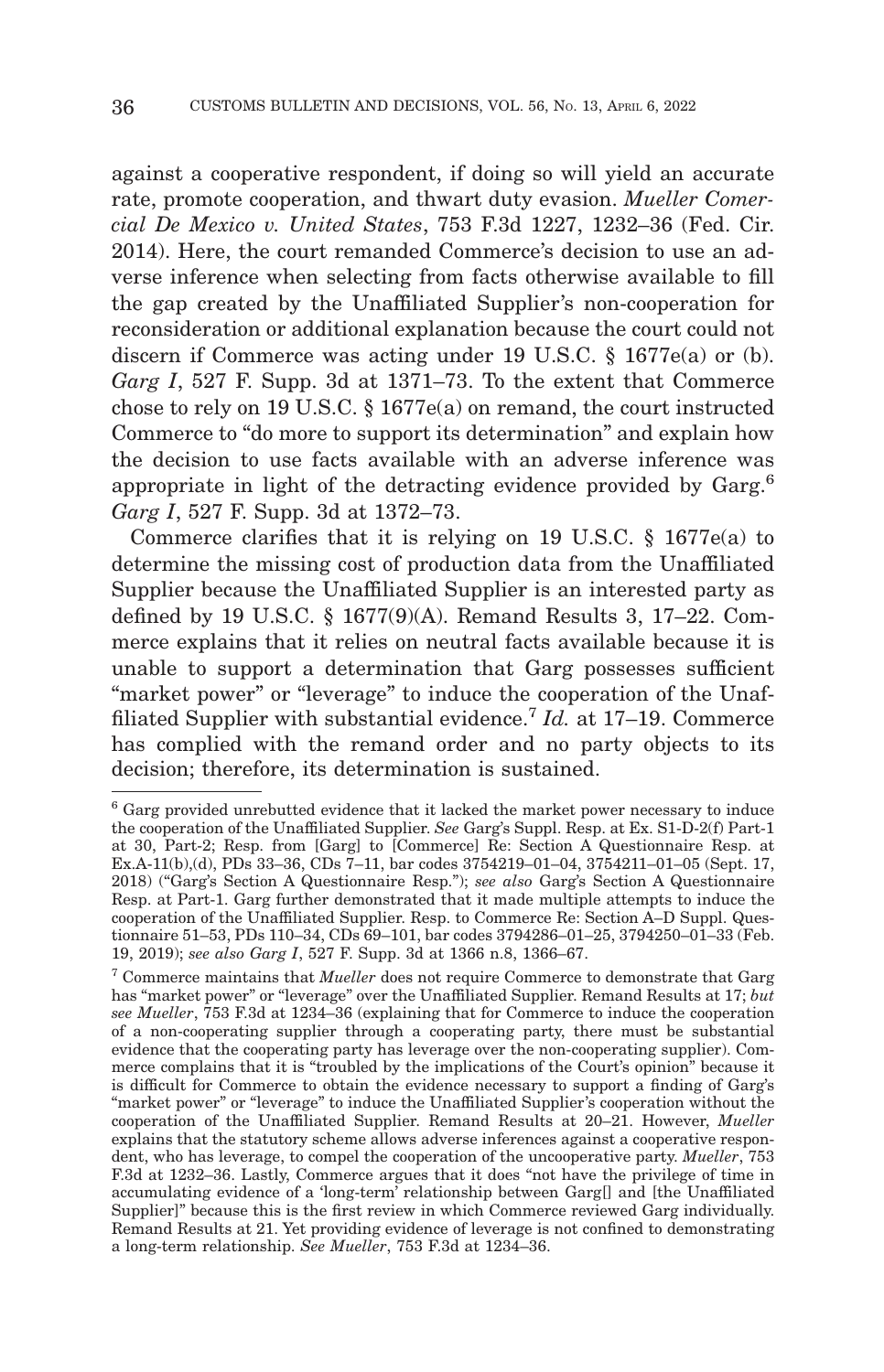# **II. PMS and the Sales-Below-Cost Test**

Commerce removed the PMS adjustment from its sales-below-cost test. Remand Results at 3, 8–9. Garg and Defendant argue that this removal complies with the court's remand instructions and should be sustained. Garg's Remand Comments at 3–4; Garg's Reply Comments at 1–2; Def.'s Reply at 5–7. Nucor argues that the statute permits Commerce to apply a PMS adjustment to the cost of production during the sales-below-cost test and urges the court to reconsider its position because the issue is currently on appeal. Nucor's Remand Comments at 2–3; Nucor's Reply at 4–5. The court's remand instructed Commerce to remove the PMS adjustment from the salesbelow-cost test. *Garg I*, 527 F. Supp. 3d at 1369–71. Furthermore, in *Hyundai Steel*, the Court of Appeals found that 19 U.S.C. § 1677b(b) does not authorize the application of a PMS adjustment to the cost of production in the sales-below-cost test. 19 F.4th 1346 (Fed. Cir. 2021). Commerce's determination complies with the court's remand order is sustained.

# **III. Particular Market Situation Determination**

The court remands Commerce's PMS determination for reconsideration or additional explanation. A finding of a PMS in the constructed value context requires Commerce to identify what unique fact or set of facts in the market prevents a respondent's reported "cost of materials and fabrication or other processing" from "accurately reflecting the cost of production in the ordinary course of trade."8 *See* 19 U.S.C. § 1677b(e), (f)(1). Commerce relies on the cumulative and collective impact of multiple market phenomena to support its PMS determination. *See* Final Decision Memo. at 19. Commerce must demonstrate the existence of each market phenomenon and support its determination with substantial evidence. *See* 19 U.S.C. § 1677b(e). Commerce must then explain how these market phenomena create a PMS, i.e., a unique set of facts distorting the cost of materials and fabrication or other processing in the country. *Id.* Lastly, Commerce must demonstrate that this PMS renders the cost of materials and fabrication inaccurate. *Id.* Although Commerce demonstrates the existence of each market phenomenon that it contends contributes to a PMS in the Indian HRC market, it fails to explain how, when combined, these market phenomena give rise to a unique

 $8$  "For the purposes of [19 U.S.C. § 1677b(b) and (e)] ... Costs shall normally be calculated based on the records of the exporter or producer of the merchandise, if such records are kept in accordance with the generally accepted accounting principles of the exporting country (or the producing country, where appropriate) and reasonably reflect the costs associated with the production and sale of the merchandise." 19 U.S.C.  $\S$  1677b(f)(1)(A).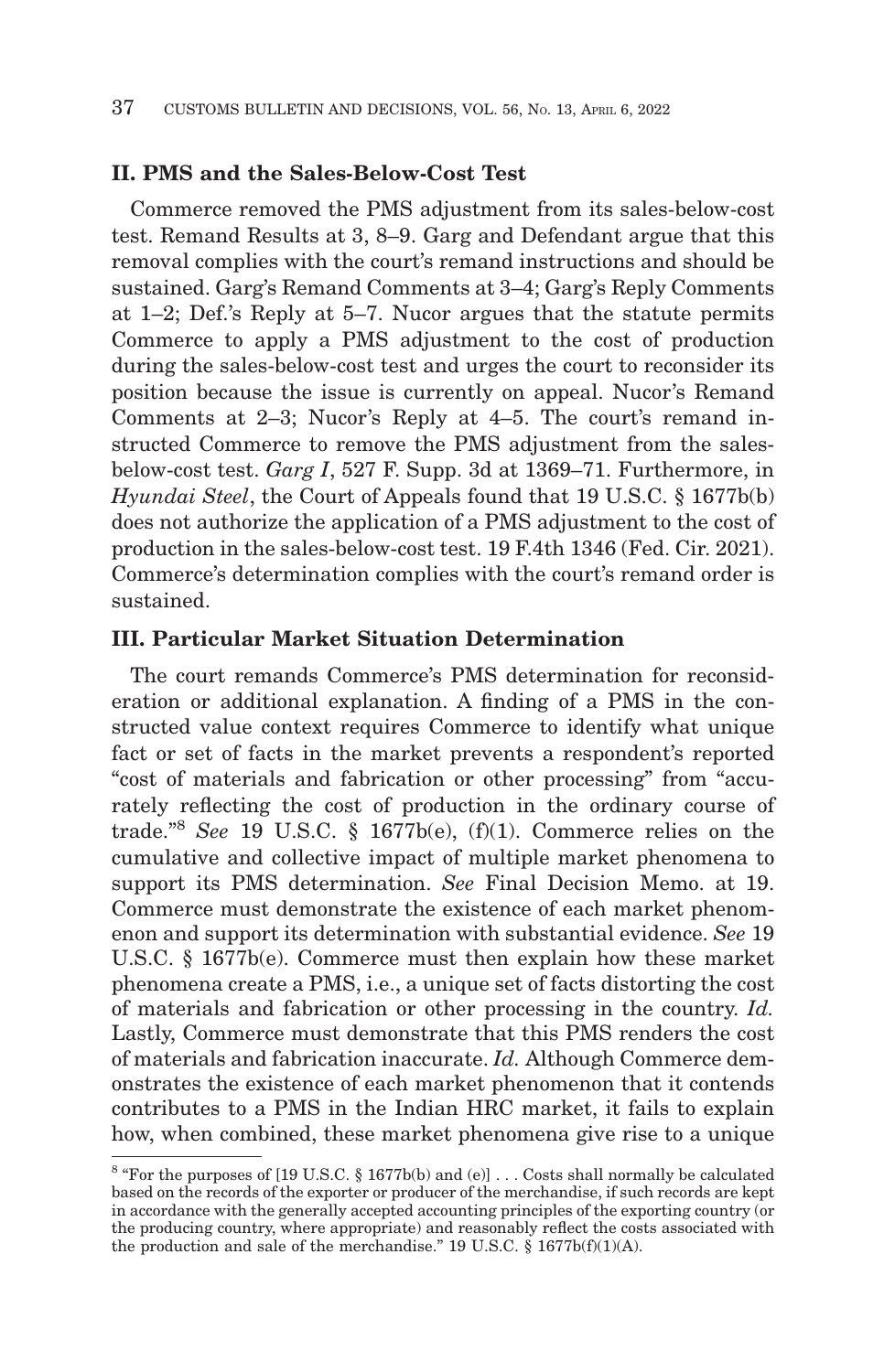set of facts distorting the cost of materials and fabrication or other processing of any kind, such that Garg's reported costs do not accurately reflect the cost of production in the ordinary course of trade. *See* Final Decision Memo. at 3–31.

To determine "whether subject merchandise is being sold, or is likely to be sold at less than fair value" Commerce compares the export price or constructed export price with the normal value of the subject merchandise. 19 U.S.C. § 1677b(a). Commerce may determine the normal value of the subject merchandise using one of several methodologies. *See* 19 U.S.C. § 1677b(a)(1)-(5). Commerce may use the constructed value of the subject merchandise if the normal value cannot be determined under paragraph  $(1)(B)(i)$  or (ii). 19 U.S.C. § 1677b(a)(4); *see* 19 U.S.C. § 1677b(a)(1)(B)(i), (ii). Constructed value is the sum of:

(1) the cost of materials and fabrication or other processing of any kind employed in producing the merchandise, during a period which would ordinarily permit the production of the merchandise in the ordinary course of trade; (2)(A) the actual amounts incurred and realized by the specific exporter or producer being examined in the investigation or review for selling, general, and administrative expenses, and for profits, in connection with the production and sale of a foreign like product, in the ordinary course of trade, for consumption in the foreign country [; and] (3) the cost of all containers and coverings of whatever nature, and all other expenses incidental to placing the subject merchandise in condition packed ready for shipment to the United States.

19 U.S.C. § 1677b(e). However, "for the purposes of paragraph (1)" if Commerce determines that "a particular market situation exists such that the cost of materials and fabrication or other processing of any kind does not accurately reflect the cost of production in the ordinary course of trade, [Commerce] may use another calculation methodology under this part or any other calculation methodology." 19 U.S.C. § 1677b(e).

Neither the statute nor the legislative history defines a PMS. The legislative history to the Trade Preferences Extension Act of 2015 ("TPEA"), which added the PMS language to 19 U.S.C. § 1677b(e), offers no examples of what may constitute a PMS. The phrase "particular market situation" existed prior to TPEA in 19 U.S.C. § 1677b(a)(1)(B) and (C) which inquire whether a "particular market situation prevents proper comparison of normal value with export price." 19 U.S.C. § 1677b(a)(1)(B)(ii)(III), (C)(iii). The Statement of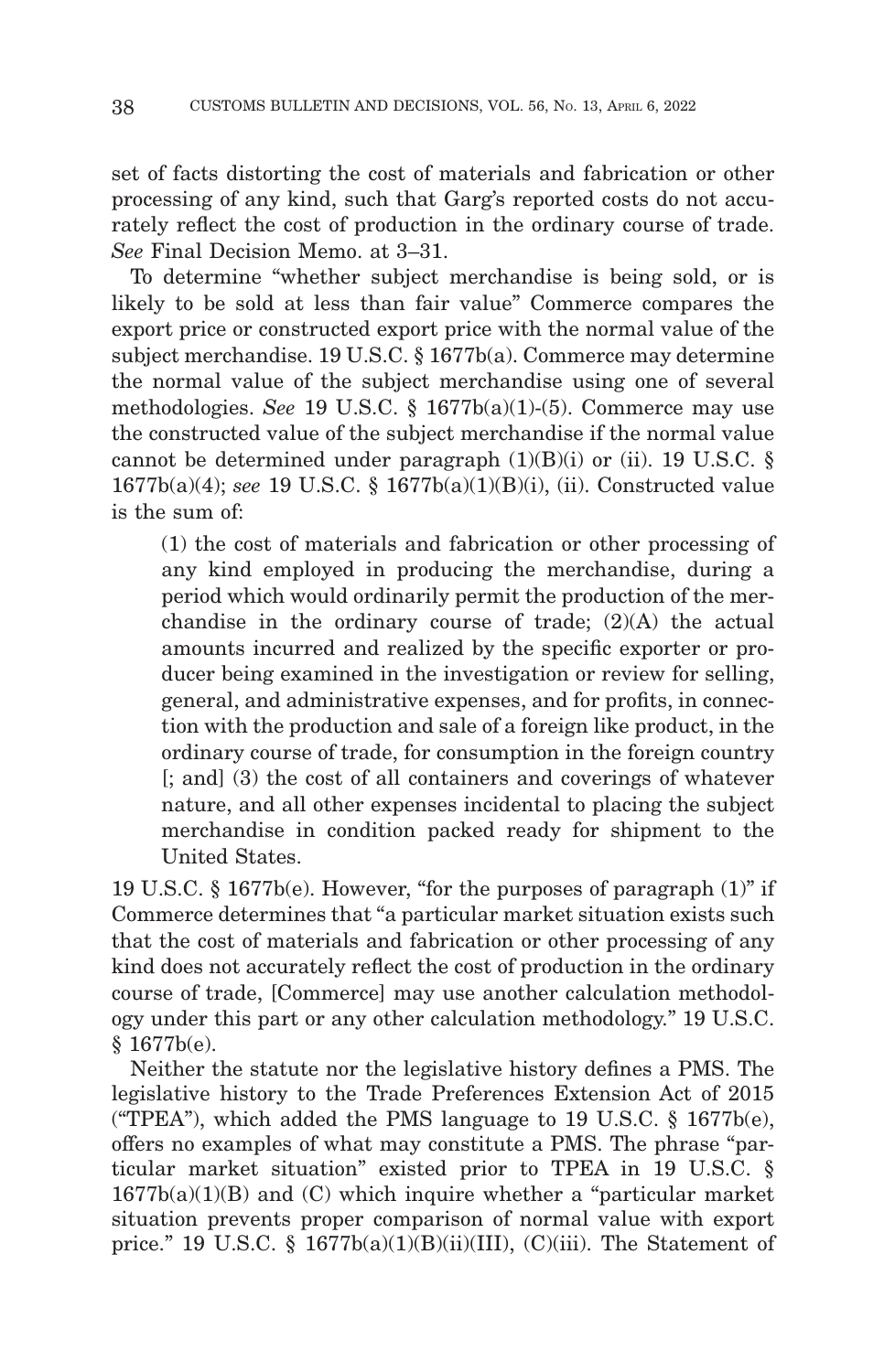Administrative Action to the Uruguay Round Agreements Act ("URAA"), which added these provisions, does give some clue as to what a PMS may include.

The Agreement does not define "particular market situation," but such a situation might exist where a single sale in the home market constitutes five percent of sales to the United States or where there is government control over pricing to such an extent that home market prices cannot be considered to be competitively set. It also may be the case that a particular market situation could arise from differing patterns of demand in the United States and in the foreign market. For example, if significant price changes are closely correlated with holidays which occur at different times of the year in the two markets, the prices in the foreign market may not be suitable for comparison to prices to the United States.

Uruguay Round Agreements Act, Statement of Administrative Action, H.R. Doc. No. 103–316, vol. 1, at 822 (1994), reprinted in 1994 U.S.C.C.A.N. 4040, 4162 ("SAA"). The SAA examples involve unique facts in a given country that render the home market price unsuitable for comparison to the U.S. price.

The TPEA, in providing Commerce the alternative to use any other methodology to calculate costs under 19 U.S.C. § 1677b(e)(1), adopts both a comparative requirement and a causal requirement. *See* 19 U.S.C. § 1677b(e). The statute provides "if a particular market situation exists such that the cost of materials and fabrication or other processing of any kind does not accurately reflect the cost of production in the ordinary course of trade." *Id.* The use of the causal phrase "such that" requires that in addition to finding unique market phenomena, Commerce must demonstrate that those market phenomena prevent the cost of materials and fabrication from accurately reflecting the cost of production. Commerce must therefore identify what unique facts render the cost of materials and fabrication an inaccurate reflection of the cost of production in the ordinary course of trade.<sup>9</sup>

<sup>9</sup> Ordinary course of trade "means the conditions and practices which, for a reasonable time prior to the exportation of the subject merchandise, have been normal in the trade under consideration with respect to merchandise of the same class or kind." 19 U.S.C. § 1677(15). Commerce shall consider sales and transactions to be outside of the ordinary course of trade where "the particular market situation prevents a proper comparison with the export price or constructed export price." 19 U.S.C.  $\hat{\S}$  1677(15)( $\hat{C}$ ). However, the language of 19 U.S.C.  $\hat{\S}$  $1677(15)$ (C) does not negate 19 U.S.C. § 1677b(e)'s causal requirement. To suggest otherwise would render the inclusion of "such that the cost of materials and fabrication or other processing of any kind does not accurately reflect the cost of production" meaningless. 19 U.S.C. § 1677b(e).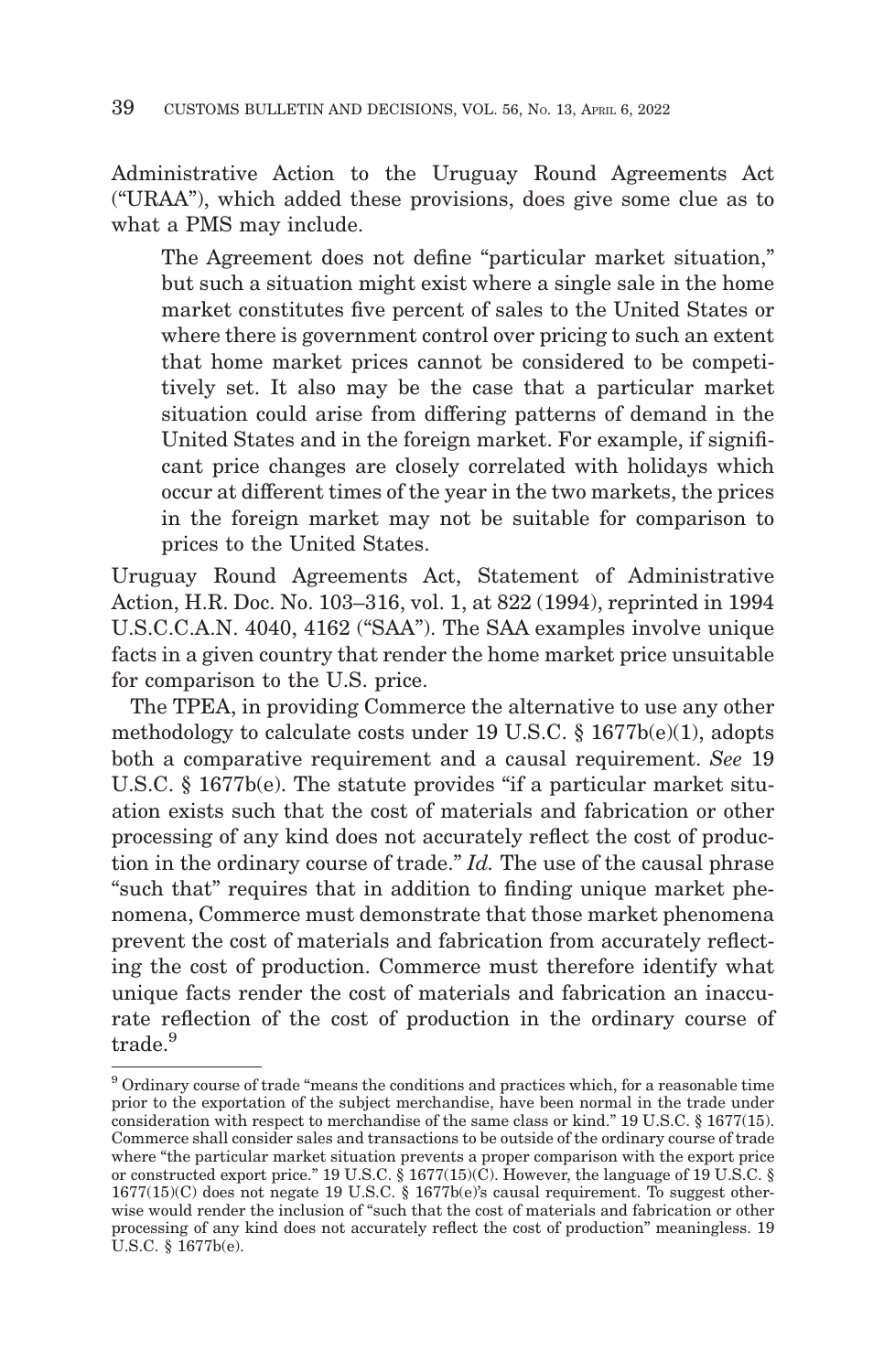Commerce may choose the appropriate methodology to identify what unique facts render the cost of materials and fabrication an inaccurate reflection of the cost of production, so long as it comports with its statutory mandate and provides a reasoned explanation supported by substantial evidence. *See Ceramica Regiomontana, S.A. v. United States*, 10 CIT 399, 404–05 (1986) (citing *Chevron U.S.A. Inc. v. Natural Resources Defense Council*, 467 U.S. 837, 843 (1984); *Fujitsu Gen. Ltd. v. United States*, 88 F.3d 1034, 1039 (Fed. Cir. 1996); *Universal Camera Corp. v. Nat'l Labor Relations Bd*., 340 U.S. 474, 488 (1951) (substantial evidence "must take into account whatever in the record fairly detracts from its weight"). The evidence must be sufficient such that a reasonable mind might accept the evidence as adequate to support its conclusion while considering contradictory evidence. *See Consol. Edison Co. of New York v. N.L.R.B.*, 305 U.S. 197, 229 (1938); *see also Suramerica de Aleaciones Laminadas, C.A. v. United States*, 44 F.3d 978, 985 (Fed. Cir. 1994).

Commerce identifies various market phenomena to support its determination that a PMS exists in the Indian HRC market. Final Decision Memo. 19–33. In light of the latitude afforded by the statute, Commerce reasonably concluded that the global steel overcapacity crisis is one of several market phenomena it could consider as contributory to a PMS in India.10 *Id.* at 19–27. Commerce explains that the global steel overcapacity crisis is well documented, existed prior to the period of review, and continued throughout the period of review, creating serious market distortions resulting in negative effects and downward pressure on the global steel market.<sup>11</sup> PMS Memo. at 19 n.124; *id.* at 20–27. Commerce supports its finding of the ongoing global overcapacity crisis with record evidence.<sup>12</sup> Final Decision

<sup>10</sup>*Contra NEXTEEL Co. v. United States*, 355 F. Supp. 3d 1336, 1350 (Ct. Int'l Trade 2019); *NEXTEEL Co. v. United States*, 450 F. Supp. 3d 1333,1340–41 (Ct. Int'l Trade 2020); *Dong-A Steel Co. v. United States*, 475 F. Supp. 3d 1317, 1337 (Ct. Int'l Trade 2020); *Seah Steel Corp. v. United States*, 513 F. Supp. 3d 1367, 1396 (Ct. Int'l Trade 2021); *Husteel Co. v. United States*, 426 F. Supp. 3d 1376, 1392 (Ct. Int'l Trade 2020), *aff'd sub nom. Hyundai Steel Co. v. United States*, 19 F.4th 1346 (Fed. Cir. 2021).

 $^{11}$  Commerce lists "significant price suppression, displaced markets, unsustainable capacity utilization, negative financial performance, shutdowns, and lay-offs" as negative effects of the global overcapacity crisis. PMS Memo. at 19 n.124 (citing *Circular Welded Non-Alloy Steel Pipe from the Republic of Korea*, 82 Fed. Reg. 57,583 (Dep't Commerce Dec. 6, 2017) (Prelim. Results of [ADD] Admin. Review; 2015–2016) and accompanying Prelim. Decision Memo. at 14).

 $12$  Garg disputes the evidence Commerce relies on to identify global capacity as a market phenomenon contributing to its PMS determination, arguing that steel overcapacity and suppression of HRC prices did not exist during the period of review in either the Indian market or the global market. Pls.' Br. at 9–17; Garg's Remand Comments at 4. In support of its argument, Garg proffered evidence that the steel market had recovered. Letter Re: Rebuttal Resp. to Pet'rs' [PMS] Allegations: Admin. Review of the [ADD] Order on [CWP] from India at 69, Exs. 2A, 2B, 3A, 3B, 3C, 17,22, C.R. 102–06, P.R. 142–46 (Mar. 4, 2019)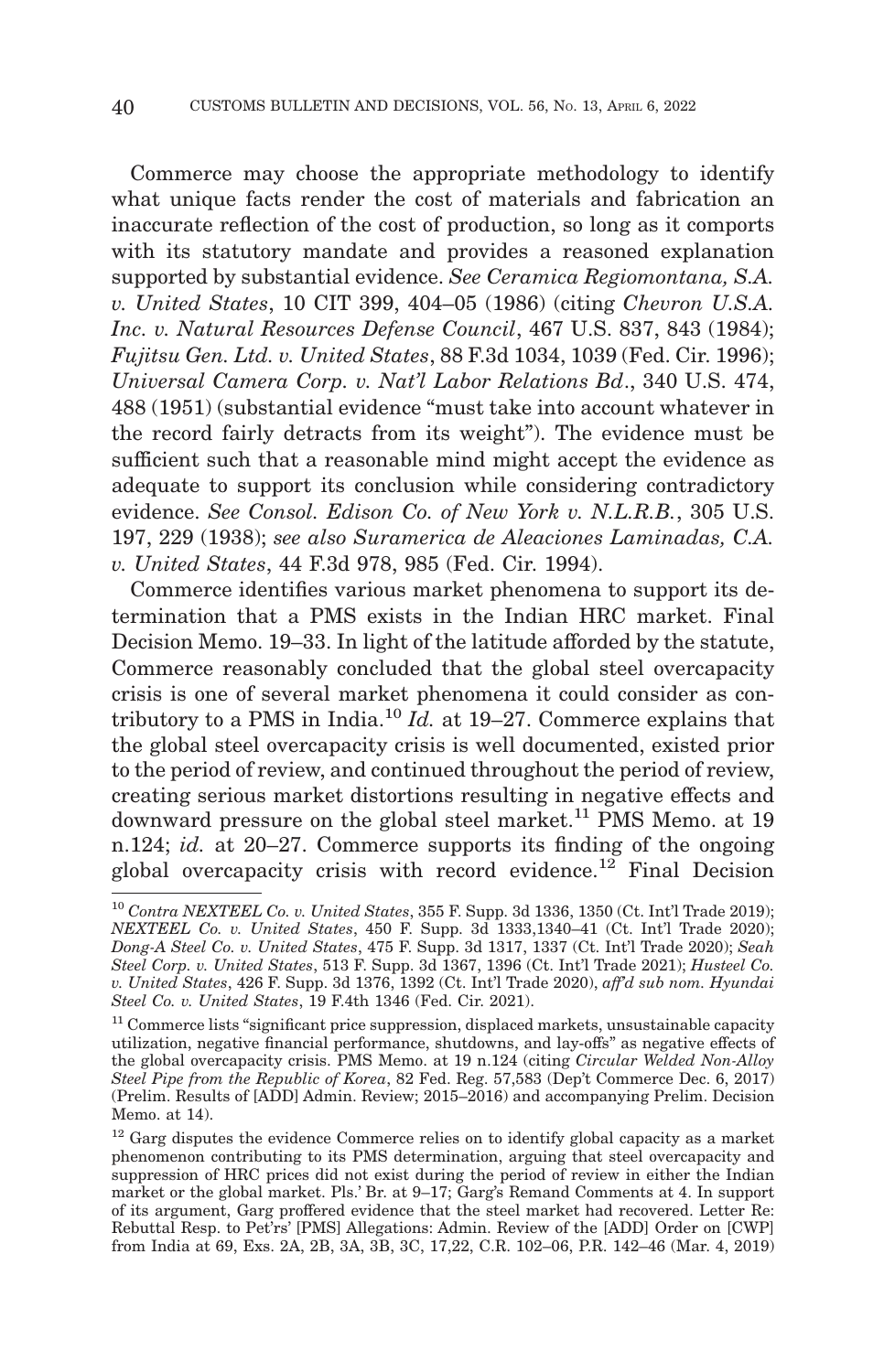Memo. at 26 (citing PMS Memo. at 19); *see generally* [PMS] Allegation, Resubmitted Market Viability Allegation, & Supp. Info., PDs 72–99, CDs 33–61, bar codes 3785365–01–28, 3785322–01–29 (Dec. 21, 2018) ("PMS Allegation")). Although a global phenomenon cannot be considered unique, nothing in the statute precludes Commerce from finding that a global market condition contributes to a PMS in India if it were to combine with other market phenomena unique to India.

In addition to the overcapacity crisis, Commerce relied on GOI subsidies as a contributing market phenomenon to the PMS in the Indian HRC market. Final Decision Memo. at 27–30. Commerce explains "the GOI's subsidization of large Indian HRC producers permeates the entire Indian HRC market" contributing additional downward pressure on Indian HRC prices. *Id.* at 29. The decision to include GOI subsidies as one of the market phenomena is informed by Commerce's findings in *Circular Welded-Carbon-Quality Steel Pipe from India*, 77 Fed. Reg. 66,468 (Oct. 12, 2012) (final affirmative countervailing duty deter.) and accompanying Issue and Decision Memo. at 21–22 (countervailing the provision of HRC for less than adequate remuneration to producers of carbon quality steel pipe and Tube in India)13 and the PMS Allegation. Final Decision Memo. at 27–28; *see* PMS Memo. at 4, 4 n.29; PMS Allegation at 18–27 (listing the programs that Commerce has found to benefit Indian HRC producers). Commerce reasonably explained that it used the existence of subsidies in the Indian market as evidence that distortions were present in the market. *See* Final Decision Memo. at 27–30.

Commerce believes both the global overcapacity crisis and the subsidies provided by the GOI depress the price of HRC in the Indian market and that the GOI attempted to remedy the distortion caused by the global overcapacity crisis through the enactment of trade remedies. *Id.* at 21–31; PMS Memo. at 22. Commerce points to evidence of an influx of cheap steel imports into the Indian market and explains that in response to the unfairly traded HRC, the GOI attempted to "level the [domestic] playing field" by imposing a variety of safeguard and antidumping duties.<sup>14</sup> PMS Memo. at  $6$  n.40 (listing

<sup>(&</sup>quot;PMS Rebuttal"). Commerce rejected Garg's argument, explaining that evidence of shortterm recovery does not suggest that the distortive effects of the overcapacity crisis have been mitigated in their entirety. PMS Memo. at 20–21; Final Decision Memo. at 20–23.

<sup>&</sup>lt;sup>13</sup> Although Commerce found a countervailable subsidy, no countervailing duty order was issued because the U.S. International Trade Commission did not find that the subsidy materially injured the domestic industry. PMS Allegation at 23.

<sup>&</sup>lt;sup>14</sup> Petitioners state that during the period of review there were antidumping duty orders covering HRC imports from Brazil, China, Indonesia, Japan, Korea, and Russia into India. PMS Memo. at 6. Additionally, safeguard measures for imports of HRC into India were in effect "for nearly all of the [period of review]." *Id.*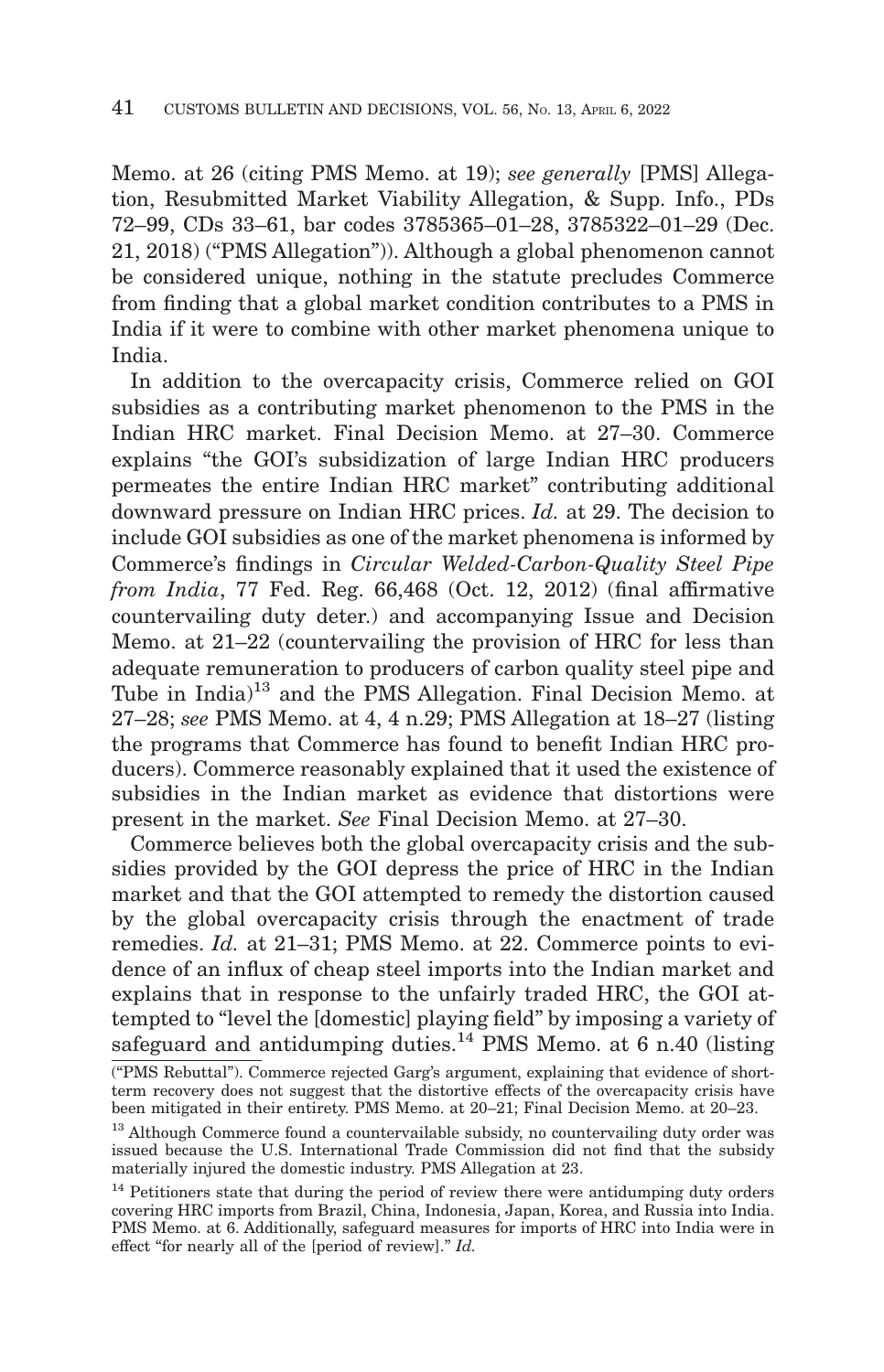GOI safeguard duty orders), 22, 22 n.138–40; *see* Final Decision Memo. at 29; *See also* PMS Allegation at Ex. 63.

Commerce also points to evidence on the record that Garg and two of its suppliers were exempt from paying safeguard and antidumping duties.15 Final Decision Memo. at 31 (relying on PMS Memo. at 26–27). Commerce explains that although Garg was exempt from paying antidumping and safeguard duties, nonpayment of antidumping and safeguard duties can be evidence of a PMS. *Id.* at 30–32 (relying on PMS Memo. at 25–27). Commerce explains that when safeguard duties are implemented to remedy price distortions, nonpayment of safeguard duties, that should be paid but for an exemption, evidences that the distortive effect of global overcapacity still exists in the market because the exemptions prevent the purpose of the safeguard duties from being fulfilled. *See id.* at 30 (relying on PMS Memo. at 25–26.) With respect to the nonpayment of antidumping duties, Commerce explains that nonpayment of antidumping duties is relevant to its PMS analysis because it creates another entry point for the distortive impacts of global overcapacity into the market.16 *See* Final Decision Memo. at 31 (relying on PMS Memo. at 26–27). Therefore, the trade remedies enacted by the GOI evidence distortions and the exceptions to those remedies evidence that the distortions persist in the Indian HRC market.<sup>17</sup> *Id.* (relying on PMS) Memo. at 26–27). In sum, Commerce supports with substantial evidence its determination that a variety of factors exist in the Indian market that affect the price of HRC.

Despite identifying market phenomena which might distort the price of HRC, Commerce fails to explain how the cumulative and

<sup>&</sup>lt;sup>15</sup> Garg reported to Commerce that it was exempt from paying antidumping or safeguard duties on the imported HRC used to produce the subject merchandise during the period of review because Garg Tube Export LLP is located in a special economic zone and Garg Tube Limited imports HRC under the Advance Authorization Scheme. Id. at 25.

<sup>&</sup>lt;sup>16</sup> For example, Commerce states that all of Garg's import purchases on the record from China were made below the non-injurious price set in the GOI's antidumping order. *Id.* Commerce believes that the existence of an antidumping duty order covering HRC imports from China demonstrates that the Chinese market is distorted due to the overcapacity crisis. *Id.* Because Garg was exempt from paying antidumping duties, the corrective measures of the antidumping duty order were not effectuated; therefore, the distortive effects of overcapacity entered the market. *Id.* at 26–27.

<sup>&</sup>lt;sup>17</sup> Garg argues that Commerce misconstrued Garg's non-payment of safeguard and antidumping duties. Pls.' Br. at 27–29. Garg misunderstands the core of Commerce's argument. Commerce explains that it does not base its PMS determination on "whether a respondent's specific purchase prices of HRC were distorted and, thus, outside of the ordinary course of trade." Final Decision Memo. at 29. Instead, Commerce bases its PMS determination on "whether prices reflected in the entire Indian HRC market, as a whole, are distorted." *Id.* In light of this explanation, it is reasonably discernable that Commerce points to Garg's non-payment of safeguard and antidumping duties as evidence that the trade remedies put in place to cure the distortive impact of the overcapacity crisis can be circumvented, calling into question their effectiveness. *See id*. at 29–31.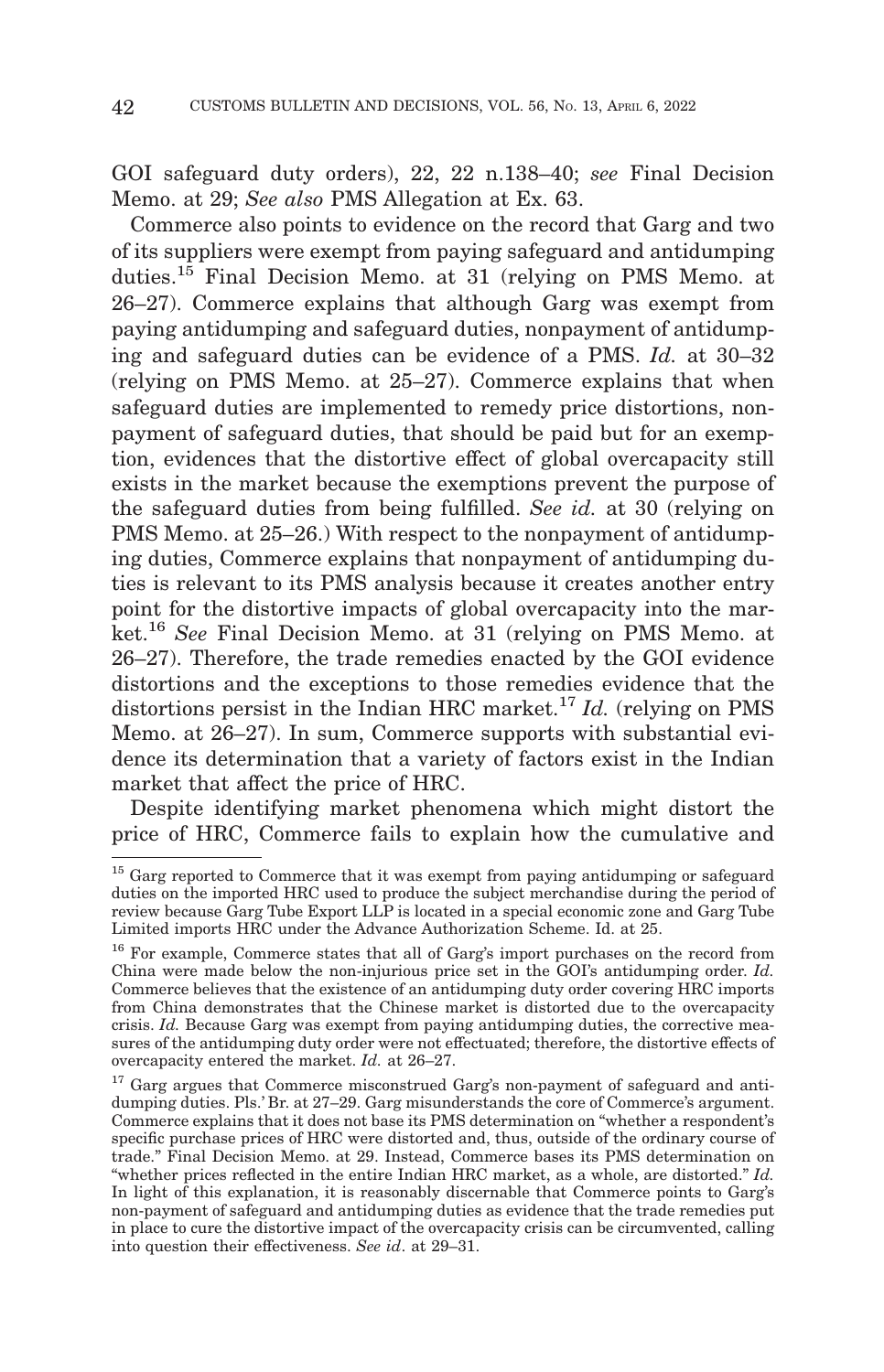collective impact of the market phenomena upon which it relies are unique to the Indian market and therefore constitute a PMS. Commerce states that "the GOI actively pursued measures, such as subsidization and trade remedies, all aimed at supporting the domestic steel producers and their ambitions for capacity expansions, a scenario of further distortions that is unique to India." Final Decision Memo. at 23 (quoting PMS Memo. at 21). Yet, Commerce itself acknowledges that the overcapacity crisis impacted markets globally and suppressed steel prices. *Id.* at 20. A global market condition is not a unique market phenomenon. The existence of trade remedies and subsidies are not unique market phenomena, nor are the exceptions to the imposition of trade remedies.

Also absent from Commerce's Final Decision Memo. is an explanation of how the alleged PMS distorts the cost of production so that Garg's reported costs of production are not accurate in the ordinary course of trade. Commerce's explanation implies that it believes the distortions created by the market phenomena automatically render the market unsuitable for comparison. *See id.* at 19–32. The statute requires that the existence of a PMS must be "such that" it renders the cost of fabrication and materials inaccurate. *See* 19 U.S.C. §  $1677h(e)$ .

In the explanation currently before the court Commerce has identified market phenomena which affect the market price of the HRC inputs and conclusively states that a PMS exists. *Id*. at 21–32. On remand, Commerce must either reconsider its determination or explain how the combination of each of the market phenomenon upon which it relies creates a PMS in the Indian HRC market such that "the cost of materials and fabrication or other processing of any kind does not accurately reflect the cost of production in the ordinary course of trade" and support its explanation with substantial evidence.

### **IV. The Regression Analysis**

Although the statute permits Commerce to choose any reasonable methodology to quantify a PMS adjustment, any adjustment must be supported by substantial evidence. Here, Commerce fails to explain its determination in light of detracting evidence on the record. Therefore, should Commerce continue to find a PMS on remand, Commerce must either reconsider or further explain its PMS adjustment consistent with this opinion.

Where Commerce identifies a PMS such that the cost of materials and fabrication are not accurate 19 U.S.C. § 1677b(e) permits Commerce to use any other calculation methodology to quantify the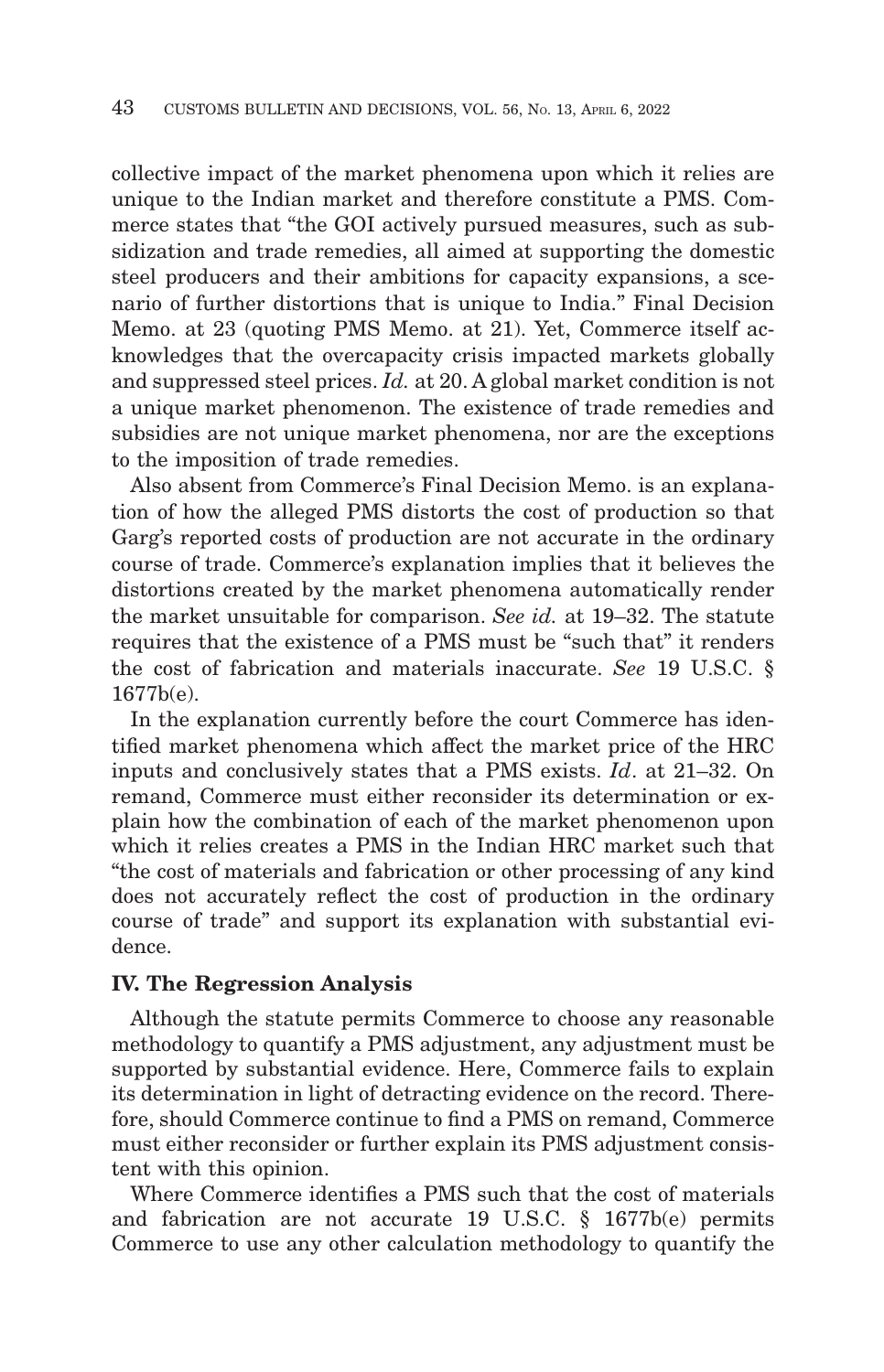impact of the PMS on the costs of materials and fabrication. 19 U.S.C. § 1677b(e). The chosen methodology must be reasonable, and the determination must be supported by substantial evidence. *See Vicentin S.A.I.C.* v. United States, 404 F. Supp. 3d 1323, 1342 (Ct. Int'l Trade 2019). Substantial evidence is "such relevant evidence as a reasonable mind might accept as adequate to support a conclusion." *Universal Camera*, 340 U.S. at 477 (quoting *Consol. Edison Co.*, 305 U.S. at 229). "The substantiality of evidence must take into account whatever in the record fairly detracts from its weight." *Id.* at 488. In providing its explanation Commerce must articulate a "rational connection between the facts found and the choice made." *Burlington Truck Lines, Inc. v. United States*, 371 U.S. 156, 168 (1962).

Commerce calculated the PMS adjustment using an ordinary least squares regression model provided in petitioners' PMS submissions with certain modifications by Commerce (the "OLS Regression Model").18 *See* Final Decision Memo. at 65; Letter from Petitioners Re: Revised PMS Valuation Methodology 18–22, Exs. 1.1, 1.7, PDs 152–64, CDs 107–26, bar codes 3810691–01–13, 3810640–01–20 (Mar. 22, 2019) ("Revised PMS Methodology Memo."). The OLS Regression Model attempts to calculate the 2017 counterfactual HRC price using domestic HRC prices from eight countries, including In-

<sup>&</sup>lt;sup>18</sup> Multiple regression models estimate the relationship between explanatory variables and a dependent variable, holding all other variables equal. Final Decision Memo. at 64; Jeffrey M. Wooldridge, *Introductory Econometrics A Modern Approach* 68 (South-Western Cengage Learning 5th ed.) (2013) ("Wooldridge, Econometrics"); Letter from Petitioners Re: Revised PMS Valuation Methodology 1, PDs 152–64, CDs 107–26, bar codes 3810691–01–13, 3810640–01–20 (Mar. 22, 2019) ("Revised PMS Methodology Memo."). Multiple regression models use a variety of estimators, i.e., rules "for combining data to produce a numerical value for the population parameter" to estimate relationships. Wooldridge, Econometrics at 757, 848. Ordinary least squares is an estimator that obtains estimates by "minimizing the sum of squared residuals." *Id*. at 854. The OLS Regression Model estimated the relationship between the domestic price of HRC, the dependent variable; and uneconomic capacity, iron ore prices, scrap metal pieces, aluminum prices, country specific exchange rates and country specific gross fixed capital formation ("GFCF"), the explanatory variables, for the selected countries from 2008 to 2017, using the following equation:  $\ln(\text{HRC } Price_{i,t}) =$  $\beta_o + \beta_1 \times \ln(Uneconomic Capacity_t) + \beta_2 \times \ln(Iron Ore_t) + \beta_3 \times \ln(Scrap_t) + \beta_4 \times \ln(ExRate_{i,t}) + \beta_5 \times \ln(Scrap_t) + \beta_6 \times \ln(Scrap_t) + \beta_7 \times \ln(Scrap_t) + \beta_8 \times \ln(Scrap_t) + \beta_9 \times \ln(Scrap_t) + \beta_9 \times \ln(Scrap_t) + \beta_9 \times \ln(Scrap_t) + \beta_9 \times \ln(Scrap_t) + \beta_9 \times \ln(Scrap_t) + \beta_9 \times \ln(Scrap_t) + \beta_1 \times \ln(Scrap_t) + \beta_$  $\beta_5 \times \ln(GFCF_{i,t}) + \beta_6 \times \ln(Aluminium_t) + \alpha_i + \varepsilon_{i,t}$  where "i" is the country, "t" is the year, " $\alpha_i$ " is a country-specific dummy variable, and "ε" is the error term. *See* Revised PMS Methodology Memo. at Ex. 1.1 p. 1; Final Decision Memo. at 65. A dummy variable "represents whether, in each time period, a certain event has occurred." Wooldridge, Econometrics at 357. The error term is "the variable in a . . . multiple regression equation that contains unobserved factors which affect the dependent variable. The error term may also include measurement errors in the observed dependent or [explanatory] variables." *Id*. at 848. Commerce cites to the Petitioners' "model iteration number 11" at Exhibit 1.7a in the Regression Analysis, *see* Final Decision Memo. at 65 n.329, however, such exhibit does not exist. The court believes Commerce relies on model iteration 11: "The OLS model using<br>
Il prices instead of import AUVs for all countries (restricted to the 8 countries with [[ ]] prices instead of import AUVs for all countries (restricted to the 8 countries with available prices)" contained in exhibit 1.7 of the Revised PMS Methodology Memo. Revised PMS Methodology Memo. at Ex. 1.7 p. 1–2. Additionally, Commerce does not explain whether model iteration 11 accurately measures the relationship between HRC prices and the explanatory variables.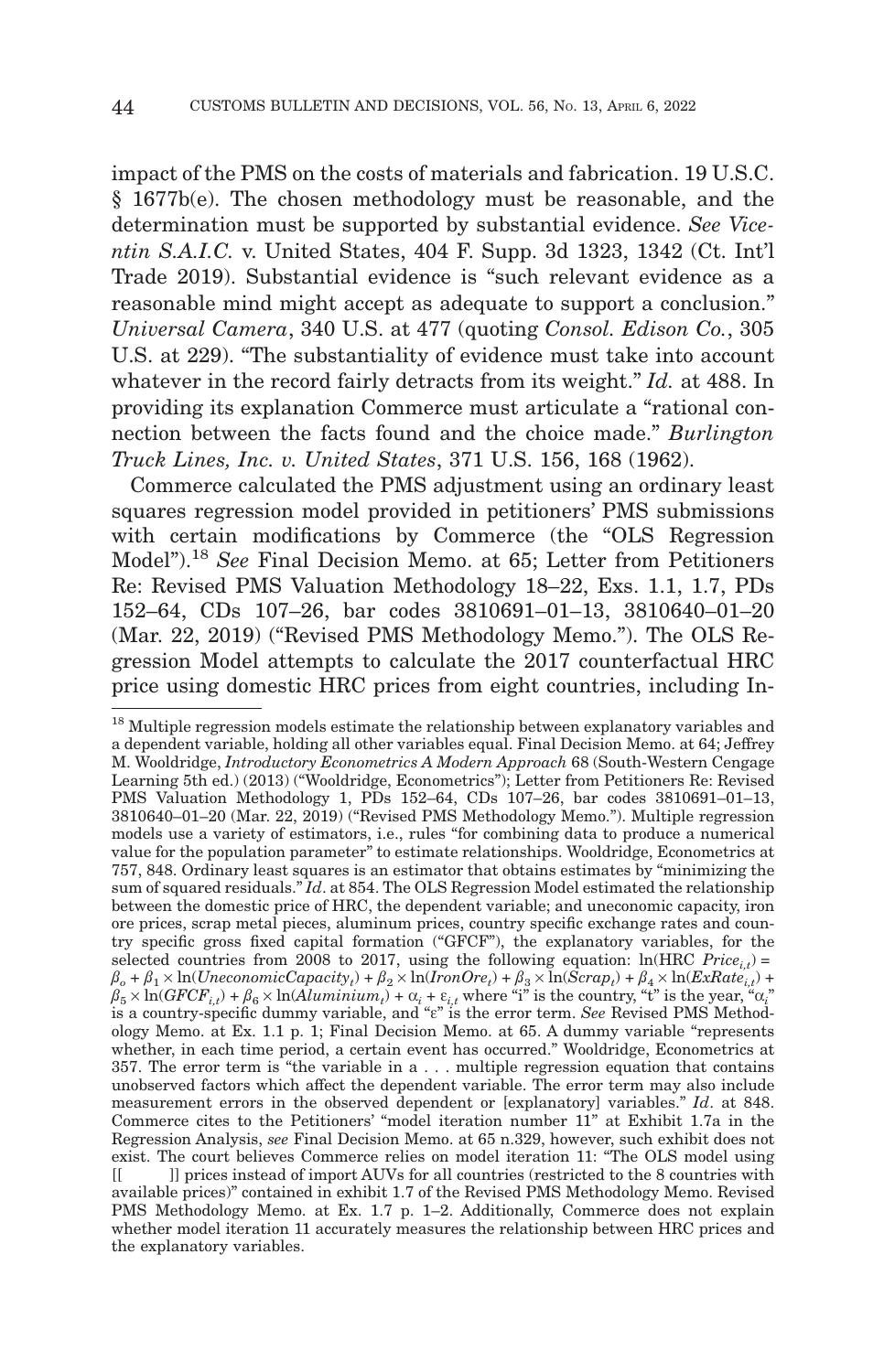dia, assuming a utilization rate of 80%.19 Final Decision Memo. at 65. Rather than relying on the OLS Regression Model's counterfactual HRC price to quantify the PMS adjustment, Commerce took the estimated regression coefficient for uneconomic capacity<sup>20</sup> calculated by the OLS Regression Model and multiplied it by the "the percent reduction in uneconomic capacity that is required to reduce overall production capacity to the 'implied capacity' level, $2<sup>1</sup>$  resulting in a 10.30% increase in Indian HRC prices." *Id.* 65–66.

Commerce's decision to quantify a PMS adjustment using an ordinary least squares regression model is reasonable. Commerce asserts that ordinary least squares regression models are an acceptable means for quantifying PMS adjustments if the model includes a sufficient number of explanatory variables and data points accounting "for all relevant categories of factors from a price determination standpoint (i.e. supply and demand)" and minimizes the endogeneity problem,<sup>22</sup> through proxies<sup>23</sup> if necessary. *Id.* at 64. Commerce supports its assertion with record evidence recognizing ordinary least squares regression models as "the best unbiased estimator for determining a linear relationship between variables." Final Decision Memo. at 64, 64 n.327 (citing Revised PMS Methodology Memo. at Ex. 1.1 p. 5 and Jeffrey M. Wooldridge, Econometrics at 101–02); *see also* Revised PMS Methodology Memo. at 6 (explaining that ordinary least squares is unbiased and more efficient than other estimators "provided the necessary assumptions are met").

Commerce's reliance on the regression coefficient for uneconomic capacity of the counterfactual HRC price is also reasonable. Com-

 $^{19}$  Commerce has determined that a capacity utilization rate of 80% is sufficient for sustaining profitable operations and the operational efficiency of the steel industry. Final Decision Memo. at 66.

<sup>&</sup>lt;sup>20</sup> Uneconomic capacity is "the amount of steel capacity in a given year in excess of the largest possible quantity of steel that may be demanded in that year (i.e., global capacity minus the highest global production ever experienced prior to that year)." Revised PMS Methodology Memo. at 12–13. The OLS Regression Model calculated an estimated regression coefficient for uneconomic capacity of -0.4338 meaning that "a 10 percent decrease in uneconomic capacity will result in a 4.338 percent increase in domestic Indian HRC prices." Final Decision Memo. at 65; *see also id.* at Ex. 1.7 p. 1.

 $21$  The implied capacity level is the 2017 production amount divided by a capacity utilization rate of 80%. Final Decision Memo. at 65.

<sup>&</sup>lt;sup>22</sup> A linear regression suffers from an endogeneity problem if one of the explanatory variables is correlated with the error term. *See* Wooldridge, Econometrics at 86–87.

<sup>&</sup>lt;sup>23</sup> Occasionally when attempting to estimate and quantify the relationship between a dependent variable and explanatory variables using a multiple linear regression one or more of the explanatory variables may be unobservable, impossible to quantify, or the data may be missing. *Id.* at 308–09. In those cases, a proxy variable may be used in place of the explanatory variable that the creator of the linear regression would like to control for. *Id.* A proxy variable is a variable correlated with the unobservable explanatory variable. *Id.*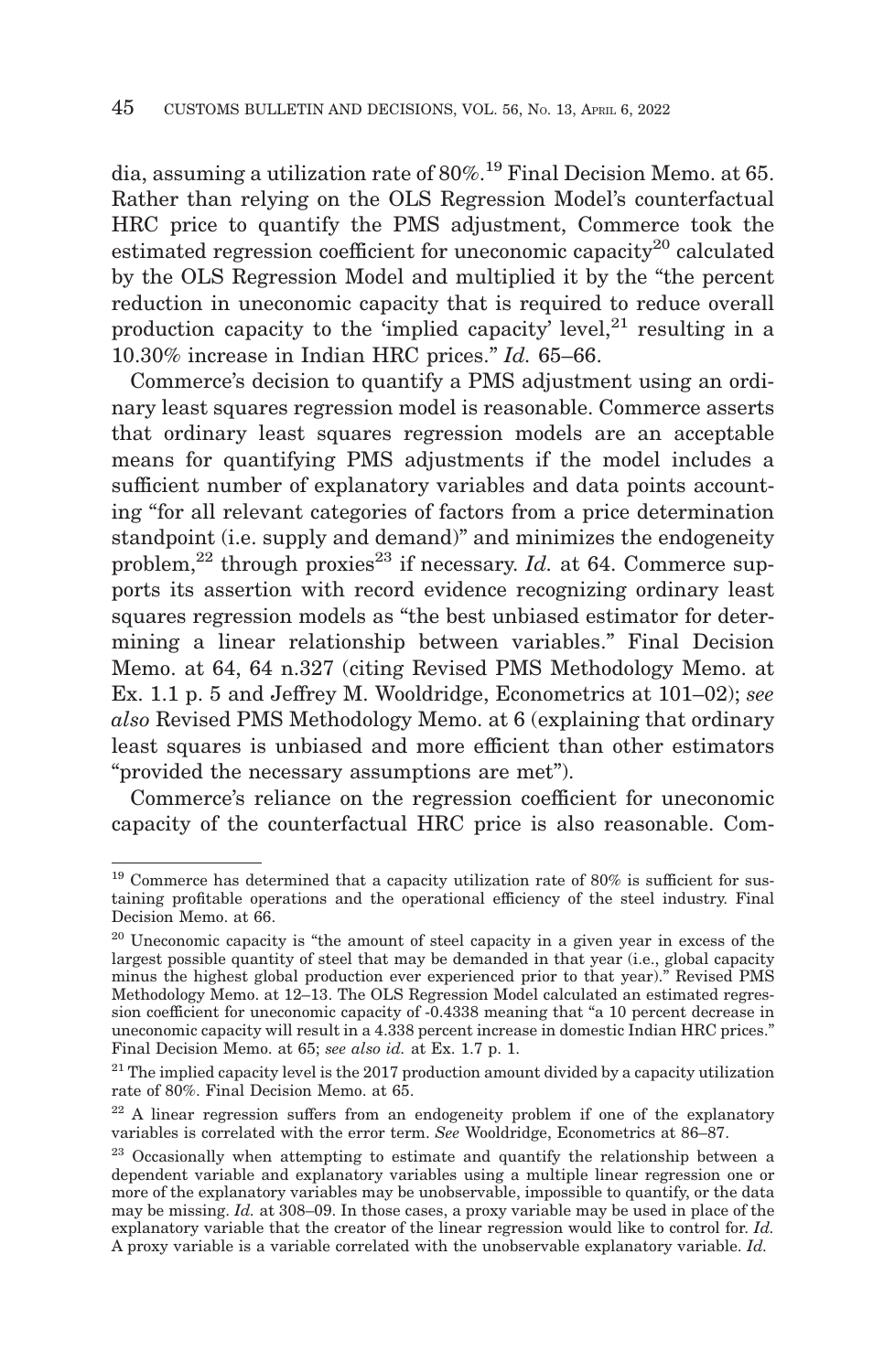merce explains that the regression coefficient for uneconomic capacity directly relates to the global overcapacity crisis,  $24$  which it asserts is the primary cause of the alleged PMS. *See* Final Decision Memo. at 66. However, the counterfactual HRC price is dependent on five explanatory variables unrelated to the global overcapacity crisis. *See id.* Commerce concluded that the regression coefficient for uneconomic capacity captures the impact of the global overcapacity crisis on Indian HRC prices better than the counterfactual HRC price. *Id.* 19 U.S.C. § 1677b(e) allows Commerce to select a calculation methodology of its choosing, bound by the principles of reasonableness and substantial evidence. Commerce articulates a rational connection between its decision to use an ordinary least squares regression model to quantify a PMS adjustment via the regression coefficient for uneconomic capacity and the record evidence. Final Decision Memo. at 63–66. For those reasons, Commerce's choice of calculation methodology is reasonable.

Commerce's application of its selected methodology via the OLS Regression Model is unsupported by substantial evidence because Commerce does not adequately address record evidence detracting from the validity of the OLS Regression Model. Both Commerce and Petitioners rely upon Wooldridge, Econometrics to explain that the validity and efficiency of an ordinary least squares linear regression for time series data are informed by whether the input data returns results which satisfy the Gauss-Markov assumptions. *See* Final Decision Memo. at 63–64; Revised PMS Methodology Memo. *passim*, Ex. 1.6 (excerpt of Wooldridge, Econometrics); Wooldridge, Econometrics at 349–355. For ordinary least squares regressions based on time series data, the Gauss-Markov assumptions require the model to be linear in parameters, have no perfect collinearity between the explanatory variables, $25$  have an error term with a population mean of zero, have no serial correlation, have a constant variance of the error

<sup>&</sup>lt;sup>24</sup> Commerce explains that the OLS Regression Model's uneconomic capacity variable "imperfectly" attempts to capture the "weight" that "global excess capacity, driven by Chinese excess capacity" places on the market. PMS Memo. at 29. Nonetheless, the uneconomic capacity variable is "consistent with expert, third-party research [confirming] a link between capacity and price." *Id.*

<sup>25</sup> When explanatory variables are correlated in a multiple regression model, multicollinearity is present in the model. *See* Wooldridge, Econometrics at 853. The Gauss-Markov assumptions for multiple linear regressions using time series data prohibit perfect multicollinearity, i.e., one explanatory variable is an exact linear function of one or more other explanatory variables, *id.* at 854, but some level of multicollinearity is expected in multiple linear regression models. *id.* at 94–95. Since the presence of multicollinearity does not violate one of the Gauss-Markov assumptions, the magnitude of an improper correlation is not well defined. *Id.* at 95. Multicollinearity can be problematic because as the correlation between two or more explanatory variables gets stronger, it becomes harder for the model to estimate the relationship between the dependent variable and each explanatory variable. *See id.* at 94–96.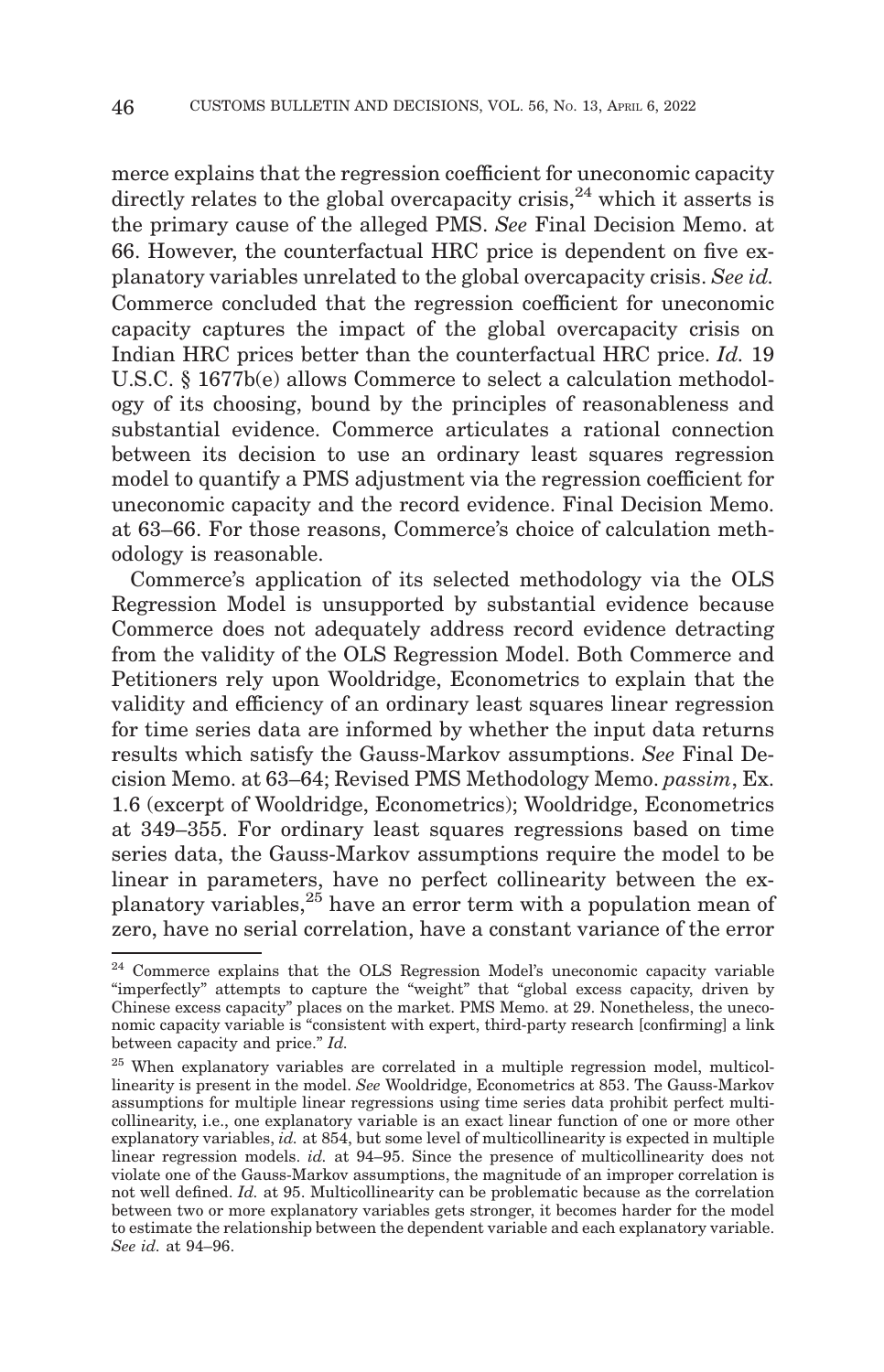term over time, and have normality.26 *See* Wooldridge, Econometrics at 349–55, 374. Garg challenges Commerce's use of the OLS Regression Model arguing that it is unsupported by substantial evidence because it does not satisfy the Gauss-Markov assumptions which guarantee that ordinary least squares is the best linear unbiased estimator for the data set chosen. *See* Pls.' Br. at 32–36 ("In sum, the OLS regression model did not constitute a sufficiently accurate and undistorted methodology needed to compute the PMS adjustment"); *see also* Wooldridge, Econometrics at 354.

Commerce fails to explain whether and to what extent a significant reduction in the number of countries selected impacts the OLS Regression Model. Commerce explains that in response to comments made by the parties, it made three changes to the PMS adjustment calculation used in the preliminary results. Final Decision Memo. at 65. One of those changes was a reduction in the number of countries analyzed from 38 countries to eight. *Id.* A significant reduction in the sample size without further explanation calls into question whether the eight remaining countries are a representative sample of the population or cherry-picked to favorably manipulate the results of the OLS Regression Model. *See* Wooldridge, Econometrics at 324–26 (explaining that nonrandom sampling and sample size reduction can lead to biased results). Without further explanation, the court cannot determine if Commerce's decision is reasonable.

Commerce fails to address evidence proffered by Garg disputing the inverse relationship between uneconomic capacity and HRC prices. *See* PMS Rebuttal at 81–83, Ex. 28 pp. 65–66; Pls.' Br. at 34–35. Commerce argues that an "inverse relationship between steel overcapacity and HRC prices is an empirical fact" asserting Garg "offers no formable evidence that disputes the inverse relationship between uneconomic capacity and HRC prices." Final Decision Memo. at 68–69. Yet, as part of its PMS Rebuttal, Garg submitted a study contradicting the inverse relationship between global steel overcapacity and HRC prices. Pls.' Br. at 34–35; PMS Rebuttal Ex. 28. Commerce does not address this study in either the Final Decision Memo. or the PMS Memo. *See* Final Decision Memo.; PMS Memo. Commerce's use of the regression coefficient for uneconomic capacity to calculate the PMS adjustment stems from its belief that the global

<sup>&</sup>lt;sup>26</sup> If the model is linear in parameters, has no perfect collinearity between the explanatory variables, and has an error term with a population mean of zero, the model is procedurally unbiased, however bias may still be introduced through the sample selected. *See* Wooldridge, Econometrics at 87–88, 353. If the first five Gauss-Markov assumptions are met, no alternative unbiased estimator will be better than the ordinary least squares estimator. *See id.* at 354. An OLS regression model has normality if the error term "is independent of the explanatory variables . . . and is normally distributed with zero mean and variance." Wooldridge, Econometrics at 118, 355.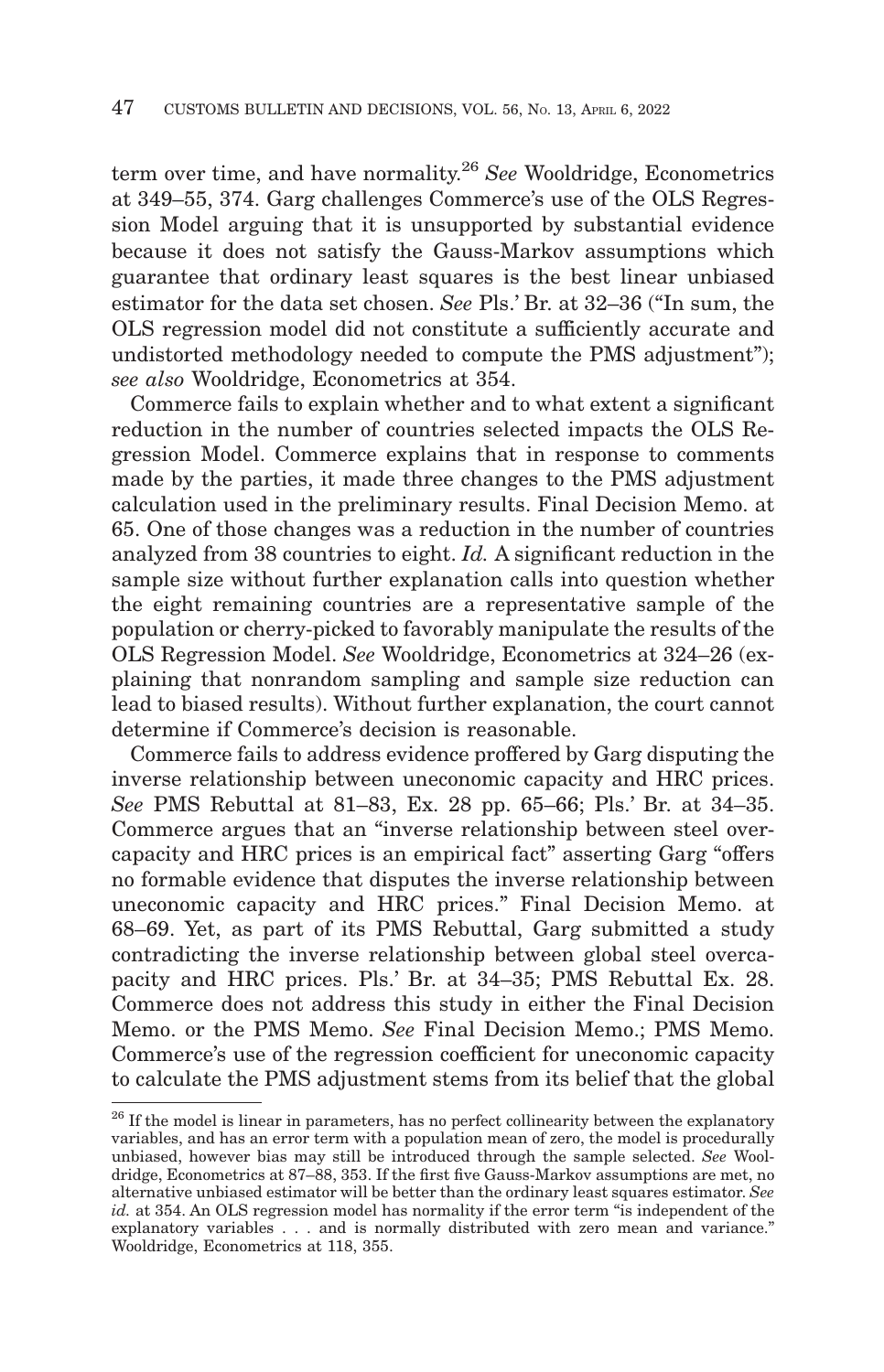overcapacity crisis is the primary cause of the alleged PMS in India. Final Decision Memo. at 66. In order to continue relying on the regression coefficient for uneconomic capacity Commerce must address the evidence submitted by Garg either by explaining why it disregarded the evidence or why its determination is reasonable in light of the evidence.

Nor does Commerce adequately respond to arguments proffered by Garg that the OLS Regression Model is skewed. Garg proffers evidence suggesting the OLS Regression Model is unstable and argues that some of the variables selected by Commerce are over inclusive, while other "critical" explanatory variables are omitted completely. Garg Tube's PMS Comments at 3–4, Exs. 1–2, PD 237 CD 162–163 bar code 3879948–02 (Aug. 16, 2019) ("PMS Rebuttal Comments"); Garg Tube's Admin. Case Br. at 65–70, PD 240, CD 164, bar code 3884484–01 (Aug. 27, 2019) ("Garg's Agency Br."). Garg's argument suggests that due to the problems it identifies with the variables, the OLS Regression Model does not satisfy the Gauss-Markov assumptions for unbiasedness of the estimator, thus the OLS Regression Model cannot be the best estimator for the relationship between the explanatory variables and the dependent variable and any results it produces are of questionable validity. *See* Garg's Agency Br. at 65–70.

Commerce relies on gross fixed capital formation ("GFCF") as a proxy variable for the explanatory HRC demand variable, arguing that GFCF is an appropriate proxy variable for demand because "it is indisputable that conditions that lead to changes in investment goods also lead to changes in demand for HRC."27 Final Decision Memo. at 69. Related to the use of GFCF as a proxy for the demand variable, Garg argues that Commerce omitted critical explanatory variables from the OLS Regression Model. Garg's Agency Br. at 68–70 ("Since the OLS regression model entirely fails to account for such fiscal/ monetary/taxation factors, it is an oversimplified and incomplete model," providing the sub-prime mortgage crisis as an example). Implicit in Garg's argument is that the omission of fiscal, monetary, and taxation explanatory variables leads to omitted variable bias, a violation of the Gauss-Markov zero conditional mean assumption. *See* Garg's Agency Br. at 65–70; Wooldridge, Econometrics at 350–51. The violation of this Gauss-Markov assumption calls into question the validity of the regression model. *See* Wooldridge, Econometrics at 88–94. Omitted variable bias occurs when a variable is correlated with one or more explanatory variables and is a determinant of the

 $27$  Garg's argument that GFCF is an overly inclusive proxy for macroeconomic demand asks the court to reweigh the evidence. *See* Pls.' Br. at 35.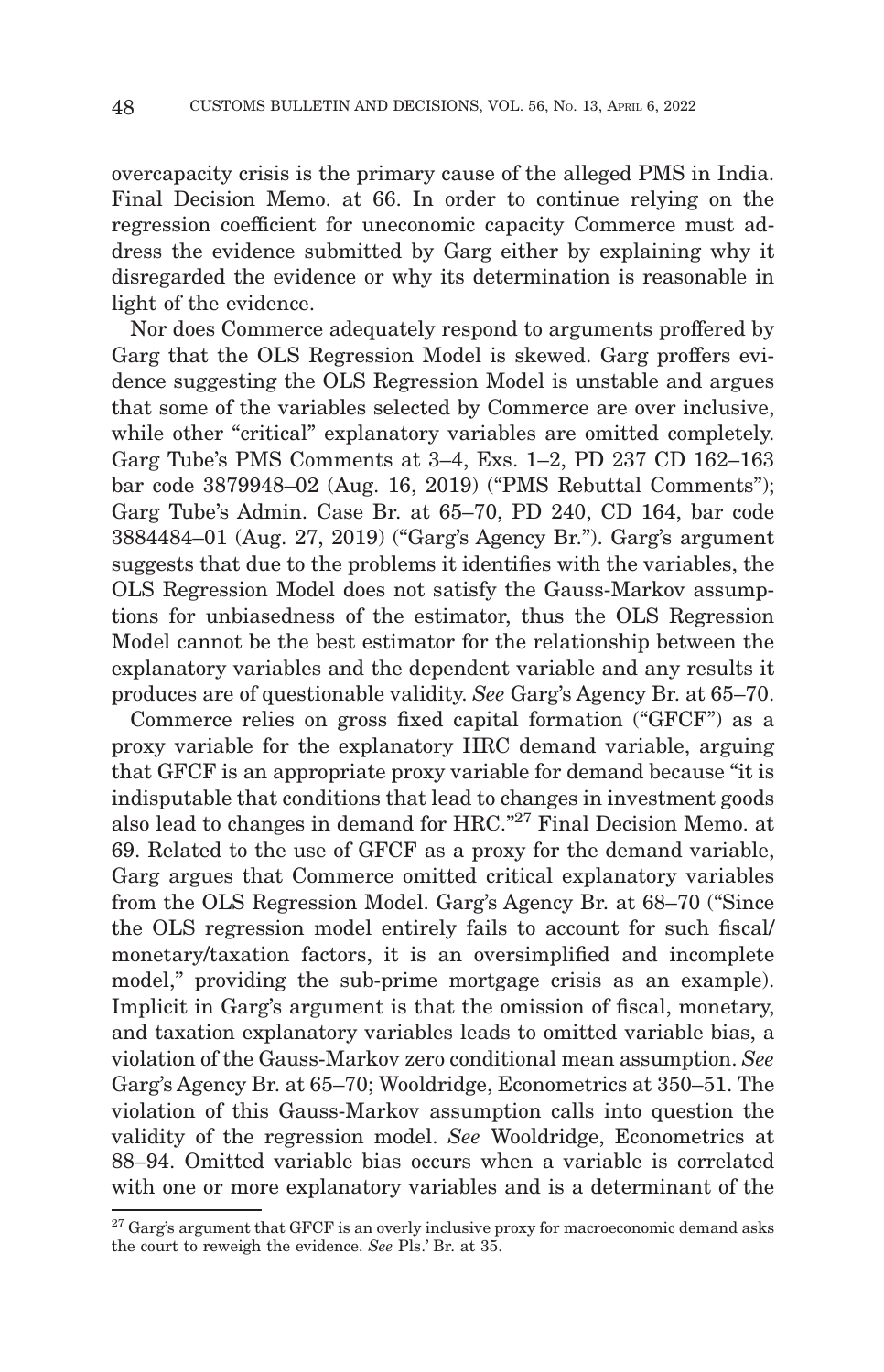dependent variable but is omitted from the regression model. *Id.* If a variable meets both conditions, it is considered a relevant variable. *Id.* The exclusion of a relevant variable introduces bias<sup>28</sup> into a regression model, distorting all other regression coefficients. *See id.* (explaining the impact of omitted variable bias on a multiple regression model). Omitted variable bias can be corrected by including the omitted variable in the regression.29 *See id.* at 88–91. Garg's argument has merit. Commerce argues that demand for HRC is captured by the GFCF explanatory variable and admits that fiscal, monetary, and taxation policies "lead to changes in the demand for HRC." Final Decision Memo. at 69. Commerce's admission demonstrates a relationship between fiscal, monetary, and taxation policies and demand for HRC. It is unclear to the court how Commerce isolates the impact of fiscal, monetary, and taxation policies on the explanatory HRC demand variable. Furthermore, Commerce asserts that India's fiscal policies such as safeguard duties and antidumping duties were put in place to alter the price of domestic HRC, the dependent variable. *Id.* at 23. Commerce's explanation suggests fiscal, monetary, and taxation polices may be relevant variables and if so, failure to control for them introduces bias into the OLS Regression Model.

The court cannot determine if Commerce's decision to exclude variables for fiscal, monetary, and taxation policies is reasonable because Commerce does not explain whether the variables are relevant or whether their omission introduced an unacceptable amount of bias into the regression. The OLS Regression Model is designed to examine how the price of HRC is impacted by the identified explanatory variables. *Id.* at 65. Commerce seeks to isolate the impact that uneconomic capacity has on the price of HRC using the OLS Regression Model in order to calculate the appropriate PMS adjustment. *Id.* Yet, if a relevant variable has been omitted from the OLS Regression Model, the identified explanatory variables will suffer from distortion. *See* Wooldridge, Econometrics at 88–91. On remand, Commerce must explain what impact, if any, the exclusion of these variables has on the OLS Regression Model.30 To the extent that the exclusion of these variables introduces bias into the OLS Regression Model, Com-

<sup>&</sup>lt;sup>28</sup> Bias is "[t]he difference between the expected value of an estimator and the population value that the estimator is supposed to be estimating." *Id.* at 845.

<sup>&</sup>lt;sup>29</sup> The choice to include a relevant explanatory variable requires an analysis of the trade-off between bias and variance. *Id.* at 98. Introduction of the relevant variable may reduce bias while increasing the variance of the explanatory variables. *Id.* at 94–98. Variance of the explanatory variables is an important consideration because a larger variance results in a less precise estimation and less accurate hypotheses tests. Id. at 94.

<sup>30</sup> The OLS Regression Model is by necessity a simplification of the observed economy, limited by the availability of economic data and Commerce's resources. *See* Final Decision Memo. at 63–64. The court's remand order does not require Commerce to control for every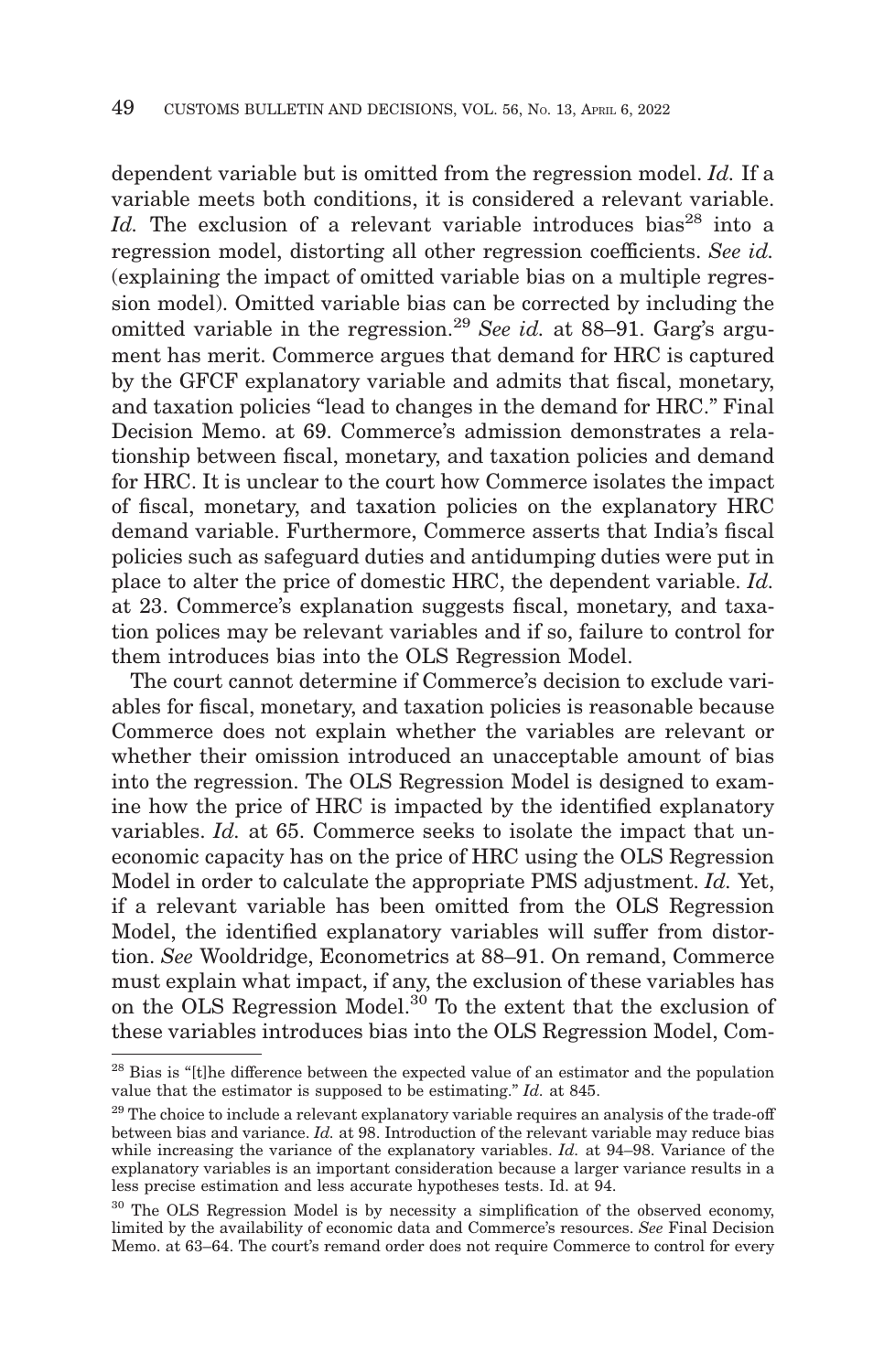merce must either include them or provide an adequate explanation for their exclusion. If the variables are not relevant, Commerce must explain why.

Finally, Garg submitted evidence demonstrating that changing the time period analyzed by the regression significantly impacts the relationship between the explanatory variable and dependent variable.31 PMS Rebuttal Comments at 3–4, Exs. 1–2 ("the coefficient for uneconomic capacity . . . was negative for the 2008–17 and 2009–17 runs, but then abruptly switched to a positive sign for the runs from 2010–17 and onward"). Garg's argument suggests that the explanatory variables time and uneconomic capacity are highly correlated. Pls.' Br. at 36; *see also* Final Decision Memo. at 54 (arguing that the explanatory variables are "highly correlated" with one another). In response, Commerce explained that because the relationship between uneconomic capacity and domestic prices is constant over time, the inclusion or exclusion of data from 2008 and 2009 does not change the overall nature of the relationship. Final Decision Memo. at 69. However, Garg provides evidence in its PMS rebuttal comments demonstrating that the overall nature of the relationship does change with the inclusion or exclusion of the 2008 and 2009 data. PMS Rebuttal Comments at 3–4, Exs. 1–2; *see also* Garg's Agency Br. at 86–Br. (explaining the relevance of the regression output in the PMS Rebuttal Comments.); Pls.' Br. at 36 (same). Depending on the time period examined, the direction of the relationship between uneconomic capacity and HRC price changes. PMS Rebuttal Comments at 3–4, Exs. 1–2; *see also* Garg's Agency Br. at 86–87. The directional change in the relationship depending on the time period examined suggests a correlation between time and uneconomic capacity.

Commerce must either reconsider its determination or explain its determination and support it with substantial evidence. Commerce explains that the inclusion of the 2008 and 2009 data is necessary to demonstrate the origins of the overcapacity crisis and avoid the degrees of freedom problem, but it does not address Garg's argument regarding the correlation between the explanatory variables. *See* Final Decision Memo. at 69. Until Commerce addresses Garg's correlation argument, the court cannot say if Commerce's decision to use

possible explanatory variable. It only requires Commerce to control for relevant explanatory variables or explain to the court why the exclusion of a relevant explanatory variable does not result in a significantly less accurate PMS adjustment calculation.

 $31$  The impact of the years regressed is best defined as an influential observation. An observation is influential "if dropping it from the analysis changes the key OLS estimates by a practically 'large' amount." Wooldridge, Econometrics at 326–27. Although ordinary least squares regressions are sensitive to influential observations, there is cause for concern when slight modifications of the sample result in large changes to the estimates. *See id.*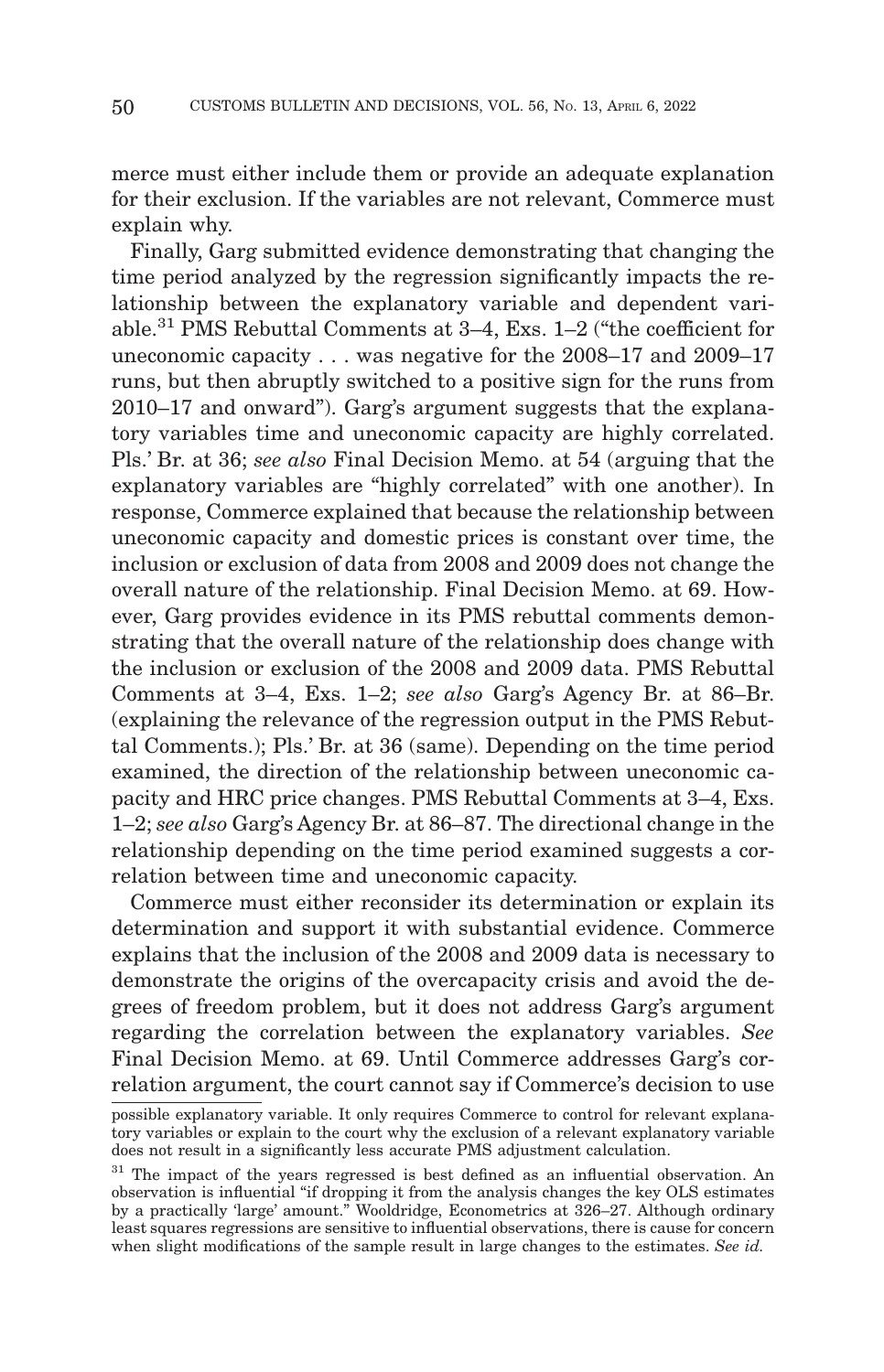the OLS Regression Model is reasonable in light of the evidence detracting from its determination.

#### **CONCLUSION**

For the foregoing reasons, the court sustains Commerce's determinations to remove the PMS adjustment from the sales-below-cost test and rely on neutral facts available for the missing cost of production data. Commerce's PMS determination and adjustment are remanded. In accordance with the foregoing, it is

**ORDERED** that Commerce's remand redetermination is remanded for further explanation or reconsideration consistent with this opinion; and it is further

**ORDERED** that Commerce shall file its remand redetermination with the court within 90 days of this date; and it is further

**ORDERED** that the parties shall have 30 days thereafter to file comments on the remand redetermination; and it is further

**ORDERED** that the parties shall have 30 days to file their replies to the comments on the remand redetermination; and it is further

**ORDERED** that the parties shall have 14 days thereafter to file the Joint Appendix; and it is further

**ORDERED** that Commerce shall file the administrative record within 14 days of the date of filing its remand redetermination.

Dated: March 11, 2022

New York, New York

*/s/ Claire R. Kelly* CLAIRE R. KELLY, JUDGE  $\frac{1}{s}$  /s/ C<br>CLAIRE

### Slip Op. 22–21

The GOVERNMENT OF QUÉBEC, Plaintiff, and MARMEN INC., MARMEN ÉNERGIE INC., MARMEN ENERGY CO., Consolidated Plaintiffs, and the GOVERNMENT OF CANADA, Plaintiff-Intervenor, v. the UNITED STATES, Defendant, and WIND TOWER TRADE COALITION, Defendant-Intervenor, and the GOVERNMENT OF ONTARIO, Defendant-Intervenor.

> Before: Gary S. Katzmann, Judge Consol. Court No. 20–00168 *PUBLIC VERSION*

[Plaintiff's, Consolidated-Plaintiffs', Plaintiff-Intervenor's and Defendant-Intervenor's Motions for Judgment on the Agency Record are Denied, and Commerce's *Final Results* are Sustained.]

Dated: March 18, 2022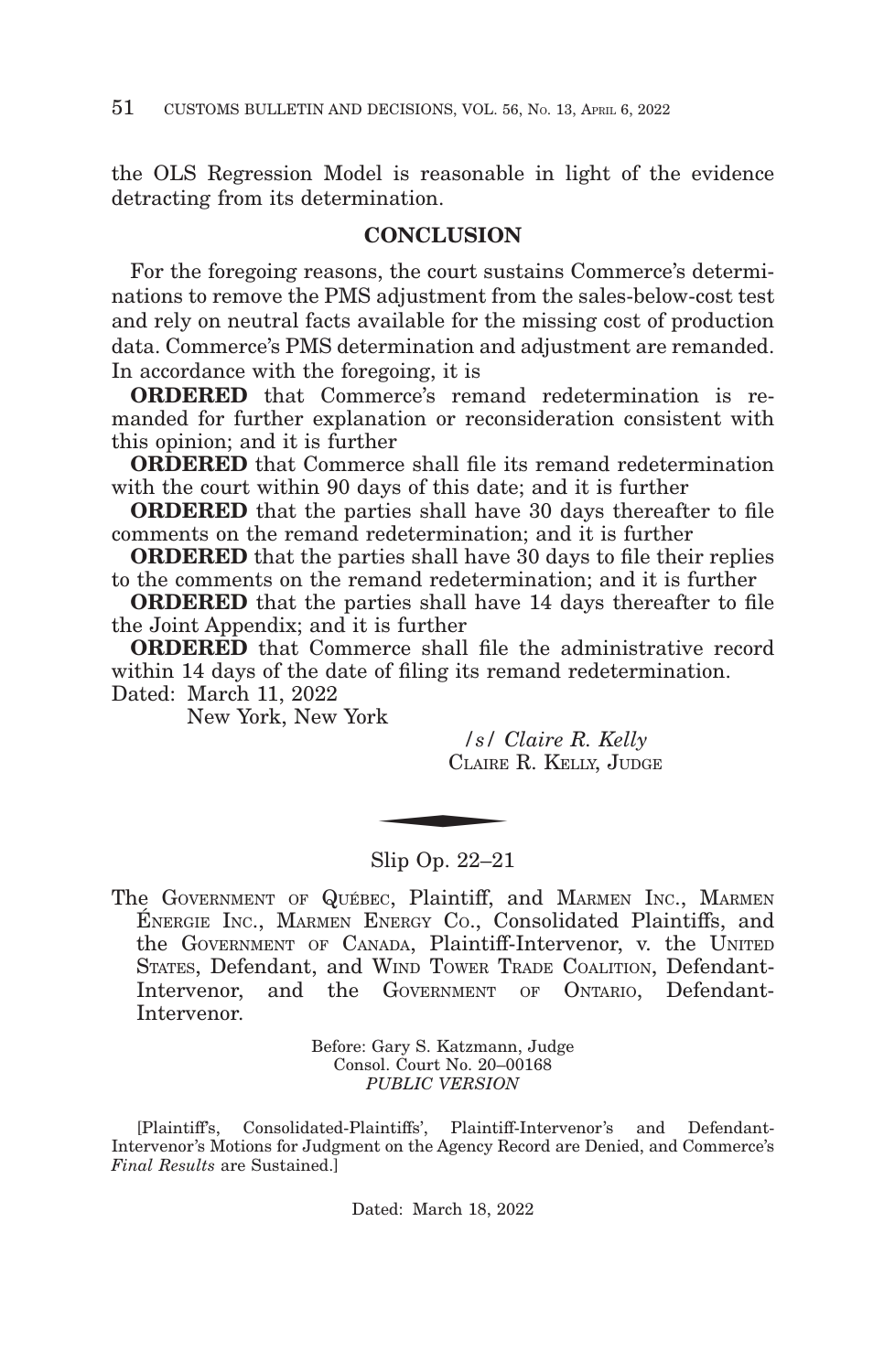*Nancy A. Noonan*, ArentFox Schiff LLP, of Washington, D.C., argued for Plaintiff Government of Québec. With her on the joint brief were *Matthew J. Clark*, *Jessica J. DiPietro*, and *Aman Kakar*. With them on the prior briefs were Arent Fox LLP, of Washington, D.C.

*Jay C. Campbell*, White & Case, LLP, of Washington, D.C., argued for Consolidated Plaintiffs Marmen, Inc.; Marmen Énergie Inc.; and Marmen Energy Co. With him on the brief were *Allison J.G.Kepkay*, *Ting-Ting Kao*, and *Ron Kendler*.

*Alan G. Kashdan*, McDermott Will & Emery LLP, of Washington, D.C., argued for Plaintiff-Intervenor Government of Canada. With him on the brief were *Joanne E. Osendarp*, *Tim Hruby*, and *Conor Gilligan*.

*Joshua E. Kurland*, Trial Attorney, Commercial Litigation Branch, Civil Division, U.S. Department of Justice, of Washington, D.C., argued for Defendant United States. With him on the brief were *Brian M. Boyton*, Acting Assistant Attorney General, *Jeanne E. Davidson*, Director, and *Reginald T. Blades, Jr.*, Assistant Director. Of Counsel *Paul K. Keith*, Attorney, Office of the Chief Counsel for Trade Enforcement & Compliance.

*Maureen E. Thorson*, Wiley Rein, LLP, of Washington, D.C., argued for Defendant-Intervenor Wind Tower Trade Coalition. With him on the brief were *Alan H. Price*, *Daniel B. Pickard*, *Robert E. DeFrancesco, III*, *Laura El-Sabaawi*, and *Cynthia C. Galvez*.

*H. Deen Kaplan*, Hogan Lovells US LLP, of Washington, D.C., for Defendant-Intervenor Government of Ontario.

#### *OPINION*

#### **Katzmann, Judge:**

Wind towers are used to convert the energy from wind to electrical energy. Utility scale wind towers, now before the court, are tubular steel structures upon which other wind turbine components are mounted, and are used primarily in utility scale electrical power generation projections. Petitions for the Imposition of Antidumping and Countervailing Duties, Utility Scale Wind Towers from Canada, Indonesia, the Republic of Korea, and the Socialist Republic of Vietnam at 7–18 (July 9, 2019), P.R. 1, 2, 7, 9, 15, C.R. 1, 2, 7, 9, 15 ("Petitions"). This case presents five issues arising from the United States Department of Commerce's ("Commerce") final determination after countervailing duty ("CVD") investigation that in derogation of U.S. fair trade laws, subsidies are being provided to producers and exporters of utility wind towers from Canada, and from Commerce's consequent issuance of CVD orders based on assessment of remedial CVD subsidy rates. *Utility Scale Wind Towers from Canada: Final Affirmative Countervailing Duty Determ. and Final Negative Determ. of Critical Circumstances*, 85 Fed. Reg. 40,245 (July 6, 2020), P.R. 401 ("*Final Results*"). The *Final Results* are now challenged for a variety of reasons by Plaintiff Government of Québec ("GoQ"), Plaintiff-Intervenor Government of Canada ("GoC"), and Consolidated Plaintiffs Marmen Énergie and Marmen Inc. (collectively, "Marmen"), as well as by Defendant-Intervenor Wind Tower Trade Coalition ("WTTC"). First, Marmen challenges Commerce's determination that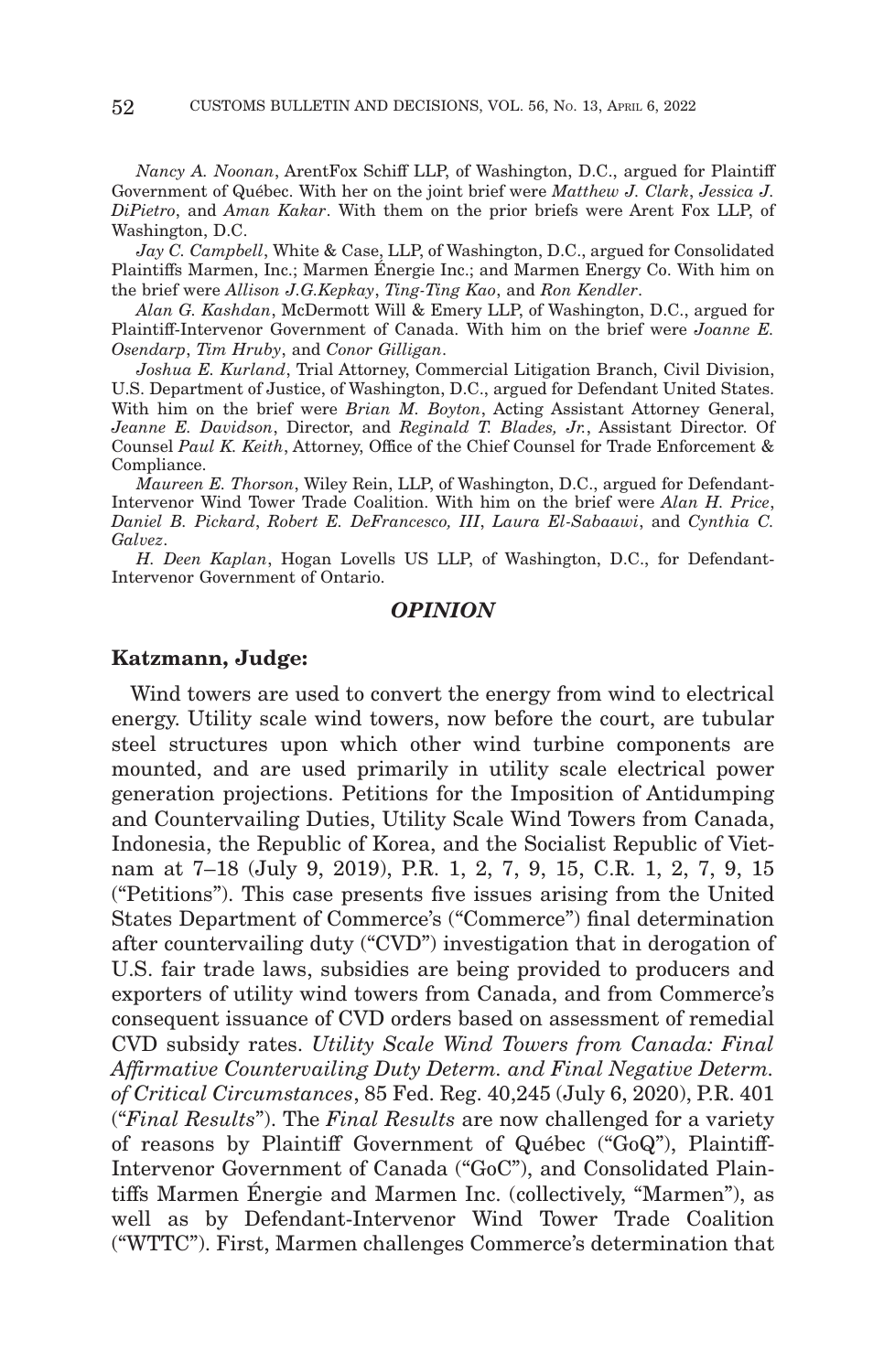Marmen's proposed foreign currency adjustment from its auditor was unverified and unreliable, and accordingly properly excluded from the total sales denominator used to calculate the subsidy rate. Second, WTTC challenges Commerce's determination that the Québec Local Content Requirement program constitutes a "recurring benefit" such that it was not countervailable during the period of investigation ("POI"). Third, GoQ and GoC challenge Commerce's determination that the Québec On-the-Job Training Tax Credit is de facto specific as required by 19 U.S.C. § 1677(5A). Fourth, GoQ and Marmen challenge Commerce's exclusion of tax liabilities in computing the benefit conferred by the GASPÉTC tax credit. Fifth, GoQ, GoC and Marmen challenge Commerce's determination of financial contribution and benefit for additional depreciation allowed for buildings used in manufacturing in Canada's and Québec's tax systems. The court sustains all of Commerce's challenged determinations and denies the motions of Plaintiff, Consolidated Plaintiff, Plaintiff-Intervenors, and Defendant-Intervenor for judgment on the agency record.

## **BACKGROUND**

### *I. Legal Background*

The Tariff Act of 1930 (the "Tariff Act") was enacted to empower Commerce to address trade distortions caused by unfair economic  $practices<sup>1</sup>$  In particular, it provides for the investigation of potential government subsidization and for the imposition of duties on subject merchandise. *Sioux Honey Ass'n v. Hartford Fire Ins. Co.*, 672 F.3d 1041, 1046–47 (Fed. Cir. 2012); *see also Bebitz Flanges Works Pvt. Ltd. v. United States*, 44 CIT \_\_, \_\_, 433 F. Supp. 3d 1309, 1314 (2020). These CVD actions are intended to be remedial rather than punitive in nature, *Chaparral Steel Co. v. United States*, 901 F.2d 1097, 1103 (Fed. Cir. 1990), and it is therefore Commerce's duty to determine rates "as accurately as possible," *Rhone Poulenc, Inc. v. United States*, 899 F.2d 1185, 1191 (Fed. Cir. 1990).

In order to impose duties under Section 701 of the Tariff Act of 1930, Commerce must first find the existence of a countervailable subsidy. A countervailable subsidy is one which satisfies the following ele-

<sup>1</sup> Further citations to the Tariff Act of 1930, as amended, are to the relevant provision of Title 19 of the U.S. Code, 2012 edition. Citations to 19 U.S.C. §§ 1677e, 1677m however, are not to the U.S. Code, 2012 edition, but to the unofficial U.S. Code Annotated 2018 edition. The current U.S.C.A. reflects the amendments made to 19 U.S.C. §§ 1677e, 1677m (2012) by the Trade Preferences Extension Act of 2015, Pub. L. No. 114–27, § 502, 129 Stat. 362, 383–84 (2015). The TPEA amendments are applicable to all determinations made on or after August 6, 2015, and therefore, are applicable to this proceeding. *See Dates of Application of Amendments to the Antidumping and Countervailing Duty Laws Made by the Trade Preferences Extension Act of 2015*, 80 Fed. Reg. 46,793, 46,794 (Dep't Commerce Aug. 6, 2015).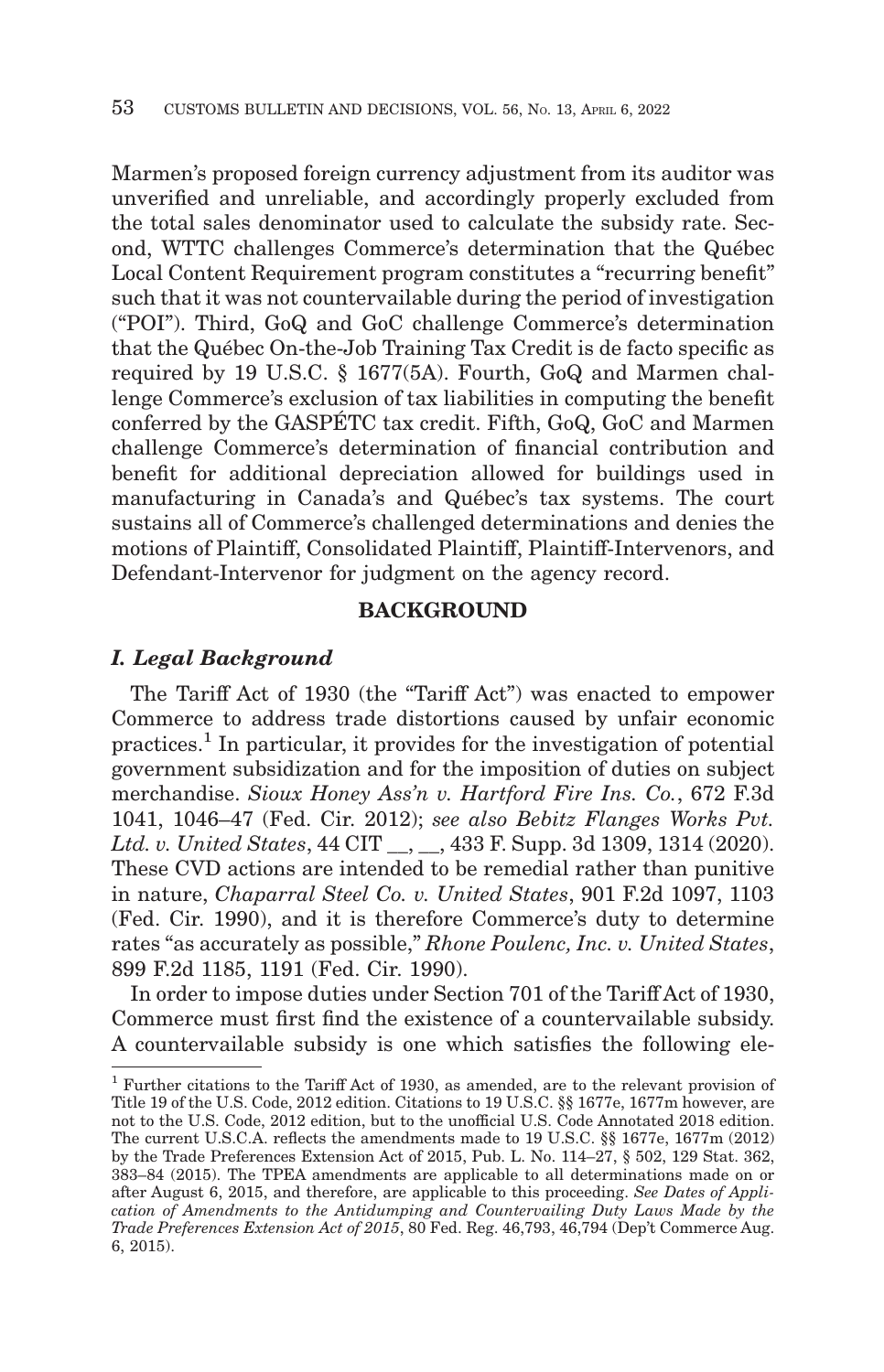ments: (1) a government or public authority has directly or indirectly provided a financial contribution; (2) a benefit is thereby conferred upon the recipient of the financial contribution; and (3) the subsidy is specific to a foreign enterprise or foreign industry, or a group of such enterprises or industries. *See* 19 U.S.C. §§ 1677(5), (5A). If Commerce determines that a foreign government is providing a countervailable subsidy with respect to the manufacture, production, or export of a class or kind of merchandise imported, sold, or likely to be sold for import into the United States, and the International Trade Commission determines that an industry in the United States thereby is materially injured or threatened with material injury, Commerce is required by statute to impose a CVD upon such merchandise equal to the net countervailable subsidy. *See id.* § 1677(5).

With respect to the first factor, the Tariff Act defines financial contribution not only as "the direct transfer of funds" but also as "foregoing or not collecting revenue that is otherwise due, such as granting tax credits or deductions from taxable income." *Id.* §  $1677(5)(D)(i)–(ii)$ .

With respect to the second factor, the Tariff Act and Commerce regulations set out how Commerce must define, quantify and allocate benefits. In relevant part: (i) The Tariff Act provides that "a benefit shall normally be treated as conferred . . . in the case where goods or services are provided . . . if such goods are purchased for more than adequate remuneration[,]" *id.* § 1677(5)(E); (ii) 19 C.F.R. § 351.503 provides the general rules for identifying and delimiting a benefit; and, (iii) 19 C.F.R. § 351.509 provides specific rules for benefits provided by means of direct taxes.

With respect to the third factor, the statute requires that a countervailable subsidy must exhibit either de jure or de facto specificity. *See* 19 U.S.C. § 1677(5A). A subsidy is de jure specific where the authority providing the subsidy, or its authorizing legislation, expressly limits access to the subsidy to an enterprise or industry. *See id.* § 1677(5A)(D)(i). To avoid a designation of de jure specificity, the administering authority must ensure that access to the subsidy is governed by objective industry- or enterprise-neutral criteria resulting in automatic eligibility, and that the criteria for eligibility are both strictly followed and clearly set forth in the relevant official materials so as to be verifiable. *See id.* § 1677(5A)(D)(ii). A subsidy that escapes de jure specificity may nevertheless be designated de facto specific if one or more of the following criteria are satisfied: (1) the actual recipients of the subsidy, whether considered on an enterprise or industry basis, are limited in number; (2) an enterprise or industry is a predominant user of the subsidy; (3) an enterprise or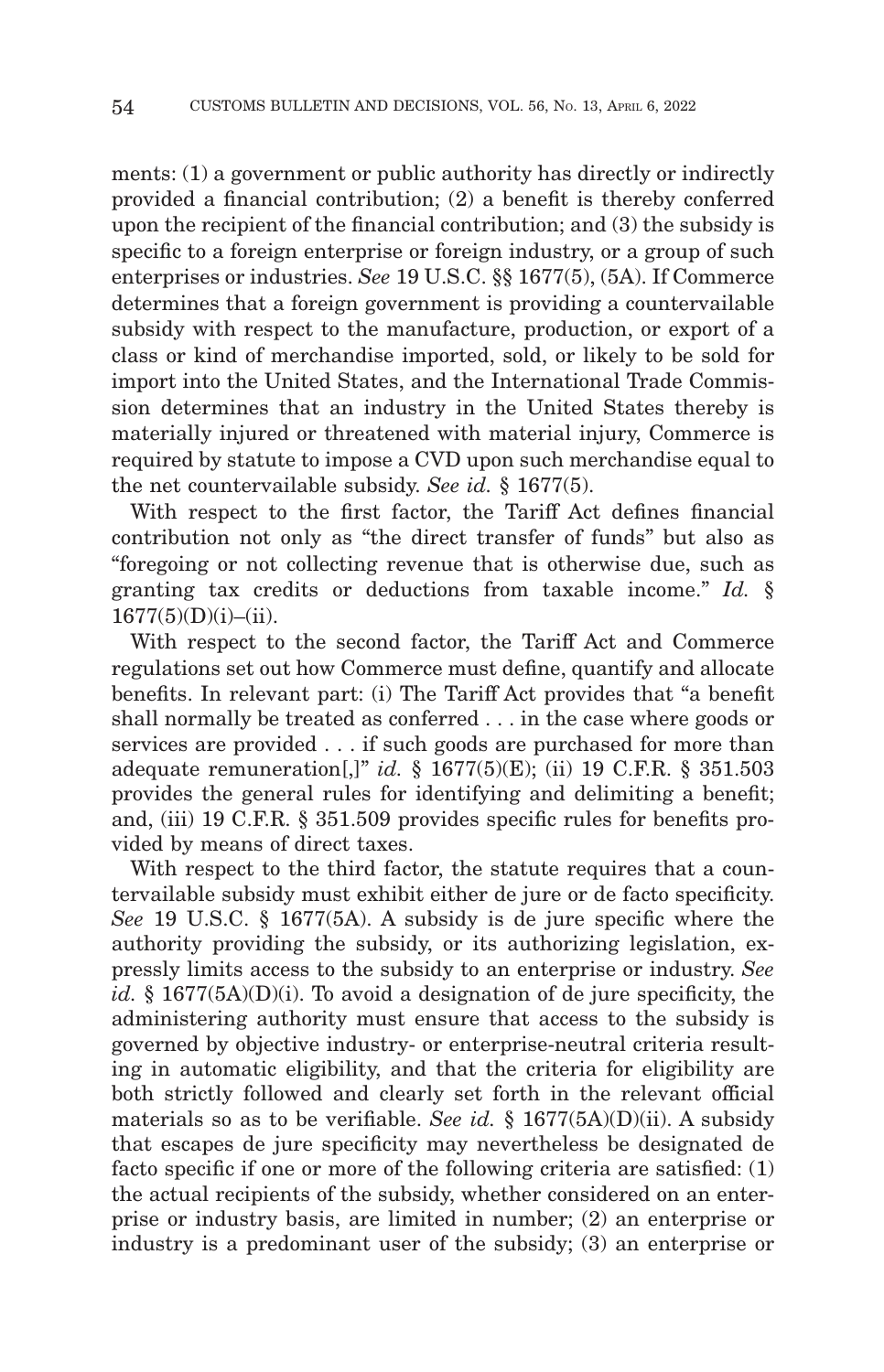industry receives a disproportionately large amount of the subsidy; or (4) the manner in which the authority providing the subsidy has exercised discretion in the decision to grant the subsidy indicates that an enterprise or industry is favored over others. *Id.* §  $1677(5A)(D)(iii)(I)$ –(IV).

### *II. Factual and Procedural History*

On July 9, 2019, WTTC filed AD and CVD petitions with Commerce, alleging in relevant part that utility scale wind towers from Canada were subsidized, and that imports of these products were causing material injury to the U.S. wind tower industry. *See generally*, Petitions. On August 6, 2019, Commerce began its investigation of Marmen for the period of investigation ("POI") from January 1, 2018, through December 31, 2018. *See Utility Scale Wind Towers from Canada, Indonesia, and the Socialist Republic of Vietnam: Initiation of Countervailing Duty Investigations*, 84 Fed. Reg. 38,216 (Dep't Commerce Aug. 6, 2019); *see also* Mem. from J. Maeder to J. Kessler, re: Issues and Decision Mem. for the Final Determ. of the Countervailing Duty Investigation of Utility Scale Wind Towers from Canada at 3 (Dep't Commerce June 29, 2020), P.R. 399 ("IDM"). Commerce then selected "the two largest producers/exporters of the subject merchandise, by volume," as mandatory respondents: Marmen Énergie and Marmen Inc. (collectively, "Marmen").<sup>2</sup> Mem. from J. Maeder to J. Kessler, re: Decision Mem. for the Prelim. Determ. of the Countervailing Duty Investigation of Utility Scale Wind Towers from Canada at 2 (Dep't Commerce Dec. 6, 2019), P.R. 308 ("PDM"). On December 13, 2019, Commerce preliminarily determined that countervailable subsidies are being provided to producers and exporters of wind towers from Canada through eight identified programs or credits; among them, a Québécois tax credit for on-the-job training, Québec's

- (i) a sample of exporters or producers that the administering authority determines is statistically valid based on the information available to the administering authority at the time of selection, or
- (ii) exporters and producers accounting for the largest volume of the subject merchandise from the exporting country that the administering authority determines can be reasonably examined; or
- (B) determine a single country-wide subsidy rate to be applied to all exporters and producers.

<sup>2</sup> In CVD investigations or administrative reviews, Commerce may select mandatory respondents pursuant to 19 U.S.C. § 1677f-1(e)(2), which provides:

If the administering authority determines that it is not practicable to determine individual countervailable subsidy rates under paragraph (1) because of the large number of exporters or producers involved in the investigation or review, the administering authority may—

<sup>(</sup>A) determine individual countervailable subsidy rates for a reasonable number of exporters or producers by limiting its examination to—

The individual countervailable subsidy rates determined under subparagraph (A) shall be used to determine the all-others rate under section  $1671d(c)(5)$  of this title.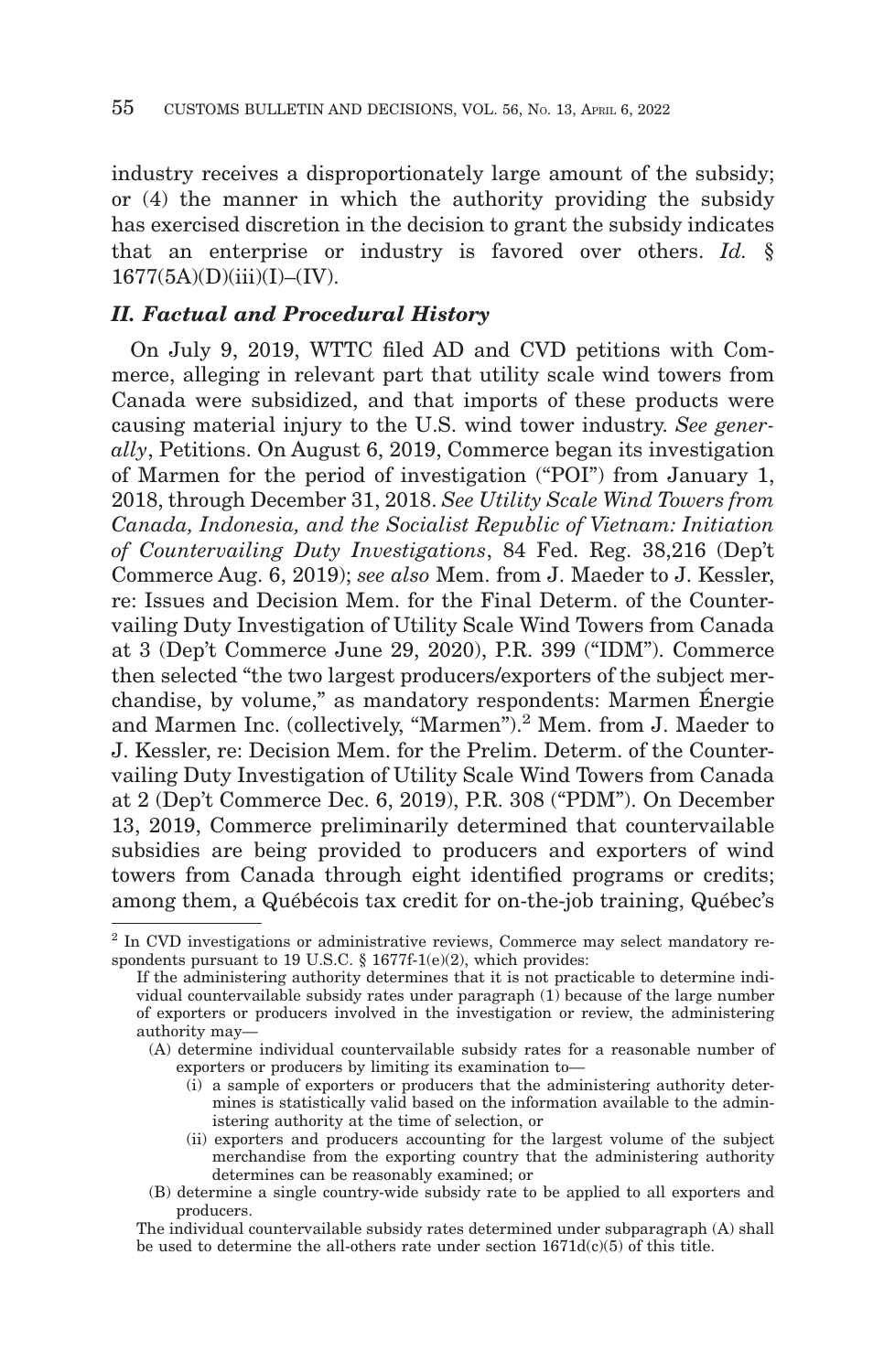Tax Credit to Promote Employment in Gaspésie and Certain Maritime Regions of Québec (GASPÉTC), and Canada's and Québec's treatment of depreciation for the taxation of certain buildings used in manufacturing. *Utility Scale Wind Towers From Canada: Prelim. Affirmative Countervailing Duty Determ., and Alignment of Final Determ. With Final Antidumping Duty Determ.*, 84 Fed. Reg. 68,126. (Dep't Commerce Dec. 13, 2019), P.R. 313 ("*Preliminary Results*"); *see also* PDM at 8–16. Commerce further preliminarily determined that the Québec Local Content Requirement, a component of the wind farm energy production and purchase process, was not countervailable. PDM at 19–20.

Subsequently, Commerce conducted a verification of the information submitted by Marmen<sup>3</sup> and published its *Final Results*.<sup>4</sup> Final *Results*; IDM at 9. In Commerce's *Final Results*, it concluded that wind towers from Canada were being subsidized at a rate of 1.18% for the mandatory respondent and all others. 85 Fed. Reg at 40,246. Relevant here, Commerce again found that Québec's on-the-job training tax credit, the GASPÉTC program, and Canada's and Québec's tax treatment of manufacturing facilities provide countervailable benefits, and determined that the Québec Local Content Requirement was not countervailable.

On September 4, 2020, GoQ filed a complaint challenging Commerce's final determination in the investigation of wind towers from Canada. Compl., ECF No. 2. On October 5, 2020, GoC joined the case as a Plaintiff-Intervenor,<sup>5</sup> Order, ECF No. 20, and WTTC joined the case as a Defendant-Intervenor, Order, ECF No. 19. Marmen and WTTC additionally initiated separate appeals of Commerce's determination, which were consolidated into the present case on November 21, 2020. Order, ECF No. 26.6 On February 11, 2021, GoQ, GoC, Marmen and WTTC each moved for judgment on the agency record. Pl.'s Mem. in Supp. of Mot. for J. on the Agency R., ECF No. 28 ("GoQ's Br."); Consol. Pl.-Int. GoC's Mem. in Supp. of Rule 56.2 Mot. for J. on the Agency R., ECF No. 32 ("GoC's Br."); Mem. of Points &

<sup>3</sup> Commerce declined to formally verify the responses from GoQ and GoC as a result of travel restrictions imposed in response to the Covid-19 pandemic.

<sup>4</sup> The final countervailing duty order was signed by Commerce on August 20, 2020, and published in the Federal Register on August 26, 2020. *Utility Scale Wind Towers from Canada, Indonesia, and the Socialist Republic of Vietnam: Am. Final Affirmative Countervailing Duty Determ. and Countervailing Duty Orders*, 85 Fed. Reg. 52,543, 52,545 (Dep't Commerce Aug. 26, 2020), P.R. 425 (reducing the subsidy rate to 1.13% in response to a ministerial error allegation for reasons unrelated to this action).

 $5$  GoC qualifies as an interested party pursuant to 19 U.S.C. § 1677(9)(B), and is therefore entitled to intervene as a matter of right pursuant to 28 U.S.C. § 2631(j)(1)(B).

<sup>6</sup> The Government of Ontario also joined the action as Defendant-Intervenor, but has not further participated in the litigation.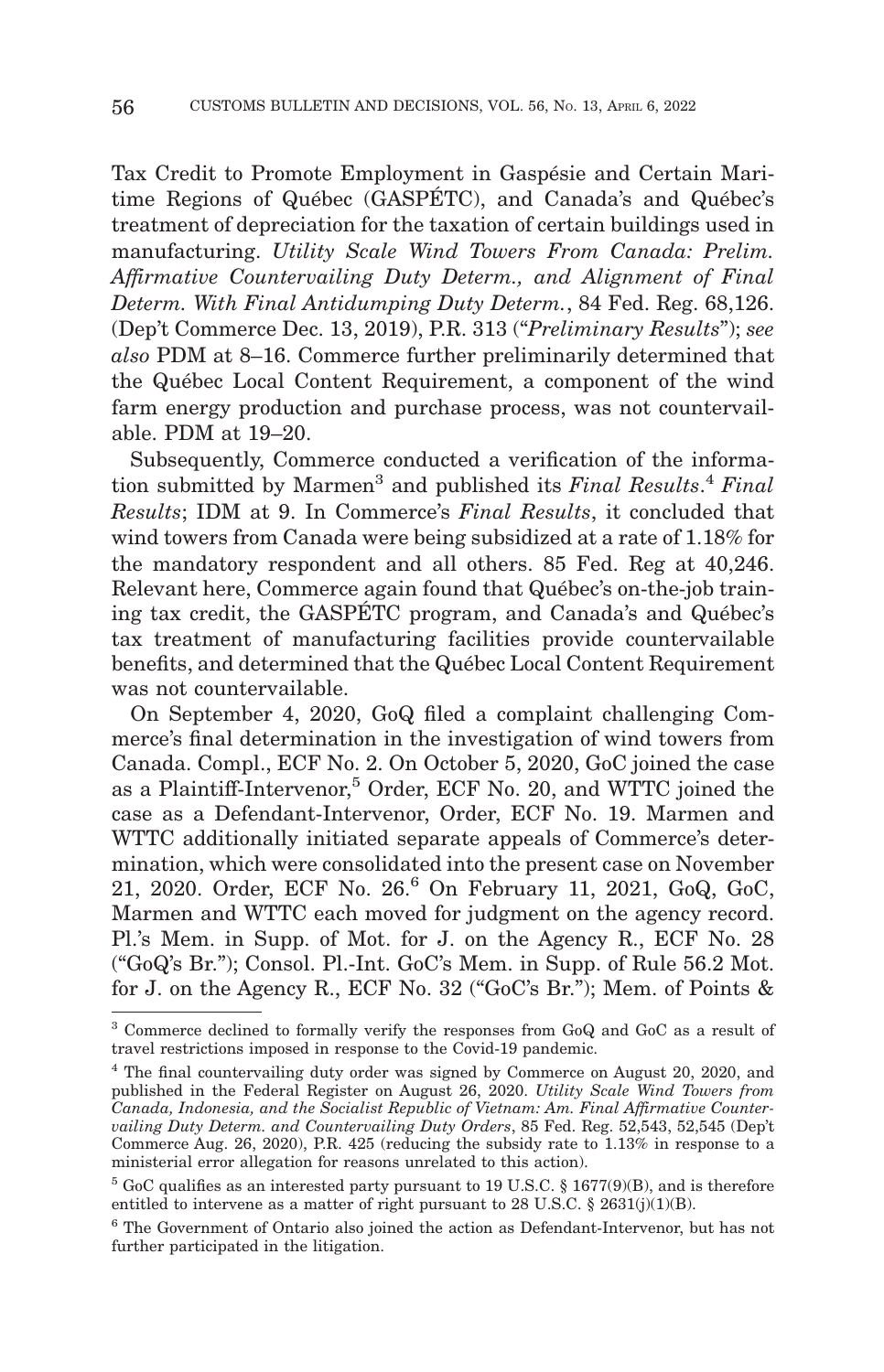Auths. in Supp. of Pls.' Rule 56.2 Mot. for J. on the Agency R., ECF No. 34–1 ("Marmen's Br.); WTTC's Revised Mem. in Supp. of its Rule 56.2 Mot. for J. upon the Agency R., ECF No. 36 ("WTTC's Br.") (revised Feb. 12, 2021). On June 10, 2021, the Government responded to each of these motions. Def.'s Resp. to Pls.' Rule 56.2 Mots. for J. on the Agency R., ECF No. 44 ("Def.'s Br."). Also on June 10, 2021, (i) GoQ and Marmen responded to WTTC's motion (regarding the Québec Local Content Requirement), GoQ's Resp. in Opp'n to WTTC's Rule 56.2 Mot. for J. on the Agency R., ECF No. 42 ("GoQ's Resp."); Consol. Pl.'s Resp. Br., ECF No. 47 ("Marmen's Resp."), and (ii) WTTC responded to GoC's, GoQ's and Marmen's motions for judgment on the agency record, WTTC's Resp. Br., ECF No. 45 ("WTTC's Resp."). Next, on July 8, 2021, (i) GoQ, GoC and Marmen replied to the responses filed by the Government and WTTC, Reply Br. of Pl. GoQ, ECF No. 56 ("GoQ's Reply"); Consol. Pl.-Int. GoC's Rule 56.2 Reply Br., ECF No. 55 (GoC's Reply"); Reply Br. in Supp. of Pls.' Rule 56.2 Mot. for J. on the Agency R., ECF No. 58 ("Marmen's Reply"); and (ii) WTTC replied to the Government, GoQ and Marmen, WTTC's Reply Br., ECF No. 53 ("WTTC's Reply").

On November 12, 2021, the parties submitted responses to questions presented by the court in advance of oral argument. Pl. GoQ Resp. to Questions for Oral Arg, ECF No. 74 ("GoQ's Oral Arg. Subm."); GoC's Resp. to Ct.'s Questions for Oral Arg., ECF No. 76 ("GoC's Oral Arg. Subm."); Marmen's Resp. to Ct.'s Questions for Oral Arg., ECF No. 75; Def.'s Resp. to Ct.'s Nov. 1, 2021 Questions for Oral Arg., ECF No. 77; WTTC Resp. to Ct.'s Questions for Oral Arg, ECF No. 73. Oral argument was held on November 17, 2021. Oral Arg., ECF No. 80. Finally, on November 23, 2021, the parties, except WTTC, provided post-oral argument submissions. Pl. GoQ's Post Arg. Subm., ECF No. 83; GoC's Post-Arg. Subm., ECF No. 81; Marmen's Post-Arg. Subm., ECF No. 85; Def.'s Post-Arg. Subm., ECF No. 82.

### *III. Programs Assessed*

#### *Québec Local Content Requirement*

The Québec Local Content Requirement is a program in which the electric utility of Québec, Hydro-Québec, issues calls for tender ("CFTs") for blocks of wind-produced electricity.<sup>7</sup> To be eligible for the program, wind farm developers attempting to sell electricity to Hydro-Québec are required to make certain minimum expenditures in Québec in connection with their wind farms — some tenders further specified minimum expenditures for specific regions of Qué-

 $^7$  A CFT is the process by which a public company solicits bids from companies competing for works, supply or service contracts.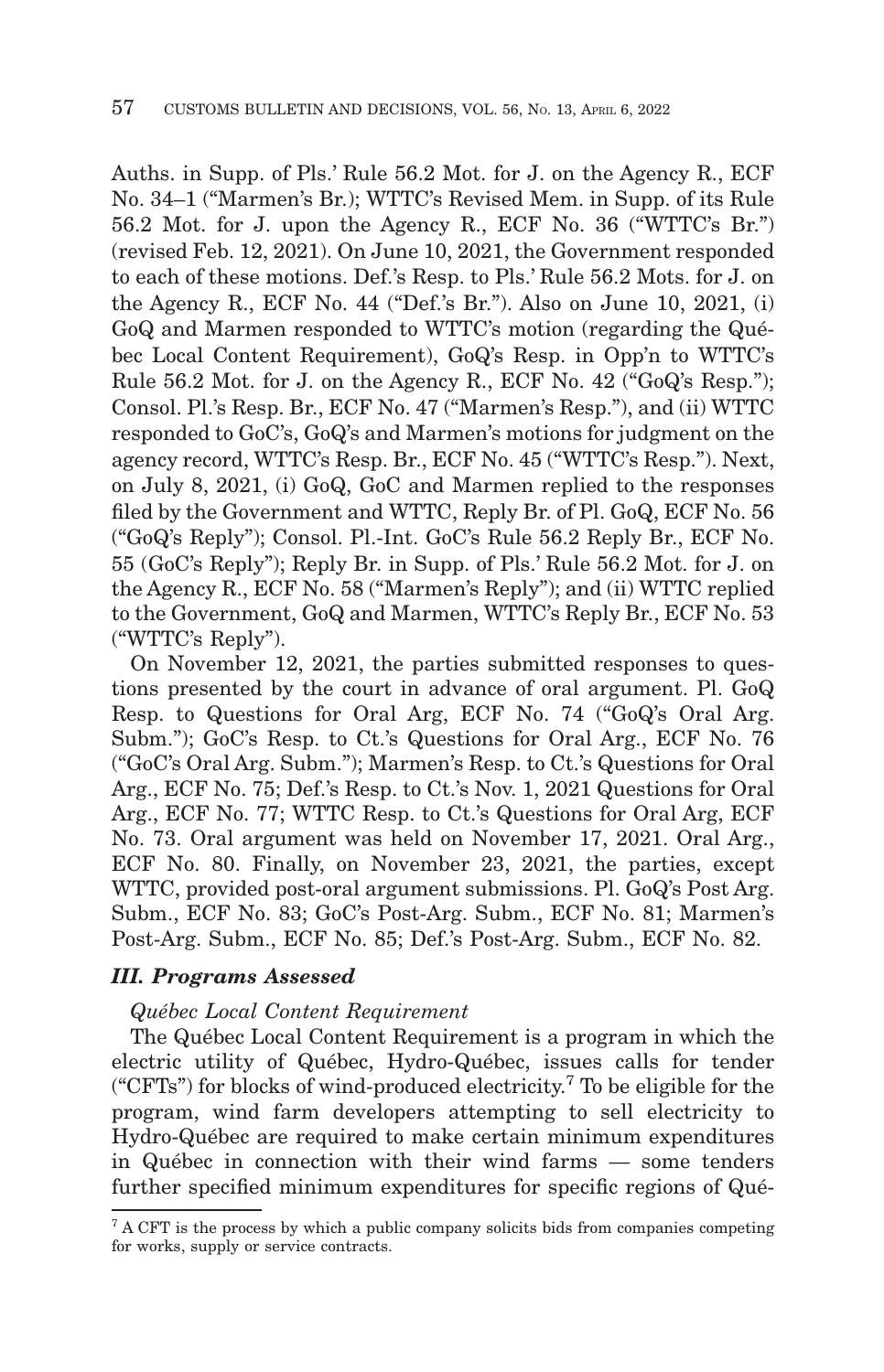bec. PDM at 19. Purchases from Marmen (including from wind turbine manufacturers that sourced their towers from Marmen), as a Québécois wind tower manufacturer (and, later, with a facility in the specific subregions), were eligible for inclusion in the required minimum. Marmen's Resp. at 4–9.

Commerce determined that, insofar as the GoQ "entrusted and directed" the purchase of wind towers from Marmen via the Québec Local Content Requirement, it involved a purchase for more-thanadequate remuneration ("MTAR"). PDM at 20; IDM at 37–38; 19 U.S.C. § 1677(5)(B)(iii). Commerce further concluded, based on the past treatment of purchases of goods and services for MTAR, that the Local Content Requirement was a recurring benefit. IDM at 36. A recurring benefit is allocated to the year the benefit is received.<sup>8</sup> 19 C.F.R. § 351.524(a). Because Marmen did not make sales of wind towers to turbine manufacturers for local content requirement tenders during the POI, Commerce found no benefit during the POI and declined to countervail the program. IDM at 38; *see also* Marmen's Resp. at 4.

## *Québec's On-the-Job Tax Credit Program.*

Québec's On-the-Job tax credit "encourages businesses to take on trainees and improve the professional skills of young workers" by allowing those businesses which do so to "claim a tax credit at a rate of 24% in respect to the salary or wages paid to the student or apprentice, and the salary or wages paid to an employee for hours devoted to the supervision of the student or apprentice." GoQ's Initial Questionnaire Resp., Ex.QC-C09-A at 1 (Oct. 9, 2019), P.R. 132; *see also* PDM at 15. Ultimately, Commerce determined that the On-the-Job tax credit provided a de facto specific subsidy because the "actual number of recipients that benefited from the tax credit during the POI relative to the total number of tax filers during the POI are limited in number on an enterprise basis." IDM at 56. It accordingly found a 0.01% ad valorem subsidy. *Id.* at 7.

# *GASPÉTC*

GoQ's GASPÉTC tax program provides a 15% tax credit for qualifying salary and wages paid by an eligible company to eligible employees. PDM at 15–16. However, the amount of GASPÉTC credit claimed by an eligible company in a given tax year is treated as taxable income in the subsequent year. *Id.* On Marmen's tax-year 2017 return (filed in 2018), it claimed GASPÉTC credit toward

<sup>8</sup> Generally, Commerce allocates a non-recurring benefit over the number of years corresponding to the average useful life of a physical asset. *See* 19 C.F.R. § 351.524 (explaining the criteria for identifying and allocating recurring and non-recurring benefits).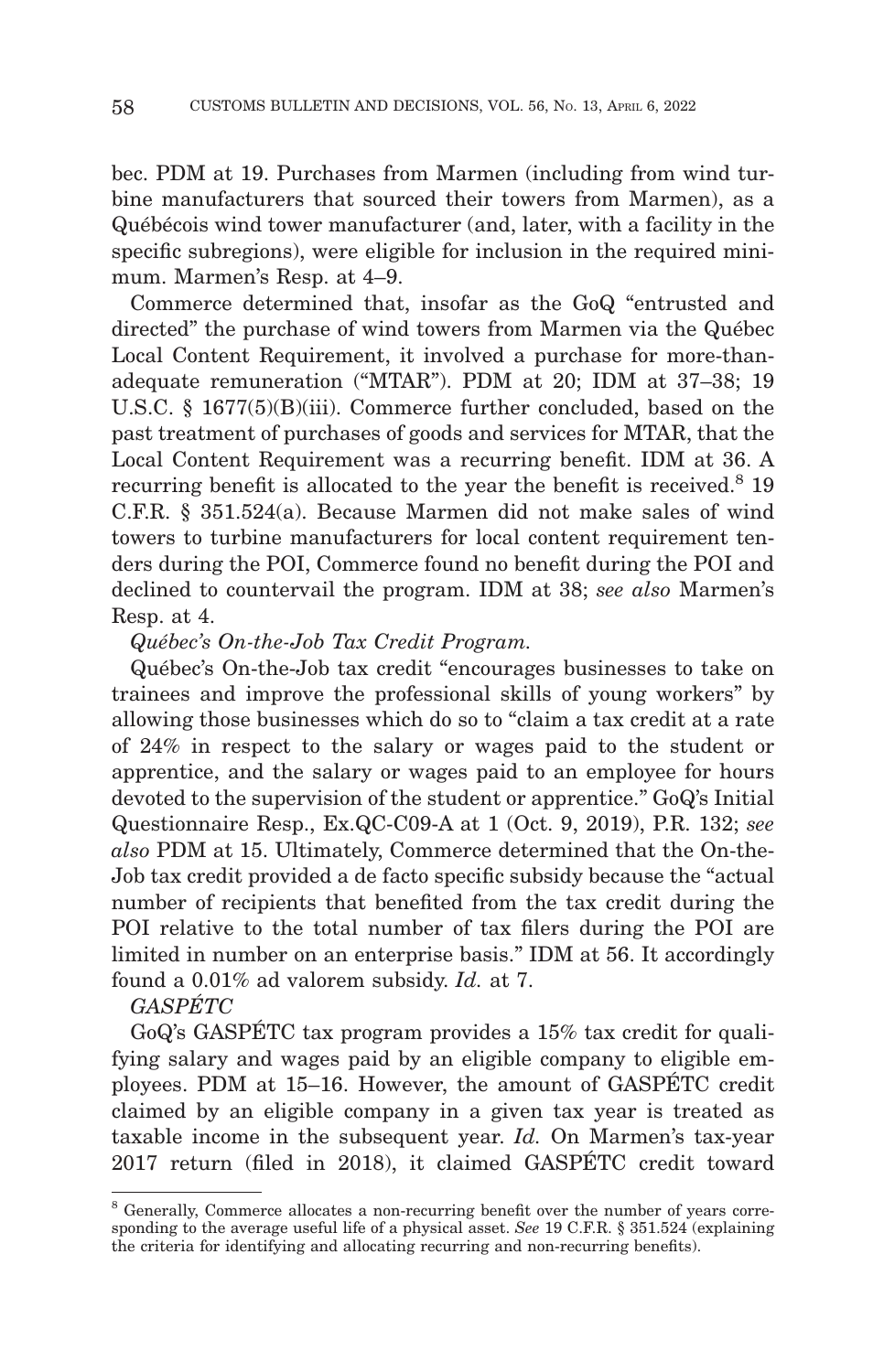provincial income taxes payable in Québec and included the amount of GASPÉTC credit it claimed in tax-year 2016 as income. IDM at 52; *see also* Marmen's Br. at 11.

Commerce found the benefit conferred to be the value of the tax credit claimed in tax-year 2017 and declined to reduce the value of the benefit by the additional 2017 tax liabilities Marmen incurred by including its tax-year 2016 GASPÉTC credit as income in tax-year 2017. Ultimately, Commerce found a 0.78% ad valorem subsidy. *Id.* at 7.

### *Additional Depreciation*

Both Federal and Provincial (Québecois) tax systems provide a depreciation deduction, called the Capital Cost Allowance ("CCA"), for property used to earn business or property income. Both systems divide assets into classes, which are then assigned their own rates and methods of depreciation over the useful life of the asset.

Under the Canadian CCA, Class 1 includes three kinds of buildings: residential buildings, non-residential buildings primarily used for manufacturing or processing and other non-residential buildings (e.g., buildings used in retail). GoC's Br. at 1. In Québec, Class 1 is designated for nonresidential buildings. GoQ's Br. at 28. In both systems, the generally applicable rate of CCA for Class 1 assets is 4%, but taxpayers can claim a higher rate of depreciation for certain types of non-residential property. An additional 6% depreciation is allowed when at least 90% of an eligible building's floor space is used for manufacturing or processing and the building was acquired after March 18, 2007. IDM at 22. Similarly, an additional 2% depreciation is provided for eligible buildings acquired after March 18, 2007 when at least 90% is used for non-residential use. *Id.* Taxpayers in both systems must place the asset into a separate class to receive the additional depreciation. GoC's Br. at 12; GoQ's Br. at 28. This additional deprecation purportedly reflects differences in the useful life of assets used in manufacturing or other non-residential capacities, according to an empirical study conducted by an agency of GoC, Statistics Canada.

Marmen claimed the 10% depreciation on certain buildings. Marmen's Br. at 9–10. Commerce treated the additional depreciation as a financial contribution and quantified the benefit as the 6% difference from the otherwise applicable rate for Class 1 assets. IDM at 24. Commerce ultimately determined a subsidy rate of 0.07% ad valorem. *Id.* at 6.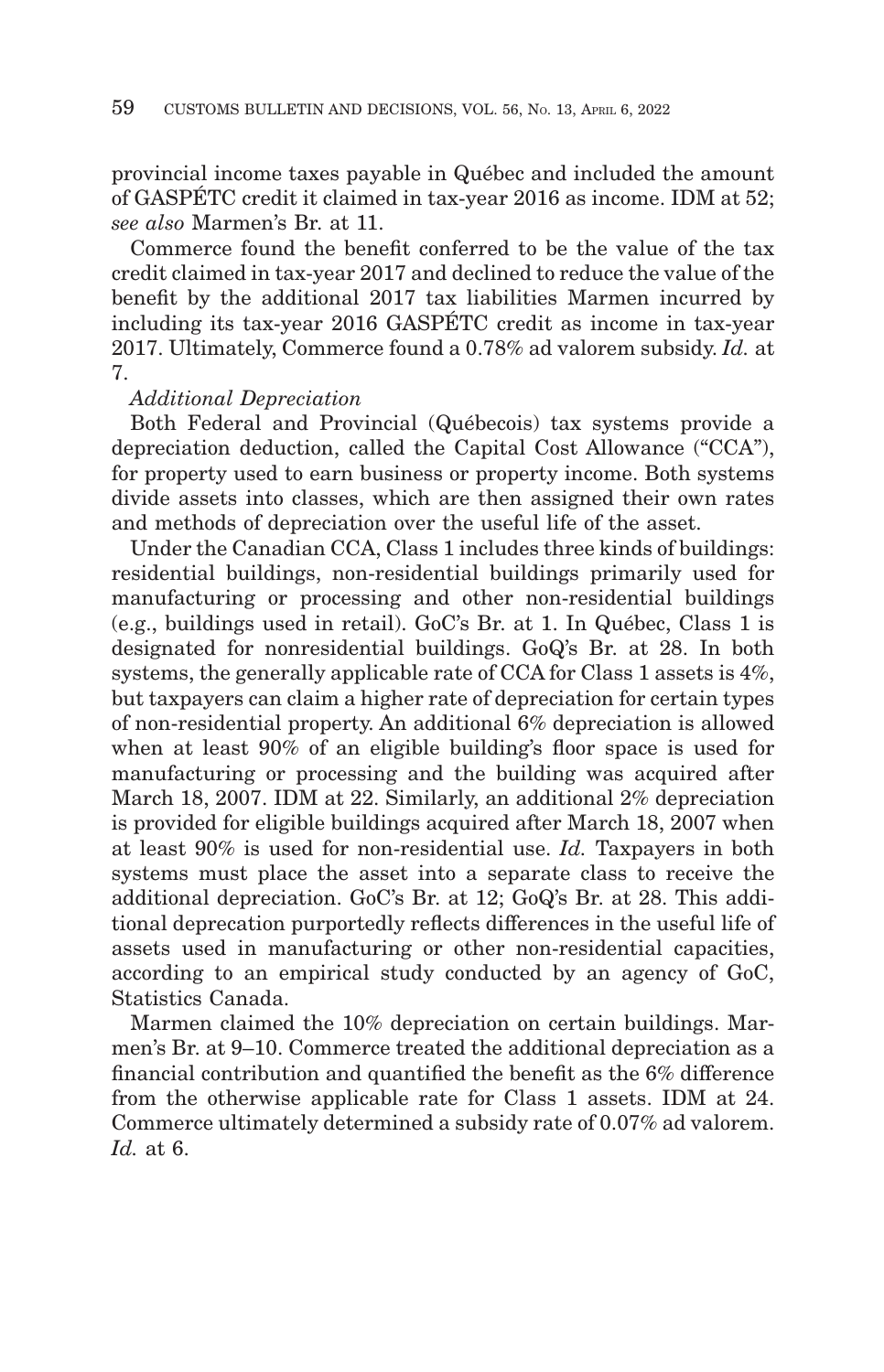### **JURISDICTION AND STANDARD OF REVIEW**

The court has jurisdiction over this action pursuant to 28 U.S.C. § 1581 and 19 U.S.C. § 1516a(a)(2). As noted above, a subsidy is countervailable if it satisfies the elements of 19 U.S.C. § 1677(5): (i) a government or public authority has provided a financial contribution; (ii) a benefit is thereby conferred upon the recipient of the financial contribution; and (iii) the subsidy is specific to a foreign enterprise or foreign industry, or a group of such enterprises or industries. *See* 19 U.S.C. §§ 1677(5), (5A).

The court sustains Commerce's CVD determinations, findings, and conclusions unless they are "unsupported by substantial evidence on the record, or otherwise not in accordance with law." 19 U.S.C. § 1516a(b)(1)(B)(i). Substantial evidence "has been defined as 'more than a mere scintilla,' [and] as 'such relevant evidence as a reasonable mind might accept as adequate to support a conclusion.'" *Ta Chen Stainless Steel Pipe, Inc. v. United States*, 298 F.3d 1330, 1335 (Fed. Cir. 2002) (quoting *Consol. Edison Co. v. NLRB*, 305 U.S. 197, 229 (1938)). The substantiality of evidence must account for anything in the record that "fairly detracts from its weight." *CS Wind Vietnam Co. v. United States*, 832 F.3d 1367, 1373 (Fed. Cir. 2016) (quoting *Gerald Metals, Inc. v. United States*, 132 F.3d 716, 720 (Fed. Cir. 1997)). This includes "contradictory evidence or evidence from which conflicting inferences could be drawn." *Suramerica de Aleaciones Laminadas, C.A. v. United States*, 44 F.3d 978, 985 (Fed. Cir. 1994) (quoting *Universal Camera Corp. v. NLRB*, 340 U.S. 474, 487 (1951)). Commerce must also examine the record and provide a satisfactory explanation for its findings such that the record demonstrates a rational connection between the facts accepted and the determination made. *See Motor Vehicle Mfrs. Ass'n of U.S., Inc. v. State Farm Mut. Auto Ins. Co.*, 463 U.S. 29, 43 (1983); *Jindal Poly Films Ltd. of India v. United States*, 43 CIT \_\_, \_\_, 365 F. Supp. 3d 1379, 1383 (2019). Commerce's findings may be found to be supported by substantial evidence even where two inconsistent conclusions could be drawn from the record. *Aluminum Extrusions Fair Trade Comm. v. United States*, 36 CIT 1370, 1373 (2012) (citing *Consolo v. Fed. Mar. Comm'n*, 383 U.S. 607, 620 (1996)). However, agencies act contrary to law if their decision-making is not reasoned. *Burlington Truck Lines, Inc. v. United States*, 371 U.S. 156, 167í68 (1962).

#### **DISCUSSION**

The court concludes that Commerce's final determination was in accordance with law and supported by substantial evidence. First, Commerce permissibly excluded the foreign auditor's adjustment as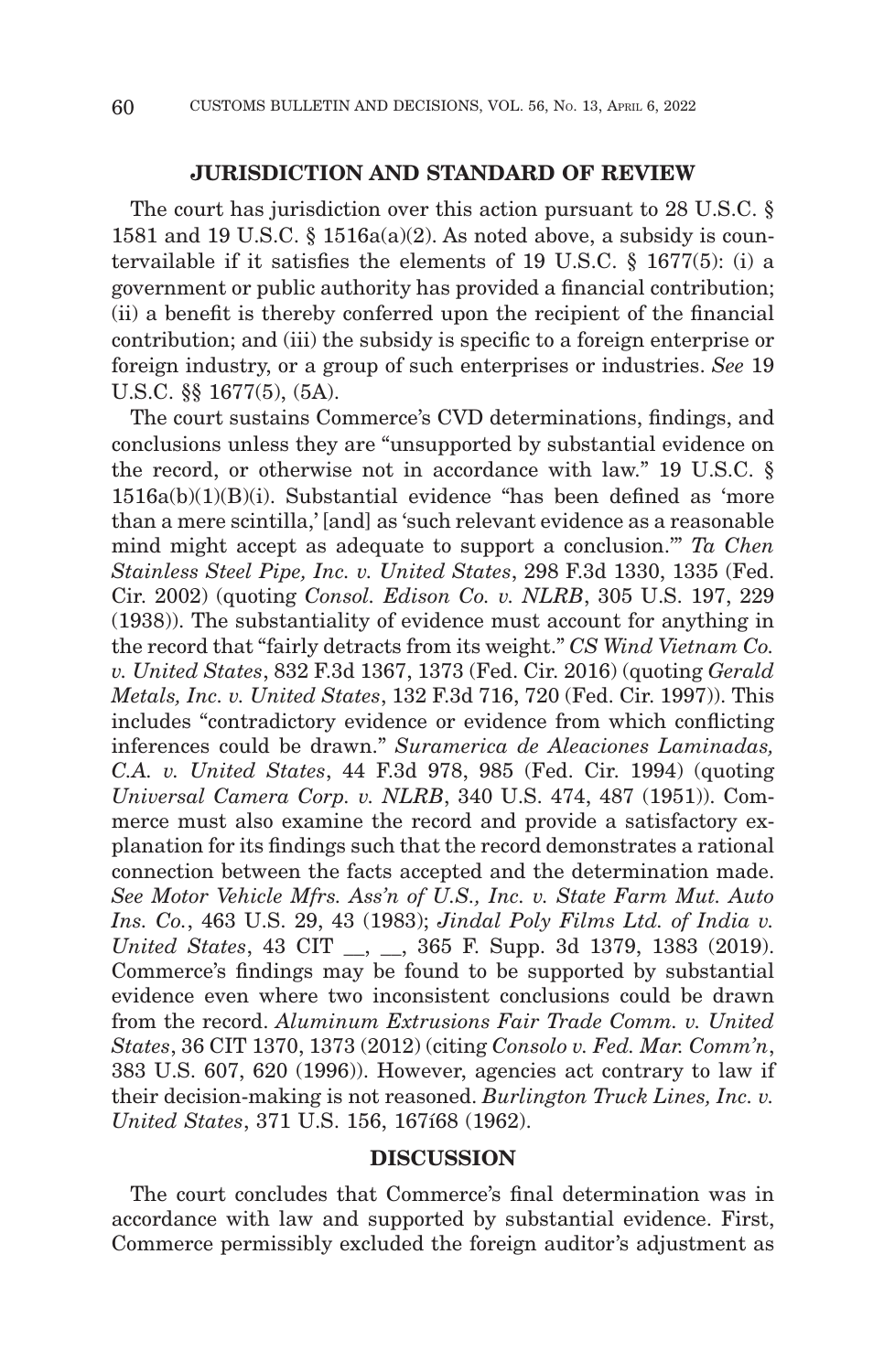unreliable. Second, Commerce reasonably and lawfully determined that the Québec Local Content Requirement provided a recurring benefit. Third, Commerce acted reasonably within its statutory authority under 19 U.S.C. § 1677(5A)(D)(iii) in determining that the Québec On-the-Job Training tax credit was a de facto specific subsidy. Fourth, Commerce acted in accordance with law in excluding increased tax liabilities when conducting the benefit calculation for GASPÉTC. Fifth and finally, Commerce acted reasonably and in accordance with law when finding that the additional depreciation rate for Class 1 assets constituted a financial contribution and benefit equal to the difference between the rate assessed and the rate applicable if the additional depreciation were not claimed.

# *I. Commerce's Exclusion of Marmen's Foreign Currency Auditor Adjustment Was Supported by Substantial Evidence and in Accordance with Law.*

To calculate the total sales denominator for assessing the subsidy rate, Commerce used the total free-on-board sales less intercompany sales. IDM at 40–44. In both the *Preliminary Results* and *Final Results*, Commerce relied on sales figures provided by Marmen in response to Commerce's Initial Questionnaire instead of on a later submission that included an adjustment from Marmen's auditor. IDM at 41. This later submission was provided in response to Commerce's request, prior to making its preliminary determination, for reconciliation of Marmen's reported sales figures. *Id.* Marmen's response included both revised sales figures and an exhibit that provided for "necessary adjustments," including one for "Year End auditor adjustment in GL[] for Gain(loss) exchange rate." *Id.* at 41. This adjustment was not further explained by the submission, except where Marmen noted that its "foreign currency transactions are translated into Canadian dollars using the exchange rate in effect at the date of transaction." Letter from Marmen to W. Ross, re: Utility Scale Wind Towers from Canada: Ministerial Error Comments at 2 (Dec. 18, 2019) P.R. 318 ("Marmen's Ministerial Error Comments"). Commerce used the initial sales figures in its *Preliminary Results* without making any adjustments, and subsequently declined to amend the *Preliminary Results* in response to Marmen's filed comment arguing that failure to make the adjustments constituted ministerial error. IDM at 41–44; *see generally* Marmen's Ministerial Error Comments.

At verification, Commerce learned that during the POI Marmen recorded the value of sales denominated in United States dollars ("USD") in its general ledger sales accounts in the amount of the USD-value of the sale, which were then treated on a one-to-one basis with Canadian dollars ("CAD"). IDM at 42; Mem. from Y. Bordas to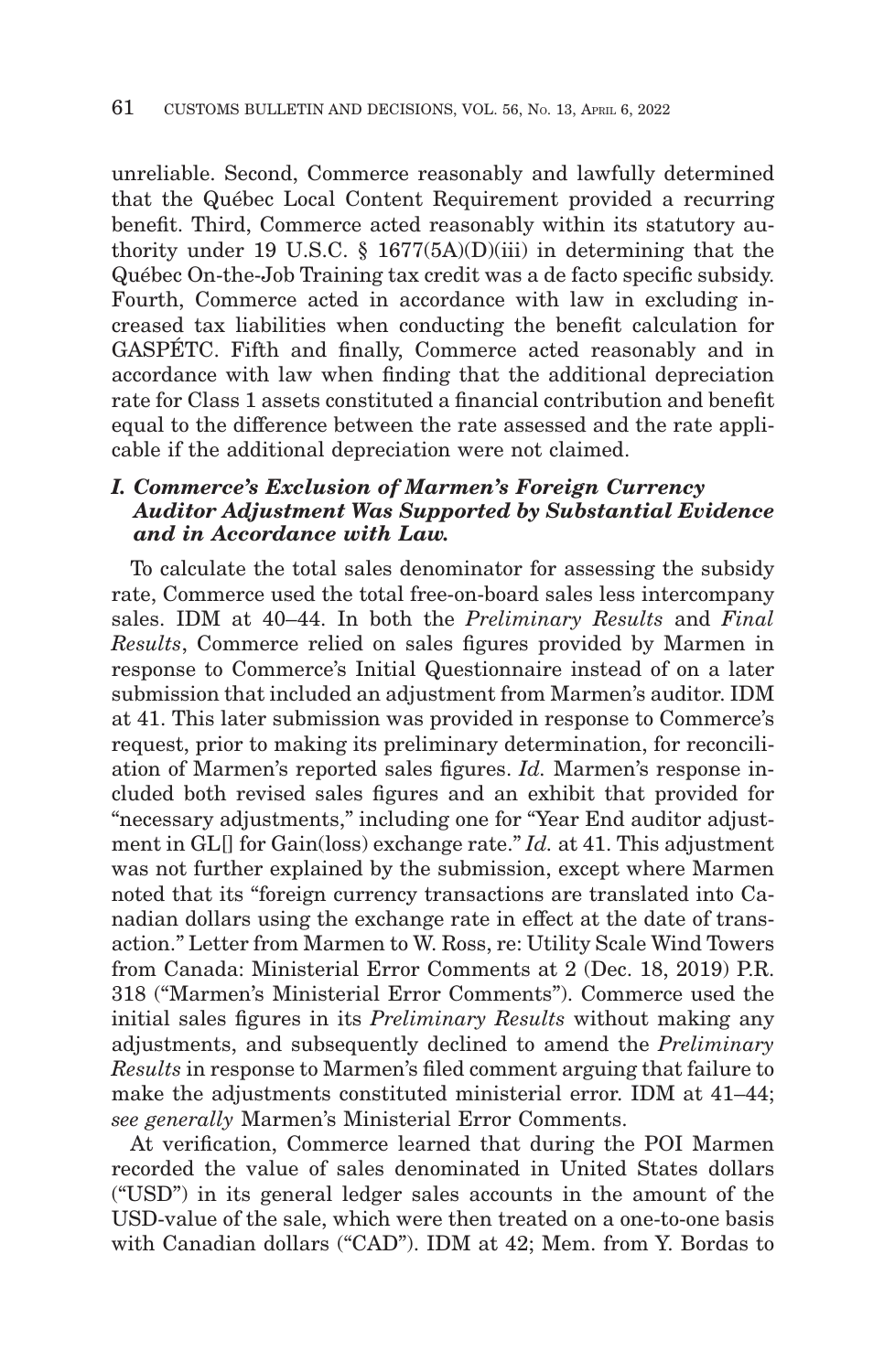File, re: Verification of Questionnaire Resps. of Marmen, Inc. Marmen Énergie Inc., and Gestion Marmen at 24 (Dep't Commerce Apr. 16, 2020), P.R. 374, C.R. 309 ("Marmen Verification Report"). Thus, Marmen's listed USD sales were undercounted in the total sales figures provided to Commerce, which Marmen reported in CAD. Marmen explained that to reach its final sales figures, it made year-end currency conversions through an auditor's adjustment. IDM at 42. Accordingly, it argued that its total sales denominator should reflect the foreign currency exchange adjustments. *Id.*

When Commerce examined the sales accounts that were identified as needing to be converted from USD into CAD, it discovered five sales that were actually coded in the general ledgers as having been transacted in Euros. IDM at 42. Moreover, upon further investigation, Commerce discovered that two of the sales coded in the general ledgers as Euro-denominated were, in fact, transacted in CAD. *Id.* The other three were, indeed, transacted in Euros. *Marmen Verification Report* at 26–28. As the USD to CAD currency conversion would be inappropriate for at least these five sales, Commerce found the auditor's adjustment to be unverified and unreliable. IDM at 43. Instead, relying on facts available pursuant to 19 U.S.C. § 1677e, Commerce calculated the total sales denominator using Marmen's reported information, as it had in the *Preliminary Results*. IDM at 43. In so doing, Commerce explained that it conducts spot checks because it is unable to review every sale, but was satisfied with the accuracy of the data without the auditor's adjustment: "we find that the vast majority of the sales-related and other tests Commerce performed throughout the verification uncovered no other errors." *Id.*

Marmen now makes two primary arguments:<sup>9</sup> (i) Commerce acted contrary to law by failing to identify compelling evidence that the independent auditor was not in good standing prior to rejecting its report, Marmen's Br. at 14–17, and (ii) Commerce unreasonably inferred from the record that the auditor's adjustment was unreliable, *id.* at 17–21. The court rejects each, and concludes that Commerce acted in accordance with law and with the support of substantial evidence when it applied facts available after identifying evidence of errors in the proposed foreign currency adjustment.

Marmen's argument that Commerce must accept an independent auditor's analysis of a respondent's financial statements, in the absence of "compelling evidence" that the auditor is not in good stand-

 $9$  Marmen also argues that "[c]ertain mistaken findings clouded Commerce's judgment[.]" Marmen's Br. at 22–24. The court declines the invitation to theorize about Commerce's unstated reasoning. Just as it may not consider post-hoc rationalizations, "the court must judge the propriety of [agency] action solely by the grounds invoked by the agency." *Burlington Truck Lines*, 371 U.S. at 169.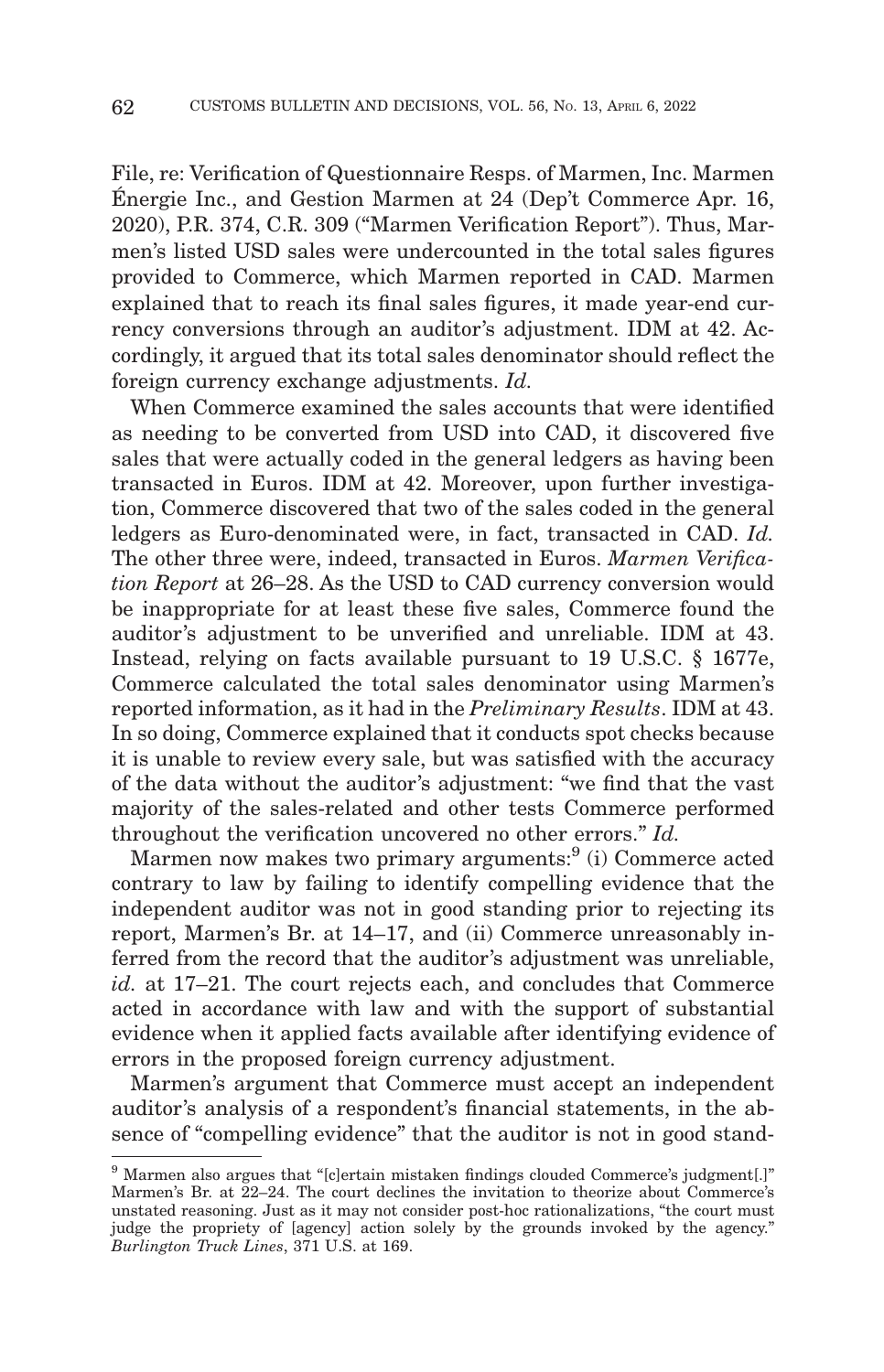ing, is unavailing. *Id.* at 15–16. In support of the compelling evidence requirement, Marmen cites one case from this court, *SeAH Steel VINA Corp. v. United States*, 41 CIT \_\_, \_\_, 269 F. Supp. 3d 1335, 1352 (2017), and two administrative determinations, *Notice of Final Results and Final Rescission in Part of Antidumping Duty Admin. Rev.: Certain Stainless Steel Butt-Weld Pipe Fittings From Taiwan; 2005–2006*, 73 Fed. Reg. 1,202 (Dep't Commerce Jan. 7, 2008) ("*2008 Pipe Fittings A.R.*") and *Notice of Final Results and Final Rescission in Part of Antidumping Duty Admin. Rev.: Certain Stainless Steel Butt-Weld Pipe Fittings From Taiwan; 2004–2005*, 71 Fed. Reg. 67,098 (Dep't Commerce Nov. 20, 2006) ("*2006 Pipe Fittings A.R.*"). *Id.* Even if the court were bound by the logic of *SeAH Steel*, that decision does not impose a rule requiring compelling evidence to set aside information provided by an auditor. *See* WTTC's Resp. at 15–16 (arguing this interpretation). Rather, *SeAH Steel* provides only that Commerce "*can* . . . accept the independent auditor's report as reliable unless 'compelling evidence' exists that the auditor is not in 'good standing.'" 269 F. Supp. 3d at 1352 (quoting *2006 Pipe Fittings A.R.*) (emphasis added). Nor does Commerce's ability to accept the findings of independent auditors supersede its duty to verify the information it relies upon in making its final determination. 19 U.S.C. § 1677m(i). Moreover, the administrative determinations cited by Marmen each involve Commerce's review of an auditor's judgment as to the reasonableness of various exclusions from otherwise accurate financial statements — not, as in this case, Commerce's determination to reject an auditor's erroneous currency adjustments. *See* Issues and Decision Mem. at Cmt. 1 accompanying 2008 Pipe Fittings A.R. Nor was there any evidence, in the 2006 or 2008 Pipe Fittings A.R., that contradicted the independent auditor's conclusions. *Id.*; *see also* 2006 Pipe Fittings A.R. This is in sharp contrast to the present case, where the auditor's adjustments were shown to be at least partially in error. Accordingly, Marmen has not established that Commerce acted contrary to law or past practice when it rejected the auditor's adjustment without compelling evidence that the auditor was not in good standing.

Second, Marmen has not established that Commerce was unreasonable to conclude based on the record that the auditor's adjustment was unreliable. Marmen, in effect, argues that Commerce could not infer that there might be further errors from the five erroneously Euro-coded sales comprising less than 0.2% of the total value of Deloitte's exchange rate adjustment.10 Marmen's Br. at 17. Specifi-

<sup>10</sup> Marmen also argues that Commerce did not conduct a "spot check" at all because it reviewed a Marmen-prepared list of USD sales. Marmen's Reply at 4–7. Instead, Marmen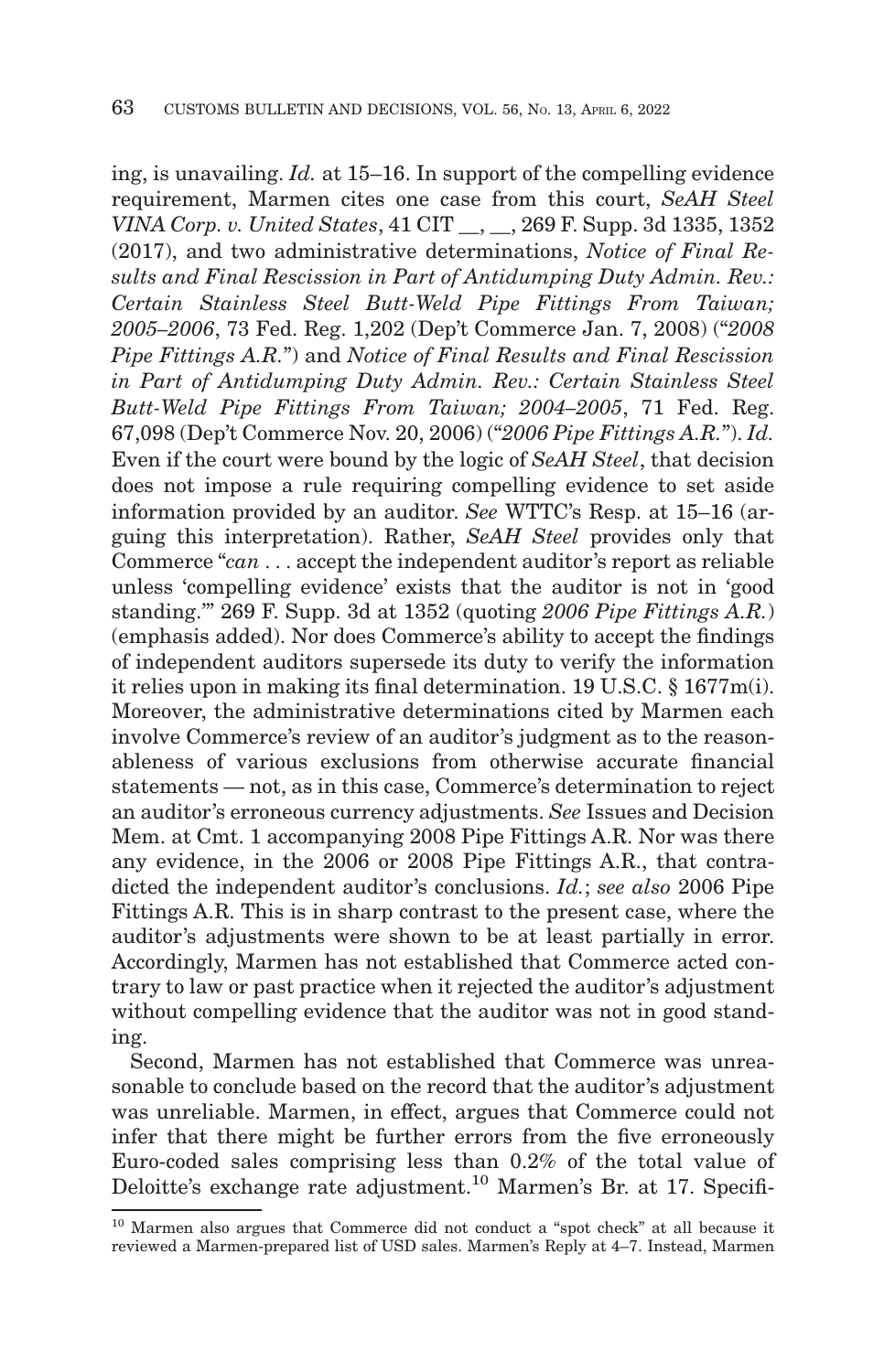cally, Marmen argues (i) the only errors identified were the five Euro-coded errors; (ii) Commerce checked all the other Euro-coded sales and found no errors; and (iii) Commerce's other spot-checking revealed no additional errors. Marmen's Reply at 4, 13. However, as the Government notes, "errors uncovered in a spot check undermine the reliability of data more broadly." Def.'s Br. at 33–34.11 While the impact of the discovered errors, taken alone, on the proposed foreign currency adjustment may be small, Commerce could reasonably infer that there may remain other errors. Thus, Commerce's determination that the auditor adjustment is unreliable is not unreasonable. Accordingly, Commerce's determination was supported by substantial evidence and not contrary to law. It is sustained.

# *II. Commerce's Finding that the Québec Local Content Requirement Provided a Recurring Benefit Is Reasonable and in Accordance with Law.*

Commerce determined that the Québec Local Content Requirement was a recurring benefit such that, under 19 C.F.R. § 351.524(a), it is appropriately allocated to the year it was received. IDM at 36–37. Because Marmen did not make sales of wind towers in connection with CFT during the POI, Commerce therefore concluded that the Québec Local Content Requirement program did not confer any benefit on Marmen during the POI. *Id.* at 36. Accordingly, Commerce did not impose a countervailing duty. *Id.* at 38.

Commerce found that the Québec Local Content Requirement program provided a recurring benefit because it was a benefit in the form of the purchase of goods and services for MTAR ("MTAR benefit"). While Commerce has reserved formal regulation of MTAR benefits for a later date, it has stated that its intended approach is similar to the treatment of benefits in the form of less-than-adequate remuneration ("LTAR"). 63 Fed. Reg. 65,348, 65,379 (the "*Preamble*"); *see* 19 C.F.R. § 351.512. Here, Commerce explained that its determination relied on

contends, Commerce only conducted spot checks later when it selected invoices at random and found no discrepancies. This argument is not persuasive for two reasons. First, it would lead to undue interference in how Commerce conducts verification (including altering investigated party's impetus for compliance) if the court assessed and attributed significance to who identified what during verification. Second, as discussed, the very existence of errors has significance. *See also infra* note 11.

<sup>&</sup>lt;sup>11</sup> The fact that the Euro-coded errors were identified is a sufficient basis for Commerce's determination that other USD-coded sales proposed to be converted might also be in error. Even if the Euro-coded errors have been comprehensively accounted for, the causes of those errors have not. Commerce was not unreasonable to conclude that the proposed adjustments may include transactions denominated in the general ledger in a currency different than that in which they were actually transacted or other errors not identified by the auditor. The fact that the additional spot checks did not uncover errors does not negate the inference of unreliability given the auditor's failure to identify and resolve the Euro-coded errors.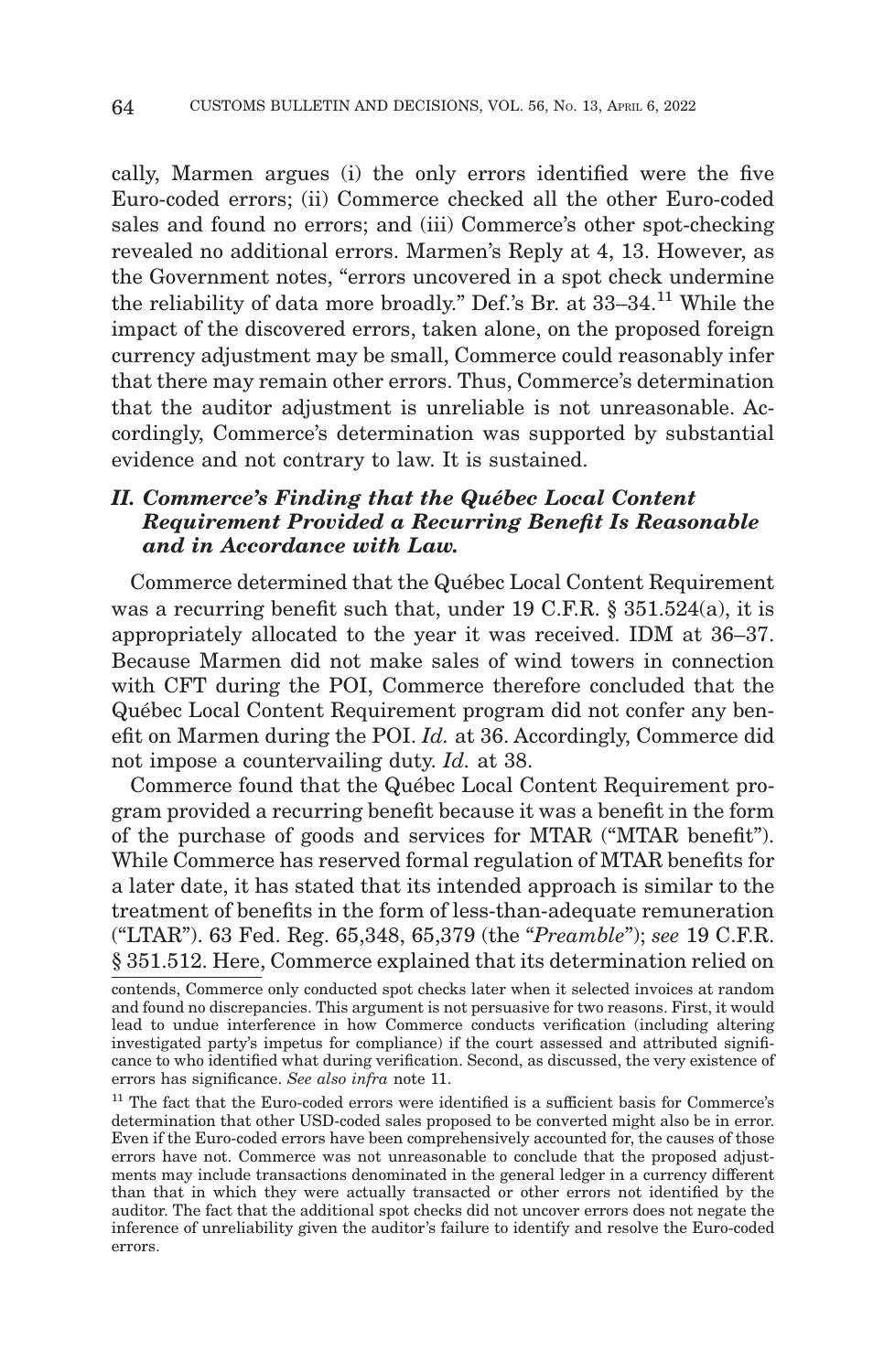past treatment of MTAR benefits and LTAR regulations that indicate that the provision of goods and services for LTAR ("LTAR benefits") are normally treated as recurring benefits.12

If a subsidy is not on the illustrative lists or if a party challenges the treatment of a specific subsidy according to its position on one of the lists, the regulations also provides a three-part "test for determining whether a benefit is recurring or non-recurring." 19 C.F.R. § 351.524(c)(2). In this case, after the publication of the *Preliminary Results*, WTTC challenged Commerce's recurring benefit determination and its failure to apply the three-part test. *See* IDM at 33; Petitioner Case Brief at 20 (May 6, 2020), P.R. 381, C.R. 312. Subsequently, in its IDM, Commerce considered each component of the three-part test and concluded that "Marmen's *sales of wind towers*" (emphasis added) under the Québec Local Content Requirement program did not meet these criteria such that they would be considered a non-recurring benefit. IDM at 37.

The three-part test for the existence of a recurring benefit requires Commerce to consider:

- (i) Whether the subsidy is exceptional in the sense that the recipient cannot expect to receive additional subsidies under the same program on an ongoing basis from year to year;
- (ii) Whether the subsidy required or received the government's express authorization or approval (i.e., receipt of benefits is not automatic), or
- (iii) Whether the subsidy was provided for, or tied to, the capital structure or capital assets of the firm.

19 CFR 351.524(c)(2). With respect to the first part, Commerce explained that "[a]lthough issued as four discrete tranches, the CFTs were for purchases of wind energy, *i.e.*, electricity, not wind towers. Marmen did not sell wind energy. Instead, it sold wind towers on a regular basis." IDM at 37. With respect to the second part, Commerce found that the sales of wind towers did not require approval from the

<sup>&</sup>lt;sup>12</sup> Following the same principles as in LTAR analyses, Commerce has previously treated MTAR benefits as recurring benefits allocated to the year of receipt. PDM at 20. Commerce's analysis of LTAR benefits is guided by the regulation on "[a]llocation of benefit to a particular time period." 19 C.F.R. § 351.524. That regulation provides "non-binding illustrative lists of recurring and non-recurring benefits" and includes the provision of goods and services for LTAR as an example of a recurring benefit. 19 C.F.R. § 351.524(c). In addition, that regulation provides that LTAR benefits are allocated to the year received: either the year in which the recipient pays for the low-cost goods, or when the recipient was due to have paid the government for goods or services. 19 C.F.R. § 351.511(b)–(c). Citing both the past treatment of MTAR benefits and the LTAR analysis, Commerce found that the Québec Local Content Requirement program provided a recurring benefit, which was not conferred during the period of investigation. IDM at 36.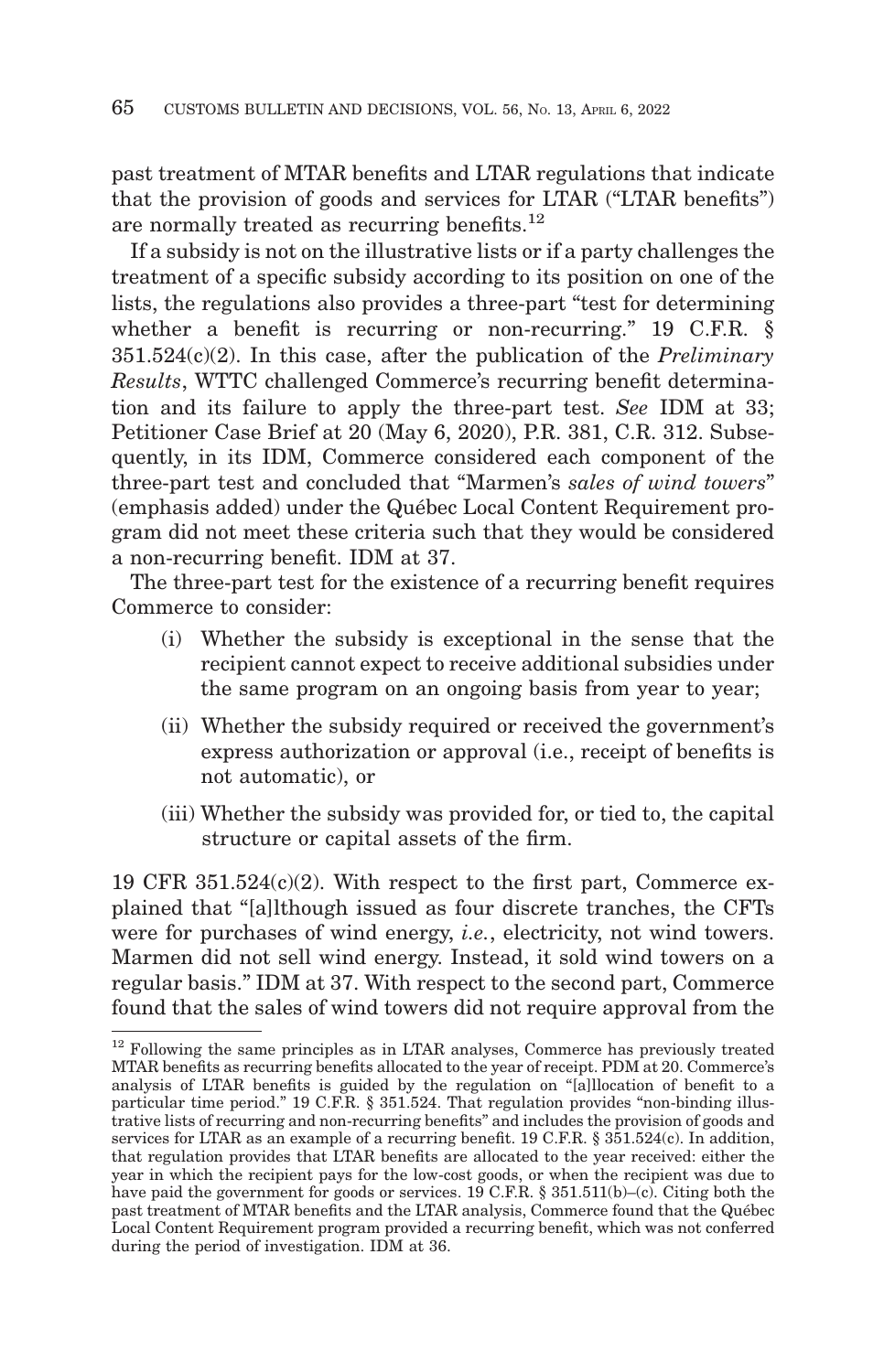GoQ. *Id.* at 38. Commerce explained that while Marmen produced some certification documents that were provided to Hydro-Québec, they were product specification documents, not sales approval documents for GoQ to expressly authorize or approve. *Id.* at 37. Finally, Commerce explained that, regarding the third part, the sales under the Québec Local Content Requirement program did not benefit "Marmen's capital structure or assets any more than any sale normally benefits a company." *Id.*<sup>13</sup>

WTTC now argues that Commerce acted unreasonably and unlawfully when it applied the three-part test to determine the program provided a recurring benefit because it failed to take into account material record evidence and deviated from its regulations without explanation. WTTC's Br. at 11–12. First, WTTC contends that Marmen could not expect to receive subsidies on a regular basis because Marmen made wind tower sales "contingent on Marmen's ability to meet the [local content requirements] provided in each specific CFT," and therefore, "the limitation of these CFTs to four discrete tranches necessarily limited the benefit that Marmen received from the sales" stemming from the four CFTs. *Id.* at 14. Second, WTTC maintains that Commerce failed to adequately address evidence that the subsidies under the program were not automatic but required the government's express authorization or approval — including evidence that Marmen's contracts with customer-wind turbine manufacturers explicitly referred to the local content requirement and included documentation for GoQ's "compliance processes [that] demonstrated ... GOQ expressly approved and monitored each and every project."14 *Id.* at 16–18. Finally, WTTC asserts that Commerce mistakenly determined that the Québec Local Content Requirement program did not benefit Marmen's capital structure because it failed to consider, as required by regulation, how the program affected the "continued

<sup>&</sup>lt;sup>13</sup> In addition, Commerce specifically considered an earlier supply agreement between Marmen and General Electric [[<br>IDM at 37–38. Commerce explained that the relationship of the [[ ] ]].

IDM at 37-38. Commerce explained that the relationship of the [[ benefits in the form of wind tower sales for MTAR was indirect and retroactive and thus not tied to capital assets. *Id.* For contrast, under past practice, Commerce found a benefit to be non-recurring when a "government financial contribution [] directly and/or indirectly prospectively support or contributes to a company's capital assets." *Id.* at 37. Moreover, Commerce explained that, even if those advanced funds were under investigation as a potential subsidy — Commerce noted that WTTC did not make the proper allegation as to the elements of a subsidy — they were provided prior to the POR and would have fallen outside the scope of its analysis. *Id.* at 38.

<sup>&</sup>lt;sup>14</sup> In addition, WTTC argues that Commerce did not make a specific determination as to which documents it identified as "product specifications" in the IDM. WTTC's Reply at 13–15. But, Commerce need not have cited to the evidence binder so long as "the path of its decision" is otherwise reasonably discernible. *NMB Singapore Ltd. v. United States*, 557 F.3d 1316, 1319 (Fed. Cir. 2009).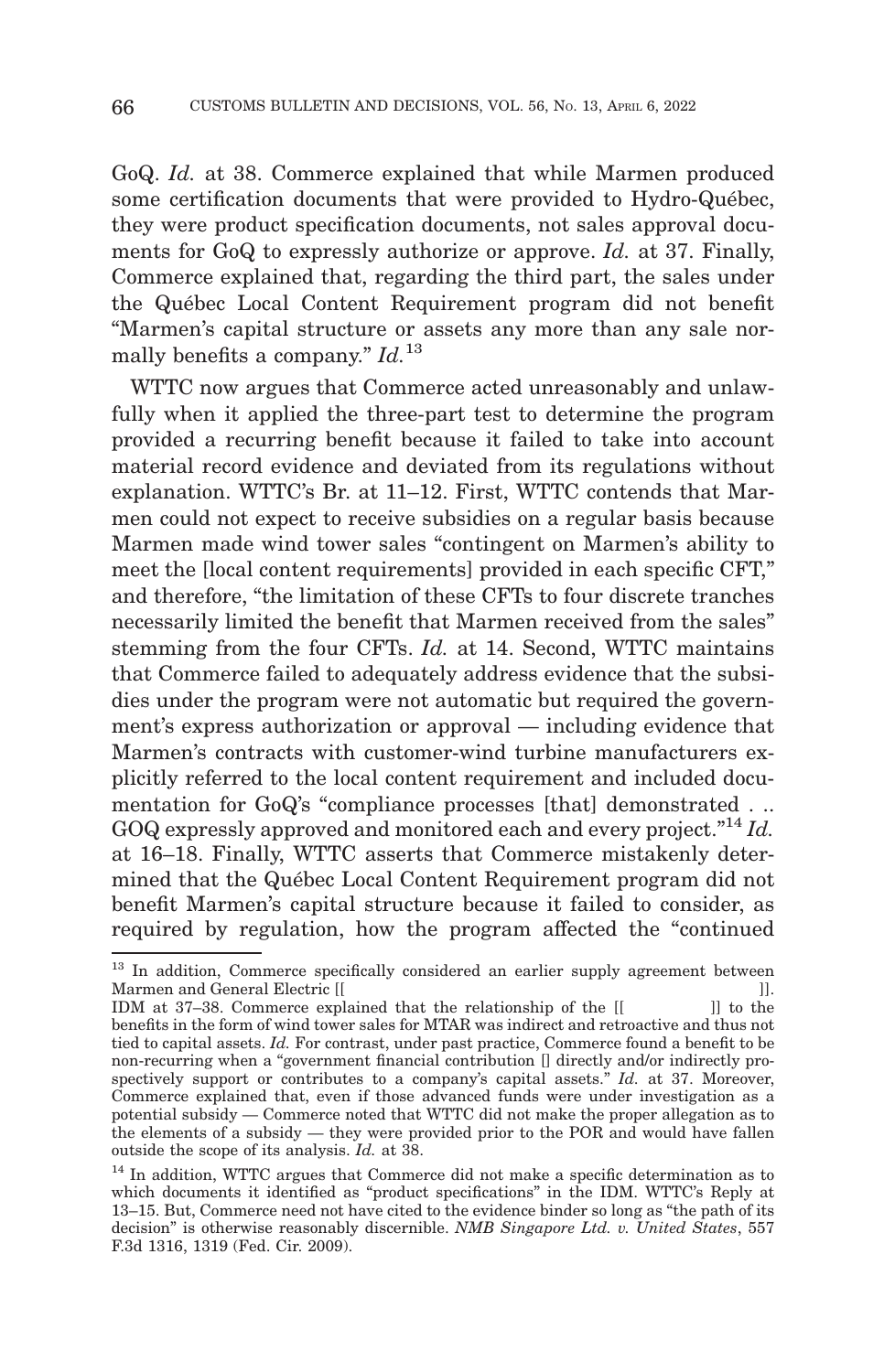existence" of Marmen, WTTC's Br. at 19, 21–22,<sup>15</sup> and further failed to consider how the Québec Local Content Requirement program promoted the continued existence of the firm when it "spurred the creation of demand for wind energy generation and required the fulfilment of this demand from wind tower manufacturing facilities in Québec," WTTC's Br. at 21–22. The court considers each of WTTC's arguments in turn, and concludes that each fails to establish that Commerce acted unreasonably or unlawfully.

Regarding WTTC's first contention, Commerce reasonably concluded that the benefits under the local content requirement were conferred on a regular basis through the regular, frequent purchase of wind towers based on the record of substantial sales under the program each year until 2017.16 IDM at 37 ("Marmen's regular, frequent sales of wind towers to its customers . . . were not exceptional events. Although issued as four discrete tranches, the CFTs were for purchases of wind energy, *i.e.*, electricity, not wind towers. Marmen did not sell wind energy. Instead, it sold wind towers on a regular basis."). While the analysis of the subsidy is complicated by how GoQ effectuates the serial transactions which relay the benefit from Hydro-Québec to Marmen, the IDM shows that Commerce extensively considered the nature of the transactions before concluding that the subsidies were regular and non-exceptional. *Id.* WTTC has not established that Commerce's consideration was unreasonable or otherwise inconsistent with the record, and the court therefore rejects WTTC's first argument.

With respect to WTTC's second contention, WTTC argues that Commerce's determination that GoQ was not required to provide express approval or authorization was unsupported by substantial evidence as a determination based on the singular and unsupported assertion

 $\sqrt{2}$ 

]], and that this agreement was linked to wind tower sales because

 $^{15}$  WTTC argues that Commerce failed to address evidence that the  $\left[ \right]$ 

<sup>]]</sup> were linked to subsequent purchases of wind towers when Commerce found that those funds did not directly benefit Marmen's capital structure. WTTC's Br. at 25. In relevant part, WTTC contends that the Québec Local Content Requirement program prompted General Electric to enter into an agreement with Marmen that [[

 <sup>]].</sup> *Id.* at 23–24. However, as Commerce correctly notes, the funds contributed were outside the scope of Commerce's analysis as they were provided prior to the average useful life in question. IDM at 38.

<sup>&</sup>lt;sup>16</sup> WTTC argues that ""it is not use of a benefit that determines whether it is a recurring or non-recurring subsidy,' but the conditions under which the relevant authority offers the subsidy." WTTC's Reply at 9 (citing Issues and Decision Mem. accompanying *Certain New Pneumatic Off-the-Road Tires from the People's Republic of China: Final Affirmative Countervailing Duty Determ. and Final Negative Determ. of Critical Circumstances*, 73 Fed. Reg. 40,480 (Dep't Commerce July 15, 2008)). Nonetheless, Commerce's determination is consistent with this contention.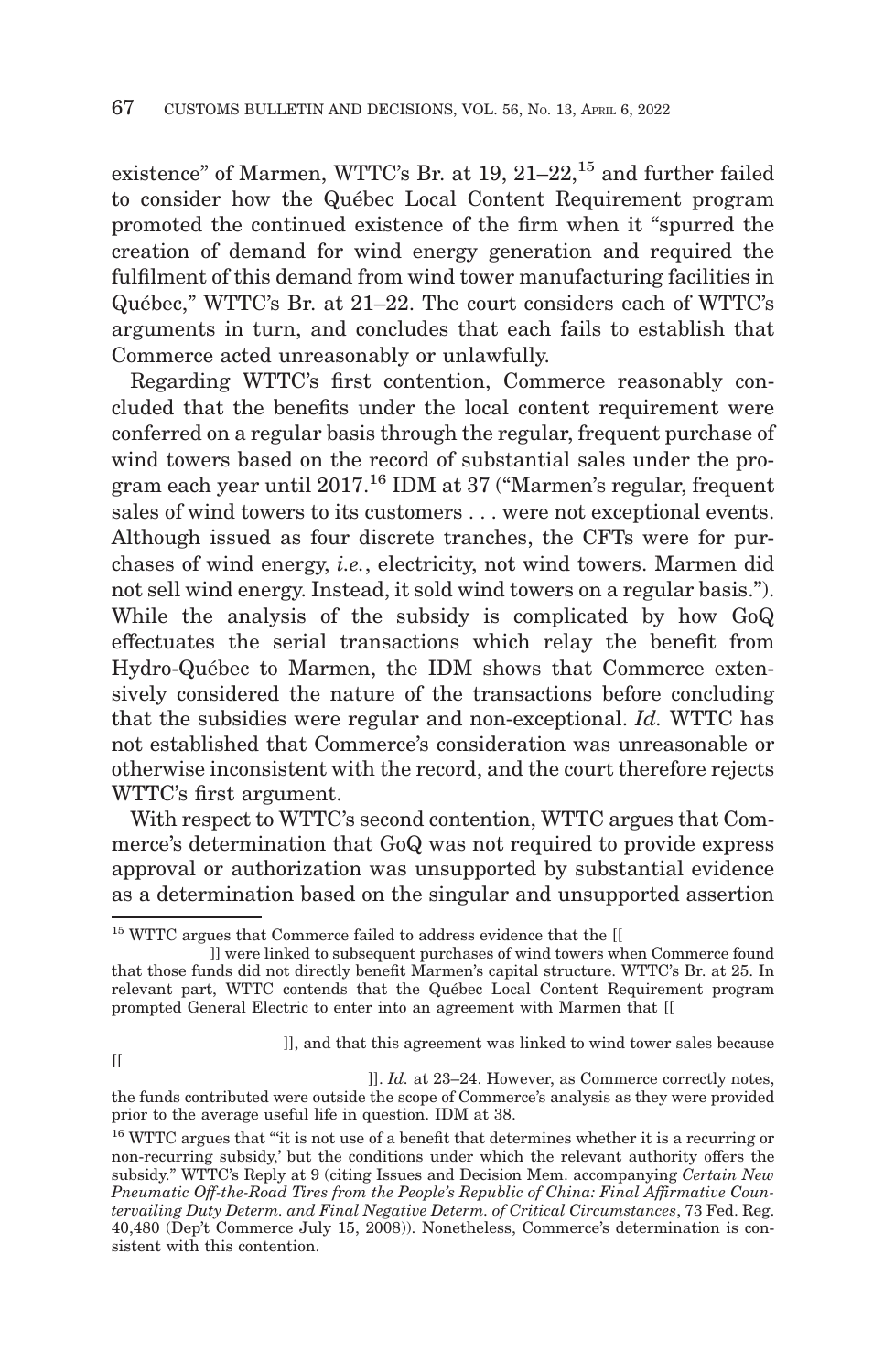that the Marmen's certification documents provided product specifications, not certifications for approval. WTTC's Br. at 14, 19. The extent of Commerce's stated reasoning with regard to this second point is indeed sparse: "Further, we do not find that the certification Marmen provided to [Hydro-Québec] with its Québec LCR sales constitute express authorization or approval by the GOQ. Marmen's certifications are product specification, not sales approval, documents." IDM at 37. While brief, Commerce's conclusion is nevertheless sufficiently reasoned. As no one contends that particular sales from Marmen to turbine manufacturers were themselves subject to GoQ approval, the natural expectation is that the component of these serial transactions that GoQ might have expressly approved were the certification documents. Accordingly, it follows logically that — as Commerce determined — GoQ did not expressly authorize or approve the subsidy as it relates to Marmen. Accordingly, the court concludes that, with respect to the second prong of the recurring benefit test, Commerce adequately considered the record evidence and its rationale was reasonably discernible. *See NMB Singapore Ltd. v. United States*, 557 F.3d 1316, 1319 (Fed. Cir. 2009).

Lastly, with respect to the third part of the test, WTTC's argument that Commerce must consider how the program benefitted the "continued existence of the firm" is not persuasive. The Government correctly identifies that the text WTTC cites in the *Preamble*, 63 Fed. Reg. at 65,393, explains *why* Commerce considers whether a benefit is tied to capital structure or assets, not *how*. Def.'s Br. at 16. More generally, WTTC has not persuaded the court that Commerce unreasonably concluded that sales under the program did not "benefit[] Marmen's capital structure or assets any more than any sale normally benefits a company." IDM at 37. Rather, although the CFTs may have driven demand for Marmen's wind towers, there is no evidence in the record suggesting that the resultant sales were materially distinguishable from Marmen's everyday tower sales. Commerce's determination that the Québec Local Content Requirement conferred a recurring benefit outside the POI and is thus not countervailable is sustained.

### *III. Commerce's Finding that the Québec On-the-Job Training Tax Credit Is De Facto Specific Is Reasonable and in Accordance with Law.*

The Tariff Act provides that Commerce can find de facto specificity if one or more of the following factors exist:

(I) The actual recipients of the subsidy, whether considered on an enterprise or industry basis, are limited in number.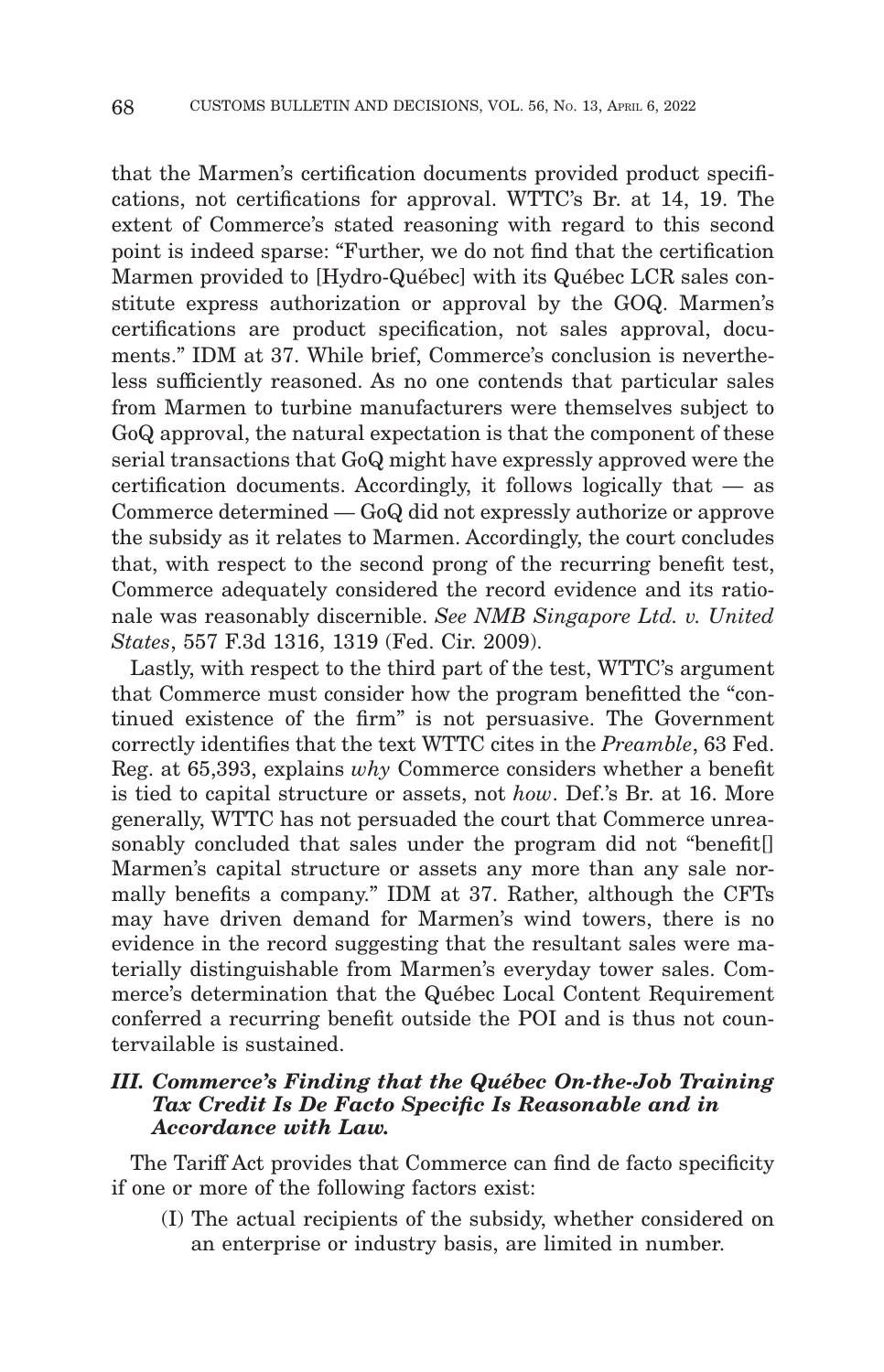- (II) An enterprise or industry is a predominant user of the subsidy.
- (III) An enterprise or industry receives a disproportionately large amount of the subsidy.
- (IV) The manner in which the authority providing the subsidy has exercised discretion in the decision to grant the subsidy indicates that an enterprise or industry is favored over others.

19 U.S.C. § 1677(5A)(D)(iii). In its final rule implementing the Uruguay Round Agreements, Commerce explained that it considers each of these factors sequentially in order of appearance, and if one factor warrants a finding of specificity, it will undertake no further analysis. 63 Fed. Reg. at 65,355.

In this case, Commerce found the On-the-Job training tax credit to be de facto specific because the actual number of recipients was limited in number on an enterprise basis. IDM at 56 (citing 19 U.S.C. § 1677(5A)(D)(iii)(I)). To make its "limited in number" determination, Commerce compared "the actual number of companies that received the tax credit in 2018 to the total number of tax filers, inclusive of corporations and individuals in business, within Québec for 2018." *Id.* GoQ and GoC argue that Commerce's determination was methodologically unsound because (1) the comparison of credit recipients to total tax filers is an impermissible application of 19 U.S.C. §  $1677(5A)(D)(iii)(I),<sup>17</sup>$  and  $(2)$  Commerce's comparison deviates from past practice without explanation. GoQ's Br. at 16, 20–22; GoC's Br. at 24; GoC's Reply at 15 n.19, 16; GoQ's Reply at 5–6 (proposing that Commerce should have considered only tax filers who provided a training program to trainees). In addition, both GoQ and GoC contend that Commerce's finding that the credit recipients are "limited in number" is unsupported by substantial evidence given the number

 $^{\rm 17}$  The statutory evidence cited includes: (i) the statute's first factor says "actual recipients . . . are limited in number," without mentioning potential recipients; (ii) the statute's four factors mirror language in the Agreement on Subsidies and Countervailing Measures; (iii) the Statement of Administrative Action's statement that "the specificity test was intended to function as a rule of reason and to avoid the imposition of countervailing duties in situations where, because of the widespread availability and use of a subsidy, the benefit of the subsidy is spread throughout an economy," Statement of Administrative Action accompanying the Uruguay Round Agreements Act, H.R. Doc. No. 103–316 (1994), reprinted in 1994 U.S.C.C.A.N. 4040 ("SAA"); (iv) the SAA's embrace of *Carlisle Tire & Rubber Co. v. United States*, 5 CIT 229, 564 F. Supp. 834 (1983), which counseled against finding specificity in generally available benefits to avoid the absurd consequence of countervailing "public highways and bridges, as well as a tax credit for expenditures on capital investment even if available to all industries and sector," 5 CIT at 234; and (v) language in the SAA wherein, in discussing the four factors, "number" is qualified by words suggesting absolute rather than comparative evaluation.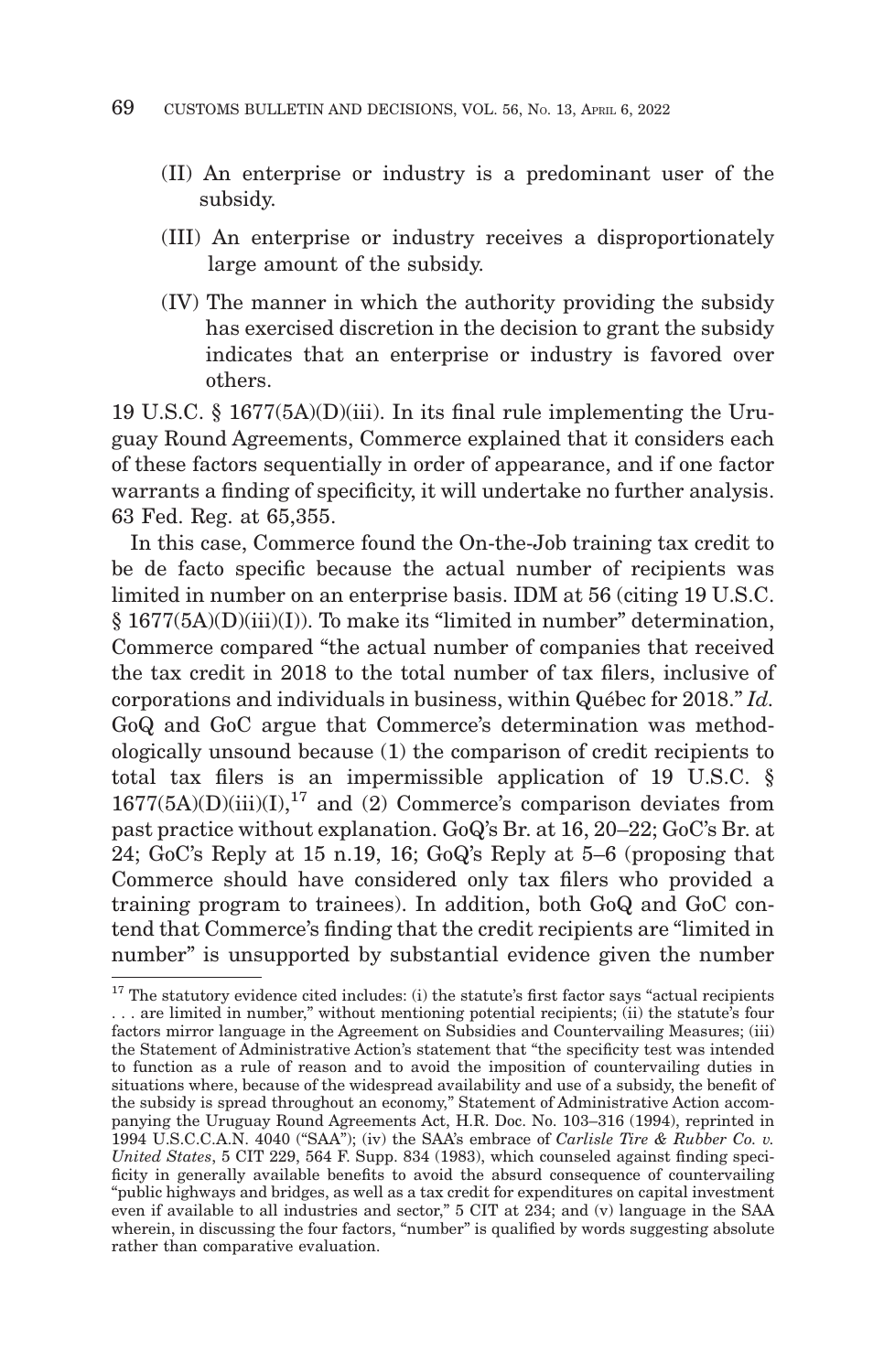and variety of companies participating in the credit program.<sup>18</sup>  $GoQ's$ Br. at 15–16, 19–20; GoC's Br. at 25–26.

The court concludes that Commerce's finding of de facto specificity was in accordance with law. GoQ and GoC agree that the statute does not preclude Commerce from comparing the actual number of users to potential users, but nevertheless argue that Commerce's methodology is contrary to the statutory requirements. GoQ Oral Arg. Subm. at 5–15; GoC Oral Arg. Subm. at 16–17. It is not. In applying 19 U.S.C. § 1677(5A)(D)(iii), Commerce found that "the actual number of recipients that benefited from the tax credit during the POI relative to the total number of tax filers during the POI are limited in number on an enterprise basis." IDM at 56. This comparison both assesses whether "the actual recipients of the subsidy," on an enterprise basis, "are limited in number," 19 U.S.C. § 1677(5A)(D)(iii)(I), as well as whether the subsidy in question is "truly . . . broadly available and widely used throughout [the] economy," IDM at 56 (citing Statement of Administrative Action accompanying the Uruguay Round Agreements Act at 929, H.R. Doc. No. 103–316 (1994), reprinted in 1994 U.S.C.C.A.N. 4040) ("SAA").19 Accordingly, Commerce's approach neither fails to comply with the statutory language nor contravenes the underlying aims set out in the SAA.

Nor did Commerce err by using all corporate tax filers as the comparator group when assessing subsidy specificity. The Plaintiffs' arguments urging comparison to entities that employ trainees would improperly convert this test into a standard for predominant use  $-$  a result which is particularly apparent when considering a limited-innumber analysis on an industry, rather than enterprise, basis. Neither the statute's text nor the SAA prohibit Commerce's approach, and it was reasonable to think that a comparison to corporate tax filers would be instructive in determining whether the subsidy is widely spread throughout the economy or limited to a small number of enterprises. GoQ's attempts to argue otherwise by relying on the court's (and Federal Circuit's) prior decisions fail. *Bethlehem Steel Corp. v. United States*, 25 CIT 307, 140 F. Supp. 2d. 1354 (2001)

<sup>18</sup> GoC further argues that Commerce's hierarchical approach is inconsistent with the SAA. GoC's Reply at 14 ("In particular, the SAA directs [Commerce] to 'seek and consider information relevant to *all* of {the four} factors.'") (citing SAA at 931) (emphasis in original)). This argument is unavailing because the SAA continues by providing that (i) "where the number of enterprises or industries using a subsidy is not large, the first factor alone would justify a finding of specificity" (as Commerce found here); and (ii) that "[b]ecause the weight accorded to the individual de facto specificity factors is likely to differ from case to case, Commerce shall find de facto specificity if one or more of the factors exists." SAA at 931.

<sup>&</sup>lt;sup>19</sup> The SAA "shall be regarded as an authoritative expression by the United States concerning the interpretation and application of the Uruguay Round Agreements and [the Uruguay Round Agreements Act] in any judicial proceeding in which a question arises concerning such interpretation or application." 19 U.S.C. § 3512(d).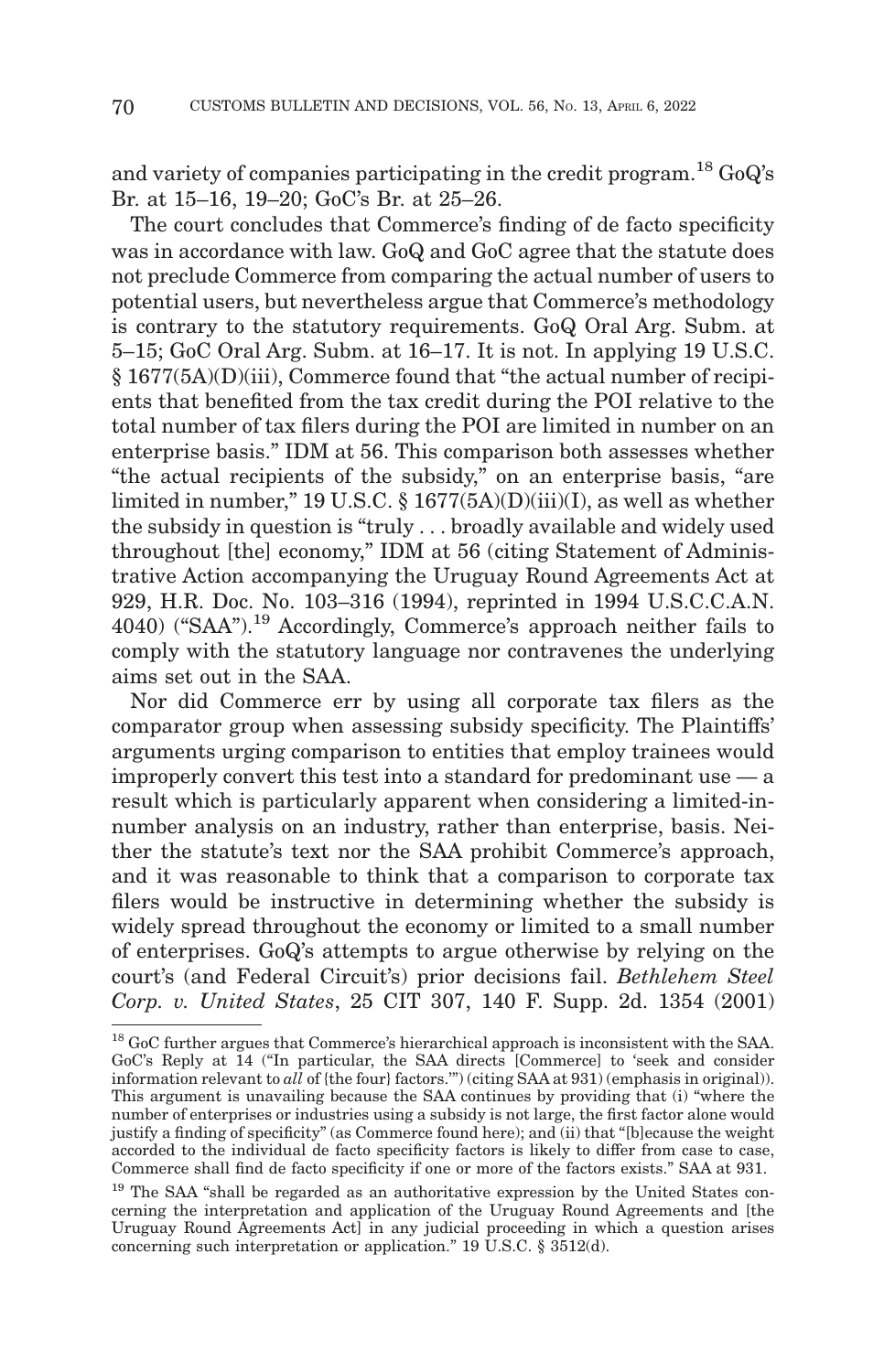cannot provide the basis for determining Commerce's past practice with respect to the de facto specificity analysis relevant here, as the determination in that case employed an industry- rather than enterprise-level comparison, and further weighed all four rather than merely one of the factors required for a finding of specificity. Likewise, neither *Royal Thai Gov't v. United States*, 28 CIT 1218, 341 F. Supp. 2d 1315 (2004), *aff'd in part, rev'd in part, and remanded* 436 F.3d 1330 (Fed. Cir. 2006) nor the Federal Circuit's decision in *AK Steel Corp. v. United States*, 192 F.3d 1367 (Fed. Cir. 1999) involve a finding of "limited in number" specificity alone. Moreover, in each of these three cases, Commerce's non-specificity determination was sustained, so they offer weak evidence that the court here should second-guess Commerce's exercise of its expertise. On the other hand, Commerce has previously employed similar comparator groups in its past investigations. *See, e.g.*, Issues and Decision Mem. at Cmt. 17 accompanying *Final Determ. in the Countervailing Duty Investigation of 100- to 150-Seat Large Civil Aircraft from Canada*, 82 Fed. Reg. 61,252 (Dep't Commerce Dec. 27, 2017). In sum, the court finds that Commerce did not act contrary to law when considering corporate tax filers as the comparator group in its specificity analysis.

Finally, the court concludes that Commerce acted reasonably in determining that the actual recipients were limited in number. It is instructive that Congress provided this factor for Commerce to consider without specifying how Commerce should consider the factor. While GoC and GoQ are concerned that permitting Commerce to decide the scope of limited use would risk implicating any subsidy or benefit with less than (near) universal usage, the law itself permits Commerce to determine the appropriate reach of its specificity determinations. Although the court has the authority to consider the reasonableness of Commerce's determination, in this case, where only 2% of taxpayers received the disputed benefit, it cannot be said (without more) that Commerce's identification of a limited benefit, and thus of a de facto specific subsidy, is unreasonable. Accordingly, Commerce's determination is sustained.

## *IV. Commerce's Exclusion of Increased Tax Liabilities to Calculate the Total Benefit of the GASPÉTC Program Was Not Contrary to Law.*

Commerce declined to consider the increased tax liabilities incurred through GASPÉTC in calculating the program's benefit during the period of investigation. In so doing, Commerce cited 19 C.F.R. § 351.503(e), which provides that "[i]n calculating the amount of a benefit, the Secretary will not consider the tax consequences of the benefit." IDM at 53. Commerce noted that it has consistently treated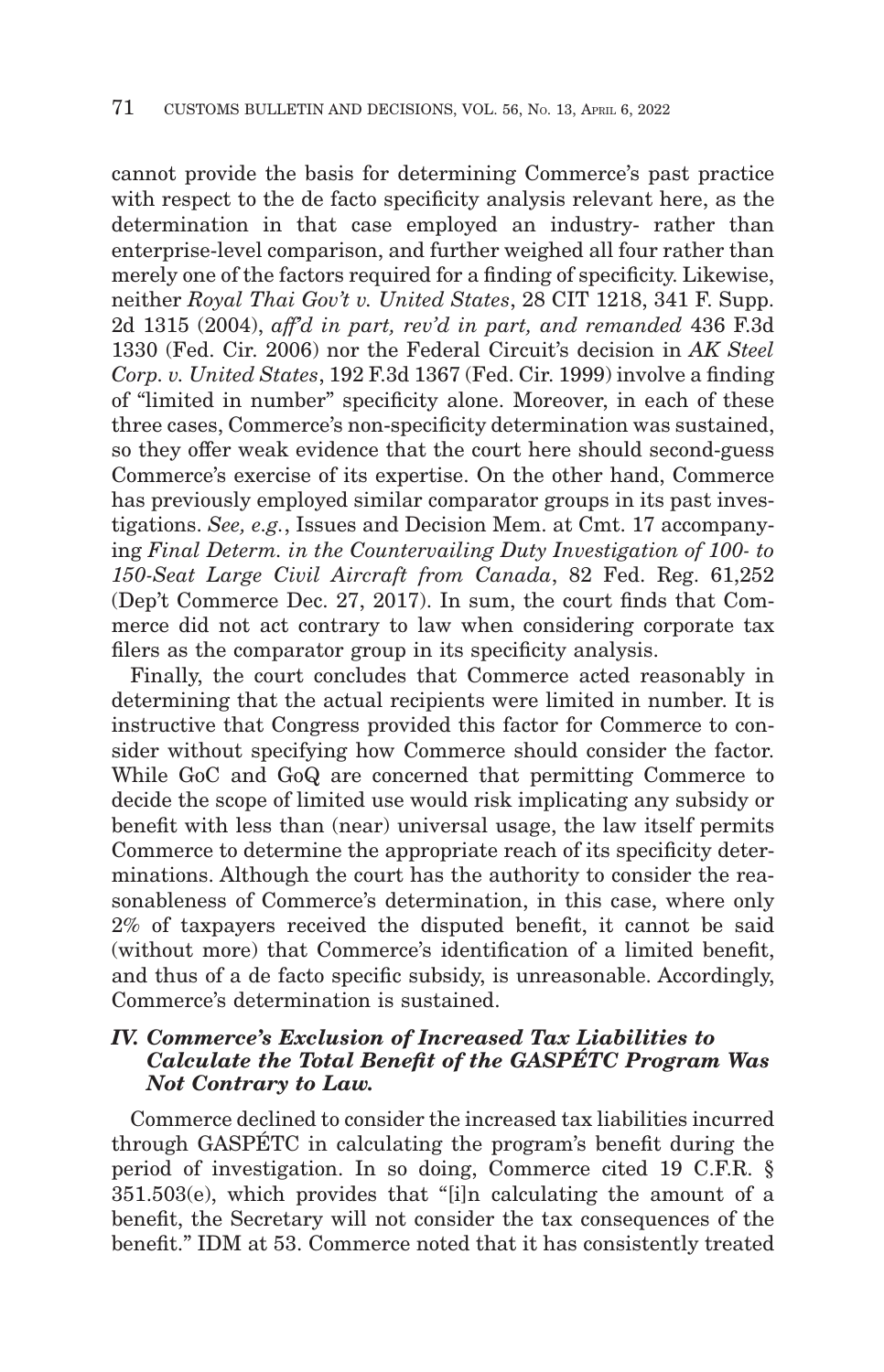income taxes as outside the statutorily-limited circumstances in which Commerce will subtract offsets from the gross countervailable subsidy amount. *Id.* (citing 19 U.S.C. § 1677(6)). Commerce therefore concluded that the regulation regarding "Direct Taxes" that specifically instructs Commerce to calculate the benefit as the difference between "'tax paid as a result of the program' and 'the tax the firm would have paid in the absence of the program' . . . simply provides direction in assessing how the program results in a benefit in the year at issue (the POI), with no regard to any consequences from the prior year's benefit." *Id.* at 54.

GoQ and Marmen contest Commerce's determination and argue that the "Direct Taxes" regulation sets out the only way Commerce may assess the value of the benefit. Accordingly, GoQ and Marmen argue that Commerce erred by failing to consider the increased tax liability in determining the size of the benefit conferred by GASPÉTC. They contend that the regulation directing Commerce not to consider tax consequences in calculating benefit, 19 C.F.R. § 351.503(e), is inapplicable because subsection (a) of that regulation and the *Preamble* each state that a specific rule on how to measure a benefit will be followed when provided. Marmen's Reply at 17–18; GoQ's Br. at 26; 63 Fed. Reg. at 65,359. Last, they argue that the exclusive list of statutory offsets is not implicated because Commerce must, in the first instance, determine the tax savings net of increased liabilities according to the "Direct Taxes" regulation's "in the absence of the program" test before those offsets would even apply. Marmen's Reply at 15–18; GoQ's Br. at 25–26; GoQ's Reply at 9–13.

The court concludes that Commerce acted in accordance with law when it excluded the taxation of the previous year's tax credit in computing the benefit of GASPÉTC. It is true that Commerce may not disregard an existing policy determination manifest in the regulations without amending the regulations. *Perez v. Mortg. Bankers Ass'n*, 575 U.S. 92, 101 (2015) (citation omitted) ("[The Administrative Procedure Act mandates] that agencies use the same procedures when they amend or repeal a rule as they used to issue the rule in the first instance"). However, the court is not persuaded that the regulations require that Commerce consider increased tax liabilities in determining tax benefits. As Commerce's benefit determination was a reasonable interpretation of the statute and regulations, its determination was in accordance with law.

Contrary to the arguments made by GoQ and Marmen, "tax paid by a firm as a result of the program" does not necessarily mean that tax liabilities from a previous year's use of the program are a component "result of the program." 19 C.F.R.  $\S 351.509(a)(1)$ . Counselling against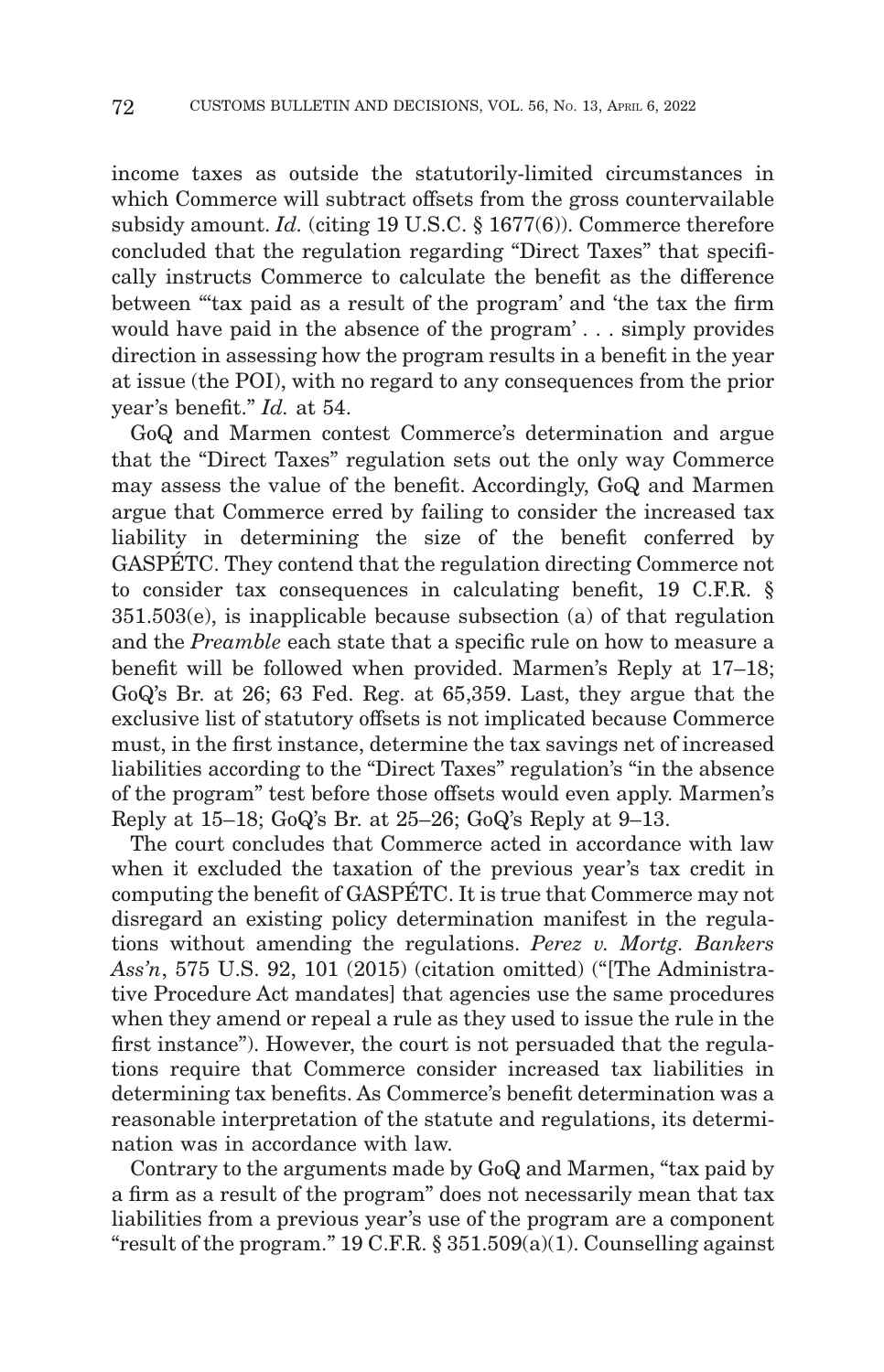this interpretation of the regulation is Commerce's past practice of not considering tax consequences and the expectation of less ambiguous language if Commerce intended to implement a substantial shift in policy. While the parties have not identified a case or investigation involving exactly the circumstances at issue here (i.e., the direct inclusion of a tax benefit as taxable income), Commerce's prior investigations reflect a uniform policy of ignoring tax consequences. *See, e.g.*, Issues and Decision Mem. at 23–24 accompanying *Final Determ. in the Countervailing Duty Investigation of Bottom Mount Combination Refrigerator-Freezers from the Republic of Korea*, 77 Fed. Reg. 17,410 (Dep't Commerce Mar. 26, 2012); *see also*, Issues and Decision Mem. accompanying *Certain Softwood Lumber Products From Canada: Final Affirmative Countervailing Duty Determ., and Final Negative Determ. of Critical Circumstances*, 82 Fed. Reg. 51,814 (Dep't Commerce Nov. 8, 2017) (declining to offset a tax credit's effect of reducing available depreciation). To read the regulations as GoQ and Marmen urge would create an island where Commerce considers income tax effects in an ocean where it does not. Furthermore, it could radically reshape how Commerce conducts its investigations. For example, the "total impact" interpretation might also require Commerce to reduce benefit determinations of accelerated depreciation programs where a declining balance method confers less depreciation than otherwise afforded or where earlier additional depreciation results in recognizing a later, higher gain upon disposition. These considerations, taken in tandem with the language of the regulation, strongly suggest that Commerce did not amend its policy of uniformly disregarding tax consequences through the "Direct Taxes" regulation by embarking on a fundamentally different method of computing the benefit of tax programs contrary to its practice since the rulemaking. As Commerce's interpretation of the regulation is therefore reasonable, and is further consistent with past practice, its determination is sustained.

## *V. Commerce's Determination that GoQ's and GoC's Additional Depreciation for Buildings Used in Manufacturing Provided a Countervailable Financial Contribution and Benefit is Reasonable and in Accordance with Law.*

Commerce determined that the additional depreciation for qualifying buildings used in manufacturing under the GoC and GoQ tax systems constituted a countervailable financial contribution by reference to the revenue foregone relative to the general Class 1 depreciation rate. IDM at 24, 26. Similarly, Commerce determined the benefit amount using the additional 6% depreciation over the CCA treatment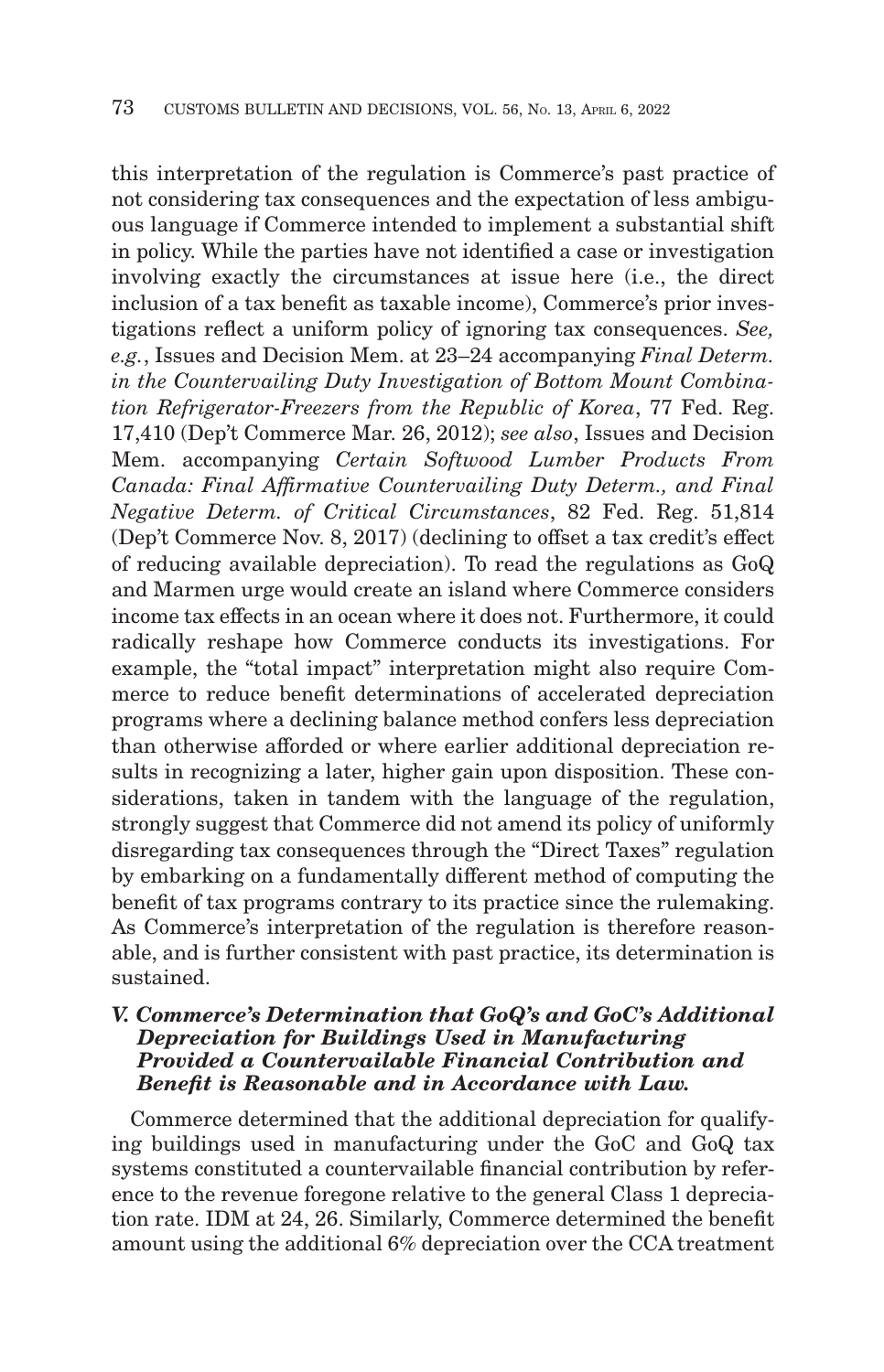those buildings would have otherwise received in the absence of the additional depreciation provision (that is, a 4% otherwise-applicable rate and a 10% total rate with additional depreciation). *Id.* at 24 (applying the above-discussed "in the absence of the program test" from 19 C.F.R.  $\S$  351.509(a)(1)). In its benefit analysis, Commerce noted that "in order to receive an additional deduction, a taxpayer needs to file an election by using a Schedule 8 form with its income tax return . . . [o]therwise, they would not receive the additional six percent deduction and instead receive the basic four percent of the CCA." *Id.* at 25 (citations omitted). Commerce rejected the argument that the 10% depreciation rate was just the "normal rate of depreciation that reflects the actual shorter useful life of the assets used for manufacturing purposes." *Id.* In so doing, Commerce noted that such argument relies on an implicit assumption that the relevant universe of taxpayers was those eligible for the special treatment, whereas "the proper universe of the taxpayers is not limited to the taxpayers who used the non-residential building within Class 1 assets for manufacturing but includes all taxpayers whose assets satisfy the scope of the entire Class 1 assets" because only the former can "can file for, and subsequently receive, the additional CCA." *Id.*

GoQ, GoC and Marmen oppose Commerce's determination. First, they each argue that Commerce's determination that a countervailable benefit exists is contrary to law. They claim that this additional depreciation does not meet the statutory definition of "financial contribution," which, in relevant part, reads "foregoing or not collecting revenue that is otherwise due." *See* GoQ's Br. at 29; GoC's Br. at 18–19; Marmen's Br. at 26–27 (each citing 19 U.S.C. § 1677(5)(D)(ii)). They contend that there was no revenue otherwise due as the depreciation allowed is consistent with the policy of CCA and underlying empirical evidence of the average useful life of the different types of assets. GoQ's Br. at 30; GoC's Br. at 18–23; Marmen's Br. at 26–27. Accordingly, the Plaintiffs each argue that the 10% rate is simply the "normal" rate of depreciation, and not a financial contribution.

Second, GoQ and GoC also argue that Commerce's countervailable benefit determination was contrary to law. In particular, they argue that Commerce's reliance on the "in the absence of the program" quantification in the "Direct Taxes" regulation begs the question of what taxes the firm would have paid in the absence of a program which sets the base taxation rate for Class 1 assets. GoQ's Br. at 29–39; GoC's Reply at 9.

Finally, the Plaintiffs each argue that Commerce's determination of financial contribution and benefit is not supported by substantial evidence. First, they argue that Commerce unreasonably compared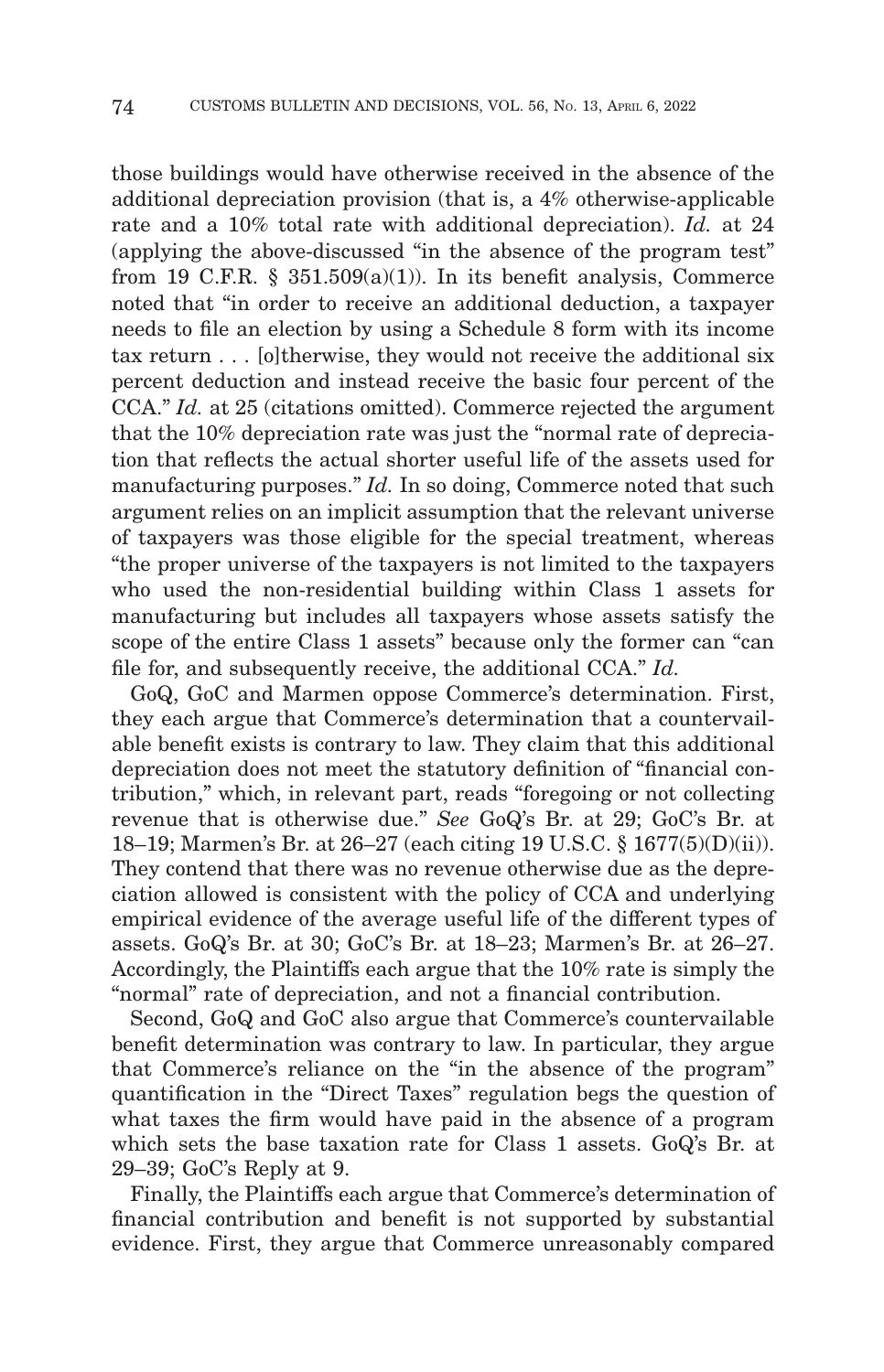two dissimilar classes of assets. GoQ's Br. at 29–30; GoC's Br. at 17–18; Marmen's Br. at 27. Second, they argue that Commerce ignored contrary evidence that manufacturing plants have shorter useful lives. GoQ's Br. at 31; GoC's Reply at 7–9; Marmen's Br. at 27–28. Third, they argue that it was unreasonable for Commerce not to consider the normal rate of depreciation for the buildings, which here is captured by the additional depreciation as reflected in GoC's empirical study and budget. GoQ's Br. at 30; GoC's Reply at 8; Marmen's Br. at 27.

The court finds that Commerce's financial contribution and benefit determinations are in accordance with law and supported by substantial evidence. Commerce acted in accordance with law because it reasonably interpreted both the statutory financial contribution definition and the "Direct Taxes" benefit regulation. Neither the statutory financial contribution definition nor "Direct Taxes" regulation unambiguously requires Commerce to compare the challenged program to itself, or to the treatment allegedly justified by empirical study, where a default tax rate is applicable in the absence of the challenged program. The statute's "foregoing or not collecting revenue that is otherwise due" language does not provide an exception for programs which attempt to reflect (successfully or not) the economic reality of depreciation. Likewise, the regulation's "in the absence of the program" language does not require Commerce to ignore what tax the respondent would pay if not electing better tax treatment. Instead, Commerce reasonably interpreted the statute and regulation to require comparison to the otherwise applicable tax treatment — provided by the 4% rate applicable if taxpayers did not elect the additional depreciation — and the court is obliged to accept Commerce's reasonable interpretation as a "permissible construction of the statute." *Chevron, U.S.A., Inc. v. Natural Res. Def. Council, Inc.,* 467 U.S. 837, 843 (1984). As the Government and WTTC note, the evidence supports a comparison between the Class 1 depreciation rate and the otherwise applicable rate: first, because the Class 1 depreciation provision is additional to the existing tax scheme; second, because GoC's own budget plan recognizes a default depreciation rate (e.g., "If the taxpayer forgoes the separate class, the current treatment will apply (i.e. a CCA rate of 4 per cent)"); and third, because taxpayers are required to file an election to receive the additional depreciation. Def.'s Br. at 27, 29–30; WTTC's Resp. at 26.

Commerce's determination was also supported by substantial evidence. First, Commerce did not unreasonably compare two dissimilar classes of assets; rather, it compared the different tax treatment under GoQ's and GoC's laws per the classifications those governments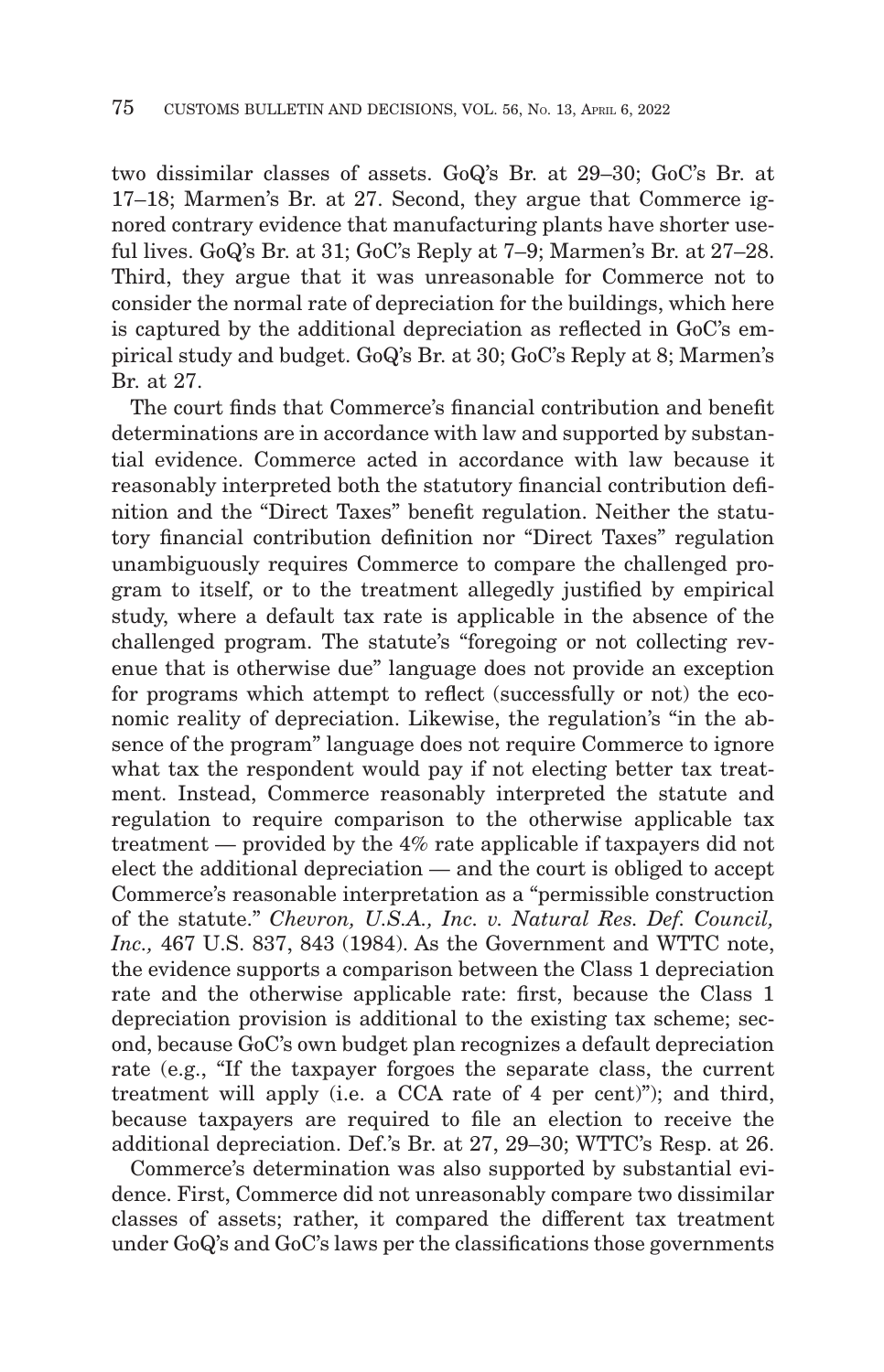provided. Second, Commerce did not ignore contrary record evidence by failing to explicitly engage with the empirical bases supporting GoQ's and GoC's depreciation allowances for certain manufacturing buildings. Rather, Commerce addressed the argument that the challenged depreciation "reflects the actual shorter useful life of the assets used for manufacturing purposes" and reasonably concluded that it was correct to compare the challenged tax treatment to the treatment of the whole of Class 1 assets that applies to those who cannot elect the more advantageous treatment.<sup>20</sup> IDM at 25. Finally, Commerce did not act unreasonably by declining to directly engage with the empirical bases governments stipulate as supporting their depreciation allowances or to treat those adequately supported rates as the normal rate or some other default or otherwise applicable rates. Rather, Commerce reasonably concluded that where a taxpayer can opt-in to more favorable treatment, it is reasonable for Commerce to confine its analysis to the comparisons provided for by law, even if the more favorable treatment better reflects economic reality. Where a government provides an option for more favorable tax treatment, Commerce is not required to undertake the analysis provided for by statute and regulations by comparing the challenged tax treatment to itself, even if the tax scheme as a whole attempts to accurately reflect the economic realities of specific taxpayers.<sup>21</sup> While the court's holding here does not prohibit Commerce from assessing empirical bases of a challenged tax program as might be appropriate to discharge its obligations under the statute and regulations where, for example, a non-elective tax program is more generous than economically justifiable, the court nevertheless finds that such analysis was neither necessary nor appropriate here. Commerce's determination that the

<sup>&</sup>lt;sup>20</sup> The language in the IDM in response to the Plaintiffs' challenge focuses on the appropriate comparator group instead of what is the actual rate of depreciation or the empirical bases of the depreciation allowed. Nonetheless, Commerce adequately engaged with the record evidence by taking the position that Commerce must make the comparisons provided for in the statute and regulation and the Plaintiffs' challenge would have Commerce make an improper comparison. Accordingly, Commerce is best understood as concluding that even if the actual rate of depreciation coincides with depreciation allowed, that will not then require Commerce to compare the tax treatment under the challenged program to *itself*. The court holds that Commerce's approach was not unreasonable or inconsistent with law, even if the more favorable tax treatment elected more accurately reflects economic wear and tear.

 $21$  GoC's argument that "[t]here is no norm for determining what is "otherwise due" except . . . the country in question's own tax system," GoC's Br. at 19, is inapplicable where an election is available for more favorable tax treatment because the norm relied upon in such case is indeed provided by the country's own tax system. Similarly, GoC's argument that according to Commerce's own description "all claims for all tax deductions must be 'elected' by the taxpayer," GoC's Reply at 5, is also inapplicable as it ignores the practical difference that Commerce implicitly draws between a case in which a taxpayer can claim some tax benefit instead of none at all and one in which the taxpayer can claim a better tax benefit than a relatively worse one. The court's conclusion here is limited to the latter case.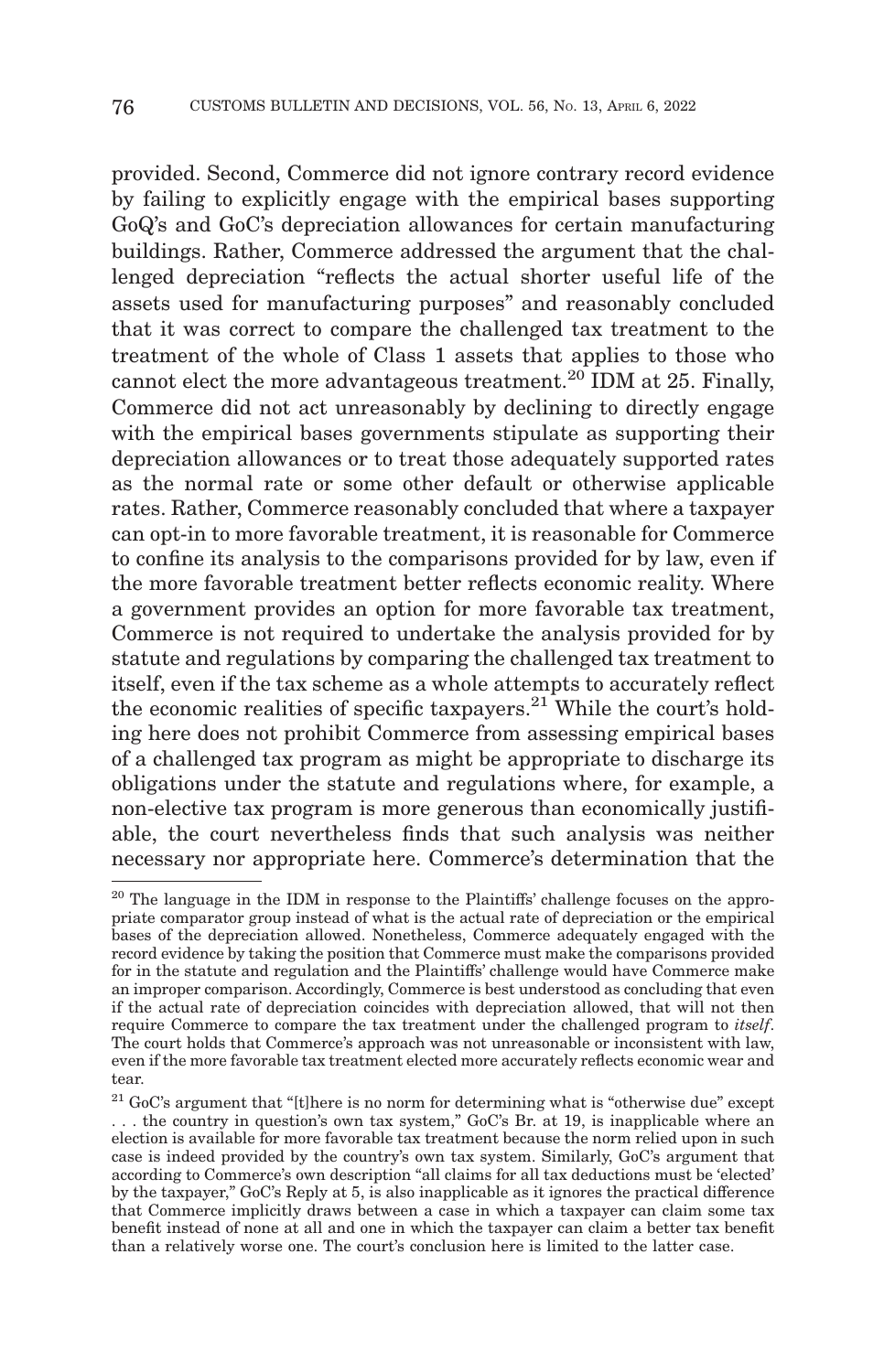additional depreciation rate available for Class 1 assets constituted a countervailable benefit is therefore sustained.

### **CONCLUSION**

The court concludes that Commerce's final determination was in accordance with law and supported by substantial evidence. First, Commerce permissibly excluded the foreign auditor's adjustment as unreliable. Second, Commerce reasonably and lawfully determined that the Québec Local Content Requirement provided a recurring benefit. Third, Commerce acted reasonably within its statutory authority under 19 U.S.C. § 1677(5A)(D)(iii) in determining that the Québec On-the-Job Training tax credit was a de facto specific subsidy. Fourth, Commerce acted in accordance with law in excluding increased tax liabilities when conducting the benefit calculation for GASPÉTC. Fifth and finally, Commerce acted reasonably and lawfully when determining financial contribution and benefit from additional depreciation for buildings used in manufacturing by comparison to the rate applicable if the additional depreciation were not claimed.

For the foregoing reasons, Plaintiffs' and Defendant-Intervenor's motions for judgment on the agency record are denied; Commerce's *Final Results* are sustained, and judgment is entered in favor of the United States.

#### **SO ORDERED.**

Dated: March 18, 2022 New York, New York

*/s/ Gary S. Katzmann*  $\frac{|s|}{\text{GARY S.}}$ GARY S. KATZMANN, JUDGE

Slip Op. 22–22

WHEATLAND TUBE COMPANY, Plaintiff, v. UNITED STATES, et al., Defendants.

> Before: Timothy C. Stanceu, Judge Court No. 22–00004

[Dismissing action for failure to state a claim on which relief can be granted.]

Dated: March 18, 2022

*Roger B. Schagrin*, Schagrin Associates, of Washington, D.C., for plaintiff. With him on the response to the motion to dismiss were *Luke A. Meisner, Nicholas J. Birch,* and *Benjamin J. Bay*.

*Antonia R. Soares*, Senior Trial Counsel, Commercial Litigation Branch, Civil Division, U.S. Department of Justice, of Washington, D.C., for defendants. With her on the motion to dismiss were *Brian M. Boynton*, Principal Deputy Assistant Attorney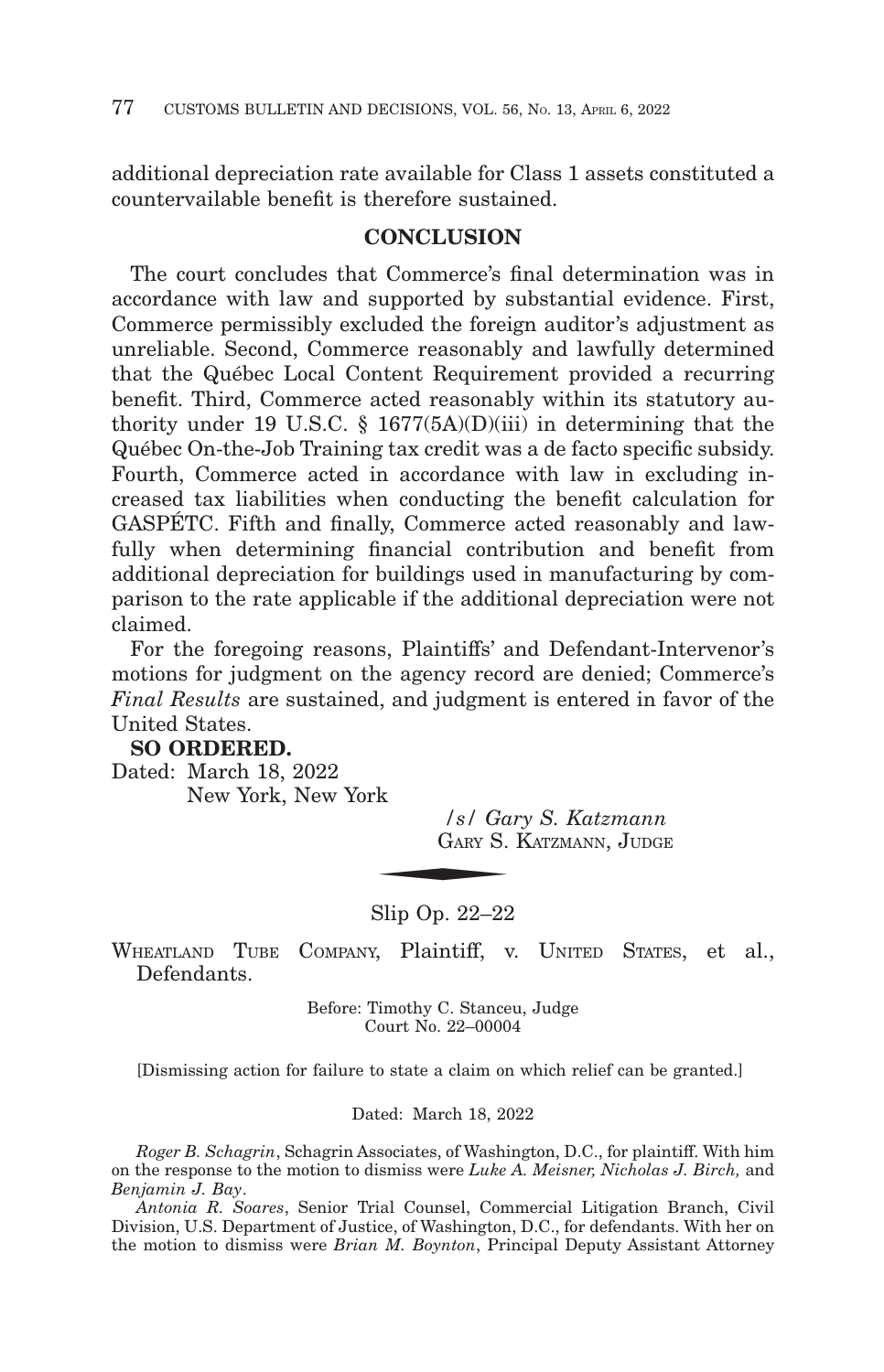General, *Patricia M. McCarthy*, Director, and *Tara K. Hogan*, Assistant Director. Of counsel on the motion to dismiss was *Mathias Rabinovitch*, Attorney, Office of the Assistant Chief Counsel, U.S. Customs and Border Protection.

#### **OPINION**

#### **Stanceu, Judge:**

Plaintiff Wheatland Tube Company ("Wheatland"), a U.S. producer of steel pipes and tubes, commenced this action on January 12, 2022, claiming that U.S. Customs and Border Protection ("Customs" or "CBP") acted unlawfully in the actions it took, and declined to take, following Wheatland's submissions to Customs on the tariff classification of certain steel electrical conduit pipe products imported from Mexico. Defendants move to dismiss this action for lack of jurisdiction or, in the alternative, for failure to state a claim on which relief can be granted. The court grants the motion to dismiss, concluding that it has jurisdiction over this action but also that plaintiff's complaint, being based on a misinterpretation of the governing statute, does not state a claim on which the court can grant relief.

### **I. BACKGROUND**

Background is provided in the court's previous opinion and order, Op. and Order, Slip Op. 22–16 (Feb. 23, 2022), ECF No. 19, which denied plaintiff's motion for a preliminary injunction to prevent liquidation of certain entries of steel conduit pipe imported into the United States. In denying the preliminary injunction motion, the court ruled that plaintiff is unlikely to succeed in showing that its claim is one on which relief can be granted and therefore has not demonstrated a likelihood of success on the merits.

Before the court are defendants' motion to dismiss this action, Def.'s Combined Mot. to Dismiss, Resp. to Pl.'s Mot. for a Prelim. Inj., and Resp. to Pl.'s Pet. for a Writ of Mandamus (Feb. 2, 2022), ECF No. 12 ("Defs.' Mot."), and plaintiff's response thereto, Resp. in Opp'n to Mot. to Dismiss (Mar. 9, 2022), ECF No. 21 ("Pl.'s Resp.").

### **II. DISCUSSION**

This case arose from three submissions Wheatland filed with Customs under Section 516 of the Tariff Act of 1930, *as amended*, 19 U.S.C. § 1516 ("Section 516")<sup>1</sup> in late 2020 and early 2021, each of which Wheatland directed to the tariff classification of imports from Mexico of steel electrical conduit pipe and tubing. Underlying the three submissions was Wheatland's assertion that these imports

<sup>1</sup> Citations herein to the United States Code are to the 2018 edition. Citations herein to the Code of Federal Regulations are to the 2021 edition.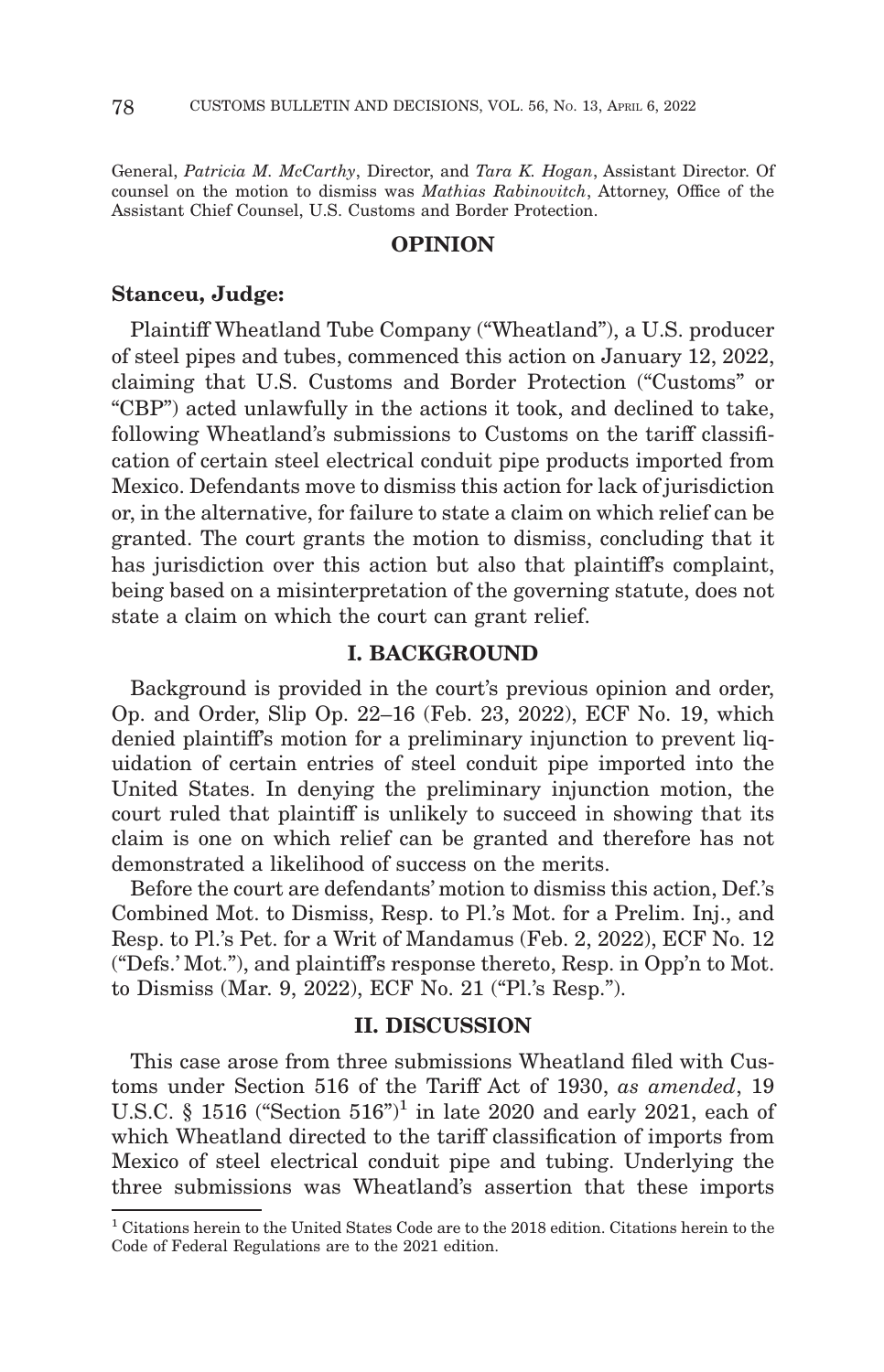were being misclassified and thereby evading import monitoring schemes imposed by the President of the United States under Section 232 of the Trade Expansion Act of 1962, 19 U.S.C. § 1862 ("Section 232"), which delegates to the President the authority to adjust imports of products determined to threaten to impair the national security.2

Electrical conduit tubing made of base metal and lined with an insulating material is classified generally in subheading 8547.90, Harmonized Tariff Schedule of the United States ("HTSUS") (". . . electrical conduit tubing and joints therefor, of base metal lined with insulating material: Other [than insulating fittings of ceramic or plastic]"). Wheatland's submissions under Section 232 reflect a belief that two importers of steel electrical conduit from Mexico, Shamrock Building Materials, Inc. ("Shamrock") and Liberty Products Inc., dba RYMCO USA ("RYMCO USA"), are improperly entering their steel electrical conduit tubing under this subheading. Wheatland's position is that these imported products, which Wheatland considers not to be lined with insulating material, instead should have been entered under heading 7306, HTSUS ("Other [than seamless] tubes, pipes and hollow profiles (for example, open seamed or welded, riveted or similarly closed), of iron or steel"). Unlike the products classified in subheading 8547.90, HTSUS, products classified under heading 7306, HTSUS, are subject generally to 25% duties, or to an import monitoring scheme, by Presidential proclamations issued under Section 232.

Wheatland's first submission, dated December 11, 2020, was a "Domestic Interested Party Request for Information" (the "Request for Information") asking pursuant to 19 U.S.C.  $\S$  1516(a)(1) that Customs "furnish Wheatland with the classification and rate of duty or export license requirement imposed upon imports of steel conduit pipe from Mexico." Compl. Ex. 2, at 1 (Letter from Roger B. Schagrin, Schagrin Associates, to Allyson R. Mattanah, Branch Chief, Chem., Petroleum, Metals and Misc. Articles Regs. and Rulings, Off. of Trade, U.S. Customs and Border Protection (Dec. 11, 2020) (on file with Customs)) ("*Request for Information*").

Wheatland filed with Customs a second submission (the "Ruling Request"), dated January 7, 2021, that sought "a ruling pursuant to 19 U.S.C. § 1516(a) and 19 C.F.R. 175, Subpart B, regarding the correct classification of certain steel conduit pipe." Compl. Ex. 3, cover

 $2$ <sup>2</sup> The Presidential proclamations, Wheatland's three submissions, and the communications of U.S. Customs and Border Protection responding to Wheatland are described in detail in the court's previous opinion and order. Op. and Order at 5–15, Slip Op. 22–16 (Feb. 23, 2022), ECF No. 19.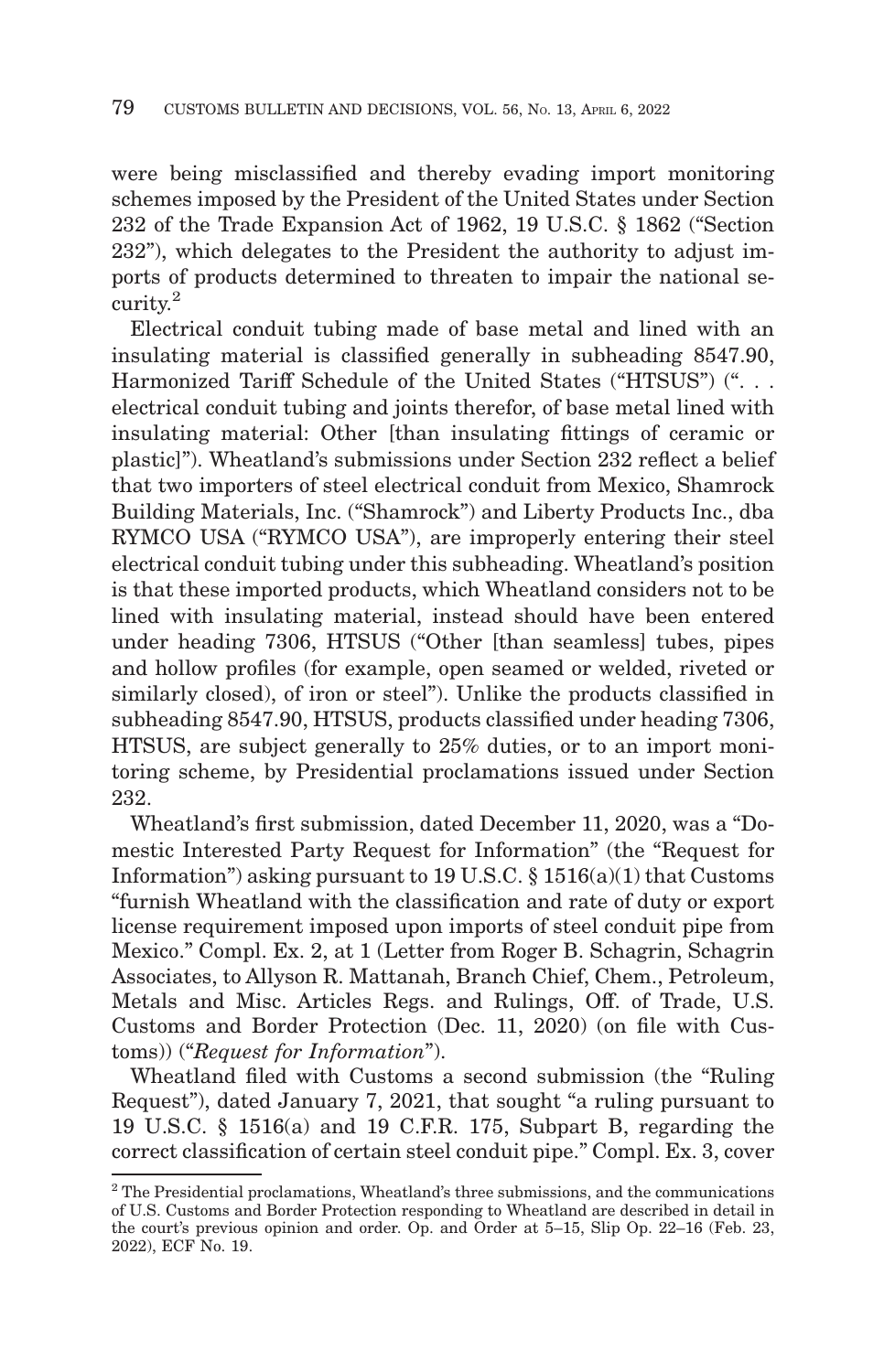letter (Letter from Roger B. Schagrin, Schagrin Associates, to Hon. Mark Morgan, Formerly Acting Commissioner, U.S. Customs and Border Protection (Jan. 7, 2021) (on file with Customs)) ("*Ruling Request*"). The Ruling Request also asked that Customs reconsider one of its previous rulings on the tariff classification of steel conduit pipe. *Id*.

Dissatisfied with the response to the Request for Information that Customs sent to Wheatland on January 22, 2021, Wheatland made a third submission (the "Supplemental Information Request") on February 22, 2021. Defs.' Mot. App. A3 (Letter from Roger B. Schagrin, Schagrin Associates, to Allyson R. Mattanah, Branch Chief, Chem., Petroleum, Metals and Misc. Articles Regs. and Rulings, Off. of Trade, U.S. Customs and Border Protection (Feb. 22, 2021) (on file with Customs)) (*"Supplemental Information Request*"). Referring to the two importers, Shamrock and RYMCO USA, that Wheatland believed were entering their products under incorrect tariff classifications, the letter explained that its request "only asks CBP to respond to two simple questions: 1. Under what tariff classification have Shamrock's imports of steel conduit pipe been entered since August 31, 2020 to the present? 2. Under what tariff classification have RYMCO USA's imports of steel conduit pipe been entered since August 31, 2020 to the present?" *Id*. at A4. Central to this dispute is the position Customs took on the Supplemental Information Request: that it was not a proper request under Section 516 and that Customs is precluded by law from providing the entry information Wheatland was seeking.

### **A. Plaintiff's Claim in this Litigation Is Not Moot**

Wheatland's complaint alleges that "[a]s of the date of the filing of this Complaint [January 12, 2022], Customs has failed to respond to Plaintiff Wheatland's December 11, 2020 19 U.S.C. § 1516(a)(1) request for information and Plaintiff's January 7, 2021 19 U.S.C. § 1516(a) petition for tariff classification ruling." Compl. ¶ 40. The Complaint also alleges that "Customs has stated that it will not respond to either Plaintiff Wheatland's December 11, 2020 19 U.S.C.  $§ 1516(a)(1)$  request for information and Plaintiff's January 7, 2021 19 U.S.C. § 1516(a) petition for tariff classification ruling." *Id*. ¶ 41. The Complaint alleges, further, that:

 Given that the misclassification of imports of steel conduit pipe allows import volumes in excess of historical levels, contrary to the agreement between Mexico and the United States, the failure of Customs to respond to Plaintiff Wheatland's December 11, 2020 19 U.S.C.  $\S$  1516(a)(1) request for information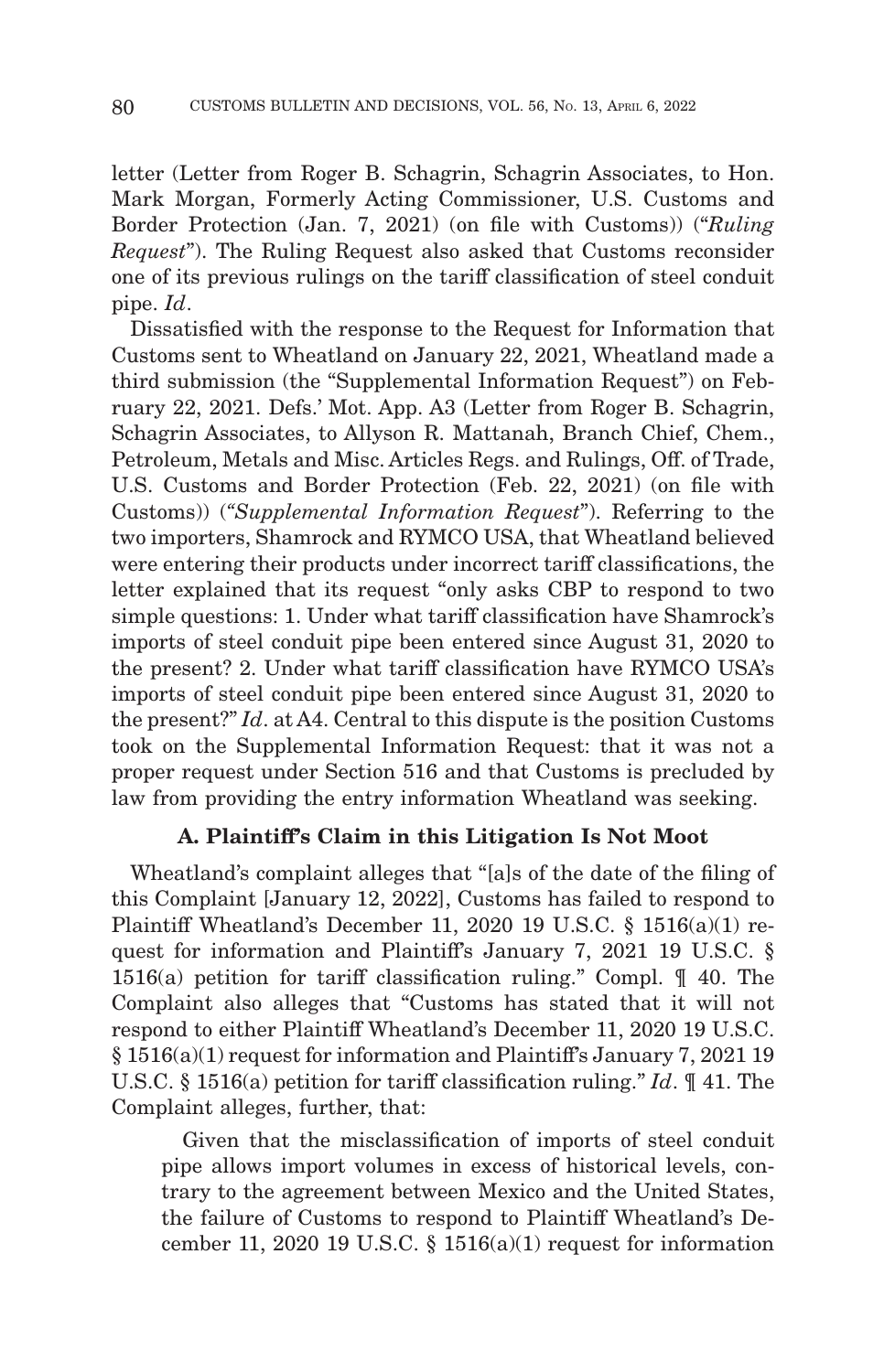and Plaintiff's January 7, 2021 19 U.S.C. § 1516(a) petition for tariff classification ruling is unreasonable.

*Id*. ¶ 42.

Defendants' motion to dismiss this action under USCIT Rule 12(b)(1) for lack of jurisdiction centers on the response to the Request for Information Customs sent to Wheatland on January 22, 2021, and to a communication dated April 9, 2021, which responded further to the Request for Information and also responded to the Ruling Request. Defendants argue that because Customs has responded to Wheatland's submissions, plaintiff's claim that Customs "failed to respond" is moot and that the court therefore lacks jurisdiction. Defs.' Mot. 16–20. The court disagrees, concluding that defendants' argument interprets plaintiff's claim too narrowly.

Plaintiff brought this action on January 12, 2022, nine months after CBP's April 9, 2021 communication, and its submissions to the court were made in awareness of that communication and the previous January 22, 2021 communication by Customs. Plaintiff's factual allegations that Customs "failed to respond," Compl. ¶ 40, and "stated that it will not respond," *id*. ¶ 41, to the Request for Information and the Ruling Request, are, admittedly, not clearly expressed. Nevertheless, in context these allegations are best construed as a claim that Customs acted unreasonably in failing to "respond" to these two submissions in a way that satisfies the requirements of 19 U.S.C. § 1516(a). So construed, plaintiff's claim is a live dispute rather than one that has been mooted by agency action.

Because it challenges agency actions and alleged inactions, the court interprets plaintiff's claim as arising under the Administrative Procedure Act ("APA"), 5 U.S.C. § 702 ("A person suffering legal wrong because of agency action, or adversely affected or aggrieved by agency action within the meaning of a relevant statute, is entitled to judicial review thereof."). The court has jurisdiction over this action according to 28 U.S.C.  $\S$  1581(i) and reviews it according to 28 U.S.C.  $\S$  2640(e), under which it "shall review the matter as provided in section 706 of title 5." The latter provision, also of the APA, directs the court, *inter alia*, to "(1) compel agency action unlawfully withheld or unreasonably delayed; and (2) hold unlawful and set aside agency action, findings, and conclusions found to be— $(A)$  arbitrary, capricious, an abuse of discretion, or otherwise not in accordance with law." 5 U.S.C. § 706.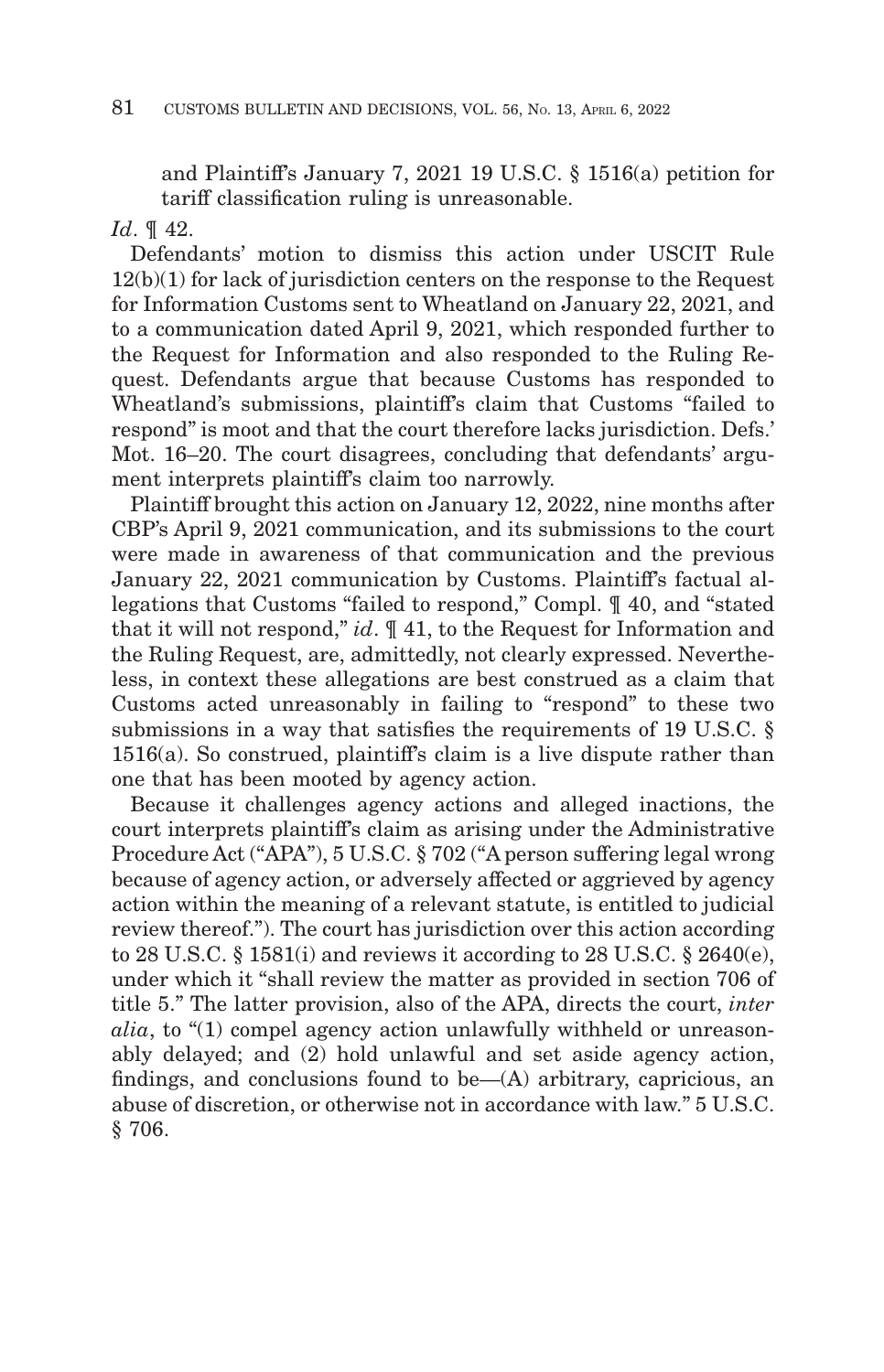# **B. Plaintiff's Claim Is Not One on which Relief Can Be Granted**

The Request for Information, the Ruling Request and the supplement thereto, and CBP's responses to these submissions are before the court as exhibits to the Complaint or to defendants' motion to dismiss. These documents are sufficient for the court to determine whether plaintiff's claim is one on which relief can be granted. To do so, the court considers whether CBP's responses satisfied the agency's obligations under Section 516(a).

### **1. CBP's Responses to the Request for Information**

In opposing dismissal, plaintiff argues that "[i]n enacting Section 1516, Congress intended to provide domestic manufacturers with a remedy to address importers that were misclassifying their imports of merchandise." Pl.'s Resp. 23. Wheatland's view is that Customs failed to respond to the Request for Information when it refused to address allegations of misclassification by specifically identified importers and merely explained its own classification position on steel electrical conduit tubing that is not lined with insulating material. According to Wheatland, that action alone "is not what the statute required of Customs" and that what "Wheatland was seeking was information from Customs that would confirm its belief that both Shamrock and RYMCO USA were misclassifying their imports under HTS 8547 instead of correctly classifying the imports under HTS 7306." *Id.* at 22.

Wheatland is correct that Customs refused to inform it as to how Shamrock and RYMCO USA were entering their imported steel conduit tubing. But as the court discusses below, Wheatland is not correct in its interpretation of the purpose of Section 516.

Customs first responded to the Request for Information in the January 22, 2021 communication to Wheatland's counsel. Defs.' Mot. App. A2 (Letter from Allyson R. Mattanah, Branch Chief, Chem., Petroleum, Metals and Misc. Articles Regs. and Rulings, Off. of Trade, U.S. Customs and Border Protection, to Roger B. Schagrin, Schagrin Associates (Jan. 22, 2021) (on file with Schagrin Associates)). The substance was as follows:

 U.S. Customs and Border Protection (CBP) liquidated entries of certain steel conduit pipe imported by Shamrock Building Materials, Inc. (Shamrock) between April 26, 2019, through July 19, 2019, inclusive, in subheading 7306.30.10, HTSUS, or in 7306.30.50, HTSUS, depending on whether the wall thickness of the pipe was less than 1.65 mm. The 2020 column one, general rate of duty for both subheadings is Free.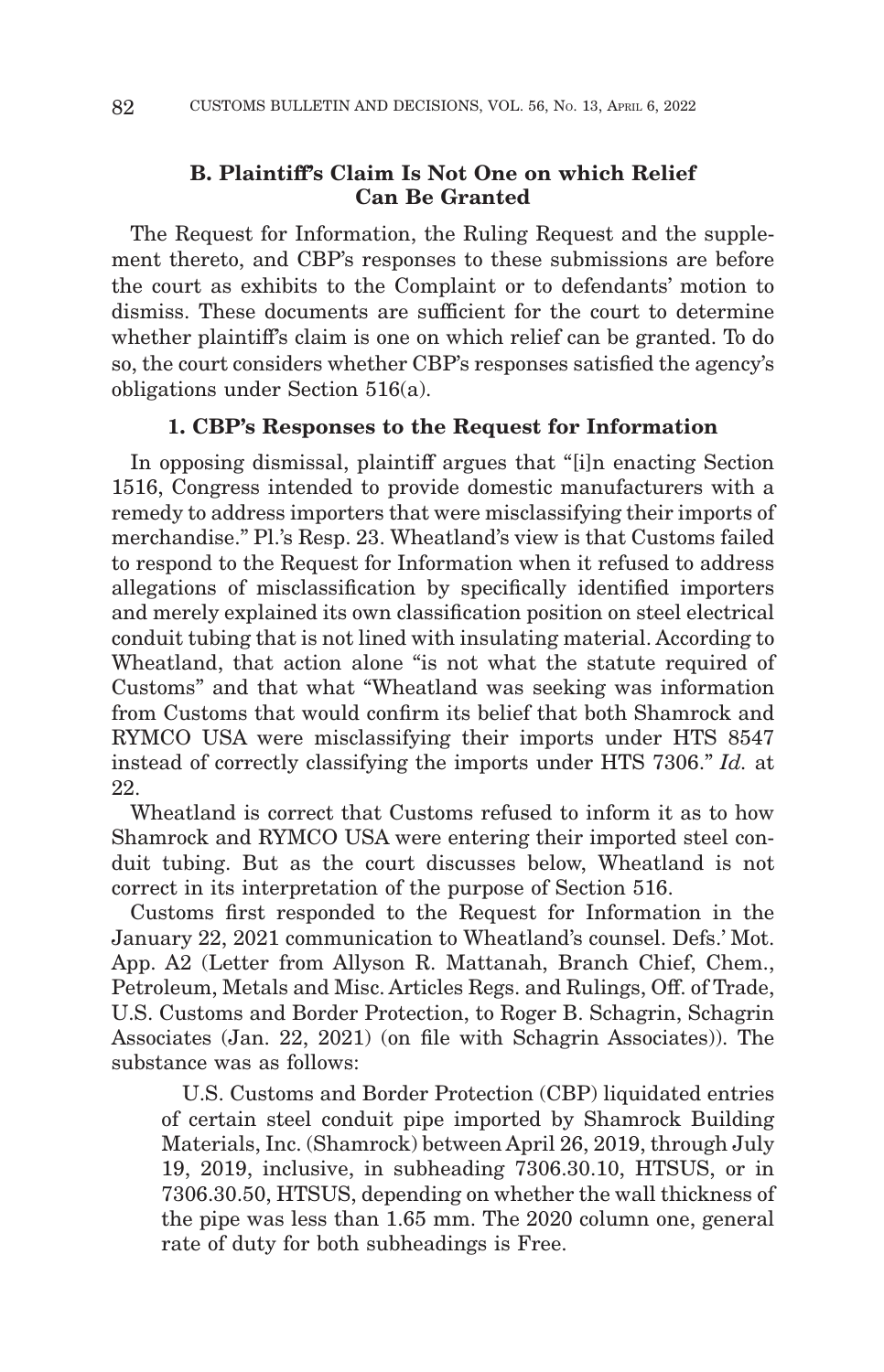Shamrock filed an action in the Court of International Trade (CIT), challenging the classification of its steel conduit pipe under those tariff provisions. Therefore, the issue of the classification of the merchandise described above is now before the CIT in *Shamrock Building Materials, Inc. v. United States*, No. 20–00074, and will be adjudicated in that forum.

*Id.* Wheatland's dissatisfaction with this response prompted the Supplemental Information Request, in which Wheatland asked Customs for the tariff classifications under which Shamrock's and RYMCO USA's imports of steel conduit pipe have "been entered since August 31, 2020 to the present." *Supplemental Information Request* at A4. That inquiry led to CBP's communication of April 9, 2021, to Wheatland's counsel (the "Final Response"). Compl. Ex. 7 (Letter from Craig T. Clark, Director, Com. and Trade Facilitation Div., U.S. Customs and Border Protection, to Roger B. Schagrin, Schagrin Associates (Apr. 9, 2021) (on file with Schagrin Associates)) ("*Final Response*"). Customs took the position, first, that the tariff classifications Shamrock and RYMCO U.S.A. listed on their entry documentation were information precluded from public disclosure by the Trade Secrets Act, 18 U.S.C. § 1905 and, second, that "your request fails to clearly frame a proper request under 19 U.S.C. § 1516(a)." *Id*. at 2. Customs added that:

Moreover, as a matter of the designated imported merchandise you described in your initial letter as "steel conduit pipe imported from Mexico, with or without interior coating, where any such coating does not have insulation properties", CBP's position is that the merchandise is classified in heading 7306, HT-SUS, irrespective of the date of entry.

*Id*. Customs then stated:

More specifically, and as stated in our letter, dated January 22, 2021, CBP has liquidated entries of certain steel conduit pipe imported by Shamrock in subheadings 7306.30.10 and 7306.30.50, HTSUS, depending on the wall thickness of the pipe, and it is currently defending that position in the U.S. Court of International Trade (CIT). However, the CIT will likely rule on the correct classification of Shamrock's imported pipe.

Wheatland's view that Customs was required to inform Wheatland of the entered classifications of specific importers is at odds with the plain meaning of the statute. Section  $516(a)(1)$  requires Customs, "upon written request by an interested party," to "furnish the classi-

*Id*. at 2–3.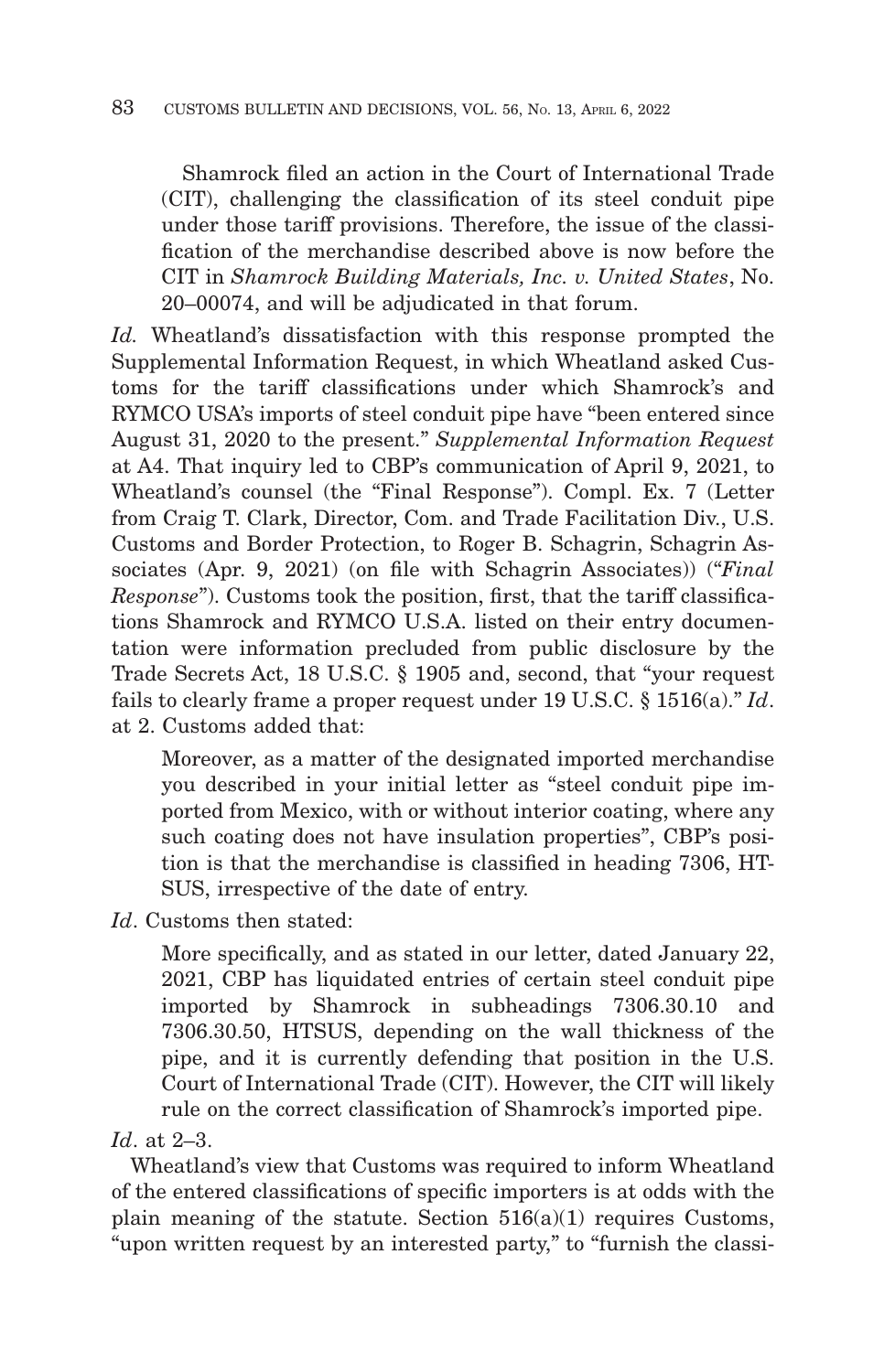fication and the rate of duty *imposed upon* designated imported merchandise of a class or kind manufactured, produced, or sold at wholesale by such interested party." 19 U.S.C.  $\S$  1516(a)(1) (emphasis added). Under the Tariff Act, it is Customs, not the importer, that determines "the classification and the rate of duty imposed upon" the imported merchandise. The statute requires the importer of record to "complete the entry . . . by filing with the Customs Service the declared value, classification and rate of duty applicable" to the merchandise, 19 U.S.C. § 1484(a)(1)(B), but it directs Customs to "fix the final classification  $\dots$ ," *id*. § 1500(b), and "liquidate the entry  $\dots$  of such merchandise," *id*. § 1500(d).

The context in which the word "classification" is used in Section  $516(a)(1)$  casts further doubt on plaintiff's proffered construction. The procedure thereunder allows a domestic interested party to pursue a remedy if it "believes that the *appraised* value, the classification, or rate of duty is not correct." *Id*. § 1516(a)(1) (emphasis added). Like the tariff classification, the "appraised value" of the merchandise can be determined only by Customs, *see id*. §§ 1401a(a)(3), 1500(a), not by the importer, who enters the "declared value," *see id.*  $\S$  1484(a)(1)(B). Similarly, only Customs, not the importer, fixes the "rate of duty." *See id*. § 1500(b).

Even though it is not the importers who "fix the final classification," 19 U.S.C. § 1500(b), plaintiff nevertheless insists that "[t]he 'classification' referenced in Section 1516 is the classification by specific importers of designated imports of merchandise that has already entered the United States," Pl.'s Resp. 22. In addition to positing that "[i]n enacting Section 1516, Congress intended to provide domestic manufacturers with a remedy to address importers that were misclassifying their imports of merchandise," Pl.'s Resp. 23, Wheatland goes so far as to contend that "[i]ndeed, Customs' interpretation of Section 1516 leads to the absurd result—as exemplified in this case where the domestic manufacturer is completely deprived of any remedy under Section 1516 and misclassification continues unabated, rendering Section 1516 altogether meaningless," *id*. at 24.

The court is unconvinced by plaintiff's hyperbole. Section 516 establishes a procedure by which a domestic interested party may "contest the appraised value, classification, or rate of duty" imposed upon the designated imported merchandise if the domestic party is "dissatisfied with the determination of the Secretary" on those matters. 19 U.S.C. § 1516(c). The interested party has the opportunity to contest CBP's classification decision in an action brought in the Court of International Trade on a future entry. *See id*. § 1516(c), (d). For a domestic interested party that believes Customs is not correctly ap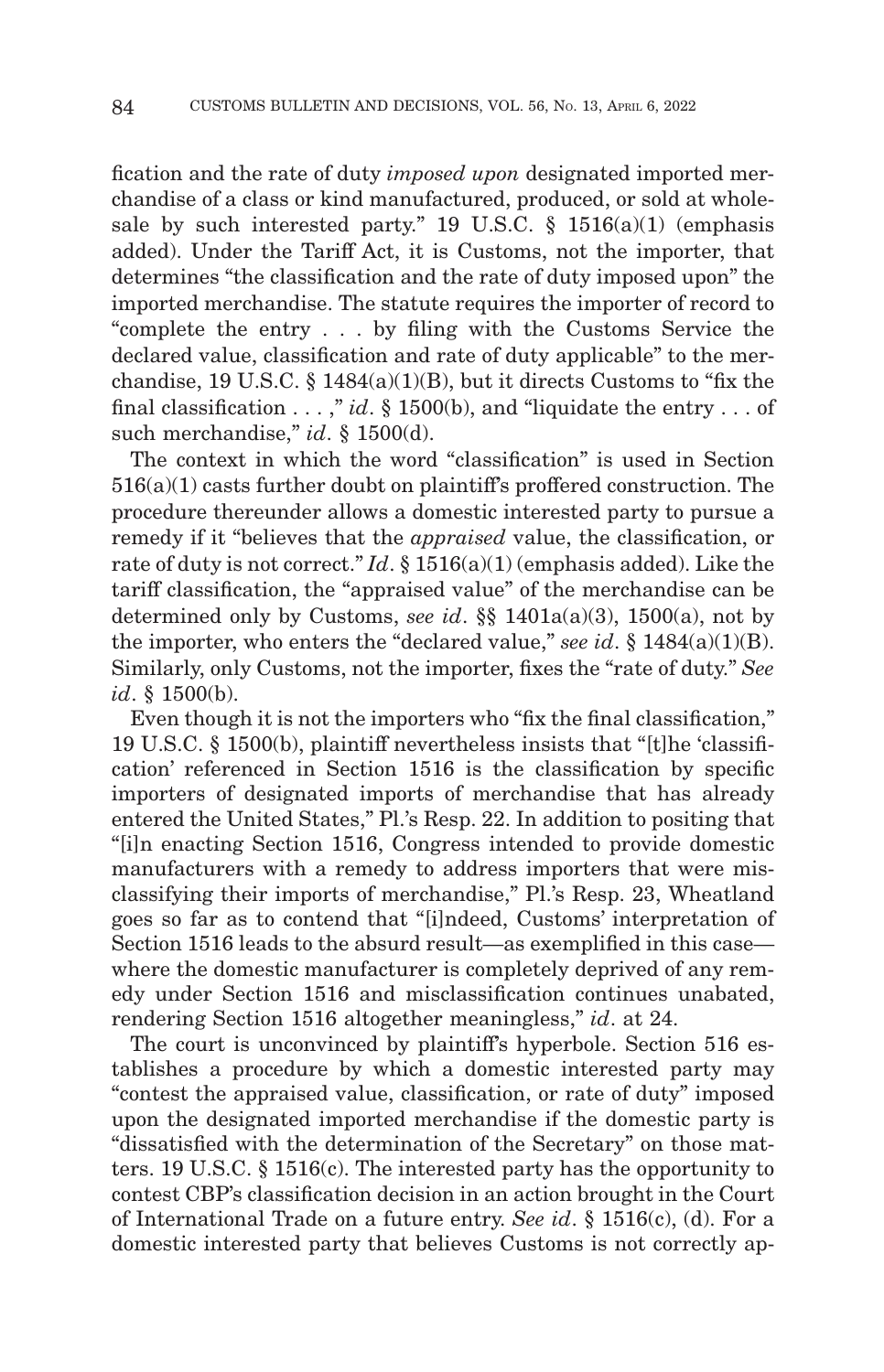praising or classifying "designated imported merchandise of a class or kind" that is "manufactured, produced, or sold at wholesale by such interested party," *id* § 1516(a)(1), the remedy provided by Section 516—judicial review of a valuation or classification decision of Customs with which it disagrees—scarcely can be described as "altogether meaningless," Pl.'s Resp. 24.3

In support of its statutory interpretation, plaintiff argues that "Congress's use of the term 'designated' shows that requests for information under Section 1516 pertain to the actual classification of specific entries of merchandise—not to Customs' position on the classification of hypothetical imports based on a general description of the imports" and that "[i]nterpreting the statute any other way renders the term 'designated' as superfluous, void, and insignificant." *Id.* at 15–16 (footnote omitted). This argument is misguided. The word "designated" connotes that a domestic interested party must identify, by "class or kind," the imported merchandise of which it is concerned and about which it seeks to know "the classification and the rate of duty imposed." 19 U.S.C.  $\S$  1516(a)(1). The Request for Information did just that in designating the "class or kind" of the merchandise by stating that "[t]he imported merchandise that is the subject of this request is steel conduit pipe imported from Mexico, with or without interior coating, where any such coating does not have insulation properties" and that "[t]he imported merchandise is covered by this request whether it is electrical metallic tubing finished conduit ('EMT'), intermediate metal conduit ('IMC'), or rigid metal conduit ('RMC')." *Request for Information* at 4–5. The appearance of the word "designated" in 19 U.S.C.  $\S$  1516(a)(1) does not compel, or even suggest, an interpretation under which a domestic interested party may use the provision to obtain information concerning the tariff classification shown on entry documents of specific importers.<sup>4</sup> Customs, therefore, was correct in responding that the Supplemental Information Request, which sought only information on how Shamrock and RYMCO USA were entering their imported steel conduit tubing from

 $^3$  In contrast, Wheatland does not identify what remedy would have been available to it had Customs provided it the requested entry information of the two importers. Wheatland's argument that it should have been provided "information from Customs that would confirm its belief that both Shamrock and RYMCO USA were misclassifying their imports under HTS 8547 instead of correctly classifying the imports under HTS 7306," Resp. in Opp'n to Mot. to Dismiss at 22 (Mar. 9, 2022), ECF No. 21 ("Pl.'s Resp."), does not answer this question. Nor would such information, by itself, have demonstrated that the two importers were entering merchandise under an incorrect tariff classification or shed any light on how the entries at issue were liquidated.

 $4$  Wheatland argues, further, that its interpretation that Section 516(a)(1) required it to provide the requested entry information is supported by Part 175 of the Customs regulations, Pl.'s Resp. at 17–19, and by case law, *id*. at 20–21. The court finds nothing on point in the Part 175 regulations, and the case law on which Wheatland relies is inapposite.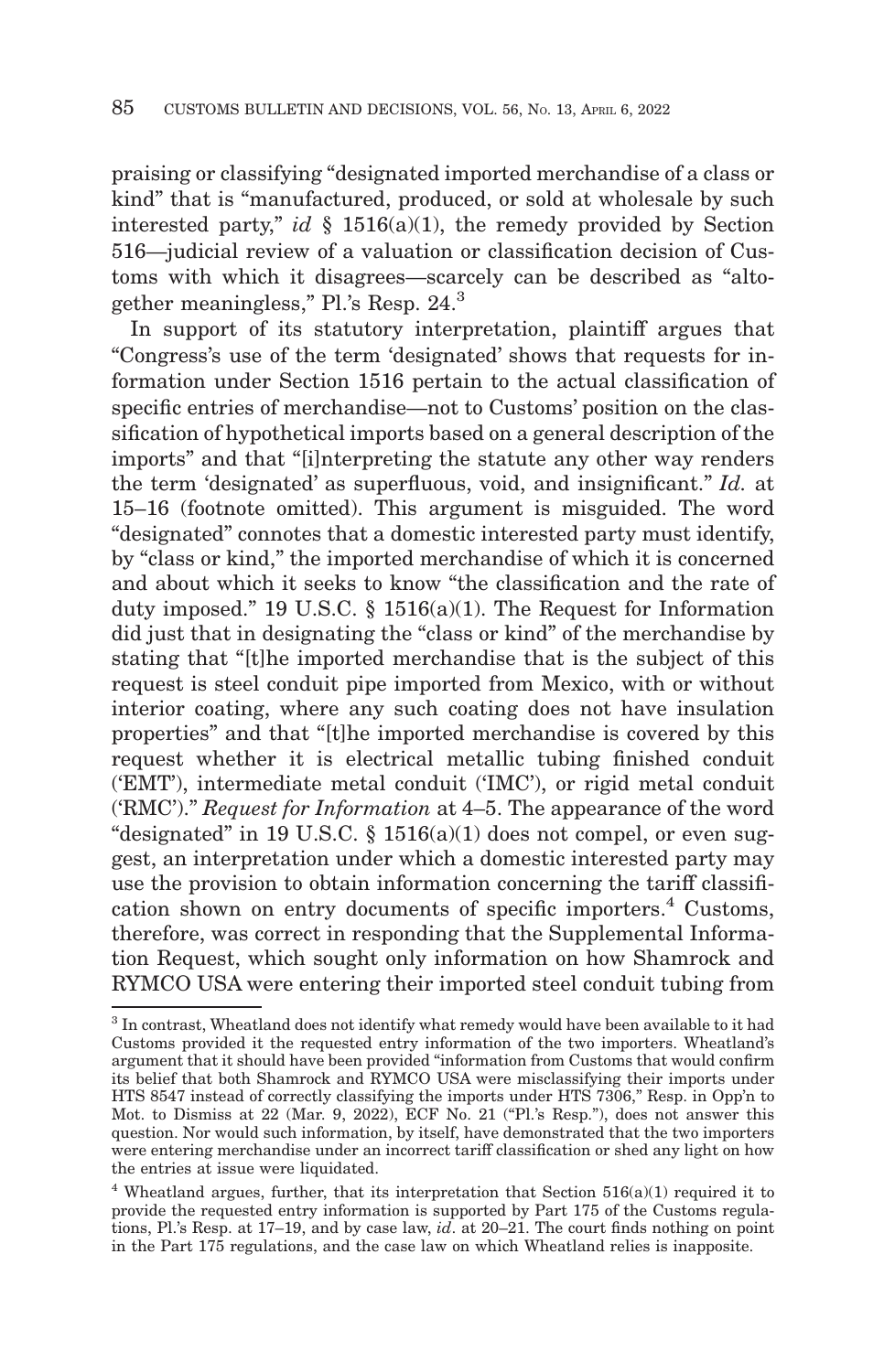Mexico, was not a proper request for information under Section 516(a)(1), and Customs was under no obligation to provide the information Wheatland identified therein. *See Final Response* at 2–3.

### **2. CBP's Response to the Ruling Request**

Wheatland's second submission to Customs, the Ruling Request, sought "a ruling pursuant to 19 U.S.C. § 1516(a) and 19 C.F.R. 175, Subpart B, regarding the correct classification of certain steel conduit pipe." *Ruling Request*, cover letter. The Ruling Request identified the subject of the submission as follows:

 The imported merchandise that is the subject of this request is steel conduit pipe imported from Mexico, with or without interior coating, where any such coating does not have insulation properties. Electrical conduit pipe is used to route electrical wiring in a building or other structure. The imported merchandise is covered by this request whether it is EMT [galvanized electrical metallic tubing finished conduit], IMC [intermediate metal conduit], or RMC [rigid metal conduit].

*Id*. at 8. The Ruling Request further stated that "this merchandise is properly classified under HTS [Harmonized Tariff Schedule] 7306.30 and not under HTS 8547.90." *Id*. The submission also requested that Customs reconsider one of its previous rulings:

 As part of this request, Wheatland asks that Customs reconsider ruling N306508, "The tariff classification of steel conduit pipe from Thailand" (Feb. 21, 2020), which concluded that HTS 8547.90.0020 applied to certain conduit made up of steel with an exterior coating of zinc and an interior coating of stoved epoxy resin. Wheatland submits that ruling N306508 conflicts with other rulings, including N303775 (Apr. 26, 2019), which finds that electrical metal conduit and rigid steel conduit internally coated with epoxy resin are subject to HTS subheading 7306.30.

*Id*. at 1. The response of Customs, contained in the communication to Wheatland's counsel dated April 9, 2021, was that no ruling revoking the ruling at issue could be issued because a provision in its regulations precludes issuance of a ruling letter "with respect to any issue which is pending before the United States Court of International Trade." *Final Response* at 3 (quoting 19 C.F.R. § 177.7(b)). Referring to *Shamrock Building Materials v. United States*, Ct. No. 20–00074, the letter informed Wheatland that "[as] we stated in our letter, dated January 22, 2021, the issue of the classification of steel conduit pipe is currently before the CIT." *Id.*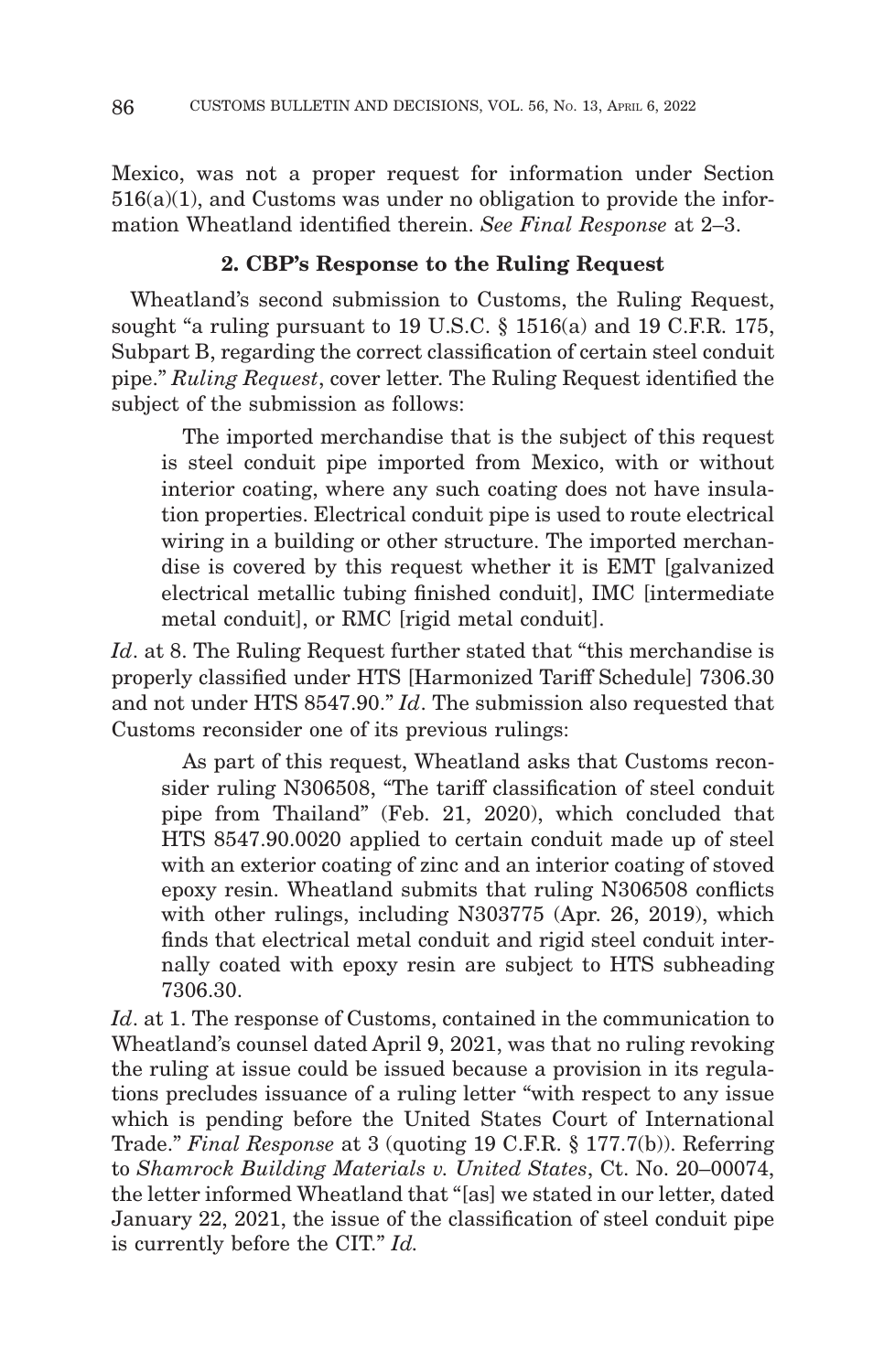Wheatland asserts that Customs has failed to provide a response to "Plaintiff's January 7, 2021 19 U.S.C. § 1516(a) petition for tariff classification ruling." Compl. ¶ 40. The Ruling Request, although submitted pursuant to Section  $516(a)(1)$ , was not a proper submission (i.e., a "petition") filed according to that statutory provision. Under it, a domestic interested party, after being informed by Customs of "the classification and the rate of duty imposed" upon the designated imported merchandise, may file a petition with Customs "[i]f the interested party believes that the appraised value, the classification, or rate of duty is not correct." 19 U.S.C. § 1516(a)(1). In the January 22, 2021 communication, Customs informed Wheatland that it had liquidated Shamrock's entries of "certain steel conduit pipe" in subheading 7306.30, HTSUS. Defs.' Mot. App. A2. The Ruling Request did not inform Customs that Wheatland disagreed with this classification and instead indicated general agreement with it.

Because the Ruling Request was not a valid "petition" submitted according to 19 U.S.C. § 1516(a)(1), Customs was under no obligation to make, and not in a position to make, one of the determinations described in 19 U.S.C. § 1516(b) or (c). Moreover, any obligation Customs may have had under Section 516 to inform Wheatland of the status of Wheatland's "petition" was satisfied by the Final Response, which informed Wheatland of CBP's classification position with respect to the designated imported merchandise, as Wheatland itself had defined it in the Ruling Request.

In arguing that Customs failed to respond to the Ruling Request in compliance with Section 516, Wheatland asserts that it "did—and does—disagree with the classification of the designated imported merchandise, which continues to be misclassified under HTS 8547." Pl.'s Resp. 26. This argument is misguided and also puzzling. It is misguided in reflecting Wheatland's incorrect interpretation that the word "classification" as it appears in Section  $516(a)(1)$  refers to entered classification as opposed to the classification as determined by Customs. The argument is puzzling in asserting that the designated merchandise continues to be misclassified. Wheatland's position on the Request for Information is that Customs failed to submit a proper response to its inquiry as to *whether* Shamrock and RYMCO USA were entering their merchandise according to what Wheatland considered to be incorrect tariff provisions.

Finally, in its response to the motion to dismiss, Wheatland takes issue with the position Customs took in the Final Response that Section 177.7(b) of the Customs regulations precluded issuance of a ruling due to the *Shamrock Building Products* litigation pending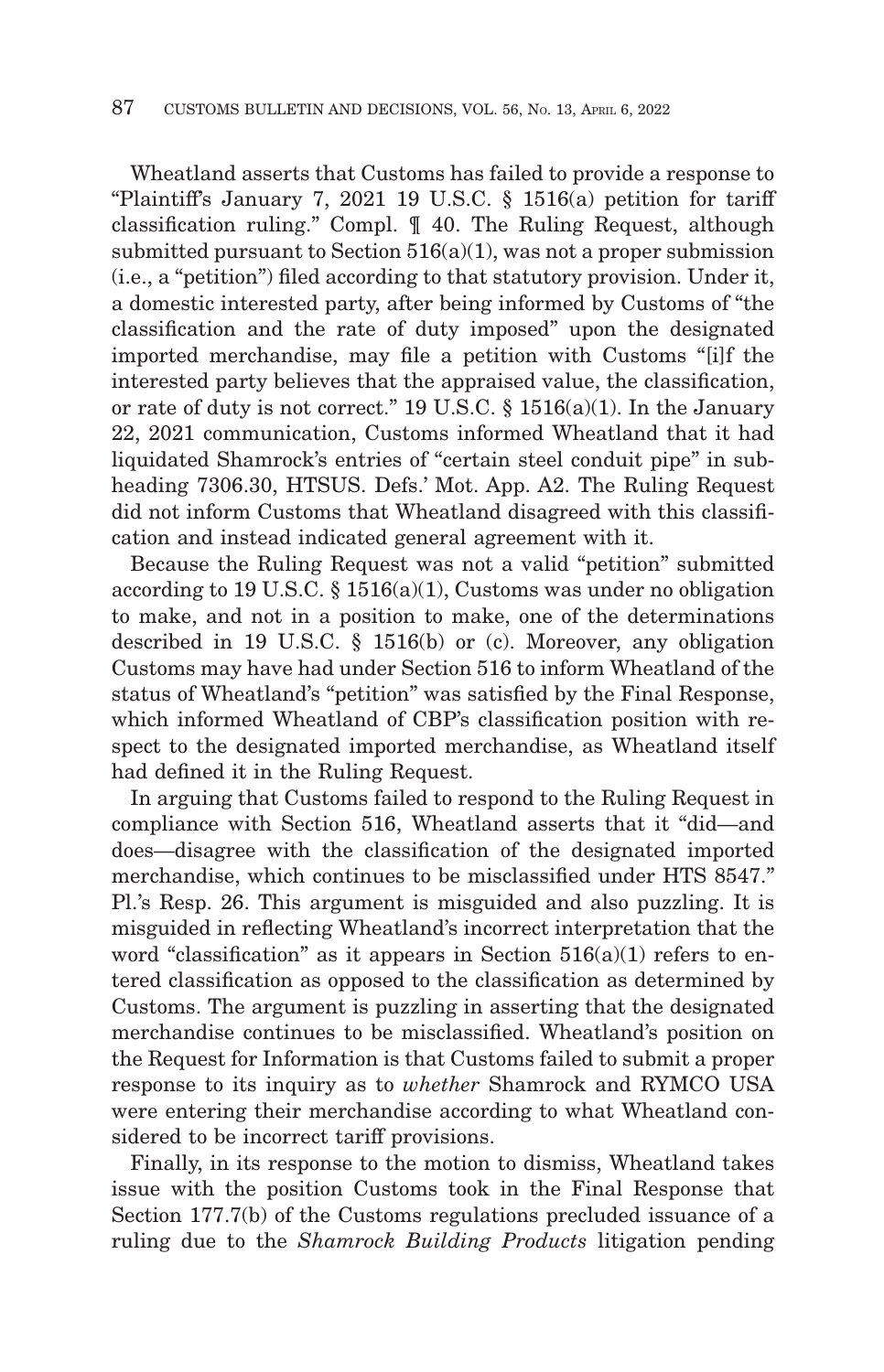before this Court. *Id*. at 29 (arguing that "it is unreasonable to interpret 19 C.F.R. § 177.7(b) to preclude rulings even where the party seeking the ruling is different from the party that brought the CIT action."). According to plaintiff, "[i]t is thus unreasonable to allow an importer to frustrate a domestic producer's only remedy to misclassification by bringing and then delaying resolution of an action at the CIT." *Id*. at 30. This argument is meritless. The regulatory provision, which precludes issuance of a ruling "with respect to any *issue* which is pending before the United States Court of International Trade," 19 C.F.R. § 177.7(b) (emphasis added), does not draw the distinction Wheatland identifies and, accordingly, was not misinterpreted by Customs. What is more, Wheatland's complaint, which contests the actions Customs took and declined to take under Section 516, not Part 177 of the Customs regulations, does not include a claim that  $§ 177.7(b)$  is invalid.

## **III. CONCLUSION**

As discussed above, plaintiff's claim that Customs did not satisfy its obligations under Section 516 when responding to Wheatland's three submissions rests upon a misinterpretation of that statute and, as a result, is not a claim on which relief can be granted.

Contrary to plaintiff's claim, Customs provided the information it was required by Section 516 to provide in response to the Request for Information and was under no obligation to provide the information Wheatland sought in the Supplemental Information Request Wheatland filed on February 22, 2021, which was not a proper subject of an inquiry under Section 516(a)(1). Customs did not fail to respond, or fail to respond correctly, to the Ruling Request, which was not a proper petition under Section 516(a)(1).

Because plaintiff's complaint fails to state a claim on which relief can be granted, the court will grant defendants' motion to dismiss and enter judgment dismissing this action.

Dated: March 18, 2022

New York, New York

*/s/ Timothy C. Stanceu* TIMOTHY C. STANCEU, JUDGE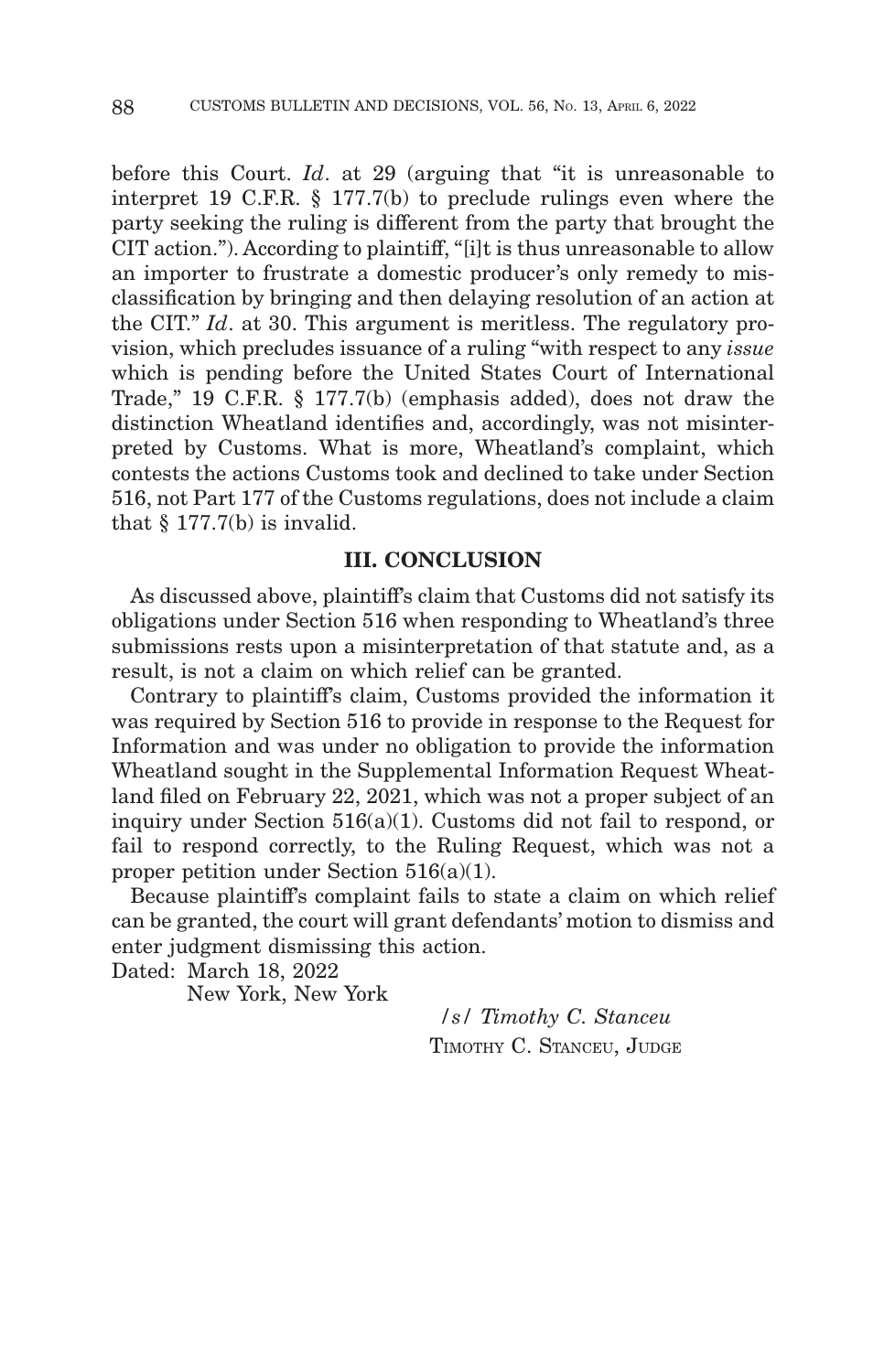### Slip Op. 22–23

### GLOBE SPECIALTY METALS, INC. and MISSISSIPPI SILICON LLC, Plaintiffs, v. UNITED STATES, Defendant.

Court No. 21–00231

[Plaintiffs' motion for judgment on the agency record denied; action dismissed.]

Dated: March 21, 2022

*Adam H. Gordon*, *Jennifer M. Smith*, *Ping Gong*, and *Lauren Fraid*, The Bristol Group PLLC, Washington, DC, for the plaintiffs.

*Bret R. Vallacher*, Trial Attorney, U.S. Department of Justice, Civil Division, Commercial Litigation Branch, Washington, DC, *Brian M. Boynton*, Acting Assistant Attorney General, *Patricia M. McCarthy*, Director, and *L. Misham Preheim*, Assistant Director, for the defendant. Of Counsel *W. Mitch Purdy*, Attorney, Office of the Chief Counsel for Trade Enforcement and Compliance, U.S. Department of Commerce.

## *Opinion & Order*

#### **AQUILINO, Senior Judge:**

Plaintiffs Globe Specialty Metals, Inc. and Mississippi Silicon LLC challenge the final determination of the International Trade Administration, U.S. Department of Commerce ("ITA"), *sub nom. Silicon Metal from Bosnia and Herzegovina and Iceland: Final Affirmative Determinations of Sales at Less Than Fair Value and Final Affirmative Determination of Critical Circumstances for Iceland*, 86 Fed.Reg. 11720 (Dep't of Commerce Feb. 26, 2021) ("Final Determination"), Public Record ("PR") 70, and accompanying issues and decision memorandum dated February 22, 2021 ("IDM"), PR 61.

Jurisdiction to hear and decide plaintiffs' motion for judgment on the agency record, proffered pursuant to USCIT Rule 56.2, is based upon 28 U.S.C. §§ 1581(c), 2631(c). The sole question raised is whether, in calculating normal value based on constructed value, ITA's use of financial statements pertaining to Ferroglobe PLC (Ferroglobe) was supported by substantial evidence and in accordance with the law. *See* 19 U.S.C. §1516a(b)(1)(B)(i). For the following reasons, it was.

**I**

As domestic producers of silicon metal, the plaintiffs filed an antidumping duty petition with ITA, alleging that that metal, imported from Bosnia, was being sold in the United States at less than fair value. *See* PR 1–11. Claiming inability to obtain financial statements from Bosnian producers, the petitioners estimated their costs of production using financial data from the Norwegian producer Elkem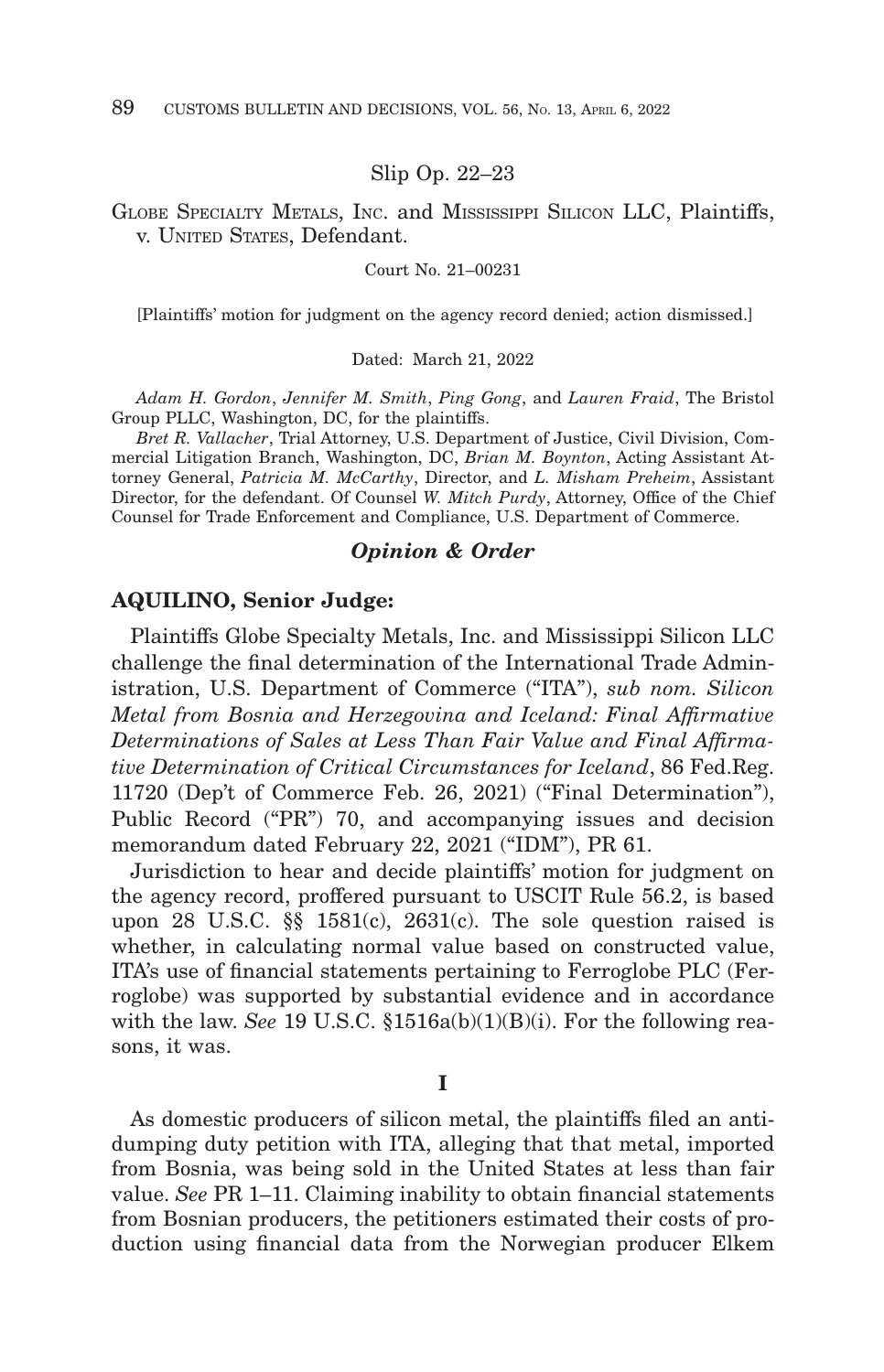ASA, which had no connection to this investigation apart from being a producer of silicon that the petitioners selected for this purpose. PR 6 at 10–11.

ITA issued a deficiency questionnaire instructing the petitioners to recalculate the costs of production alleged in their petition using the financial statements of a Bosnian producer, or, if information regarding such a producer was not available, to recalculate based on the financial statements of one of the petitioning companies and to provide those statements. *See* PR 16 and Confidential Record ("CR") 12, at 4. In response, the petitioners provided the financial statements of Ferroglobe, the parent company of one of them. PR 19, CR 14, Ex. "SUPP-II-5". Citing two decisions from 2002 and 2003, the petitioners refused to recalculate their alleged margin using their own financial statements on the grounds that Ferroglobe and its North American market segment experienced losses instead of profits in 2019. *See id*. at 10–12. ITA then calculated an estimated dumping margin using Ferroglobe's financial statements. Given the losses, ITA set the constructed value (CV) profit ratio at zero, resulting in a revised petition margin of 21.41 percent. *See* PR 24 at 8; IDM at 2.

ITA initiated investigation, setting the period therefor as April 1, 2019 through March 31, 2020, and assigning that percent as the estimated dumping margin for Bosnia. *Silicon Metal From Bosnia and Herzegovina, Iceland, and Malaysia: Initiation of Less-Than-Fair-Value Investigations*, 85 Fed.Reg. 45177, PR 23 at 2, 10. The agency selected one mandatory respondent, "R-S Silicon D.O.O." ("RSS"), which represented the largest exporter of silicon metal from Bosnia during the period of investigation. *See* PR 28, CR 20.

Relevant to this action, RSS submitted its response to section A of the original antidumping questionnaire (*i*.*e*., the section relating to general information), PR 43, CR 21, but it subsequently notified ITA of its intent not to respond further in the investigation, PR 44. The petitioners then requested that the agency apply total facts available with adverse inferences to RSS and assign an adverse facts available (AFA) rate of 39 percent to the company. PR 46, CR 26. In so requesting, the petitioners contended that "the Department typically assigns the highest estimated dumping margin from its initiation notice as the AFA rate in these situations, which is 21.41 percent for Bosnia and Herzegovina in this case," *id*. at 2. RSS's response stated that ITA should apply the highest estimated dumping rate stated in the Initiation Notice of 21.41 percent. PR 47.

In its preliminary determination, ITA applied total facts available with adverse inference to RSS and assigned an AFA rate of 21.41 percent based on the estimated weighted-average dumping margin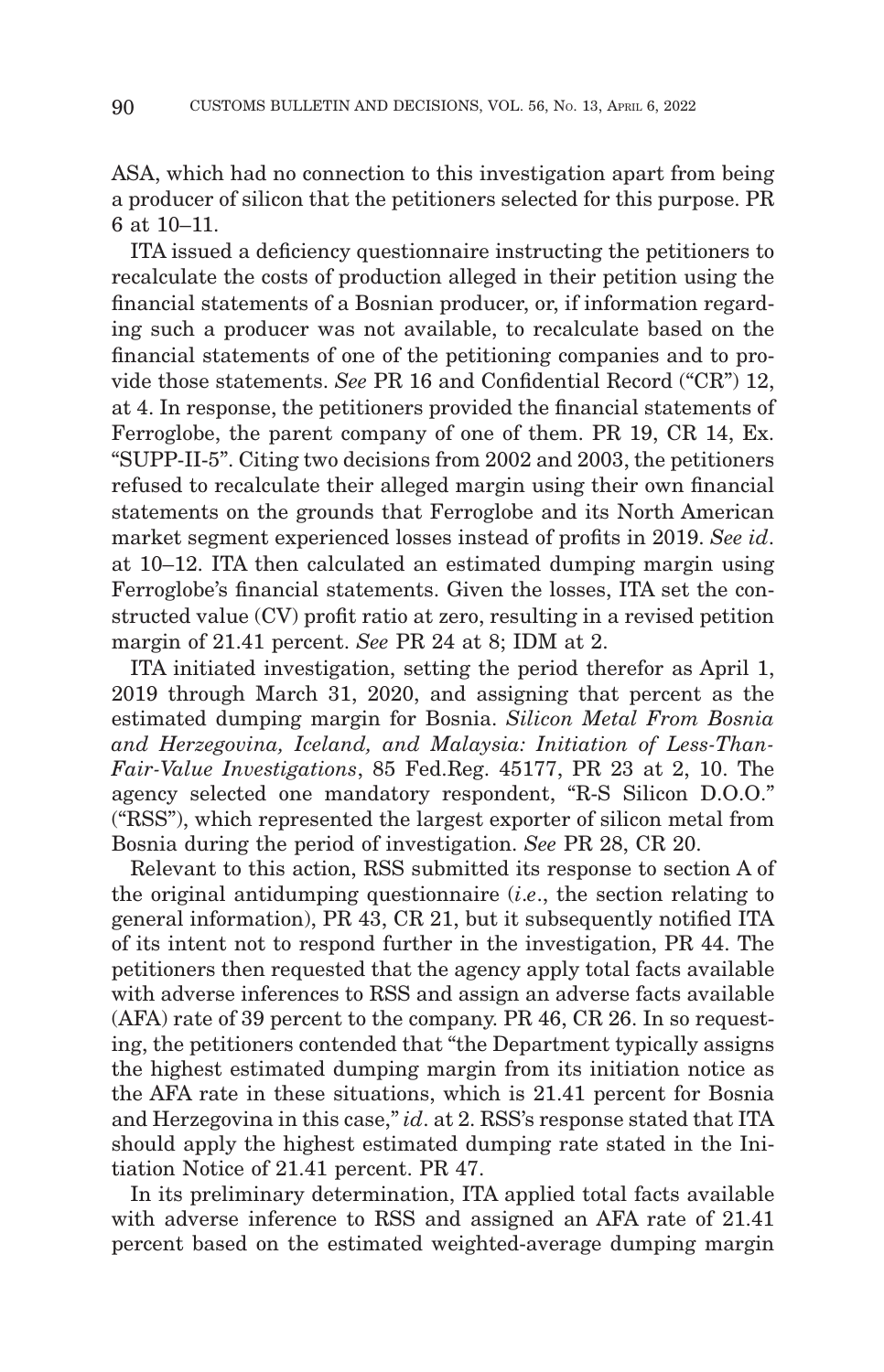relied on in the Initiation Checklist. *Silicon Metal from Bosnia and Herzegovina and Iceland: Preliminary Affirmative Determinations of Sales at Less Than Fair Value*, 85 Fed.Reg. 80009 (Dep't of Commerce Dec. 11, 2020), PR 69; Preliminary Decision Memorandum (PDM), PR 48, at 6; Initiation Checklist at 8. Because the adverse facts available rate was derived from information in the petition and the supplements to it, the agency corroborated the AFA rate, key elements of the export price, and normal value calculations, by examining information from various independent sources provided in the petition and its supplements. PDM at 7. Although the petitioners submitted a revised calculation in their supplement to the petition for an alleged margin of 39.00 percent, it was not calculated using the financial statements of the petitioners (or a parent company), as requested by ITA. *Id*. Based on the agency's inclination not to use statements from third countries to calculate constructed value ratios, ITA corroborated the recalculated rate of 21.41 percent found in the Initiation Notice, which it had calculated using Ferroglobe's financial statements. *Id*. at 8–9.

ITA issued its Final Determination and IDM in which the agency continued to use the margin from the Initiation Notice, which was calculated using Ferroglobe's financial statements, as the adverse facts available rate for RSS. IDM at 6, 11. ITA explained that data from Ferroglobe would have at least two advantages over data from the petitioners' hand-picked company. First, because "the petitioners calculated the cost of production based on their own experience," the agency "[found] it appropriate to base the CV ratios on that petitioner's parent company" so that the "usage rates and CV ratios have a link to the same source." *Id*. at 9. Second, ITA explained that it was "continu[ing] to not rely on third-party financial statements" and provided many examples of this practice. *Id*. at 9–10 n.48. It further explained that "[a]lthough the parent company is headquartered abroad, its financial statements include the data from the petitioner itself, making Ferroglobe's financial statements, at least in part, reflective of the financial data of that U.S. producer," whereas "Elkem's financial statements represent entirely third-country based data with no element of cost from either the country under investigation or a U.S. producer." *Id*. at 9.

ITA confirmed the accuracy and validity of the information underlying the calculation of the dumping margin used in the Initiation Notice by examining source documents and affidavits, as well as publicly available information. *Id*. at 10. Nothing in the record calls into question the validity of the information supporting the export price and normal value calculations provided in the initiation check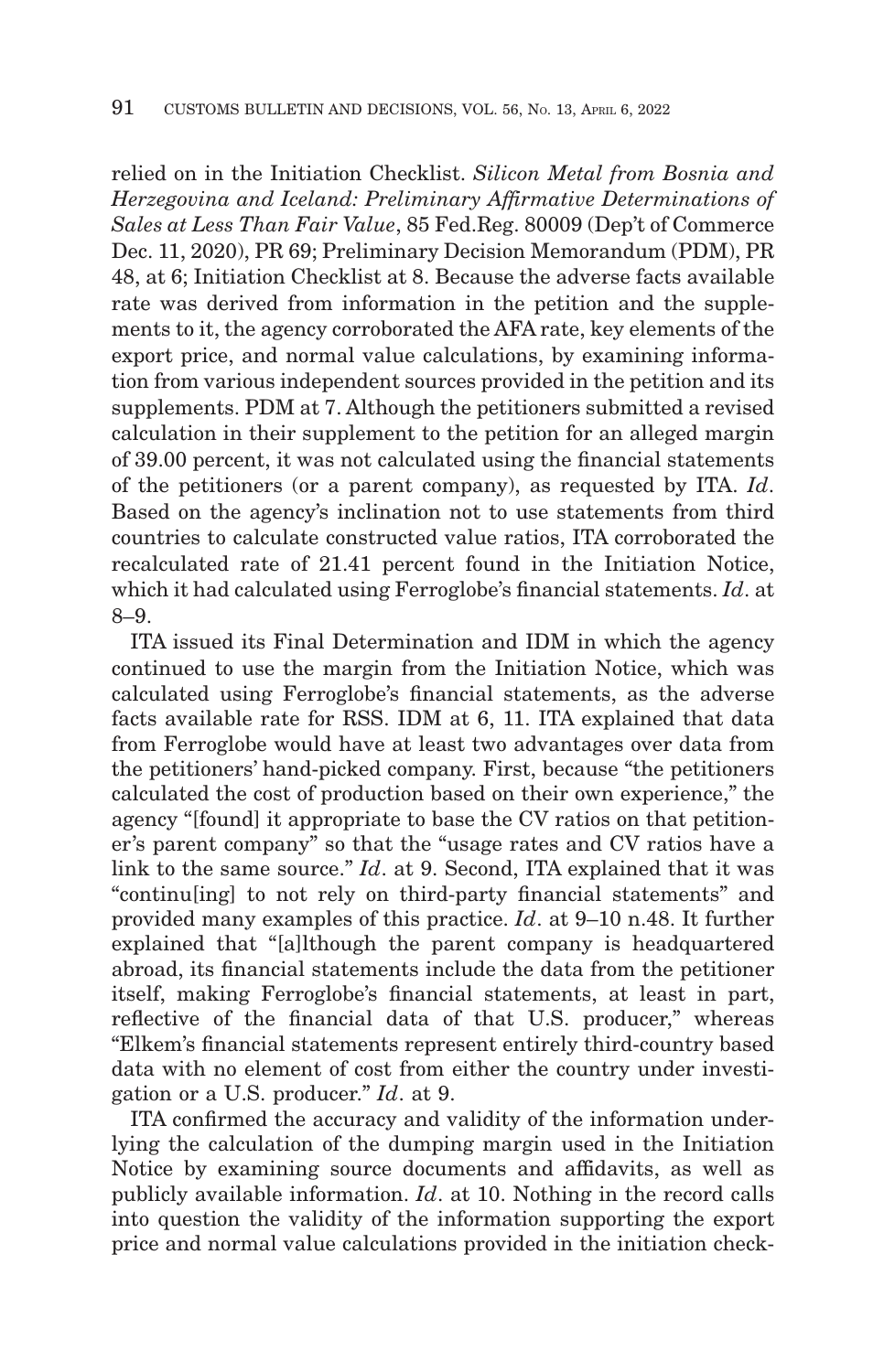list. *Id*. Accordingly, the agency found that the use of the dumping margin in the Initiation Notice of 21.41 percent was consistent with both the Tariff Act of 1930, as amended ("Act"), and ITA's practice, and was reliable for the purposes of the underlying investigation. *Id*. at 10.

## **II**

The plaintiff-petitioners did not comply with ITA's instructions to revise their calculations, which relied on information regarding a non-party located in neither the home country (Bosnia) nor the United States. They now plead that this court disregard ITA's discretion, ignore its well-established practices, and overturn a decision with substantial evidence to support it. These arguments fail to overcome the standard of review to which this proceeding is subject. *See* 19 U.S.C. §1516a(b)(1)(B)(I). ITA acted well within its discretion in applying a 21.41 percent dumping margin, and the court will not substitute its judgment for that of ITA in choosing between two fairly conflicting views. *See*, *e*.*g*., *Goldlink Indus. Co. v. United States*, 30 CIT 616, 618, 431 F.Supp.2d 1323, 1326 (2006); *see also Cleo Inc. v. United States*, 501 F.3d 1291, 1296 (Fed.Cir. 2007) (improper to overturn an agency determination "simply because the reviewing court would have reached a different conclusion based on the same record").

The plaintiffs do not contend that ITA failed to abide by a statute or regulation and do not contend that a factual determination it reached lacks a basis in the record (*i*.*e*., substantial evidence). ITA's decision to resort to "adverse facts available" is uncontested here. The dispute at bar only concerns choice of the AFA rate. The statute and the regulation governing such determinations provide the agency with substantial discretion as to what sources it may use to establish such rate. *Accord PAM, S.p.A. v. United States*, 582 F.3d 1336, 1340 (Fed. Cir. 2009) ("[ITA]'s discretion in applying an AFA margin is particularly great when a respondent is uncooperative by failing to provide or withholding information") (citing 19 U.S.C. §1677e); Statement of Administrative Action accompanying the Uruguay Rounds Agreements Act, H.R. Doc. No. 103–316 (SAA), at 840 (1994) (emphasizing the case-by-case nature of selecting sources by stating that it was inappropriate "to establish particular methods or benchmarks for applying this alternative"). The relevant statutory and regulatory sections provide that, in selecting from adverse facts available, ITA "may" rely on information from (1) the petition, (2) the final determination in the investigation, (3) any previous administrative review, or "(4) any other information placed on the record." *See* 19 U.S.C. §1677e(b); 19 C.F.R. §351.308(c) (same). Because Ferroglobe's finan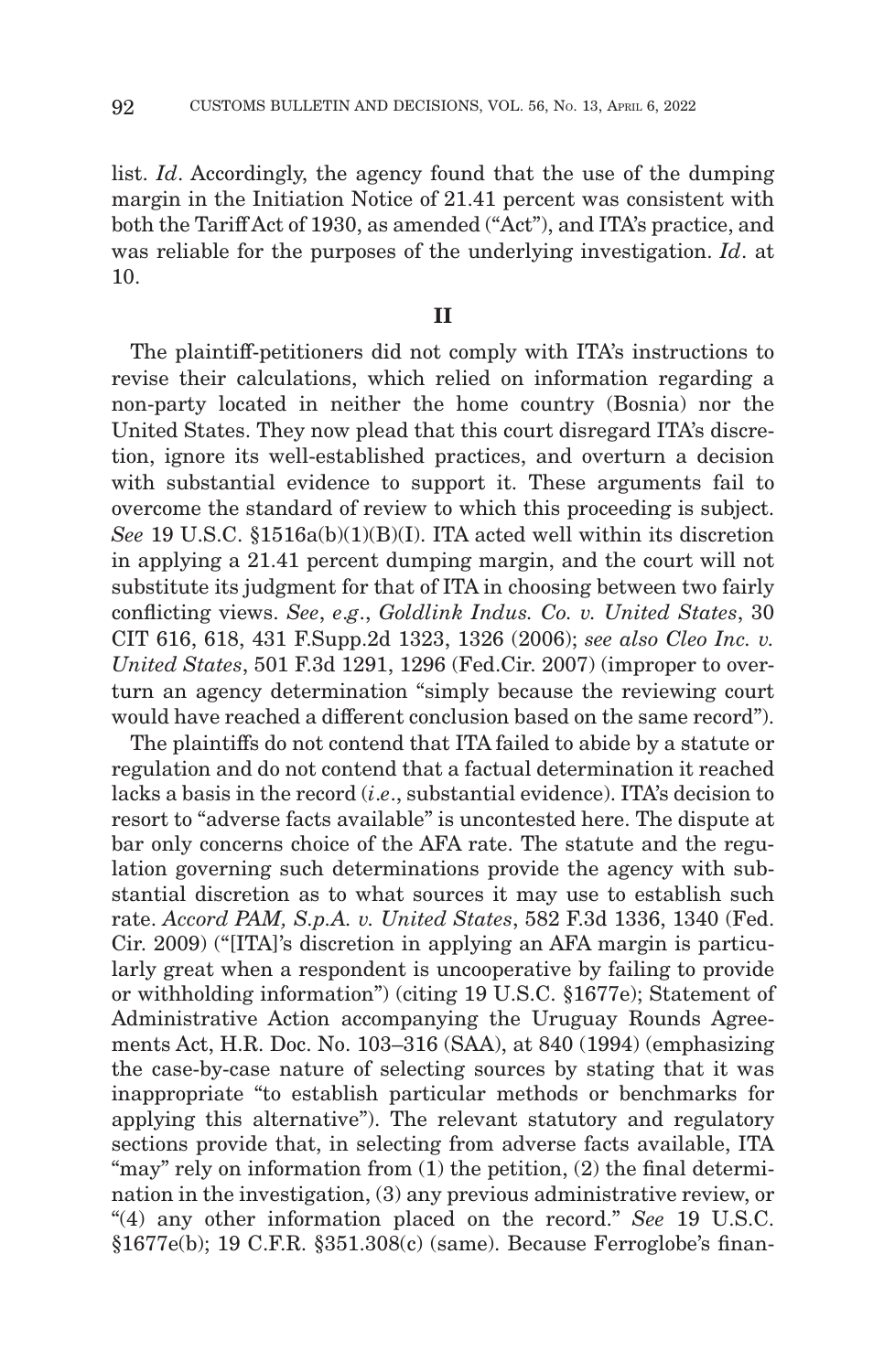cial statements are "other information placed on the record," *id*. (*see* Petition Supplement, CR 14, at 29–238), the "statute . . . expressly permitted [ITA] to turn to" them, *Papierfabrik August Koehler SE v. United States*, 843 F.3d 1373, 1380 (Fed.Cir. 2016). Accordingly, the plaintiffs cannot and do not show that ITA's decision was in violation of a statute or regulation.

Instead, plaintiffs' arguments rest primarily on their interpretation of outdated agency practices, pursuant to which ITA's purported preference for using financial statements from profitable companies supposedly defeats a preference for using financial statements from domestic, petitioning companies. In so doing, the plaintiffs ignore ITA's explanations founded on its current well-established practices, rely on inapposite decisions to confer outsized importance to outdated practices, and attempt to blur the distinction between a company having substantial business in the United States and one having none. These arguments lack merit.

Plaintiffs' overriding position appears to be that ITA abused its discretion. *See*, *e*.*g*., *Goodluck India Ltd. v. United States*, 11 F.4th 1335, 1342 (Fed.Cir. 2021) ("[ITA] abuses its discretion . . . if it departs from a consistent practice without reasonable explanation"). The plaintiffs do not, however, establish that the agency's decision to use the 21.41 rate represents a departure from a consistent practice, much less an unexplained one.

Because financial information from a Bosnian producer was not available, ITA's potential sources from which to select an AFA in its investigation were limited. It could resort either to (a) financial statements from an entirely third-country producer, Elkem, or to (b) financial statements from the parent company of one of the (U.S. producer) petitioners, which they provided to ITA. IDM at 2. Although the plaintiffs continue to argue that the agency should have exercised its discretion to use Elkem's financial statements for calculation of the constructed value financial ratios, $<sup>1</sup>$  it determined that Ferro-</sup> globe's financial statements were preferable because of (1) "[ITA]'s practice of relying on the petitioner's own data for initiation purposes in the absence of in-country information," *id*. at 10, and (2) ITA's general practice not to "rely on the third-country financial statements," *id.* at 9. Accordingly, the agency selected the financial statement linked to a U.S. producer over the financial statements from a third-country producer.

<sup>1</sup>*See* Pls' Reply Br, p. 16. The quality of this submission and the other papers filed by both sides herein obviates the need for oral argument, and the motion therefor can be, and hereby is, denied.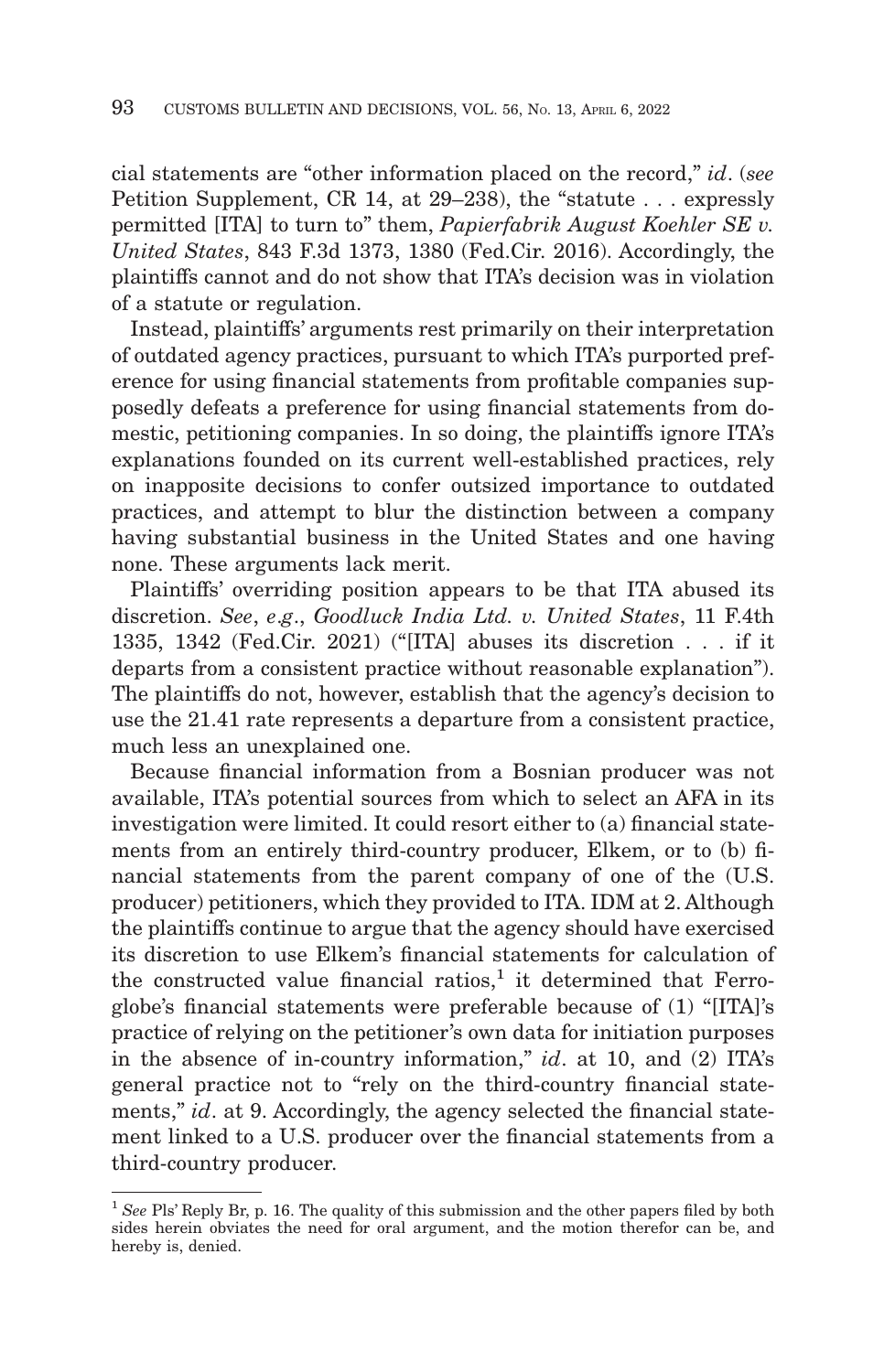The plaintiffs do not persuade that ITA's decision was unreasonable. As evidenced by the numerous other determinations it cited in the IDM, it frequently uses financial statements of a U.S. producer of comparable merchandise to calculate normal value based on constructed value for initiations when no in-country data are available. *See id*. at 9–10 n.48, citing, *inter alia*, *Mattresses from Cambodia, Indonesia, Malaysia, Serbia, Thailand, the Republic of Turkey, and the Socialist Republic of Vietnam: Initiation of Less-Than-Fair-Value Investigations*, 85 Fed.Reg. 23002 (April 24, 2020), and accompanying Indonesia initiation checklist at 9 (using a U.S. producer's financial statements); *Carbon and Alloy Steel Wire Rod from Belarus, Italy, the Republic of Korea, the Russian Federation, South Africa, Spain, the Republic of Turkey, Ukraine, United Arab Emirates, and United Kingdom: Initiation of Less-Than-Fair-Value Investigations*, 82 Fed.Reg. 19207 (April 26, 2017), and accompanying United Arab Emirates Initiation Checklist at 9–10 (using a U.S. producer's financial statements)). The IDM makes clear that this is done in accordance with agency practice of relying on a petitioner's own data for initiation purposes in the absence of in-country information, as well as ITA's preference for not using third-country financial statements to calculate constructed value profit and selling expense ratios. *Id*. at 6, 10.

The plaintiffs argue that Ferroglobe, like Elkem, "also is located in a third country," so ITA's justification for using information from Ferroglobe over Elkem is a "canard." Plaintiffs' Motion for Judgment on the Administrative Record ("Pls' Br"), ECF No. 19, at 4. At most, however, this argument only applies to the second rationale (concerning agency preference to not rely on third-country financial statements) and not the first (concerning its preference to use petitioners' own financial statements). In any case, this argument glosses over evident differences between Ferroglobe and Elkem. As ITA explained in the IDM, "[a]lthough the parent company is headquartered abroad, its financial statements include the data from the petitioner itself, making Ferroglobe's financial statements, at least in part, reflective of the financial data of that U.S. producer." IDM at 9. The agency found Ferroglobe's financial statements preferable to Elkem's financial statements because the latter "represent entirely third-country based data with no element of cost from either the country under investigation or a U.S. producer." *Id*. Furthermore, because "the petitioners calculated the cost of production based on their own experience," and thus ITA is "applying usage rates from a petitioner's own experience," it would be "appropriate to base the {constructed value} ratios on that petitioner's parent company" so that "the usage rates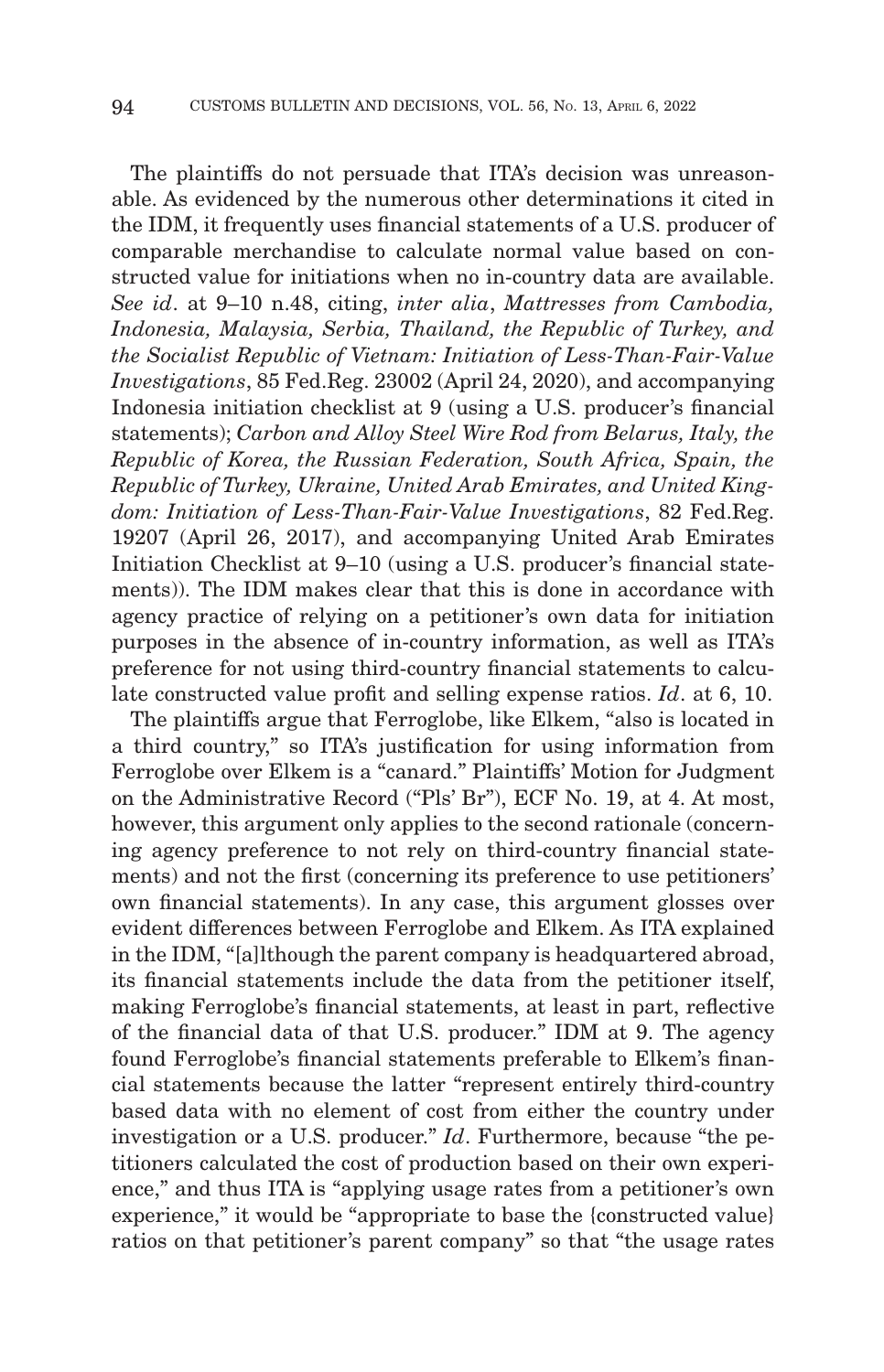and CV ratios have a link to the same source." *Id*. The plaintiffs have not demonstrated anything arbitrary or irrational about this reasoning.

The plaintiffs next argue that ITA's reliance on information from Ferroglobe violated its practice of not relying on financial information from companies that suffered losses. Pls' Br at 24–28. This argument fails for at least two reasons.

First, there is nothing in the statute that requires that ITA use financial statements showing a profit. In calculating normal value based on constructed value, it normally calculates a constructed value profit ratio using the preferred method under section 19 U.S.C. §1677b(e)(2)(A) of the Act, *i*.*e*., based on the respondent's own homemarket or third-country sales made in the ordinary course of trade. 19 U.S.C. §1677b(e). When the preferred method is unavailable, ITA relies on one of the three alternatives outlined in sections 19 U.S.C.  $§1677b(e)(2)(B)(i)$  through (iii). They are: (i) the use of the actual amounts incurred and realized by the specific exporter or producer in connection with the production and sale of merchandise that is in the same general category of products as the subject merchandise; (ii) the use of the weighted average of the actual amounts incurred and realized by exporters or producers (other than the respondent) that are subject to the investigation or review in connection with the production and sale of a foreign like product; or (iii) "the amounts incurred and realized for selling, general, and administrative expenses, and for profits, based on any other reasonable method, except that the amount allowed for profit may not exceed the amount normally realized by exporters or producers [other than the respondent] in connection with the sale, for consumption in the foreign country, of merchandise that is in the same general category of products as the subject merchandise . . .." 19 U.S.C.  $\S 1677b(e)(2)(B)$ . The plaintiffs do not demonstrate why ITA's selection was aberrant.

Second, the statute does not establish a hierarchy for selecting among the alternatives for calculating constructed value profit. *See* SAA at 840 ("At the outset, it should be emphasized, consistent with the Antidumping Agreement, new section  $773(e)(2)(B)$  does not establish a hierarchy or preference among these alternative methods. Further, no one approach is necessarily appropriate for use in all cases."). Moreover, as explained in the SAA, "the selection of an alternative will be made on a case-by-case basis, and will depend, to an extent, on available data." *See id*. at 840. The court does not concur with the argument that the fact that the SAA did not "establish particular methods and benchmarks for applying this alternative" implies that ITA must use any third-country, third-party source a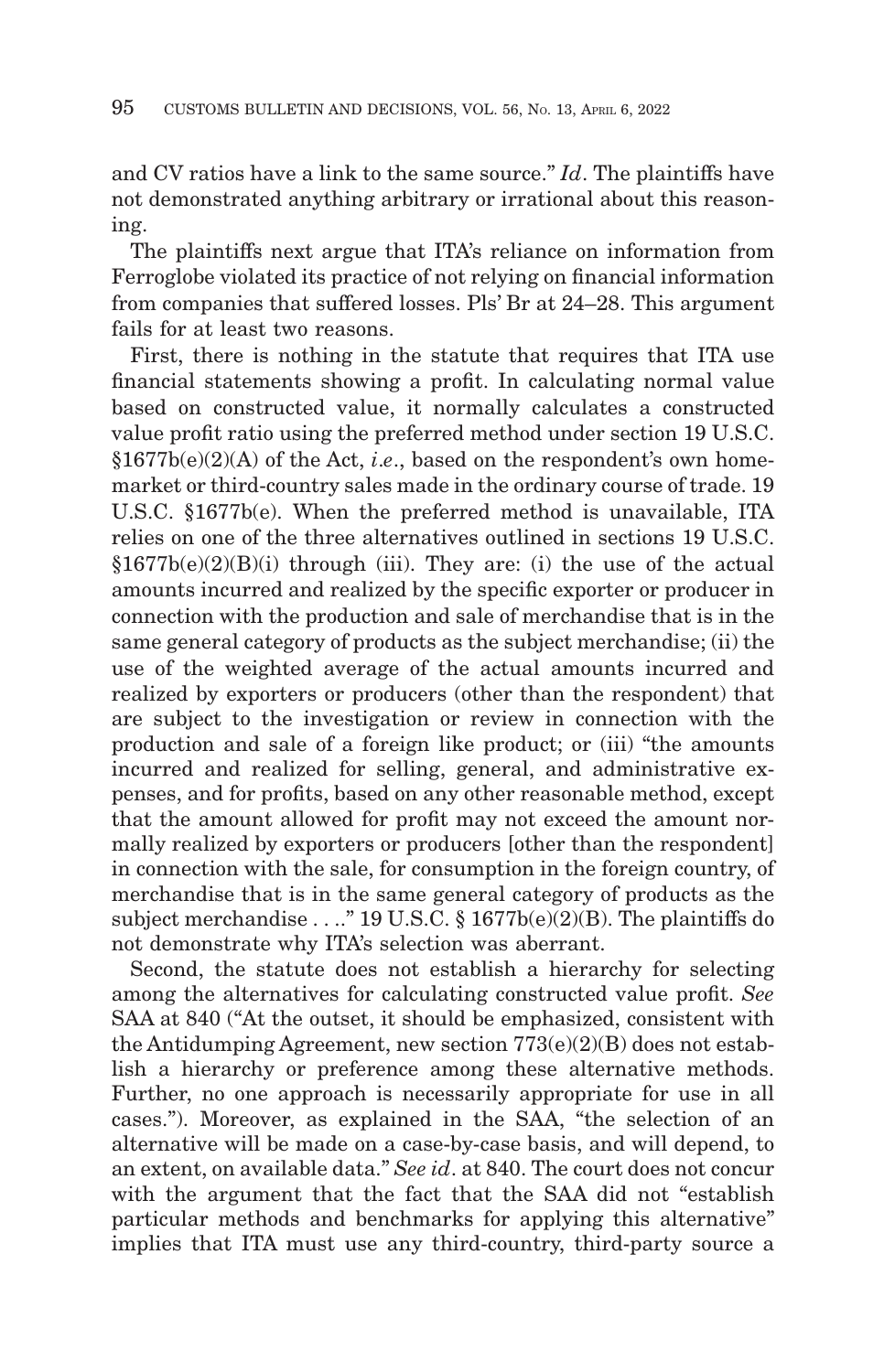petitioner selects. *See* Pls' Br at 22. ITA has discretion to select from any of the three alternative methods, depending on the information available on the record, and in this instance the information in the record only permitted it to select option three — "any other reasonable method" — because the only respondent in the underlying investigation was non-responsive. *See supra*. The plaintiffs argue that the fact that there is a "cap on the amount of profit that will be included" under this option "inherently assumes that the agency will rely on a source that does not have zero profit or a loss", Pls' Br at 18, but a basic canon of statutory interpretation produces the opposite result: because the statute explicitly sets an exception capping the amount of profit that can be included from surrogate financial statements, the absence of a "profit floor" exception means that there is no minimum profit requirement among surrogate financial statements. *See*, *e*.*g*., *Ventas, Inc. v. United States*, 381 F.3d 1156, 1161 (Fed.Cir. 2004) ("Where Congress includes certain exceptions in a statute, the maxim *expressio unius est exclusio alterius* presumes that those are the only exceptions Congress intended.").

Be that as it may, the plaintiffs do not point to any authority for the proposition that ITA's preference for profitable companies<sup>2</sup> must triumph over its practice of using financial statements from U.S. producers when no in-country data are available. As explained below, plaintiffs' cases do not show ITA relying on third-country data for calculating constructed value when adequate financial information about U.S. producers was available. *See* Pls' Br at 21–22. Rather, the agency only used third-country financial statements when there were no financial statements covering home market sales or from a U.S. producer available on the record. *Id*. Here, however, ITA had record information available that was linked to one of the petitioning companies, which included data from a U.S. producer that could be used to calculate constructed value. IDM at 2, 10. Thus, none of those cases support plaintiffs' position.

They argue, largely based on *EMD from Australia* and *PVA from Korea*, that ITA has a practice of not selecting rates as adverse facts available when those rates were calculated using financial statements showing a loss. *See* Pls' Br at 24–31. However, those cases do not show that ITA has a practice of prioritizing profitable financial statements from third-country producers over those of U.S. producers that show a loss when calculating constructed value for initiation. In

<sup>2</sup> For example, in *Catfish Farmers of Am. v. United States*, 33 CIT 1258, 1273, 641 F.Supp.2d 1362, 1378 (2009), the dispute was whether ITA was reasonable in choosing to use a profitable third-country seafood processor to derive surrogate financial ratios for a nonmarket economy company to the exclusion of another third-country seafood processor that was not profitable.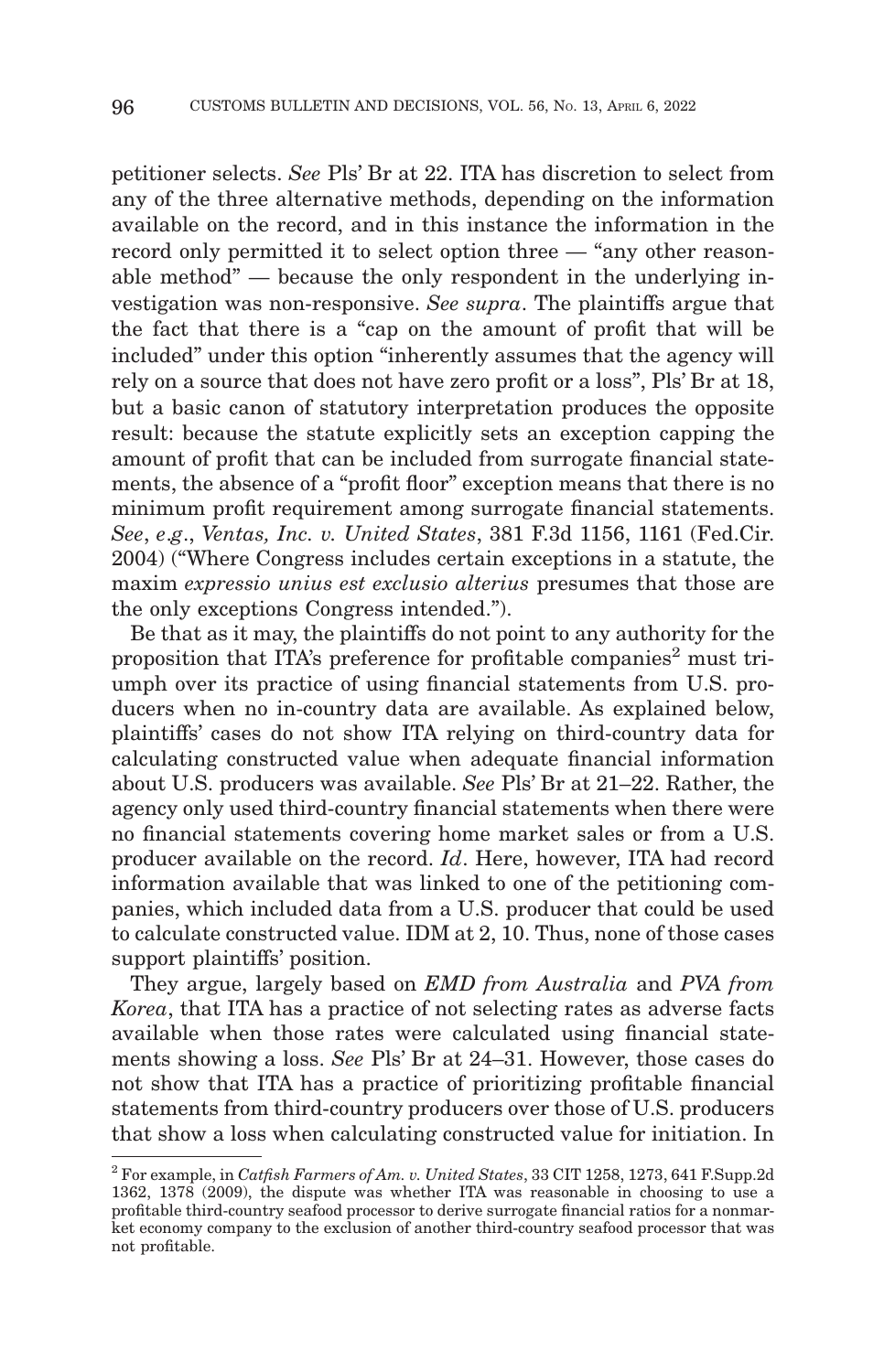fact, in both instances, the agency ultimately relied on profitable financial statements from other producers in the country of investigation, and not financial statements from a third-country producer. *See Notice of Final Determination of Sales at Less Than Fair Value and Termination of Critical Circumstances Investigation: Electrolytic Manganese Dioxide from Australia*, 73 Fed.Reg. 47586 (Dep't of Commerce Aug. 14, 2008); Issues and Decision Memorandum at 5–6 (ITA chose to calculate constructed value based on an Australian producer with home market sales); *Notice of Final Determination of Sales at Less Than Fair Value: Polyvinyl Alcohol From the Republic of Korea*, 68 Fed.Reg. 47540 (Dep't of Commerce Aug. 11, 2003); Issues and Decision Memorandum at Comment 1 (ITA used a Korean producer with home market sales as a surrogate company from which to select a reasonable constructed value profit rate).

Unlike in *EMD from Australia*, in the underlying investigation herein ITA did not have profitable surrogate financial statements from the country of investigation that could be used in calculating constructed value. IDM at 2. *PVA from Korea* likewise represented a different set of facts, in which ITA had a source for calculating constructed value that included both U.S. sales and home market sales in financial statements. *See PVA from Korea* at Comment 1. By contrast, in its investigation at bar, ITA was faced with the options of using either financial statements from Elkem, an entirely thirdcountry producer, or financial statements from Ferroglobe, a parent company of one of the petitioning companies whose financial data included financial statements from a U.S. producer. IDM at 2, 9.

When ITA selects an alternative method for calculating normal value based on constructed value, its practice, in the absence of in-country information, is to rely on a petitioner's own data, in the form of financial statements from U.S. producers, over a third-party producer for initiation purposes. *Id*. at 9–10. Plaintiffs' citations to *Mid Continent Steel & Wire, Inc. v. United States*, 41 CIT \_\_\_, \_\_\_, 273 F.Supp.3d 1348, 1351–53 (2017), *aff'd in part*, 941 F.3d 530, 542–43 (Fed.Cir. 2019), and *Husteel Co. v. United States*, 40 CIT \_\_\_, \_\_\_, 180 F.Supp.3d 1330, 1343–46 (2016), *aff'd*, 710 Fed. Appx. 890 (Fed.Cir. 2018), are not to the contrary. *See* Pls' Br at 21–22. Neither of those cases addressed ITA's method of selecting an AFA rate, nor did they address whether the agency should have used third-country financial information over financial information regarding a petitioner operating in the United States. Here, ITA acted in accordance with its practice when it used Ferroglobe's financial statements, which were the only fully audited ones provided by the petitioners in response to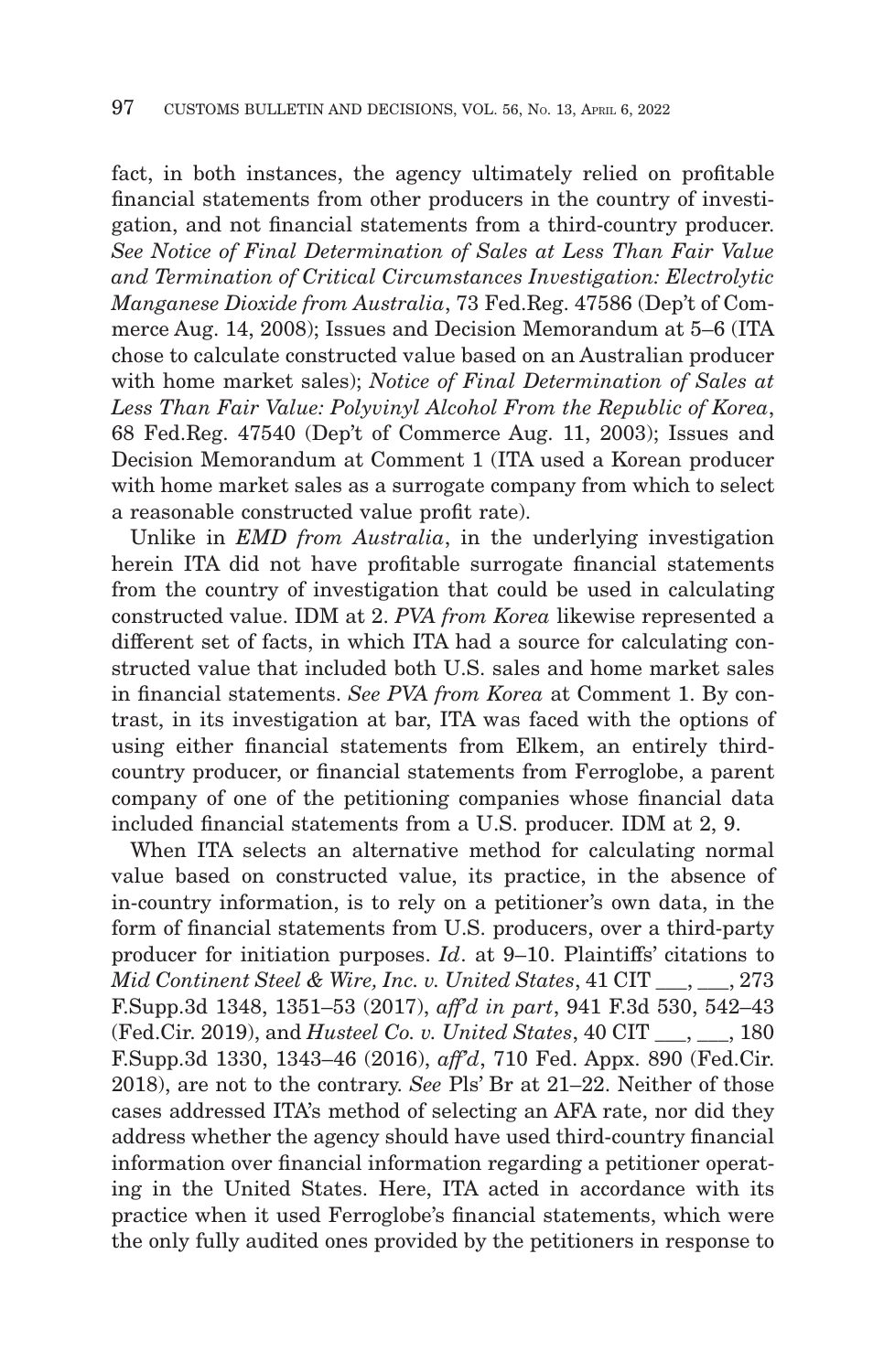the agency to calculate normal value based on constructed value. *Id*. at 2, 9, 10.

The plaintiffs next argue that Elkem's financial information is superior to Ferroglobe's because the latter reflects a company involved in a "wide range of business activities," including the production of silicon metal, whereas Elkem is a "pure-play producer of silicon metal" like RSS. Pls' Br at 4. As a preliminary matter, and as the plaintiffs admit, "Petitioners also provided separate financial data for GSM, a subsidiary of Ferroglobe, which were used to compile the aggregated financial data forming the basis of Ferroglobe's audited consolidated financial statements." Pls' Br at 24. More importantly, the plaintiffs adduce no authority for the proposition that the surrogate company must only (or even primarily) produce the product at issue. Indeed, the Trade Preferences Extension Act of 2015 made clear that, in applying an adverse inference in selecting among the facts otherwise available, ITA "is not required" to demonstrate that the "dumping margin used" "reflects an alleged commercial reality of the interested party" for "any" purpose. 19 U.S.C. §1677e(d)(3). Accordingly, the relevance of Ferroglobe's other operations is neither established nor apparent. Plaintiffs' elevation of their own statement that "all silicon metal producers use essentially the same inputs and production process," Pls' Br at 23, would, at most, show that Elkem might be an acceptable (but not mandatory) surrogate company.

Finally, the plaintiffs argue that "[ITA]'s practice is to select, as an AFA rate, the higher of: (1) the highest dumping margin alleged in the petition, or (2) the highest calculated rate of any respondent in the investigation." Pls' Br at 15, 28–31. According to them, the fact that the sole mandatory respondent did not provide sufficient information to calculate a rate required ITA to accept the highest rate alleged in their petition. *Id*. However, this framework does not reflect the agency's current practice when making adverse inferences, which is to "select the higher of: (1) the highest margin stated in the notice of initiation; or (2) the highest margin calculated for any respondent." *Papierfabrik Aug. Koehler SE v. United States*, 843 F.3d 1373, 1380 (Fed.Cir. 2016) (noting that plaintiff did not disprove this practice). In other words, as explained in the IDM, ITA has a practice of corroborating the rate found in the Initiation Notice and applying that rate as adverse facts available. *See* IDM at 7–8. Notably, the petitioners even acknowledged that "the Department typically assigns the highest estimated dumping margin from its initiation notice as the AFA rate in these situations, which is 21.41 percent for Bosnia and Her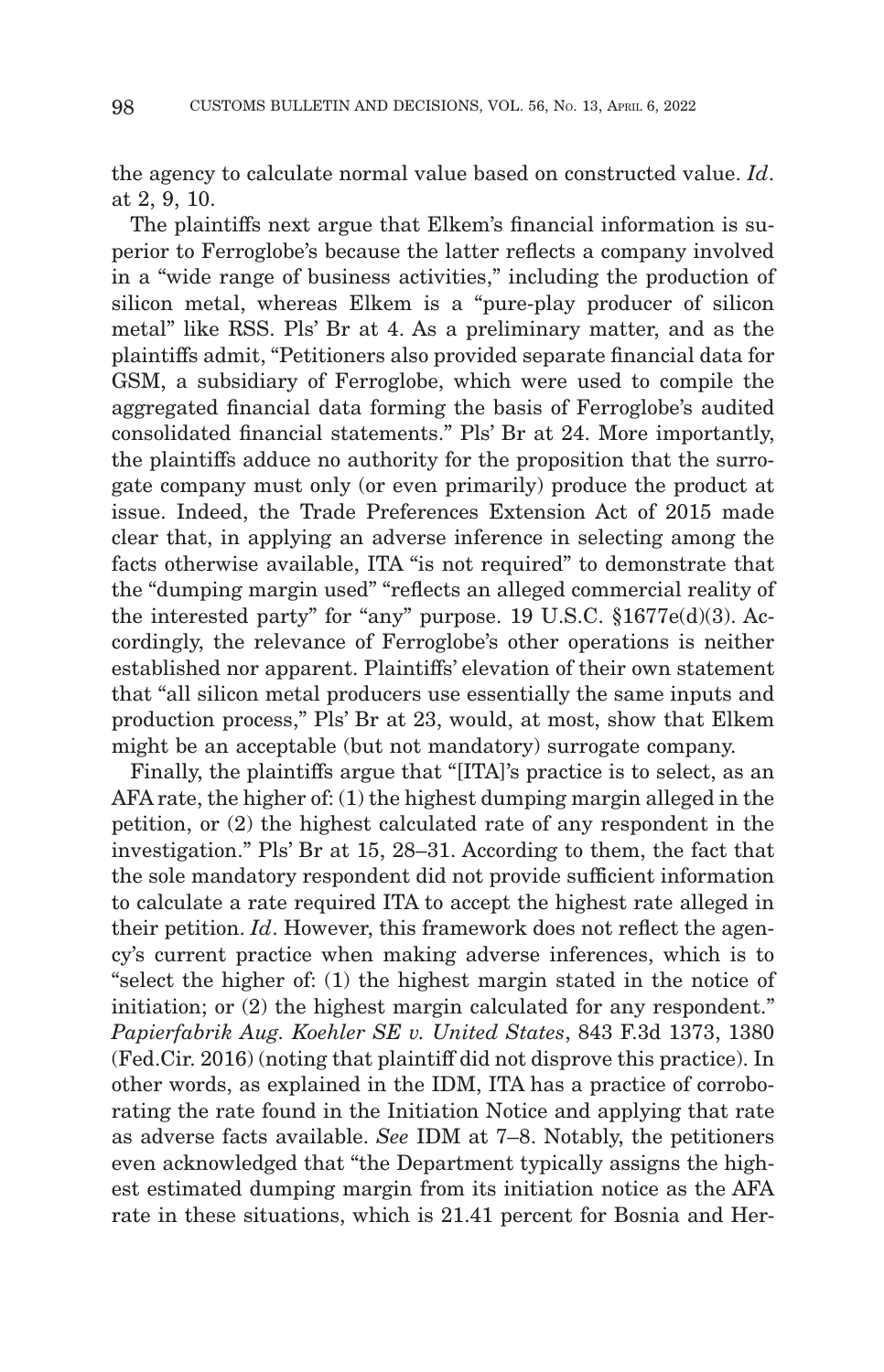zegovina in this case . . .." *See Silicon Metal from Bosnia and Herzegovina: Request for Application of Total Facts Available with Adverse Inferences to RSS*, PR 46, CR 26, at 2.

Plaintiffs' citation to *Welded Stainless Pressure Pipe from Thailand: Final Determination of Sales at Less Than Fair Value*, 79 Fed.Reg. 31093 (Dep't of Commerce May 30, 2014), is not to the contrary because, in that case, the initiation margin was not adjusted from the petition margin, so there was no reason for ITA to make any distinction between the petition margin and the initiation margin. *See Welded Stainless Pressure Pipe From Malaysia, Thailand, and the Socialist Republic of Vietnam: Initiation of Antidumping Duty Investigations*, 78 Fed.Reg. 35253 (Dep't of Commerce June 12, 2013) (initiation notice accepting that the "estimated dumping margins for welded stainless pipe from Thailand range from 23.77 percent to 24.01 percent"). Notably, in that case was cited a related ITA decision in which the margins alleged in the petition had been "adjusted at initiation," and the agency ultimately selected an even higher rate based on information obtained during the course of its investigation. *See* Issues and Decision Memorandum, *Welded Stainless Pressure Pipe From Thailand: Final Determination of Sales at Less Than Fair Value*, 79 Fed.Reg. 31093 (Dep't of Commerce May 30, 2014). Here, the margin alleged in the petition was also "adjusted at initiation" in accordance with agency current practices. As explained above, the plaintiffs have not established that ITA was unreasonable in adjusting the petition rate in arriving at the initiation rate.

The other ITA decisions on which the plaintiffs now rely, *EMD from Australia* and *PVA from Korea* —- which are from 2003 and 2008 — represent a prior practice of the agency. Under that practice, it would revisit the initiation margin when selecting for use as an AFA, potentially recalculating it using information later obtained in those investigations or evaluating whether it was sufficiently adverse. *See* IDM at 7–9. In each of those proceedings, ITA recalculated the rates under the premise that rates initially calculated based on financial statements showing a loss would not be adverse, but would rather benefit the non-cooperative respondents. *See* Pls' Br at 26 (quoting *EMD from Australia* and accompanying IDM at 6).

That practice, however, has since been superseded by ITA's current practice of not recalculating the initiation rate when selecting it as adverse facts available. Under current practice, the agency seeks to evaluate and confirm the reliability of the information presented in a petition at the time of the initiation of an investigation, and then ITA only corroborates the margin in the initiation notice when selecting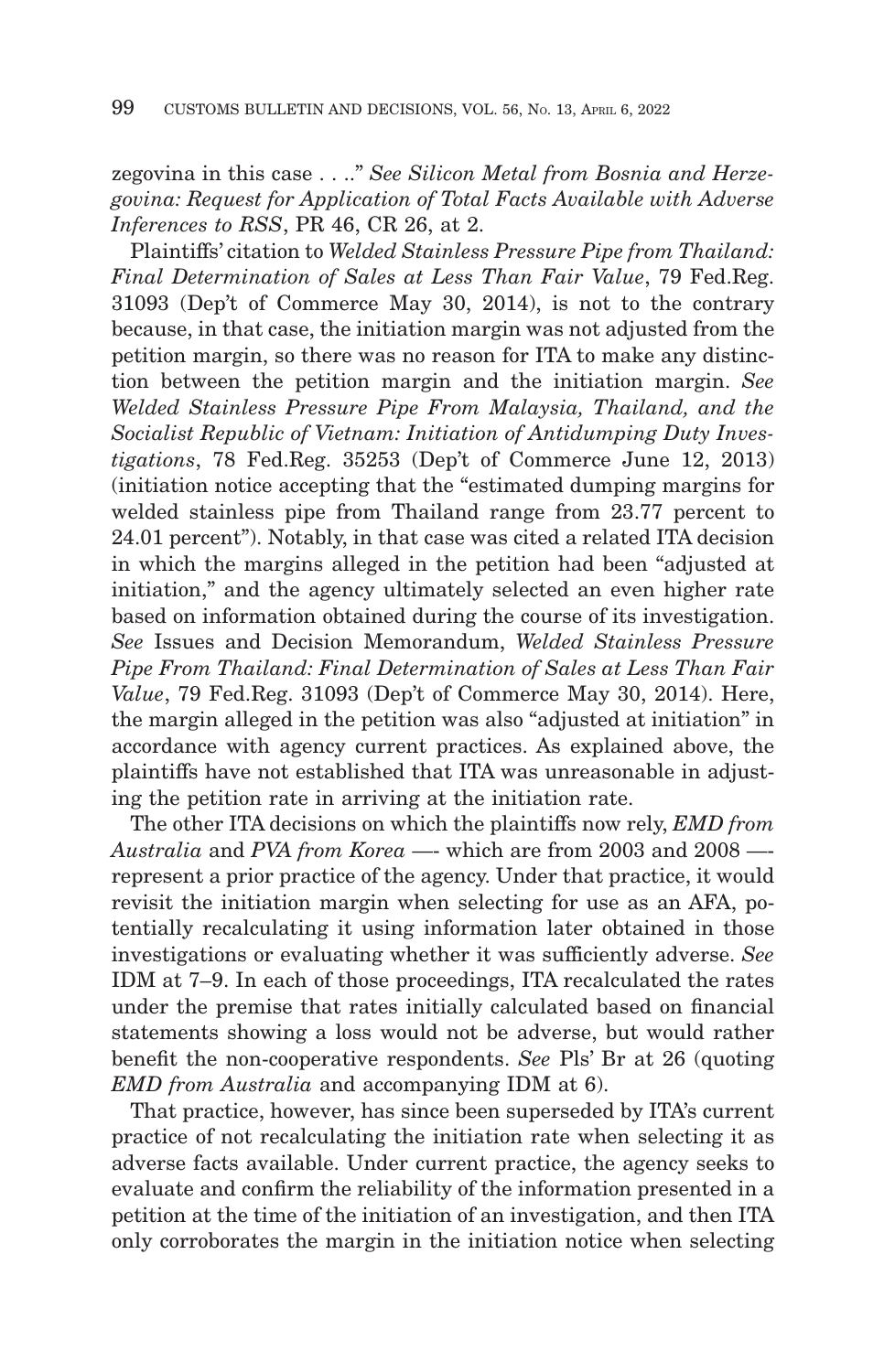an AFA rate. IDM at 7–8 (citing *Aluminum Wire and Cable from the People's Republic of China: Final Affirmative Determination of Sales at Less Than Fair Value*, 84 Fed.Reg. 58134 (Dep't of Commerce October 30, 2019), and accompanying Issues and Decision Memorandum at Comment 1). Current policy and practice are based on the fact that ITA has no ability to evaluate whether the adverse facts available rate is sufficiently adverse when there are no participating respondents, there are no calculated rates, and there is no order in place. *See* IDM at 8 (citing *Certain Steel Wheels 12 to 16.5 Inches in Diameter from the People's Republic of China: Final Affirmative Determination of Sales at Less Than Fair Value, and Final Affirmative Determination of Critical Circumstances*, 84 Fed.Reg. 32707 (Dep't of Commerce July 9, 2019), and accompanying Issues and Decision Memorandum at Comment 1 (*Steel Wheels from China*).

ITA has followed this practice now for over a decade, and has consistently stated that it does not revisit the initiation margin when selecting it for use as AFA. *See* IDM at 7–8 (citing *Certain Steel Grating from the People's Republic of China: Final Determination of Sales at Less than Fair Value*, 75 Fed.Reg. 32366 (Dep't of Commerce June 8, 2010) (*Steel Grating from China*), and accompanying Issues and Decision Memorandum at Comment 2; *Aluminum Wire and Cable from the People's Republic of China: Final Affirmative Determination of Sales at Less Than Fair Value*, 84 Fed.Reg. 58134 (Dep't of Commerce Oct. 30, 2019), and accompanying Issues and Decision Memorandum at Comment 1). Further evidence of this change in practice since the determinations in *EMD from Australia* and *PVA from Korea* can be found in ITA's inclusion of language in the initiation notices for those two matters stating that it would consider alternative options for calculating profit if it became necessary to rely on the constructed-value-based margin from the petition for adverse facts available. *See* IDM at 7, n. 35. This language is no longer included in ITA's initiation notices, however, and was not included in the Initiation Notice herein.

In the investigation underlying this action, ITA took the same approach as it has in other investigations presenting similar circumstances, such as in *Steel Wheels from China*. Like that matter, the administrative proceeding herein involved an investigation where no respondents participated, no order was in place, and there were no calculated rates that could be used to determine whether the adverse facts available rate would be sufficiently adverse in the context of a producer's actions over a period of time under the discipline of an order. IDM at 8, n.38. In accordance with current practice and under such set of facts, ITA corroborated the dumping margin found in the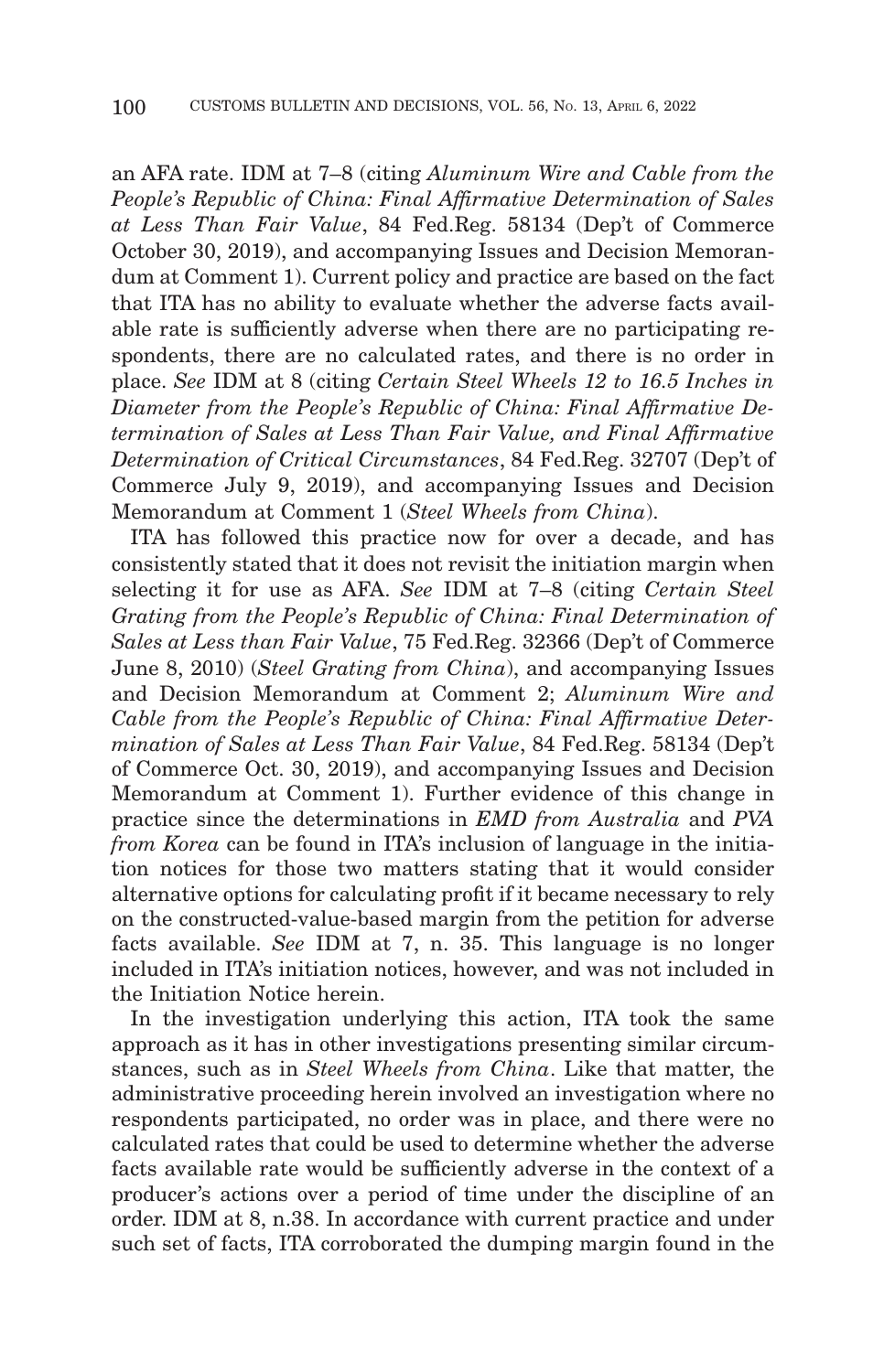Initiation Notice, determined that the margin was reliable and had probative value, and thus was appropriate to use as an adverse facts available rate. *Id*. at 8–9.

In short, the practice exemplified in the decisions the plaintiffs cite is no longer current and has not been for many years. *Id*. at 7–9. This is demonstrated by the cases spanning over a decade that ITA referenced in the IDM as evidence of its current practice, which replaced the practice the plaintiffs rely on in their arguments. *Id*. at 7–8 & n. 36, 38–40. When it selects an alternative method for calculating normal value based on constructed value, ITA's practice, in the absence of in-country information, is to rely on a petitioner's own data, in the form of financial statements from U.S. producers, over a thirdparty producer for initiation purposes. *Id*. at 9–10. ITA thus used Ferroglobe's financial statements, which were the only fully audited financial statements provided in response to its request, to calculate normal value based on constructed value. *Id*. at 2, 9, 10. Contrary to plaintiffs' argument, it would have been against the agency's current practice to evaluate the margin contained in the Initiation Notice to determine whether it was sufficiently adverse under the circumstances —- and there was nothing in the record to make this evaluation. *See id*. at 7–9.

To summarize, ITA acted in accordance with its current practice when it based the AFA rate on the initiation rate of 21.41 percent, which, as discussed above, was reasonably determined based on Ferroglobe's financial statements. The plaintiffs at times appear to suggest that this rate was so low that RSS secretly wanted it to apply because it would be more favorable than the rate it would be assigned if RSS had participated. *See* Pls' Br at 12, 14, 30 n. 7, 33. However, ITA "is not required to determine, or make any adjustments to" a "weighted average dumping margin based on any assumptions about information the interested party would have provided if the interested party had complied with the request for information." 19 U.S.C. §1677e(b)(1). *See Nippon Steel Corp. v. United States*, 337 F.3d 1373, 1382 (Fed.Cir. 2003) (holding that ITA may apply an adverse inference for a respondent's "failure to cooperate to the best of respondent's ability, regardless of motivation or intent").

### **III**

In view of the foregoing, plaintiffs' motion for judgment on the agency record must be denied, and this action dismissed.

So ordered.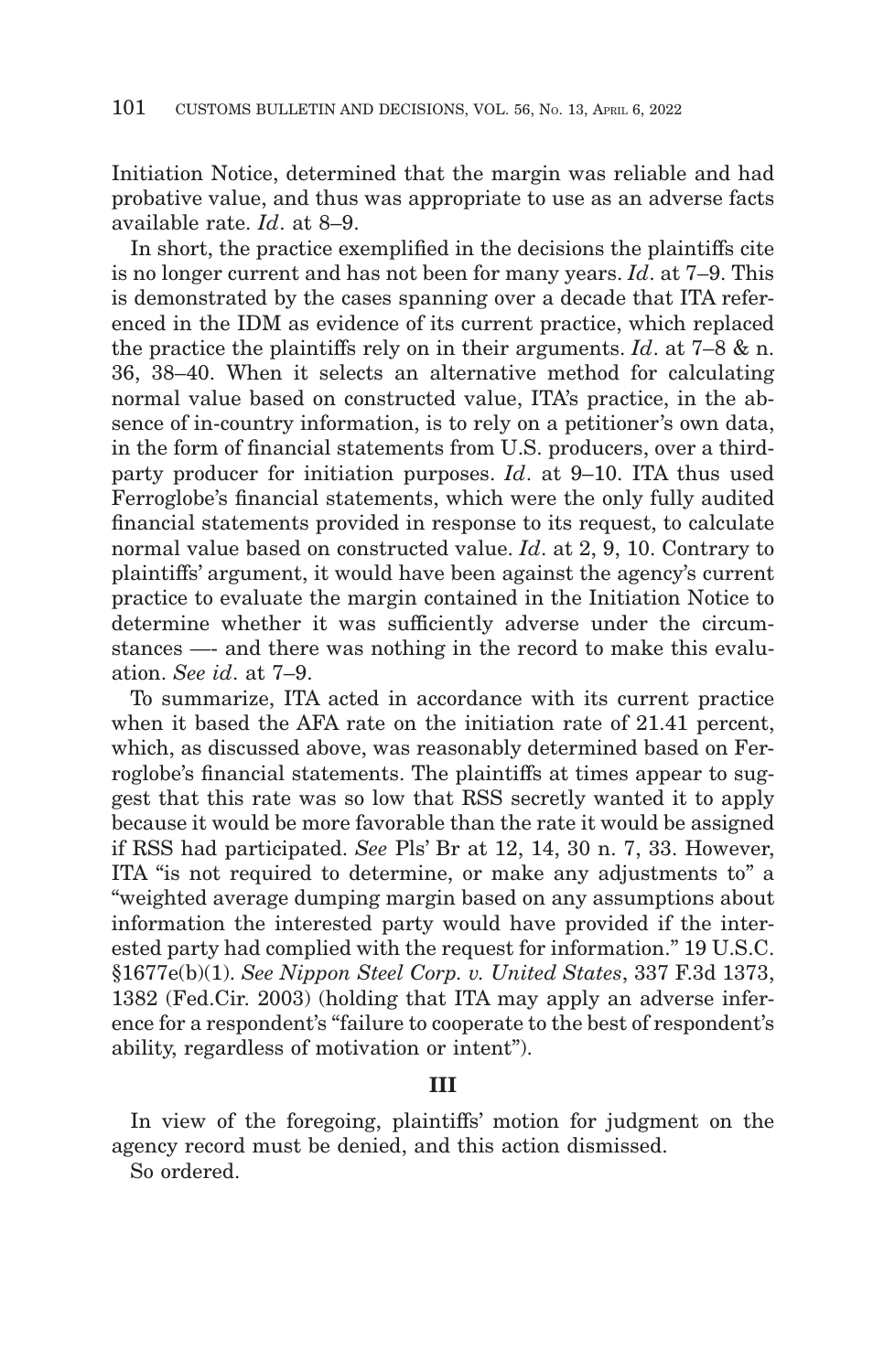Dated: March 21, 2022 New York, New York

*/s/ Thomas J. Aquilino, Jr.*  $\frac{1}{s}$  /  $\frac{s}{s}$  Thom SENIOR JIIDGE

Slip Op. 22–24

THE ANCIENTREE CABINET CO., LTD., Plaintiff, CABINETS TO GO, LLC, Plaintiff-Intervenor, v. UNITED STATES, Defendant, and AMERICAN KITCHEN CABINET ALLIANCE, Defendant-Intervenor.

> Before: Gary S. Katzmann, Judge Court No. 20–00114

[The court sustains Commerce's Final Results of Redetermination.]

Dated: March 21, 2022

*Gregory S. Menegaz*, *J. Kevin Horgan* and *Alexandra H. Salzman*, DeKieffer & Horgan, PLLC, of Washington, D.C., for Plaintiff The Ancientree Cabinet Co., Ltd.

*Mark R. Ludwikowski*, Clark Hill PLC, of Washington, D.C., for Plaintiff-Intervenor Cabinets To Go, LLC.

*Iona Cristei*, Trial Attorney, Commercial Litigation Branch, Civil Division, U.S. Department of Justice, of Washington, D.C., for Defendant United States. With her on the brief were *Brian M. Boynton*, Acting Assistant Attorney General, *Patricia M. McCarthy*, Director, and *Tara K. Hogan*, Assistant Director. Of Counsel *Savannah Rose Maxwell*, Attorney, Office of Chief Counsel for Trade Enforcement & Compliance, U.S. Department of Commerce.

*Luke A. Meisner* and *Roger B. Shagrin*, Schagrin Associates, of Washington, D.C., for Defendant-Intervenor American Kitchen Cabinet Alliance.

### *OPINION*

#### **Katzmann, Judge:**

The Ancientree Cabinet Co., Ltd. ("Plaintiff" or "Ancientree") brought this action to contest the U.S. Department of Commerce's ("Commerce") final affirmative antidumping duty ("AD") determination in its investigation of wooden cabinets and vanities from the People's Republic of China ("China"). Ancientree challenged Commerce's determination, alleging that its selection of Romania as primary surrogate country and subsequent analysis of surrogate factors of production were unsupported by substantial evidence, and that its calculation of financial ratios was arbitrary and capricious. *Ancientree Cabinet Co., Ltd. v. United States*, 45 CIT \_\_, \_\_, 532 F. Supp. 3d 1241, 1247 (2021). The court determined that, while Commerce's surrogate country selection and surrogate FOP analysis were adequately supported by the record, its financial ratio calculations re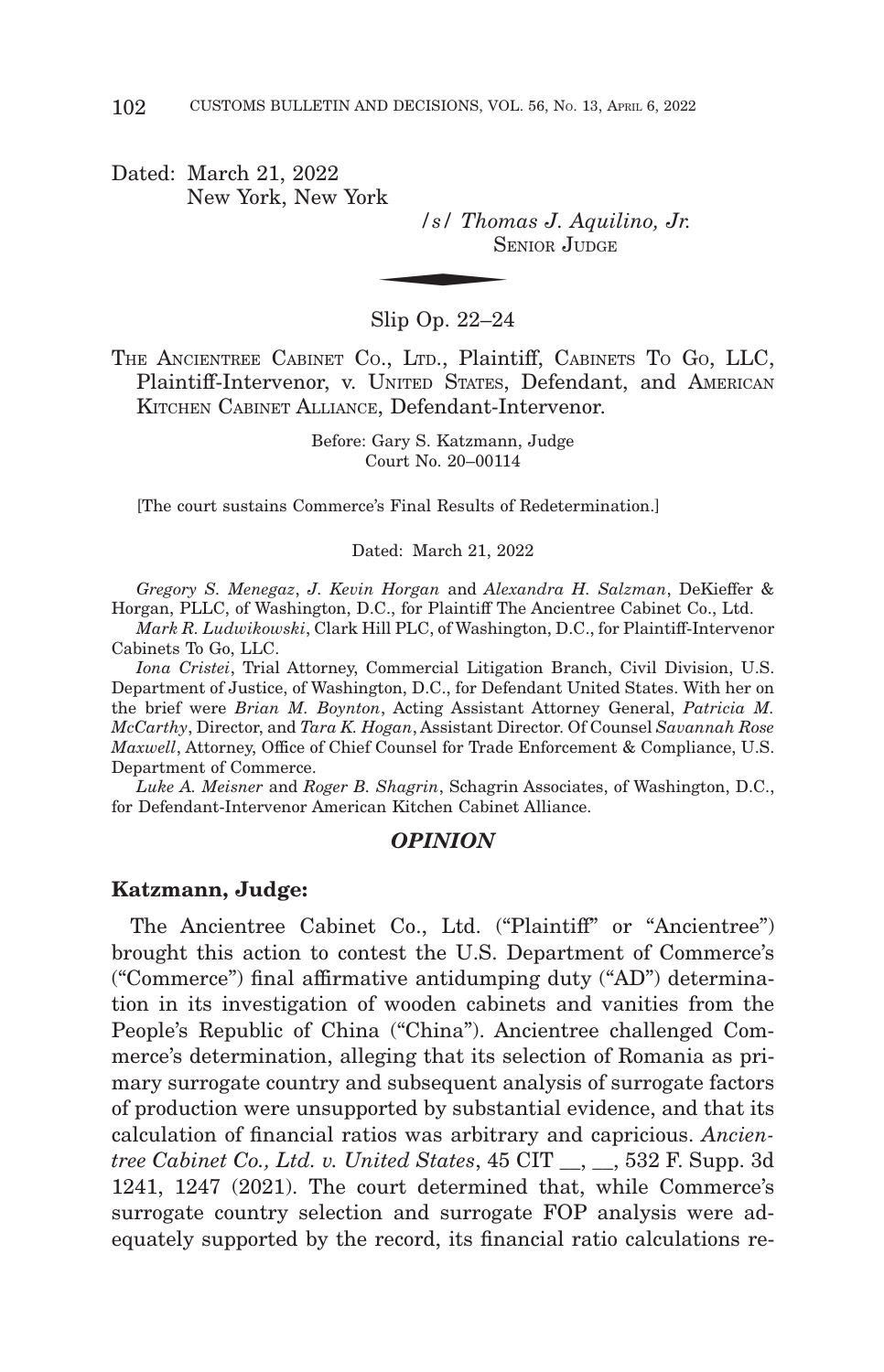quired remand for further explanation. *Id.* at 1265. Commerce having now provided additional explanation of its calculations, the court concludes that the financial ratio calculations are supported by substantial evidence and sustains Commerce's determination on remand.

## **BACKGROUND**

## *I. Legal and Factual Background*

The court set out the relevant legal and factual background of the proceedings in further detail in its previous opinion, *Ancientree Cabinet Co., Ltd. v. United States*, 532 Supp. 3d 1241 ("*Ancientree I*"). Information relevant to the instant opinion is set forth below.

Where, as here, the merchandise under investigation is exported from a non-market economy ("NME"),<sup>1</sup> Commerce determines the normal value of the subject merchandise in large part through valuation of the manufacturer's factors of production ("FOPs"). 19 U.S.C. § 1677b(c)(1). FOPs are the factors "utilized in producing merchandise," and include the "hours of labor required, . . . quantities of raw materials employed, . . . amounts of energy and other utilities consumed, and . . . representative capital costs, including depreciation," among other factors. 19 U.S.C. § 1677b(c)(1), (3)(A)–(D).

Commerce is required to value the FOPs reported by NME manufacturers on the basis of "the best available information regarding the values of such factors in a market economy country or countries" it identifies. 19 U.S.C. § 1677b(c)(1)(B). These countries — commonly known as "surrogate countries" — must, to the extent possible, display "a level of economic development comparable to that of the [NME] country" as well as "significant produc[tion] of comparable merchandise." 19 U.S.C. § 1677b(c)(4). Once the surrogate country or countries are selected, Commerce generates "surrogate financial ratios from 'the financial statements of . . . manufacturing firms'" within the primary surrogate country, relying on those "select financial statements" which provide the "best available information." *Ancientree I*, 532 F. Supp. 3d at 1248 (quoting *CP Kelco US, Inc. v. United States*, 40 CIT \_\_, \_\_, 2016 WL 1403657 at \*1 (2016)).

The investigation of wooden cabinets and vanities from China currently before the court was initiated by Commerce on March 26, 2019. *See Wooden Cabinets and Vanities and Components Thereof From the People's Republic of China: Initiation of Less-Than-Fair-Value Investigation*, 84 Fed. Reg. 12,587 (Dep't Commerce Apr. 2, 2019) (initiat-

<sup>1</sup>*See AD Investigation of Certain Aluminum Foil from the People's Republic of China: Affirmative Prelim. Determination of Sales at Less-Than-Fair Value and Postponement of Final Determination*, 82 Fed. Reg. 50,858, 50,861 (Dep't Commerce Nov. 2, 2017) (finding that China is a non-market economy).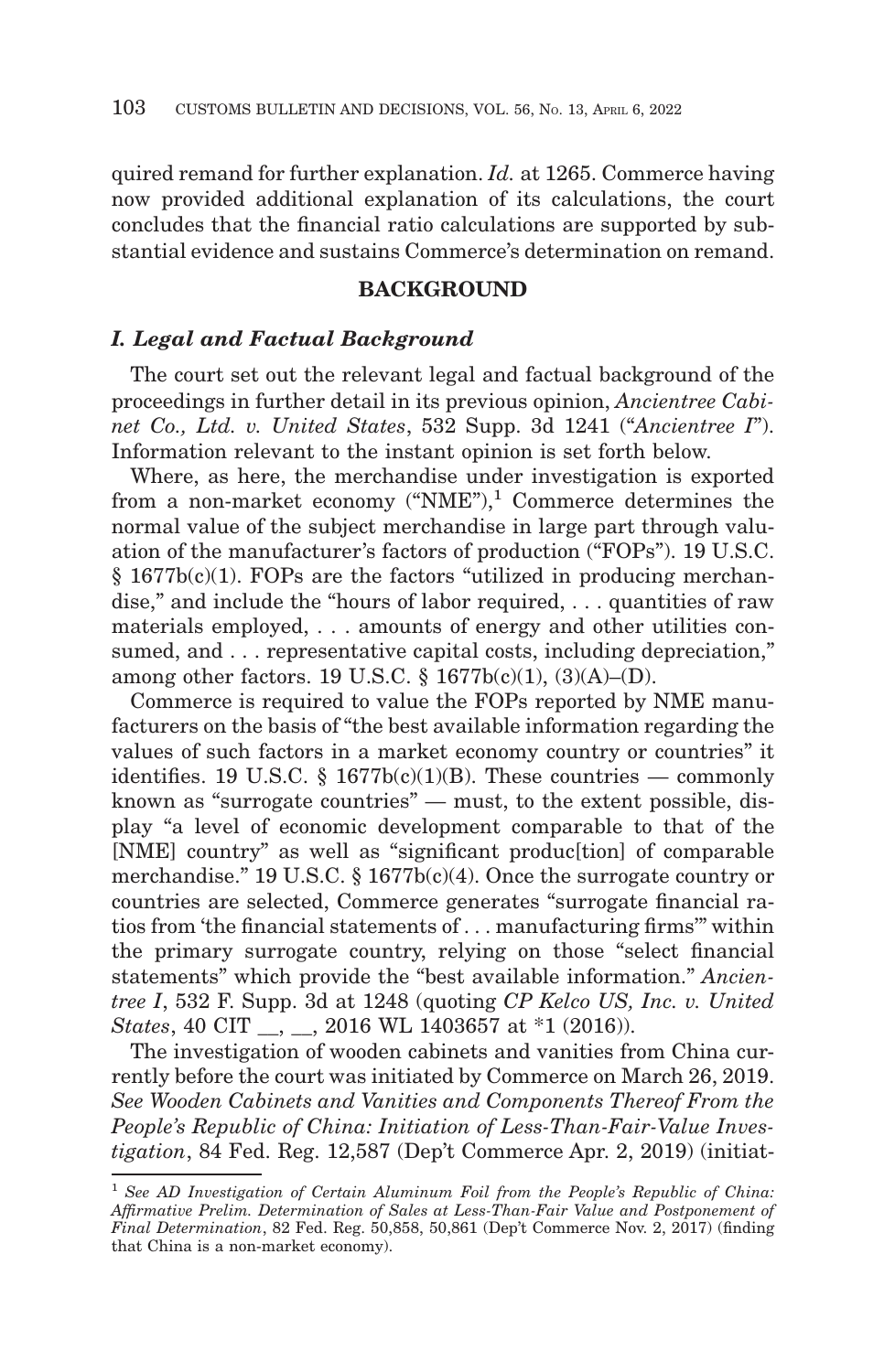ing AD investigation for the period of investigation of July 1, 2018 to December 31, 2018). Commerce selected Ancientree as a mandatory respondent to the investigation, *see* Respondent Selection Mem. (Dep't Commerce June 4, 2019), P.R. 838, and accordingly requested that Ancientree report the FOPs consumed to produce its wooden cabinets, *see* AD Questionnaire (Dep't Commerce Apr. 25, 2019), P.R. 842. Ancientree, in response, "reported various FOPs, including birch and poplar sawnwood, particleboard, medium density fibreboard . . . and paint." *Ancientree I*, 532 F. Supp. 3d at 1249–50.

At around the same time, Commerce's Office of Policy ("OP") determined, based on data from the World Development Report, that Romania, Malaysia, Russia, Mexico, Brazil, and Kazakhstan were all countries at a comparable level of economic development to China, and requested interested party comments on potential surrogates. *See* Request for Economic Development, Surrogate Country and Surrogate Value Cmts. and Information at 1–2, Attach. (Dep't Commerce June 17, 2019), P.R. 850. Defendant-Intervenor American Kitchen Cabinet Alliance ("AKC Alliance") recommended Romania as the primary surrogate country, while Ancientree recommended Malaysia. See Petitioner, Initial Surrogate Value Cmts. (Aug. 7, 2019), P.R. 956–61 ("AKC Alliance Prelim. SV Comments"); Ancientree, Prelim. Surrogate Value Submission (Aug. 7, 2019), P.R. 952–53 ("Ancientree Prelim. SV Comments").

On October 9, 2019, after consideration of the various submissions, Commerce issued its preliminary determination. *See Wooden Cabinets and Vanities and Components Thereof from the People's Republic of China: Prelim. Affirmative Determ. of Sales at Less than Fair Value, Postponement of Final Determ. and Extension of Provisional Measures*, 84 Fed. Reg. 54,106 (Dep't Commerce Oct. 9, 2019) ("*Preliminary Determination*"), and accompanying Preliminary Decision Memorandum (Oct. 9, 2019) P.R. 1407 ("PDM"), as corrected by *Wooden Cabinets and Vanities and Components Thereof from the People's Republic of China: Prelim. Affirmative Determ. of Sales at Less than Fair Value, Postponement of Final Determ. and Extension of Provisional Measures*, 84 Fed. Reg. 56,420 (Dep't Commerce Oct. 22, 2019). In the *Preliminary Determination* Commerce selected Romania as the primary surrogate country, finding that its level of economic development was comparable to China's, that it was a significant producer of comparable merchandise, and its producers could supply reliable surrogate value data. *See* PDM at 14. Commerce accordingly preliminarily valued Ancientree's FOPs on the basis of the Romanian surrogate data, and calculated surrogate financial ratios from the financial statements of Romanian manufacturer S.C.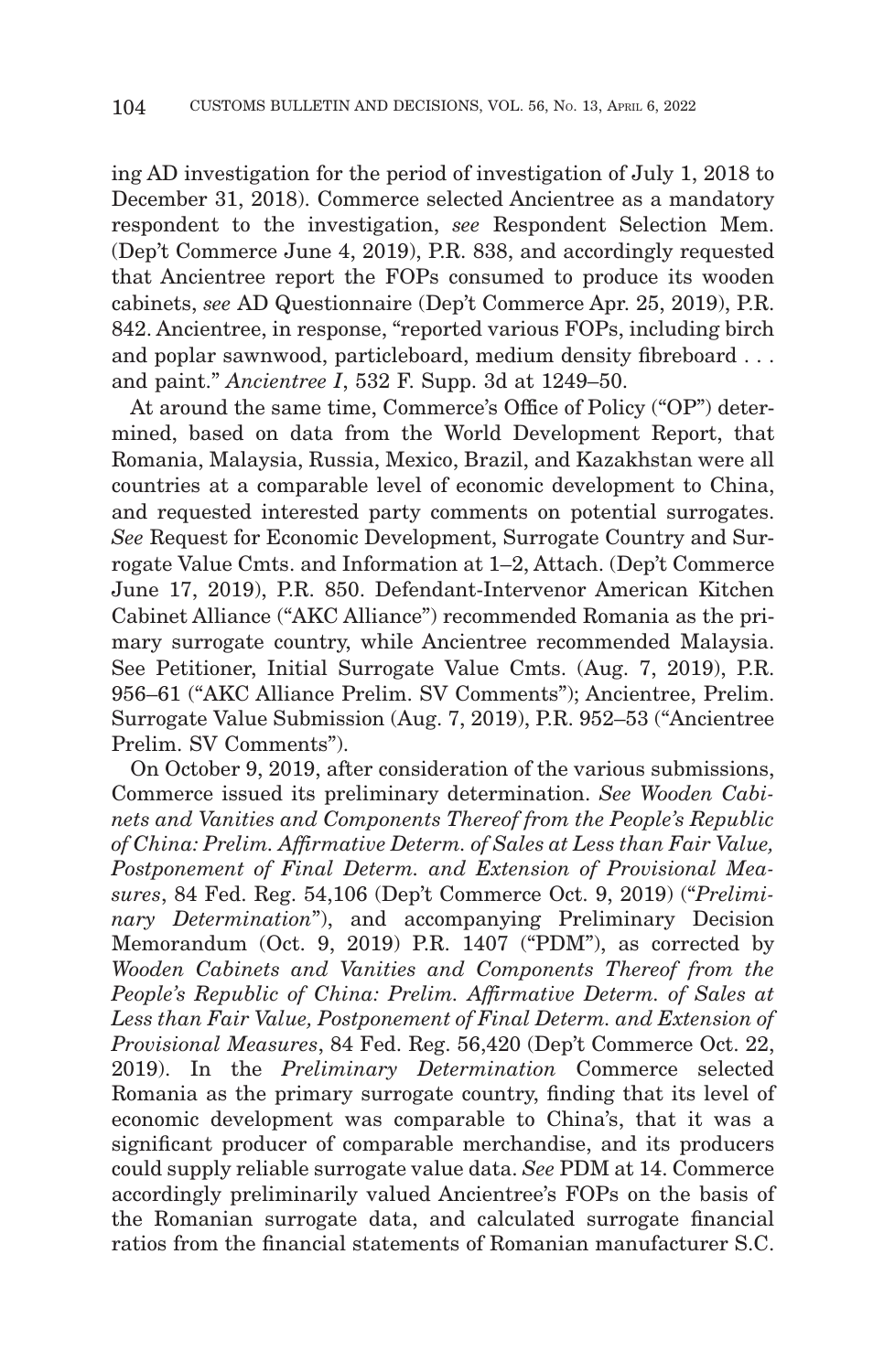Sigstrat S.A. ("Sigstrat"). *Id.* at 13–14; Prelim. Surrogate Value Memo (Dep't Commerce Oct. 3, 2019), P.R. 1411–12 ("Prelim. SV Memo").

On February 28, 2020, Commerce issued its final determination, in which it concluded that wooden cabinets and vanities from China were being sold at less than fair value in the United States and calculated the applicable AD rate. *See Wooden Cabinets and Vanities and Components Thereof from the People's Republic of China: Final Affirmative Determ. of Sales at Less Than Fair Value*, 85 Fed. Reg. 11,953 (Dep't Commerce Feb. 28, 2020), as corrected by *Wooden Cabinets and Vanities and Components Thereof From the People's Republic of China: Corrected Notice of Final Affirmative Determ. of Sales at Less Than Fair Value*, 85 Fed. Reg. 17,855 (Dep't Commerce Mar. 31, 2020) ("*Final Determination*"), and accompanying Issues and Decision Memorandum (Feb. 21, 2020), P.R. 1554 ("IDM"). In its *Final Determination*, Commerce largely maintained the surrogate value analysis from the *Preliminary Determination*, including both its selection of Romania as primary surrogate country and its calculation of surrogate financial ratios from Sigstrat's financial statements. IDM at 29–40. Commerce issued a final AD order on April 21, 2020. *Wooden Cabinets and Vanities and Components Thereof From the People's Republic of China: Antidumping Duty Order*, 85 Fed. Reg. 22,126 (Dep't Commerce Apr. 21, 2020) ("*Order*"). This appeal followed.

# *II. Procedural History*

Ancientree initiated this challenge to Commerce's *Final Determination* on May 21, 2020. Summons, ECF No. 1; Compl., ECF No. 6. AKC Alliance joined the litigation as Defendant-Intervenor on June 17, 2020. Consent Mot. to Intervene as Def.-Inter., ECF No. 10; Order Granting Mot. to Intervene, ECF No. 14. Cabinets To Go, LLC then joined this litigation as Plaintiff-Intervenor on June 19, 2020. Consent Mot. to Intervene as Pl.-Inter., ECF No. 15; Order Granting Mot. to Intervene, ECF No. 19. After consideration of the motions filed by Ancientree and Cabinets To Go, LLC for judgment on the agency record, and the opposition of the United States ("the Government") and AKC Alliance, the court sustained the *Final Determination* with respect to Commerce's selection of Romania as primary surrogate country and its selection of surrogate values, but remanded for further explanation Commerce's calculation of financial ratios. *Ancientree I*, 532 F. Supp. 3d at 1265–66. In particular, the court determined that Commerce failed to adequately address Ancientree's argument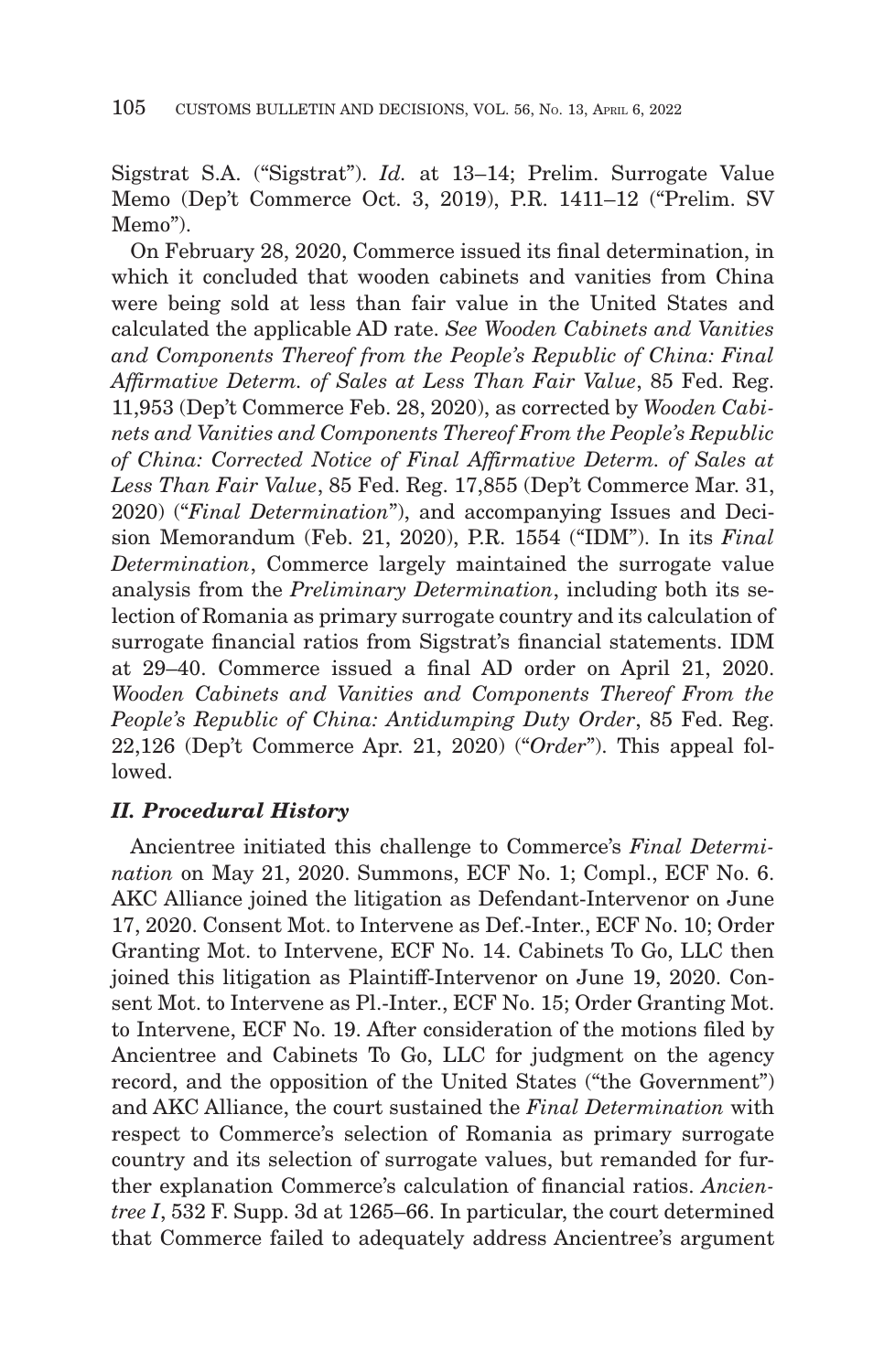that the financial ratio calculations "differed from Commerce's past calculations of financial ratios using Sigstrat's financial statements" by employing substantially fewer line items. *Id.* at 1260.

On October 12, 2021, Commerce filed its remand results. Final Results of Redeterm. Pursuant to Court Remand, ECF No. 61–1 ("*Remand Results*"). Ancientree and Defendant-Intervenor AKC Alliance each filed comments on the *Remand Results* in early November, and both AKC Alliance and the Government replied to Ancientree's comments in December of 2021. Def.-Inter.'s Cmts. on the U.S. Dep't of Commerce's Final Remand Redeterm., Nov. 10, 2021, ECF No. 66 ("Def-Inter.'s Br."); Pl.'s Cmts. in Opp. to Remand Redeterm., Nov. 12, 2021, ECF No. 67 ("Pl.'s Br."); Def.-Inter.'s Reply to Pl.'s Cmts. on the U.S. Dep't of Commerce's Final Remand Redeterm., Dec. 21, 2021, ECF No. 70 ("Def.-Inter.'s Reply"); Def.'s Resp. to Cmts. on Remand Redeterm., Dec. 21, 2021, ECF No. 71 ("Def.'s Reply").

## **JURISDICTION AND STANDARD OF REVIEW**

The court has jurisdiction over this action pursuant to 28 U.S.C. § 1581(c). The standard of review in this action is set forth in 19 U.S.C. § 1516a(b)(1)(B)(i): "[t]he court shall hold unlawful any determination, finding or conclusion found . . . to be unsupported by substantial evidence on the record, or otherwise not in accordance with law." A determination by Commerce "is supported by substantial evidence if a reasonable mind might accept the evidence as sufficient to support the finding." *Maverick Tube Corp. v. United States*, 857 F.3d 1353, 1359 (Fed. Cir. 2017) (citing *Consol. Edison Co. of N.Y. v. NLRB*, 305 U.S. 197, 229 (1938)). The court also reviews the determinations pursuant to remand "for compliance with the court's remand order." *Beijing Tianhai Indus. Co. v. United States*, 39 CIT \_\_, \_\_, 106 F. Supp. 3d 1342, 1346 (2015) (quoting *Yantai Xinke Steel Structure Co. v. United States*, 38 CIT \_\_, \_\_, 2014 WL 1387529 at \*2 (2014)).

#### **DISCUSSION**

On remand, Commerce continues to find that by beginning its financial ratio calculations with the cost of goods sold, "and not the income statement line items as Ancientree suggested, [it] used the methodology which yielded the most precise ratios possible, given the information present on this record." *Remand Results* at 20. In compliance with the court's remand instructions, Commerce responds directly to Ancientree's allegations that "Commerce's preliminary financial ratio calculation differed from Commerce's past calculations of financial ratios using Sigstrat's financial statements" and was therefore arbitrary and capricious. *Ancientree I*, 532 F. Supp. 3d at 1260. Commerce explains that while both Ancientree and AKC Alli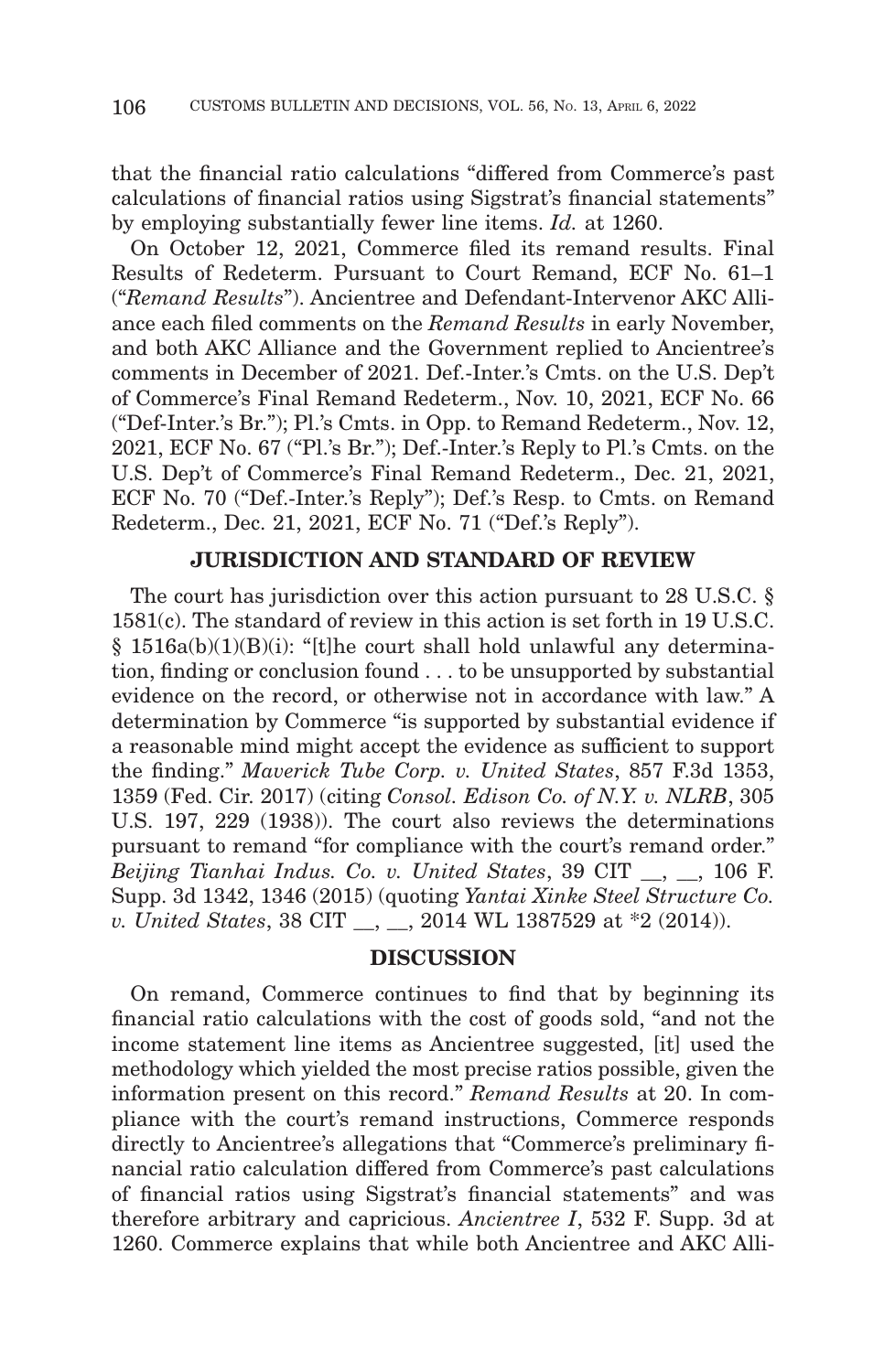ance proposed methodologies for calculating financial ratios from Sigstrat's financial statements, Ancientree's started with line items from the income statement  $-$  i.e., "costs identified by type of transaction" — and AKC Alliance's started with Note 7 to the financial statements, which "identifies costs by function." Remand Results at 10. Commerce adopted the latter methodology in the *Final Determination*, and adopts it again on remand, because starting with costs by function "allows Commerce to properly classify the costs as either manufacturing costs, operating costs . . . or financial expenses." *Id.* This in turn allows Commerce to "accurately calculate the cost of manufacturing ('COM')" and to "segregate the COM between direct manufacturing costs and factory overhead" by comparing the change in finished inventory and the cost of goods sold ("COGS"). *Id.* at 10–11. If Commerce were instead to rely on Sigstrat's income statement line-items identified by type of transaction, it would need to make additional assumptions to calculate a financial ratio, as it "cannot go behind surrogate financial statements to determine precisely what each item includes or to what activity it relates" where the data does not itself identify the function of a given expense.<sup>2</sup>  $Id$ . at 16. On this basis, Commerce concludes that calculating financial ratios from Note 7's costs-by-function accounting (including COGS) satisfies 19 U.S.C. § 1677b(c)(1)(B)'s requirement that "the valuation of the factors of production [in an NME] shall be based on the best available information regarding the values of such factors."

With respect to Ancientree's argument that, in any case, Commerce deviates from past practice by relying on Note 7's costs-by-function data over the line items identified by Ancientree, Commerce explains that in fact, it "prefers to use financial statements that list costs by function rather than type of transaction, because expenses such as labor can relate to manufacturing, administration, and selling" and further, "its preference is to use financial statements that include a line item for the costs of goods sold." *Id.* at 11–12 (quoting *Nantong Uniphos Chems. Co. v. United States,* 43 CIT , 415 F. Supp. 3d 1345, 1354–55 (2019)). Commerce further notes that while it did not rely on COGS (and costs by function generally) to calculate surrogate financial ratios from Sigstrat's financial statements in *Multilayered Wood Flooring from the People's Republic of China: Final Results of*

<sup>&</sup>lt;sup>2</sup> Commerce's practice of "refraining from 'peeking behind' the underlying data of surrogate financial statements" is longstanding, and was established in light of Commerce's inability to either "compel responses from third parties" or "ensure the timeliness or accuracy" of such responses. *CS Wind Vietnam Co., Ltd. v. United States*, 41 CIT \_\_, \_\_, 219 F. Supp. 3d 1273, 1279 (2017) (citation omitted), aff'd 721 Fed. Appx. 993 (Fed. Cir. 2018) (per curiam). Although not challenged in the present case, the court has previously found that that the maintenance of this policy is not an abuse of Commerce's discretion, and continues to do so here. *Id.* at 1284.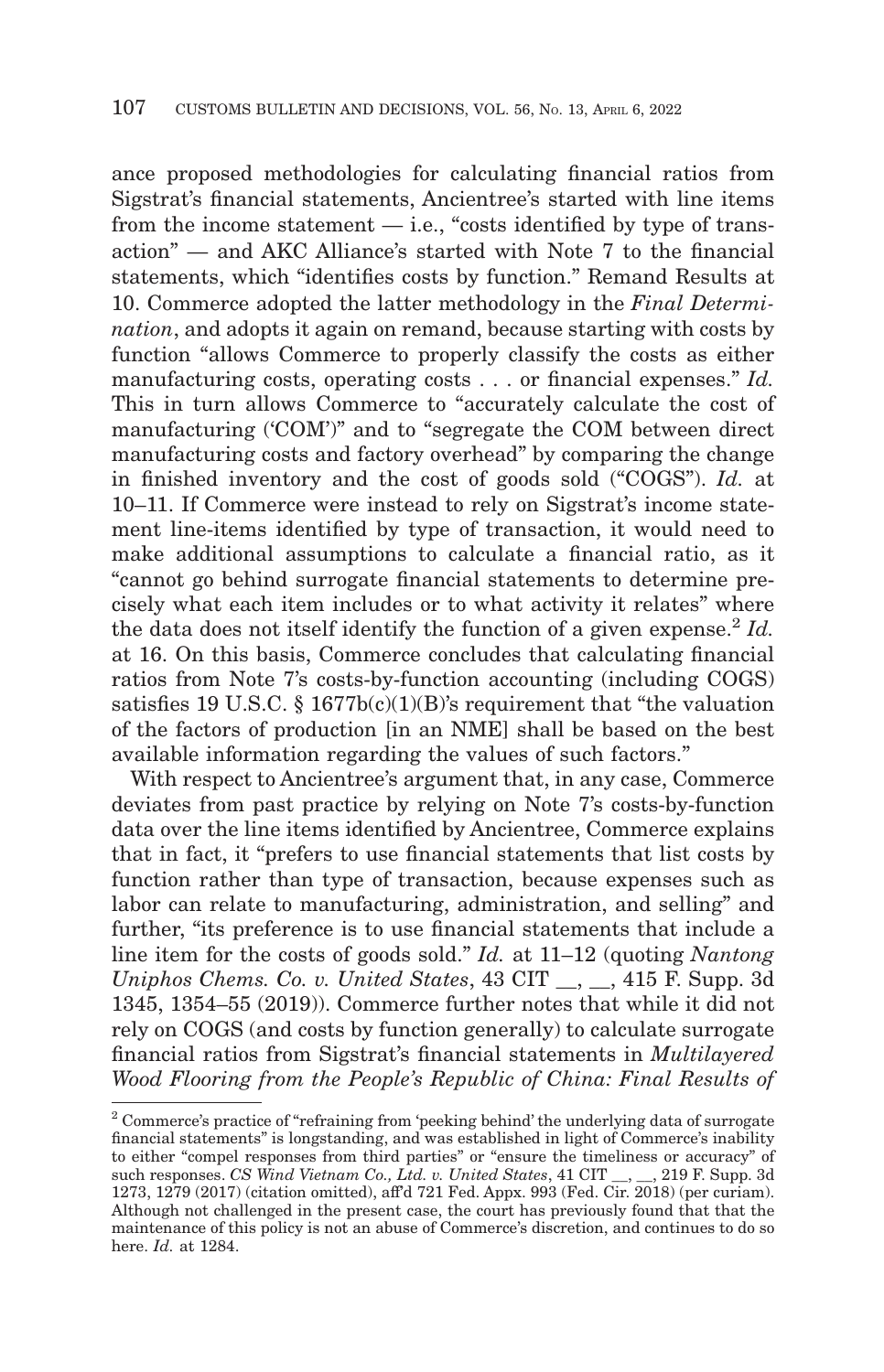*the Antidumping Duty Admin. Rev. and Final Determ. of No Shipments: 2016–2017*, 84 Fed. Reg. 38,002 (Dep't Commerce Aug. 5, 2019) ("*MLWF 2016–2017*") — a prior investigation highlighted by Ancientree — it *did* rely on COGS and costs by function in *Multilayered Wood Flooring from the People's Republic of China: Final Results of Antidumping Administrative Review; 2013–2014*, 81 Fed. Reg. 46,899 (Dep't Commerce July 19, 2016) ("*MLWF 2013–2014*"). *Id.* at 17–18. Indeed, in the latter review, Commerce explains that it calculated financial ratios from the same Note 7 explanation of costs employed in the instant investigation. *Id.* at 18 (quoting *MLWF 2013–2014* and accompanying IDM at 27–28). Although Commerce acknowledges that it employed Ancientree's methodology in *MLWF 2016–2017*, it notes that "the adjustments made in each segment may not be appropriate in other segments, let alone other proceedings" and declines to adopt the same methodology in the present case given the information on the record. *Id.* at 20.

In response, Ancientree disputes Commerce's assertion that its selected methodology is more accurate than the line-item analysis Ancientree proposed. Pl.'s Br. at 1. Ancientree again argues that beginning with Note 7's costs-by-function breakdown is contrary to Commerce's "normal and logical calculation methodology," and that calculation of the surrogate financial ratios must begin with the income statement's line-item classifications. *Id.* at 2. Disputing Commerce's assertion that an analysis based on COGS more accurately apportions costs that, when viewed on a transactional basis, commingle manufacturing, administration, and selling expenses, Ancientree argues that Commerce's failure to consider specific transactional line items (including "raw materials and consumable expenses" and "personnel expenditure") reduces the accuracy of the calculated ratio. *Id*. at 5. Ancientree reiterates its argument that Commerce "uniquely" relies on the costs-by-function breakdown set out in Note 7 in this investigation — rather than basing its ratio calculation on the income statement — and fails to "adequately or reasonably explain[] why it calculated the ratios differently in this investigation or how accuracy has been increased by this change." *Id.* at 6–7. Finally, Ancientree contends that where Commerce does consider line items from the income statement, as it does "outside expenses (with energy and water)," its adjustments to and assignment of those costs "amount[s] to pure speculation" and the resultant ratio cannot be supported by substantial evidence.3 *Id.* at 5.

<sup>3</sup> Ancientree also alleges that Commerce's analysis runs "contrary to the flow" of Sigstrat's financial statements. Pl.'s Br. at 2. As Ancientree fails to provide any evidence for its apparent contention that reading a statement "out of order" renders its contents unreliable, the court declines to address this argument further.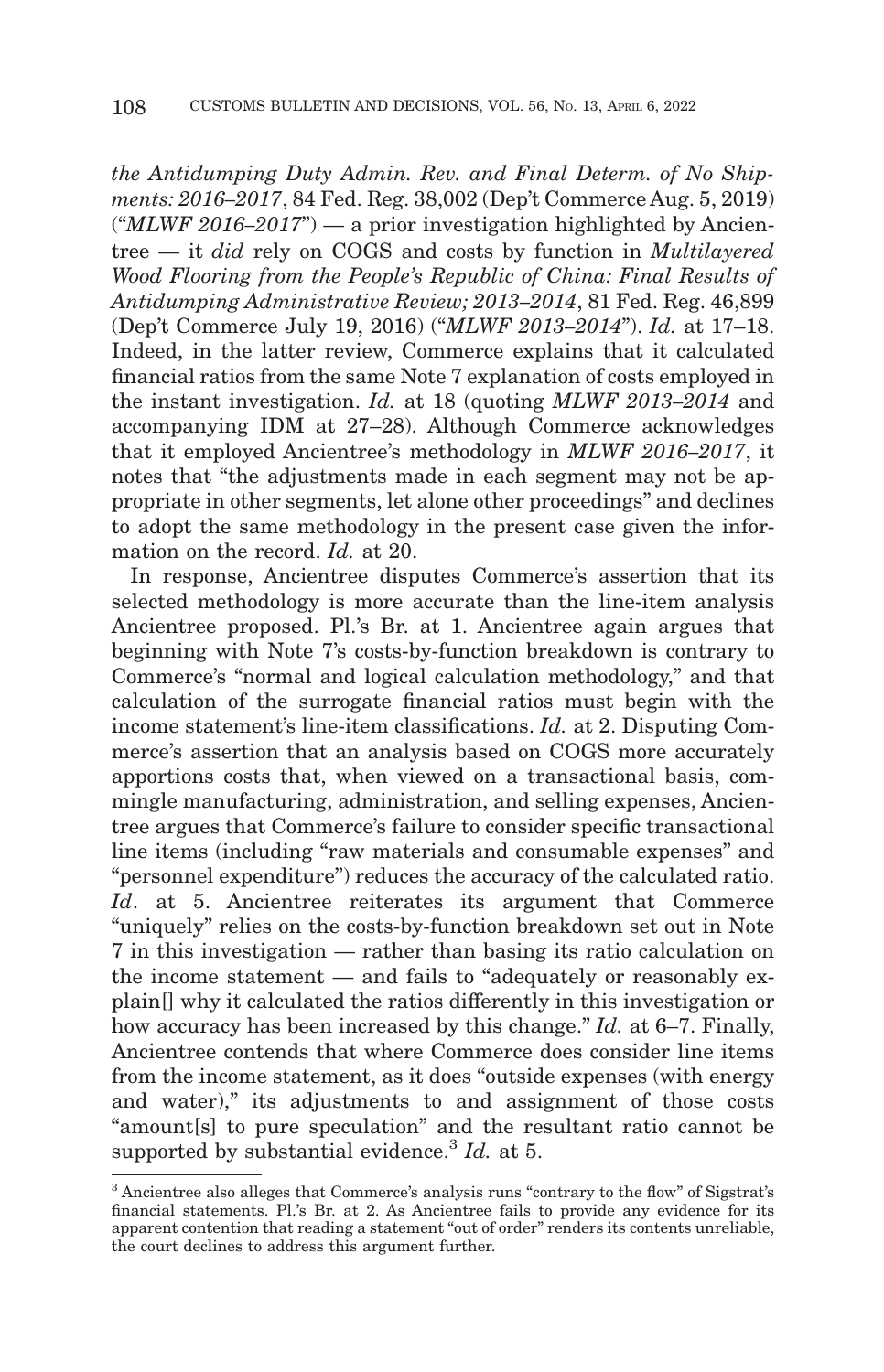Ancientree's arguments are opposed by the Government and AKC Alliance, each of whom support Commerce's remand results. Both the Government and AKC Alliance argue that Commerce's financial ratio calculation methodology is more accurate than Ancientree's proposed alternative, and is supported by substantial evidence. Def.'s Reply at 11–14; Def.-Inter.'s Br. at 2. AKC Alliance further notes that while a minimum level of detail is required for Commerce's analysis to be accurate, once the accuracy requirement is satisfied, "there is no general preference to use as many line items as possible." Def.-Inter.'s Reply at 5–6. The Government and AKC Alliance also contend that Commerce reasonably determined it was not departing from past practice by basing its ratio calculation on Note 7 rather than the income statement. Def.'s Reply at 15–18; Def.-Inter.'s Reply at 2–3, 6. Both parties note Commerce's stated preference for using COGS as the starting point for a valuation of manufacturing overhead, profits, and selling, general and administrative expenses. Def.'s Reply at 12; Def.-Inter.'s Reply at 3. They each additionally argue that the "past practice" identified by Ancientree is unsupported by evidence on the record and in any case fails to compel Commerce to rely on the income statement in the present case. Def.'s Reply at 15–16; Def.-Inter.'s Reply at 6–7. Finally, the Government contests Ancientree's assertion that Commerce's analysis of "outside expenses (with energy and water)" rests on mere speculation; arguing instead that Commerce's approach to adjustment and allocation was reasoned and conservative. Def.'s Reply at 23–24.

The court concludes that Commerce adequately explained its methodology on remand, and accordingly upholds Commerce's calculated financial ratios. First, with respect to the methodology itself, the court holds that Commerce's reliance on COGS — and on Note 7 generally — as the starting point for its surrogate ratio analysis is supported by substantial evidence. Commerce explains on remand that, because the financial ratios rely upon the total direct manufacturing costs of the surrogate producer, "selecting the best record information for the total direct manufacturing costs used in the financial ratio calculations is integral to the accuracy of Commerce's calculations." *Remand Results* at 11. As the court has previously noted, "[b]y definition, the cost of goods sold . . . captures all of the costs of manufacture." *Nantong*, 415 F. Supp. 3d at 1355 (citation omitted). It follows that the entirety of the "direct and indirect manufacturing costs necessary for the financial ratio calculations" are included within the COGS. *Remand Results* at 13. Commerce's decision to begin with COGS and perform adjustments based on change in inventory and production overhead costs (to calculate cost of manu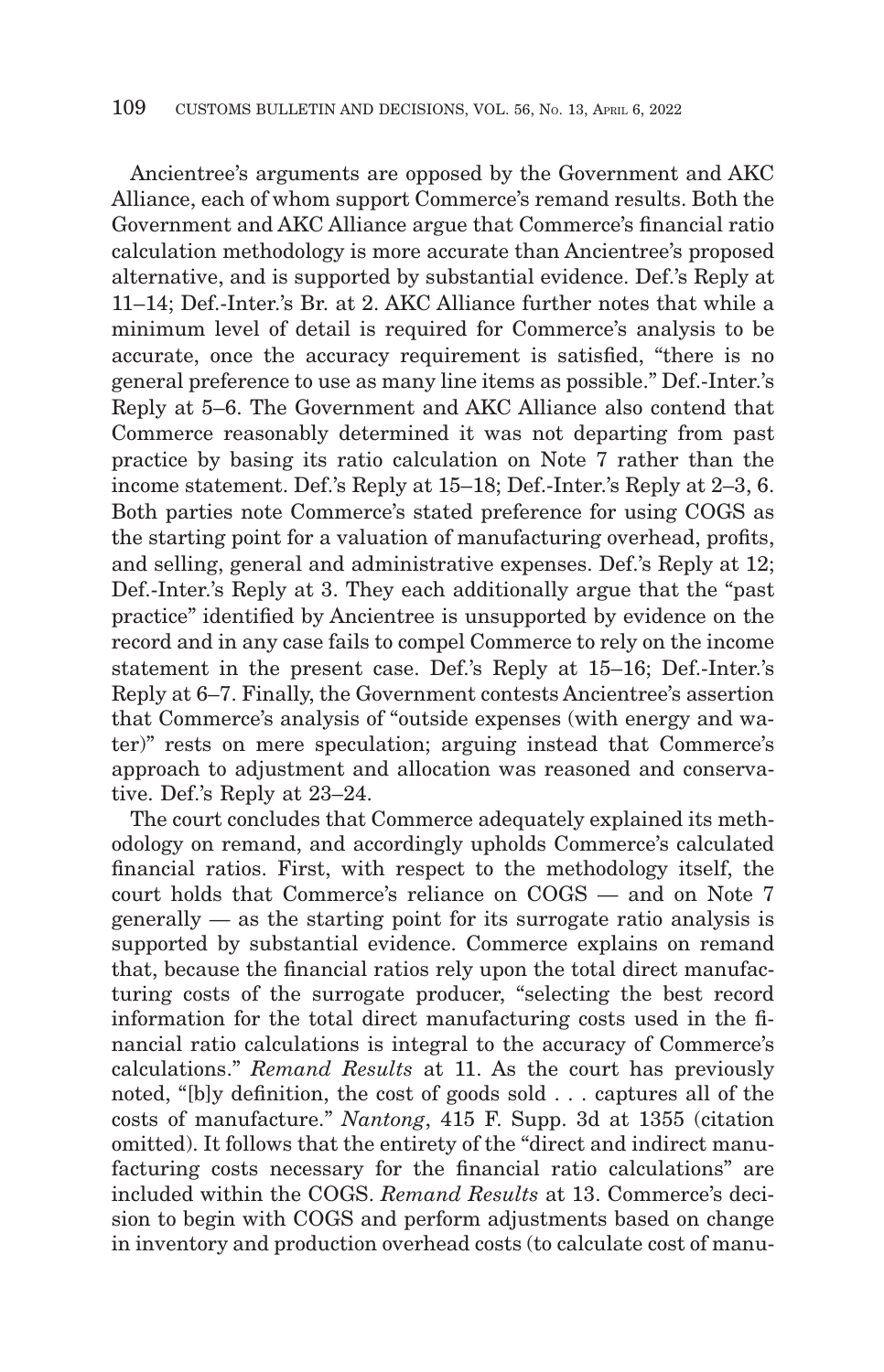facturing) and on energy and direct materials/labor costs (to calculate manufacturing overhead) thus reflects a reasonable methodological approach to calculating the applicable financial ratios. *Id.* at 35–36; 38–39. To require Commerce to rely instead on the line-item costs which make up COGS would at best entail needless summation, and at worst (where, as here, those line item costs fail to delineate between manufacturing, administrative, and selling expenses) require substantial additional labor to disaggregate costs into their component functions, if accurate disaggregation is possible at all. As Ancientree provides no evidence that the COGS relied upon by Commerce is itself inaccurate, its argument that a ratio calculation based on the Sigstrat income statement is necessarily superior indeed seems to "conflate[] the use of several line items with accuracy." *Id.* at 35. The court therefore rejects Ancientree's argument, and concludes that substantial evidence supports Commerce's determination that COGS provides the more-accurate starting point for financial ratio calculation.

Second, with respect to Commerce's prior investigations, there is insufficient evidence that Commerce has any "normal" or established past practice for the calculation of surrogate financial ratios. The determinations cited by Ancientree for the proposition that Commerce "has always started with the [income] statement" for its ratio calculations fail to support this conclusion. Pl.'s Br. at 6. Two of the cited determinations do not discuss financial ratio calculation at all in their published IDMs. *See Multilayered Wood Flooring from the People's Republic of China: Final Results of Antidumping Duty Admin. Rev., Final Determ. of No Shipments, and Final Partial Rescission of Antidumping Duty Admin. Rev.; 2014–2015*, 82 Fed. Reg. 25,766 (Dep't Commerce June 5, 2017); *Certain Hardwood Plywood Products from the People's Republic of China: Final Determ. of Sales at Less Than Fair Value, and Final Affirmative Determ. of Critical Circumstances, in Part*, 82 Fed. Reg. 53,460 (Dep't Commerce November 16, 2017). In two more, the IDMs clearly state that Commerce based its surrogate financial ratio analysis on adjusted COGS, just as it did in the present case. *MLWF 2013–2014* and accompanying IDM at 27–28; *Multilayered Wood Flooring from the People's Republic of China: Final Results of Antidumping Duty Admin. Rev. and New Shipper Rev. and Final Determ. of No Shipments; 2017–2018*, 85 Fed. Reg. 78,118 (Dep't Commerce December 3, 2020) and accompanying IDM at Cmt. 1. Furthermore, as the Government notes, Ancientree fails to address the examples cited by Commerce — *MLWF 2013–2014* and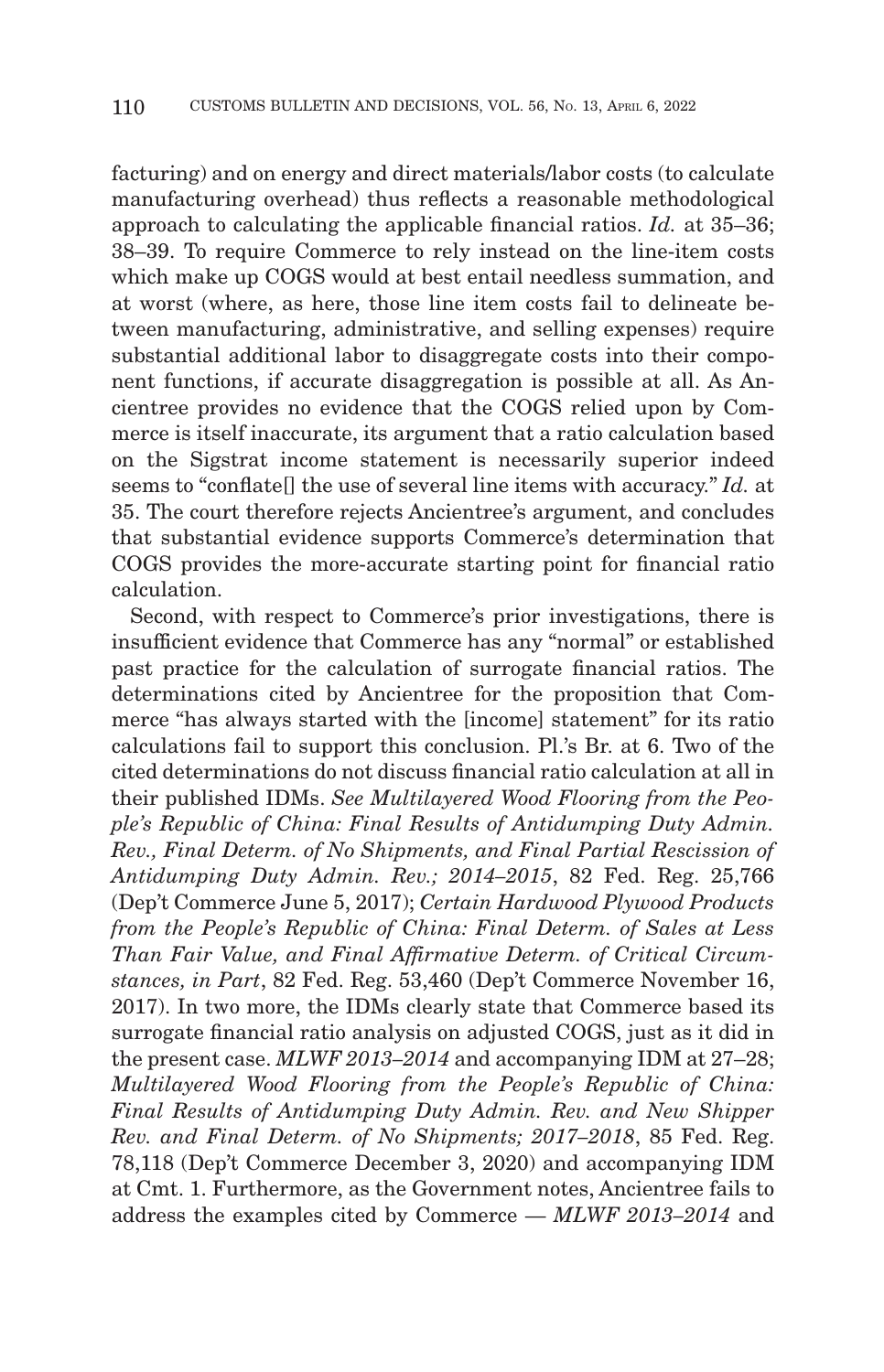*Nantong Uniphos Chems. Co. v. United States*, 415 F. Supp. 3d 1345 — for the proposition that Commerce in fact prefers to begin its analysis with COGS. Def.'s Br. at 19. As the only evidence of contrary past practice currently before the court is therefore *MLWF 2016–2017*, and as "isolated investigations [do] not prove the existence of past practice[]" but rather only that "Commerce thought differently on different facts and different times," the court concludes that Commerce did not deviate impermissibly from its past practice by basing its surrogate financial ratio calculation on COGS in the present case. *CP Kelco US, Inc. v. United States*, 39 CIT \_\_, \_\_, 2015 WL 1544714 at \*10 (2015).

Finally, the court rejects Ancientree's argument that Commerce's adjustments to COGS amount to "mere speculation" and are therefore unsupported by substantial evidence. Pl.'s Br. at 5. Commerce explains its adjustments to COGS in detail in the *Remand Results*, and indicates the general accounting principles supporting its conclusions that (1) production overheads encompassed all non-basic manufacturing costs, including energy costs, fixed personnel costs, and depreciation; and (2) outside expenses, including energy and water, are encompassed within production overhead. *Remand Results* at 37–39. Commerce acknowledges that its adjustments necessarily require a degree of speculation simply because Commerce is not empowered to go behind the information provided by surrogate manufacturers, but notes that the same is true of any potential analysis of Sigstrat's financial data — including Ancientree's. *Id.* at 39. The court therefore concludes that Commerce has supported both its adjustments and its rejection of Ancientree's alternative approach with such evidence "a reasonable mind might accept . . . as sufficient." *Maverick Tube*, 857 F.3d at 1359 (citation omitted).

#### **CONCLUSION**

For the foregoing reasons, Commerce's methodology for calculation of surrogate financial ratios is supported by substantial evidence, and its *Remand Results* are sustained. Judgment will enter accordingly in favor of Defendant.

**SO ORDERED.** Dated: March 21, 2022

New York, New York

*/s/ Gary S. Katzmann* **JUDGE**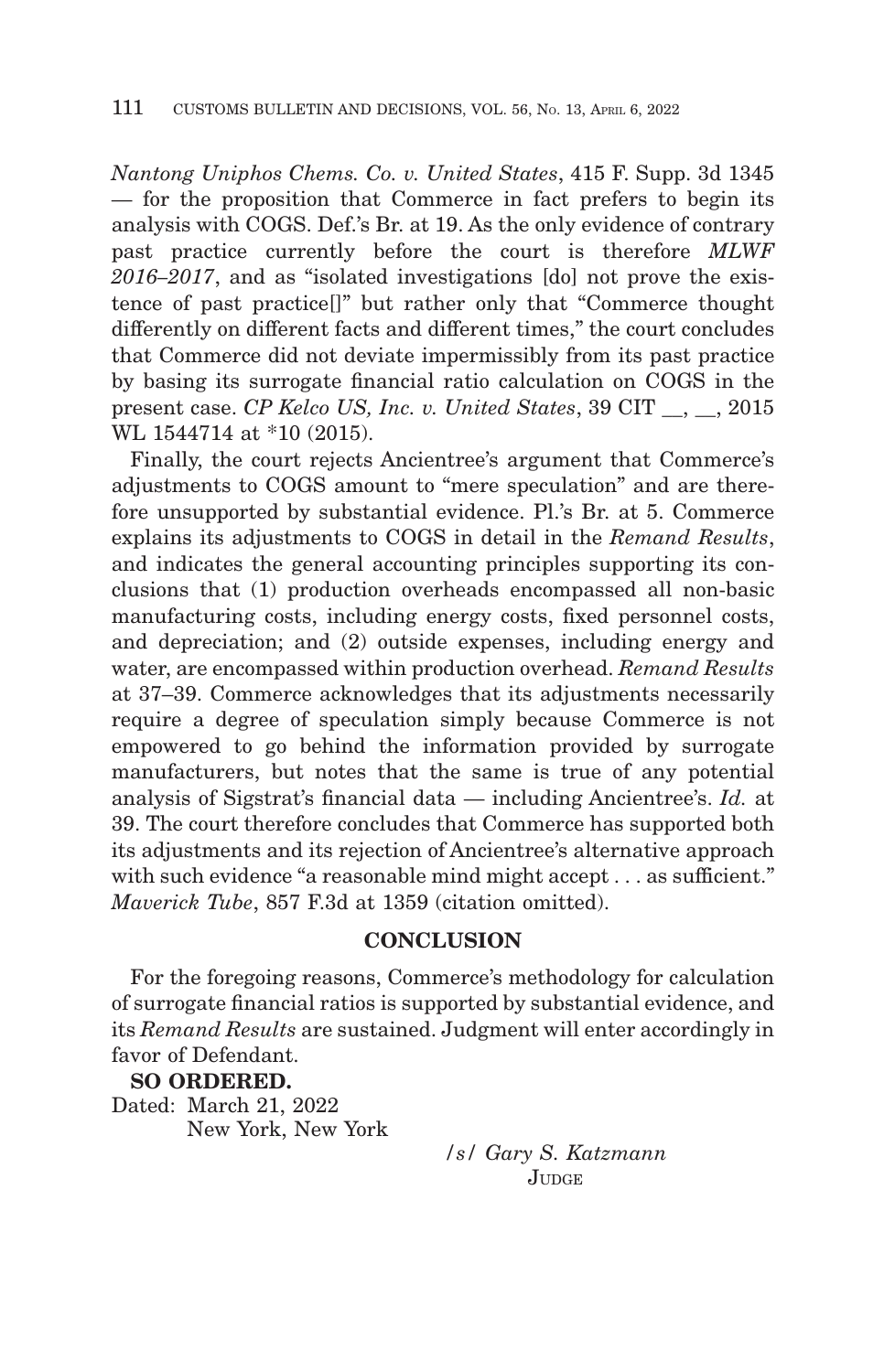#### Slip Op. 22–26

#### SGS SPORTS INC., Plaintiff, v. UNITED STATES, Defendant

#### Before: Jennifer Choe-Groves, Judge Court No. 18–00128

[After a bench trial, holding that the Warehousing Agreement is a lease or similar use agreement and a Phase Two bench trial shall proceed to determine whether the subject merchandise is eligible for duty-free treatment under subheading 9801.00.20 of the Harmonized Tariff Schedule of the United States.]

#### Dated: March 21, 2022

*John M. Peterson* and *Patrick B. Klein*, Neville Peterson, LLP, of New York, N.Y., argued for Plaintiff SGS Sports Inc. With them on the supplemental briefs was *Richard F. O'Neill*.

*Monica P. Triana*, Trial Attorney, International Trade Field Office, and *Edward F. Kenny*, Senior Trial Counsel, Commercial Litigation Branch, Civil Division, U.S. Department of Justice, of New York, N.Y., argued for Defendant United States. With them on the pretrial brief were *John V. Coghlan*, Deputy Assistant Attorney General of the Federal Programs Branch, *Jeanne E. Davidson*, Director, and *Justin R. Miller*, Attorney-in-Charge, International Trade Field Office, and with them on the supplemental brief were *Brian M. Boynton*, Acting Assistant Attorney General, *Patricia M. McCarthy*, Director, and *Justin R. Miller*, Attorney-in-Charge. Of counsel on the trial and supplemental briefs was *Sheryl A. French*, Office of the Assistant Chief Counsel, International Trade Litigation, U.S. Customs and Border Protection, of New York, N.Y.

#### *OPINION AND ORDER*

#### **Choe-Groves, Judge:**

Plaintiff SGS Sports Inc. ("Plaintiff" or "SGS") brings this action to contest the denial of its administrative protests by U.S. Customs and Border Protection ("Customs") regarding swimwear and related accessories that Plaintiff entered into the United States in 2013 and 2014 ("subject merchandise"). The Court conducted a bench trial via videoconference to determine whether the subject merchandise was entitled to duty-free treatment under subheading 9801.00.20 of the Harmonized Tariff Schedule of the United States ("HTSUS"), which states:

9801.00.20.00 Articles, previously imported, with respect to which the duty was paid upon such previous importation  $\dots$ , if (1) reimported, without having been advanced in value or improved in condition by any process of manufacture or other means while abroad, after having been exported under lease or similar use agreements, and (2) reimported by or for the account of the person who imported it into, and exported it from, the United States.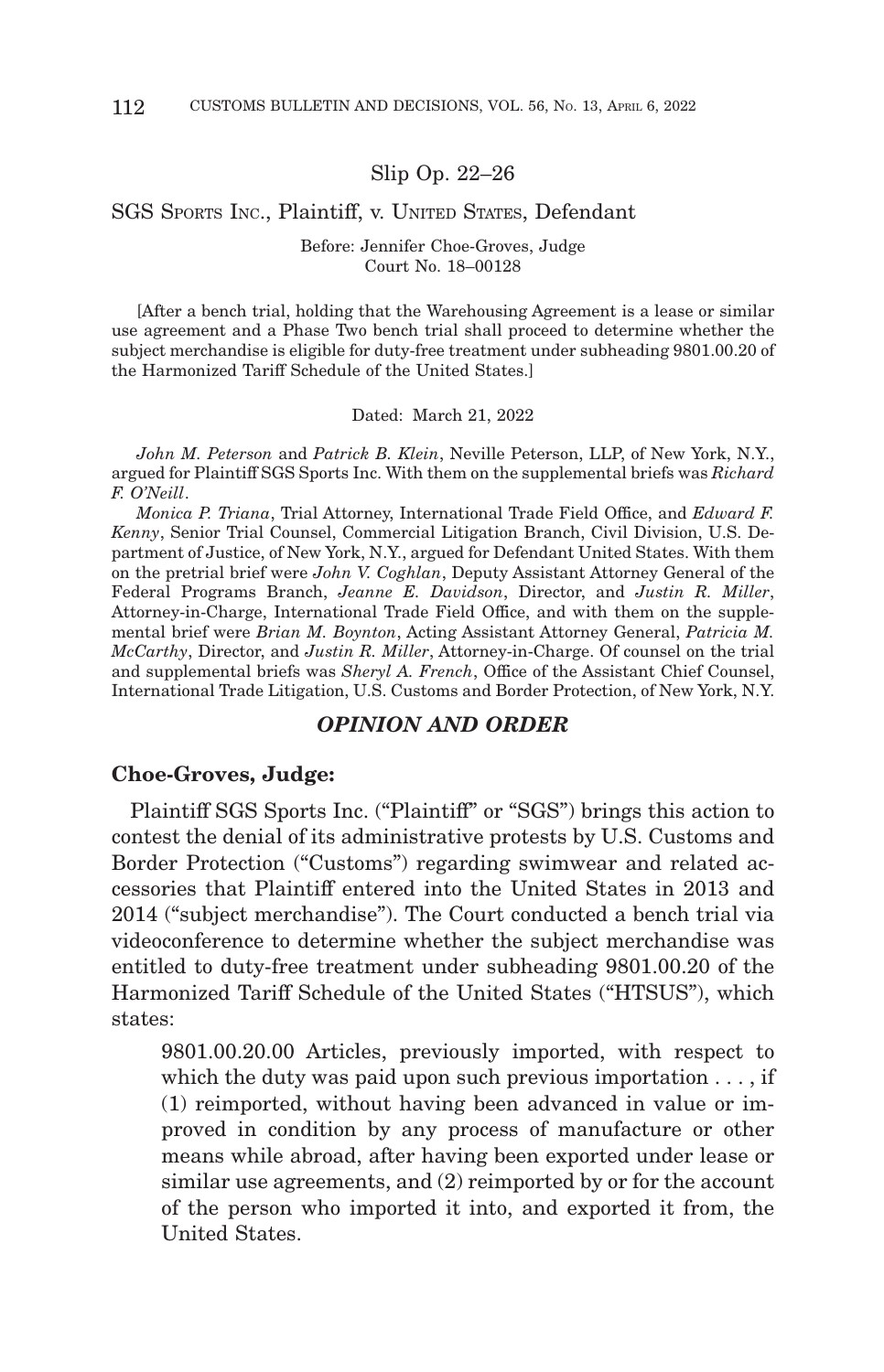HTSUS subheading  $9801.00.20$ <sup>1</sup>. The bench trial focused on the issue of whether the Warehousing Agreement between SGS and 147483 Canada Inc. ("Canada 147483") constituted a lease or similar use agreement under HTSUS subheading 9801.00.20. Based on the following findings of fact and conclusions of law, the Court concludes that the Warehousing Agreement is a lease or similar use agreement under HTSUS subheading 9801.00.20.

### **PROCEDURAL HISTORY**

Plaintiff attempted to enter the subject merchandise pursuant to HTSUS subheading 9801.00.20. Final Pretrial Order (Phase One of Remote Bench Trial), Schedule C (Phase One Uncontested Facts) ¶ 59, ECF No. 74. Customs denied Plaintiff's claim for duty-free treatment under HTSUS subheading 9801.00.20, reclassified the subject merchandise, and liquidated the entries. *See id.*, Schedule D-1 (SGS Sports, Inc. Claims and Defenses) ¶ 2, Schedule D-2 (Def.'s Claims and Defenses) ¶¶ 2–3. Thereafter, SGS filed three timely protests challenging Customs' classification determination. *See id.* Schedule B ¶ 1; Compl. ¶ 5, ECF No. 6. When denying SGS' protests, Customs stated its determination that the subject merchandise had not been properly exported under a lease or similar use agreement as required under the duty-free HTSUS subheading 9801.00.20 because "no bailment occurred." HQ H216475 (Jan. 16, 2015); HQ H276403 (Dec. 12, 2017). SGS filed suit challenging the denial of its protests. Summons, ECF No. 1; Compl.

The Parties filed cross-motions for summary judgment. Pl.'s Mot. Summ. J., ECF No. 26; Mem. P. & A. Supp. Pl.'s Mot. Summ. J. ("Pl.'s Summ. J. Br."), ECF No. 26–2; Def.'s Cross-Mot. Summ. J., ECF No. 30. The Court denied Plaintiff's motion for summary judgment and granted the cross-motion for summary judgment filed by Defendant United States ("Defendant"). *SGS Sports[] Inc. v. United States*, 44 CIT  $\_\_$ , 463 F. Supp. 3d 1356 (2020). In an order granting Plaintiff's Motion for Rehearing, ECF No. 41, the Court set aside its previous opinion and judgment, and scheduled the matter for trial. *SGS Sports Inc. v. United States,* 44 CIT . Slip Op. 20–150 (Oct. 22, 2020).

The Court granted a motion to bifurcate the trial into Phase One and Phase Two. Am. Order ("Am. Bifurcation Order") at 1, ECF No.

<sup>1</sup> Plaintiff stopped entering merchandise under HTSUS subheading 9801.00.20 in 2015 and now enters merchandise under HTSUS subheading 9801.00.10,Trial Tr., Day 1, at 80, ECF No. 83, which was amended in 2016 to include "any other products when returned within 3 years after having been exported," HTSUS subheading 9801.00.10. HTSUS subheading 9801.00.10 was amended after the subject merchandise was entered in 2013 and 2014.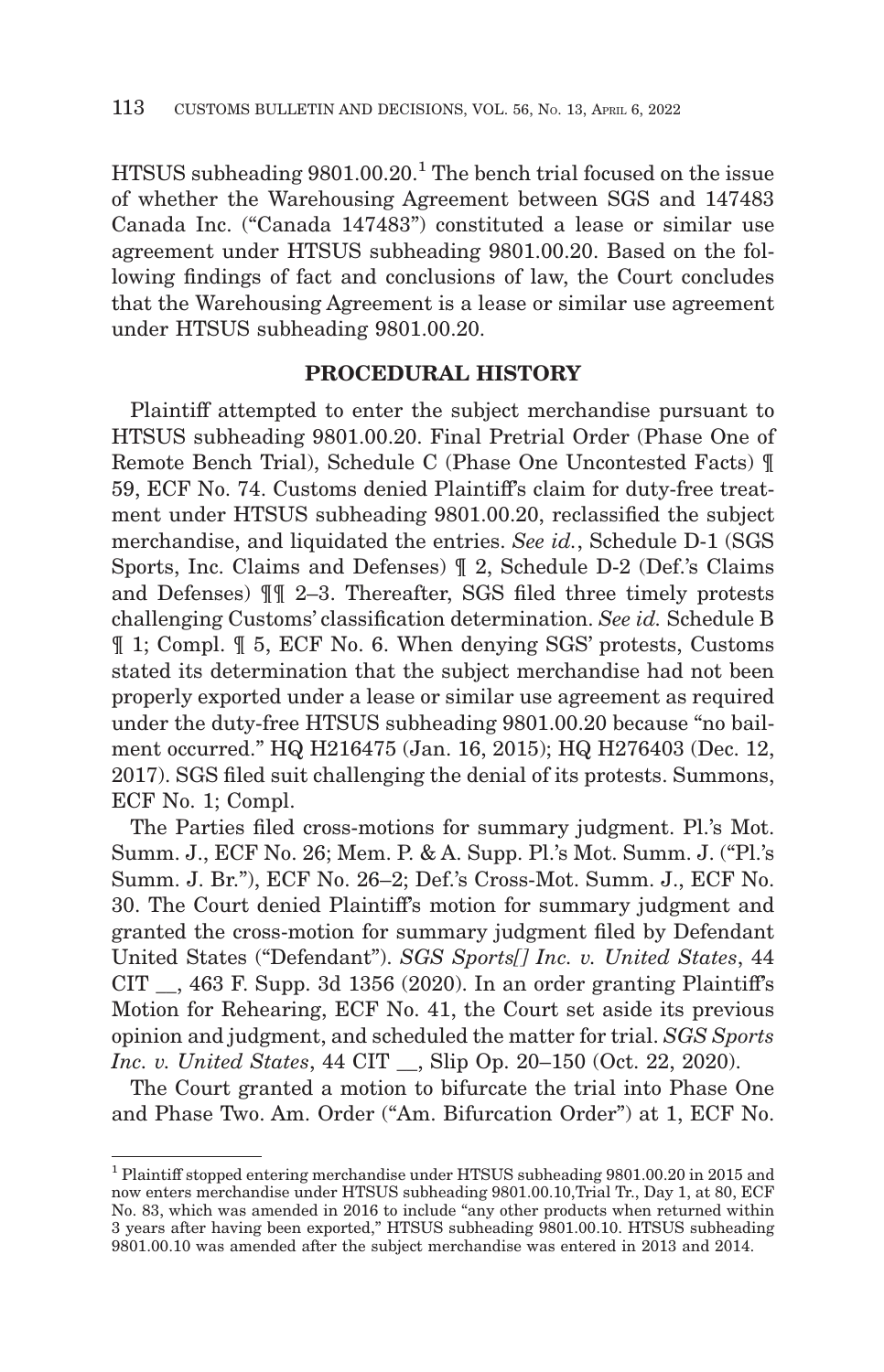66. The Court ordered that the Phase One trial would resolve the sole issue of whether the Warehousing Agreement between SGS and Canada 147483, dated September 1, 2005, is a lease or similar use agreement. *Id.* If Phase One did not resolve the case in its entirety, Phase Two would encompass the remaining issues necessary to resolve the case. *Id.* The Court stayed the remaining issues reflected in Defendant's Motion in Limine, ECF No. 52; Plaintiff's Motion in Limine to Allow Introduction at Trial of an Evidence Summary Pursuant to FRE 1006 ("Plaintiff's Motion in Limine"), ECF No. 54; and the deadline for Defendant to respond to Plaintiff's Motion in Limine, pending the Court's decision in Phase One. Am. Bifurcation Order at 1–2. The Parties filed pretrial briefs and schedules. Def.'s Pretrial Br., ECF No. 67; Pl.'s Pretrial Mem. ("Pl.'s Pretrial Br."), ECF No. 68; [Proposed] Pretrial Order, ECF No. 71.

The Court conducted the Phase One trial on February 4 and 5, 2021. Docket Entries, ECF Nos. 81, 82. The Court heard testimony via videoconference from three fact witnesses: Anna Murdaca, Vice President of Finance and Chief Financial Officer of SGS since 1997 and part owner of SGS since 2007; Michael Couchman, Warehouse Manager of Canada 147483 for approximately ten years; and Steven Gellis, President of SGS since its incorporation in 1988 and President of Canada 147483 since its incorporation in 1985. Trial Tr., Day 1, at 59–298, ECF No. 83. The witnesses provided testimony that appeared to be truthful based on each witness' respective demeanor, inflection, length of employment in his or her position, and familiarity with the subject matter of the questions asked, and thus provided the Court with the necessary basis to conclude that they were credible witnesses.

In its pretrial brief, Plaintiff repeated its argument from its summary judgment response brief that Customs was bound by its previous rulings to treat the Warehousing Agreement as a similar use agreement under HTSUS subheading 9801.00.20 because Customs had not modified or revoked its previous rulings under the 19 U.S.C. § 1625(c) notice and comment procedure. Pl.'s Mem. P. & A. Opp'n Def.'s Cross-Mot. Summ. J. and Reply Supp. Pl.'s Mot. Summ. J. at 9–15, ECF No. 32; Pl.'s Pretrial Br. at 7–13. Defendant objected to the 19 U.S.C. § 1625(c) argument at the January 21, 2020 pretrial conference and renewed its objection at trial. Trial Tr., Day 1, at 6–8, 27; Trial Tr., Day 2, at 340; Docket Entry (Jan. 21, 2021 Pretrial Conference), ECF No. 72. The Court ordered supplemental briefing and held oral argument on the 19 U.S.C. § 1625(c) issue on January 12, 2022. Order (Oct. 8, 2021), ECF No. 85; Pl.'s Suppl. Br. Concerning 19 U.S.C. § 1625(c) ("Pl.'s Suppl. Br."), ECF No. 86; Def.'s Suppl. Sub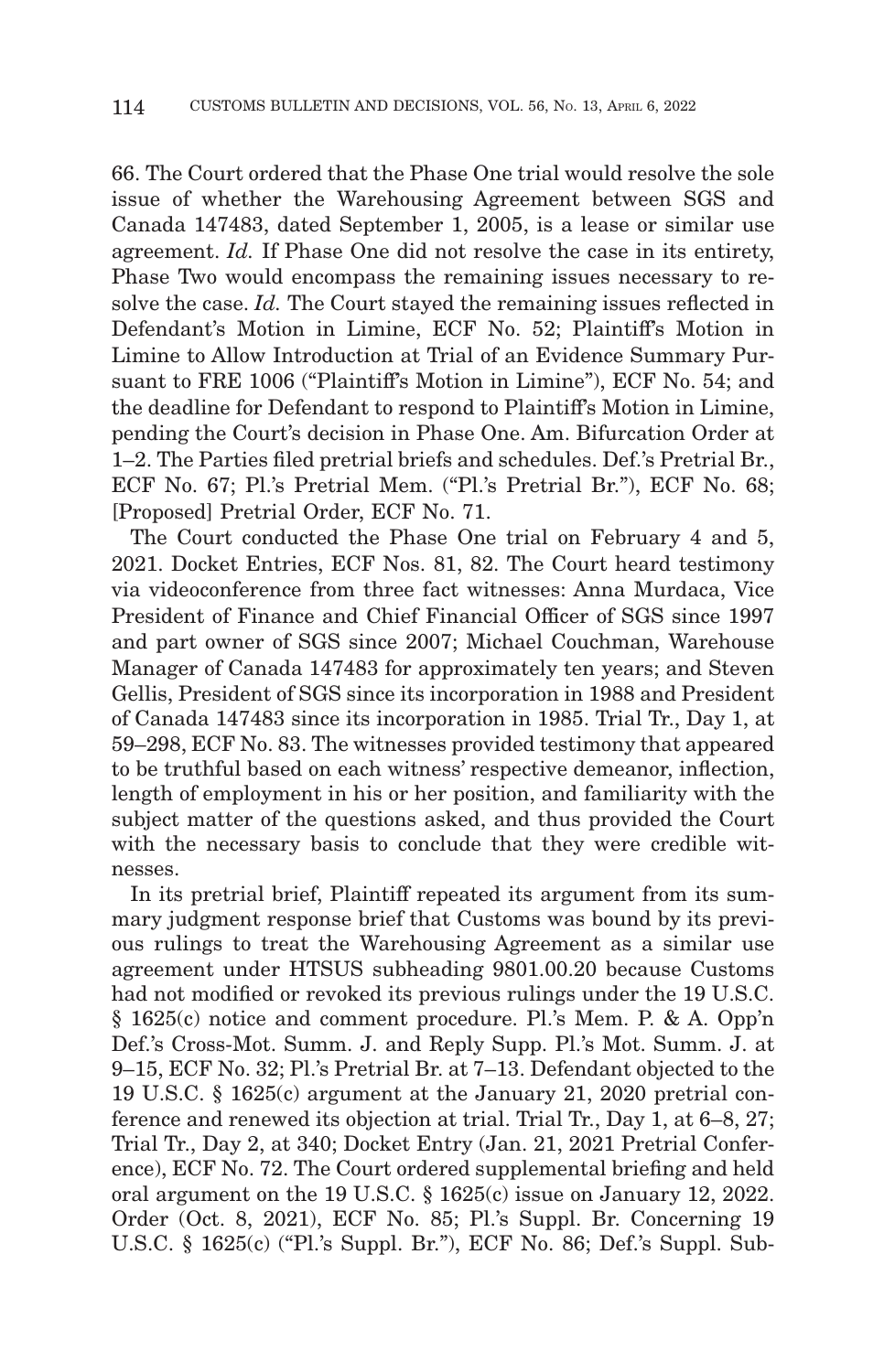mission ("Def.'s Suppl. Br."), ECF No. 89; Pl.'s Reply Br. Concerning 19 U.S.C. § 1625(c) ("Pl.'s Reply Br."), ECF No. 90; Docket Entry (Jan. 12, 2022 Oral Arg.), ECF No. 94; Oral Arg. (on file with the U.S. Court of International Trade).

### **JURISDICTION AND STANDARD OF REVIEW**

The Court has jurisdiction pursuant to 28 U.S.C. § 1581(a). The Court reviews classification cases based on the record made before the Court. 28 U.S.C. § 2640(a).

A two-step process guides the Court in determining the correct classification of merchandise. First, the Court ascertains the proper meaning of the terms in the tariff provision. *See Schlumberger Tech. Corp. v. United States*, 845 F.3d 1158, 1162 (Fed. Cir. 2017) (citing *Sigma-Tau HealthScience, Inc. v. United States*, 838 F.3d 1272, 1276 (Fed. Cir. 2016)). Second, the Court determines whether the subject merchandise falls within the parameters of the tariff provision. *See id.* (citing *Sigma-Tau HealthScience, Inc.*, 838 F.3d at 1276). The former is a question of law and the latter is a question of fact. *See id.* "[W]hen there is no dispute as to the nature of the merchandise, then the two-step classification analysis 'collapses entirely into a question of law.'" *Link Snacks, Inc. v. United States*, 742 F.3d 962, 965–66 (Fed. Cir. 2014) (quoting *Cummins Inc. v. United States*, 454 F.3d 1361, 1363 (Fed. Cir. 2006)).

The Court reviews classification cases de novo. *See* 28 U.S.C. §  $2640(a)(1)$ . The Court has "an independent responsibility to decide the legal issue of the proper meaning and scope of HTSUS terms." *Warner-Lambert Co. v. United States*, 407 F.3d 1207, 1209 (Fed. Cir. 2005) (citation omitted). The Court must determine "whether the government's classification is correct, both independently and in comparison with the importer's alternative." *Jarvis Clark Co. v. United States*, 733 F.2d 873, 878 (Fed. Cir. 1984).

#### **FINDINGS OF FACT**

The Court makes the following findings of fact based on a review of the documents admitted into evidence and the credible testimony of the witnesses during the bench trial:

- 1. SGS is and has always been an importer and distributor of swimwear, sports apparel, and related merchandise. Schedule C ¶ 7; Trial Tr., Day 1, at 63, 117.
- 2. SGS is a Canadian corporation that was incorporated under the Canada Business Corporations Act on January 19, 1988 by Mr. Gellis. Schedule C ¶ 5; Pl.'s Ex. 1; Def.'s Ex. 1; Trial Tr., Day 1, at 63–64, 116.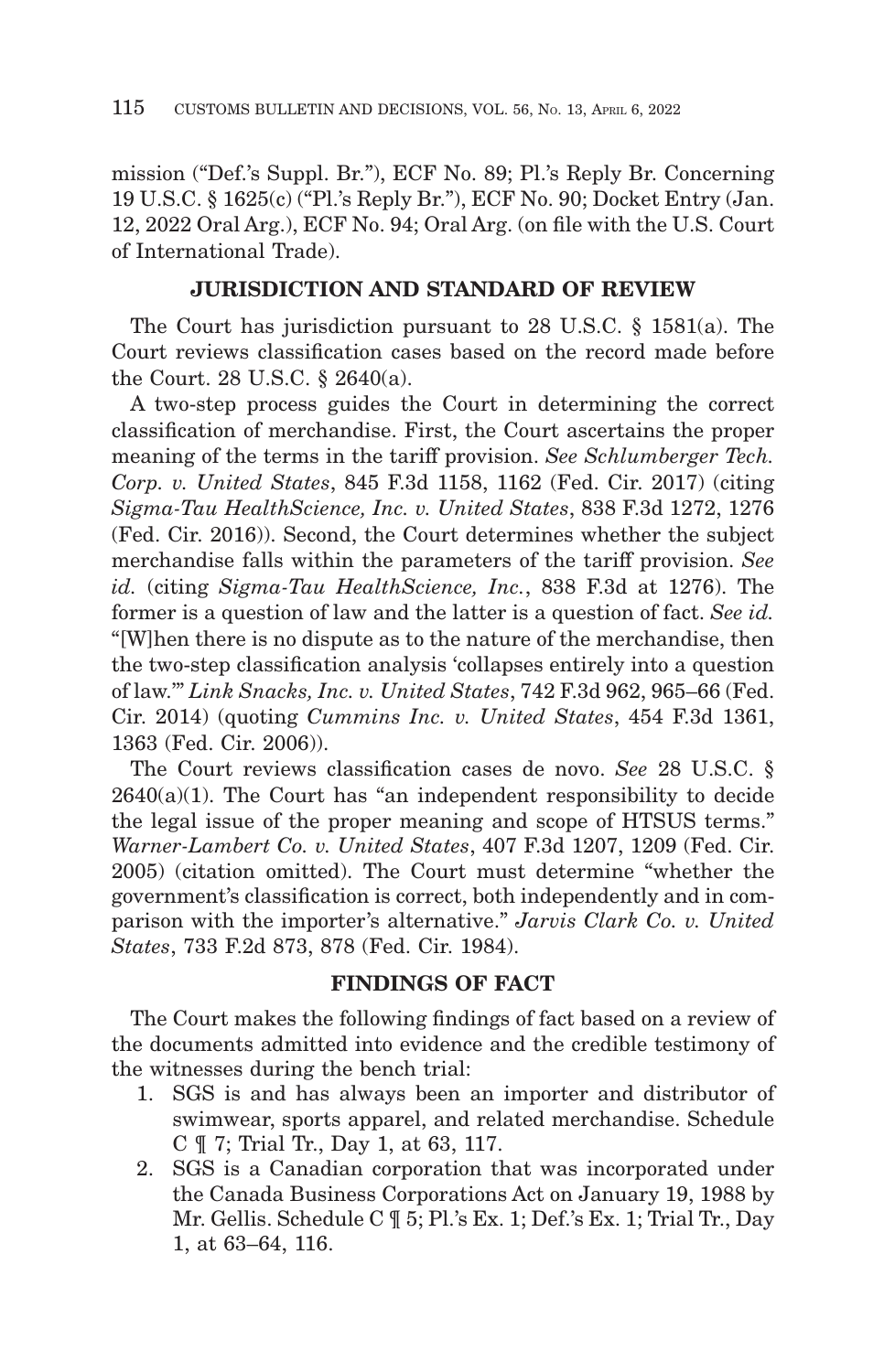- 3. From incorporation of SGS in 1988 until 2007, Mr. Gellis was the sole owner and sole officer of SGS. Schedule C ¶¶ 8–9; Trial Tr., Day 1, at 117.
- 4. Mr. Gellis is and has always been the President of SGS. Schedule C ¶¶ 9, 101; Trial Tr., Day 1, at 102, 272, 287–88.
- 5. SGS modified its ownership structure and reorganized the shares of the company in 2007 and 2013, both of which occurred subsequent to the execution of the Warehousing Agreement. Schedule C ¶ 91; Trial Tr., Day 1, at 201–03.
- 6. Canada 147483 is a Canadian corporation that was incorporated under the Canada Business Corporations Act on October 22, 1985 at the direction of Mr. Gellis. Schedule C ¶¶ 1–2; Pl.'s Ex. 2; Def.'s Ex. 2; Trial Tr., Day 1, at 72, 114.
- 7. From incorporation of Canada 147483 in 1985, Mr. Gellis is and has always been the sole owner and officer of Canada 147483. Schedule C ¶¶ 3, 101; Trial Tr., Day 1, at 115.
- 8. Beginning in 2001, SGS leased real property located at 6400 Cote de Liesse Road, St-Laurent, Quebec, which has continuously been the address of SGS' office. Schedule C ¶ 25; Pl.'s Ex. 10; Def.'s Ex. 14; Trial Tr., Day 1, at 69, 118–20.
- 9. In 2005, SGS leased additional real property adjacent to 6400 Cote de Liesse Road, with an address of 6450 Cote de Liesse Road, St-Laurent, Quebec, which has continuously been the location of the warehouse since 2005. Schedule C ¶ 26; Pl.'s Ex. 10; Def.'s Exs. 14, 16; Trial Tr., Day 1, at 69–70, 98, 118–20.
- 10. Canada 147483 does not pay any rent to SGS or any other entity for use of the warehouse. Schedule C  $\parallel$  67; Trial Tr., Day 1, at 175.
- 11. All of the property, inventory, and equipment in the warehouse are owned by SGS and were identified as assets of SGS on its financial statements. Schedule C ¶ 68; Trial Tr., Day 1, at 176; *see* Def.'s Exs. 6–10.
- 12. The utility bill for the real property located at 6450 Cote de Liesse Road, which is separate from the utility bill for the real property located at 6400 Cote de Liesse Road, is paid by SGS. Schedule C  $\mathcal{I}$  70; Trial Tr., Day 1, at 177.
- 13. The insurance policy on all of the merchandise and equipment in the entirety of the real property located at 6400 and 6450 Cote de Liesse Road is held by SGS. Schedule C ¶ 71; Trial Tr., Day 1, at 176–77.
- 14. On September 1, 2005, Mr. Gellis reviewed, approved, and executed a document entitled "Warehousing Agreement" by signing on behalf of both SGS and Canada 147483 in his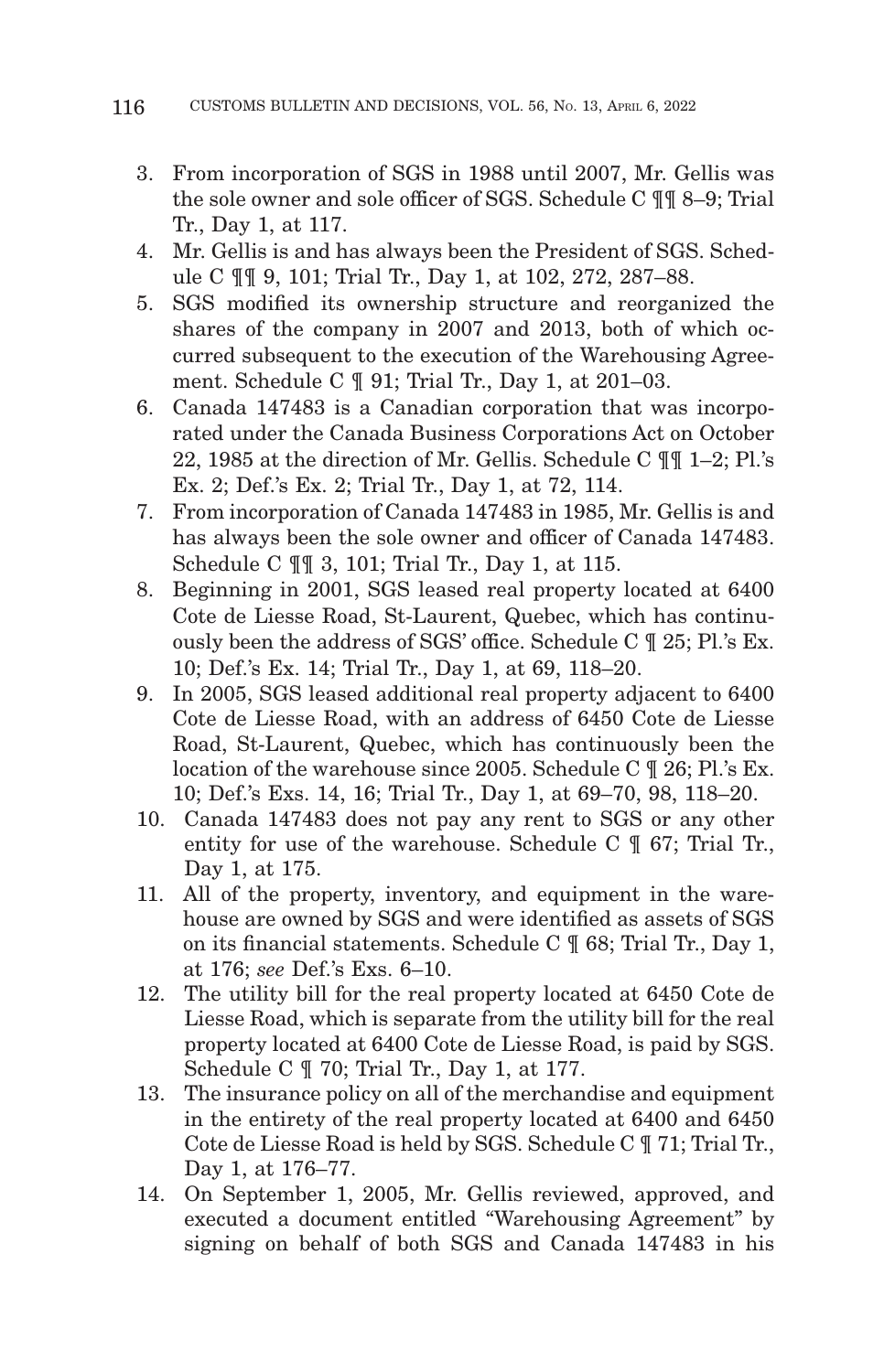capacity as President and sole officer of both companies. Schedule C ¶¶ 40, 45, 57; Pl.'s Ex. 8 ("Warehousing Agreement"); Def.'s Ex. 12 ("Warehousing Agreement"); Trial Tr., Day 1, at 160, 295–96.

- 15. Mr. Gellis was not required, according to the bylaws of either company, to obtain approval from any other person in order to execute the Warehousing Agreement. Schedule C ¶ 44.
- 16. In the Warehousing Agreement, SGS and Canada 147483 mutually agreed that:

(1) "[SGS] may, from time to time request that [Canada 147483] take delivery of merchandise on behalf of [SGS] and to hold said merchandise pending the instructions of [SGS] regarding the disposition of the merchandise.

(2) "[Canada 147483] agrees that in taking delivery of said merchandise it will perform the following functions:

 (a) provide all necessary labor for the handling, storage and safe keeping of the property deposited for storage;

(b) assist [SGS] and its agents in the transportation of the merchandise both to and from the warehouse;

(c) create and maintain inventory records of all merchandise delivered to [Canada 147483];

(d) maintain perpetual inventory records;

(e) assist [SGS] in the issuance of samples from the inventory on deposit;

(f) take periodic inventory of the merchandise deposited;

(g) provide, at [SGS'] request, all of the services typically provided by a Warehouseman in the ordinary course of business, including, but not limited to, 'pick & pack' services."

Warehousing Agreement at 1–2; *see* Schedule C ¶ 41; Trial Tr., Day 1, at 254.

- 17. SGS does not manufacture the merchandise it sells; the merchandise is imported from foreign suppliers, who are primarily located in China. Schedule C ¶ 27; Trial Tr., Day 1, at 66.
- 18. Beginning in 2005, SGS' foreign suppliers shipped SGS' merchandise, by sea or by air, to Canada. When sent by combined transport utilizing sea and rail, the goods were transported "through Montreal," and when sent by air, the airport of destination was Montreal. From Montreal, the merchandise was then transported by truck, in bond, to Champlain, New York. Order (Feb. 2, 2021) at 1, ECF No. 80 (granting the Parties' joint motion to amend Schedule C ¶ 33); Trial Tr., Day 1, at 67, 127, 130–36.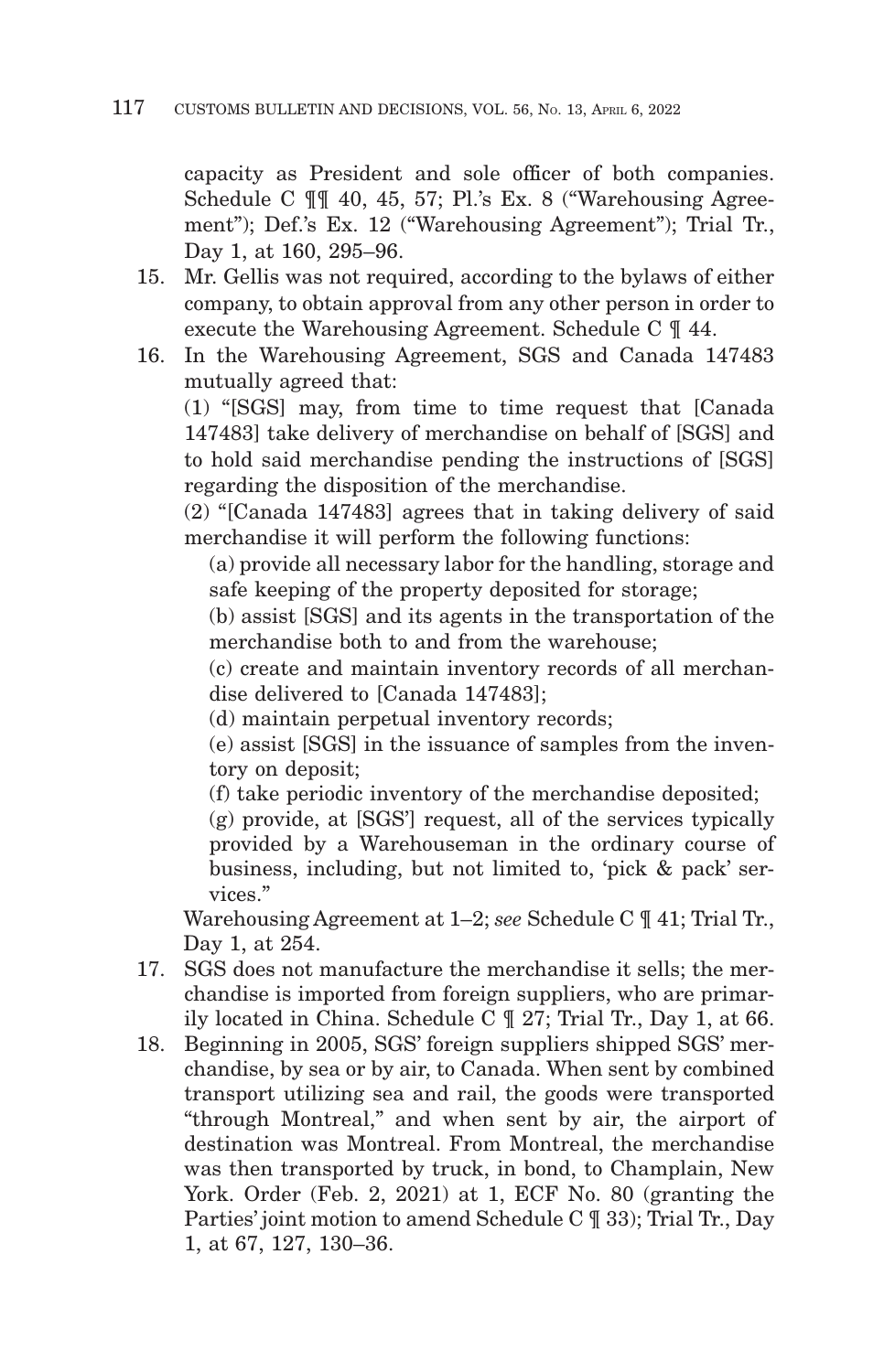- 19. When the in-bond merchandise was brought into New York, SGS would file a consumption entry in the United States and duties were assessed on the price "paid or payable" to the foreign supplier. Order (Feb. 2, 2021) at 1; Trial Tr., Day 1, at 67–68, 128, 136–37.
- 20. Beginning in 2005 and up until at least the date the subject merchandise entered the United States, containers that were imported into the United States by SGS from its foreign suppliers were immediately exported, unaltered, from the United States to SGS' warehouse at 6450 Cote de Liesse Road in Canada by truck. Schedule C ¶¶ 26, 34; Trial Tr., Day 1, at 63, 67, 128.
- 21. As to the transactions from the United States to Canada, SGS acts as both the exporter (from the United States) and importer (into Canada). Schedule C ¶ 34; Trial Tr., Day 1, at 137, 139.
- 22. The physical handling of the merchandise by Canada 147483 began when the merchandise arrived at the loading dock for the SGS warehouse. Legal title to that merchandise did not pass from SGS to Canada 147483. Order (Feb. 2, 2021) at 2 (granting the Parties' joint motion to amend Schedule C  $\mathcal{T}$  62); Trial Tr., Day 1, at 63, 67, 140, 163–64, 252.
- 23. When merchandise reached the SGS warehouse, Canada 147483 employees confirmed the number of cartons in the shipment; documented any open or broken boxes and notified SGS; segregated the merchandise by style, color, and size; and placed the merchandise in appropriate areas. Trial Tr., Day 1, at 67, 74, 217, 252, 254–57.
- 24. When a customer placed an order, SGS entered the order into its system. The allocation system compared the order to the inventory on hand and automatically allocated inventory to the orders. The SGS allocation manager reviewed the allocation and an SGS employee printed a picking ticket and placed it in a basket in the SGS front office. Schedule C ¶¶ 64–65; Trial Tr., Day 1, at 91–92; *see* Pl.'s Ex. 14.
- 25. Two or three times per day, a Canada 147483 employee entered the SGS front office, retrieved the accumulated pick tickets, and took the pick tickets to Mr. Couchman. Schedule C ¶¶ 65–66; Trial Tr., Day 1, at 92–94, 235, 258–59; *see* Pl.'s Ex. 14; Def.'s Ex. 32.
- 26. Mr. Couchman placed the pick tickets in order of priority. Trial Tr., Day 1, at 258–60.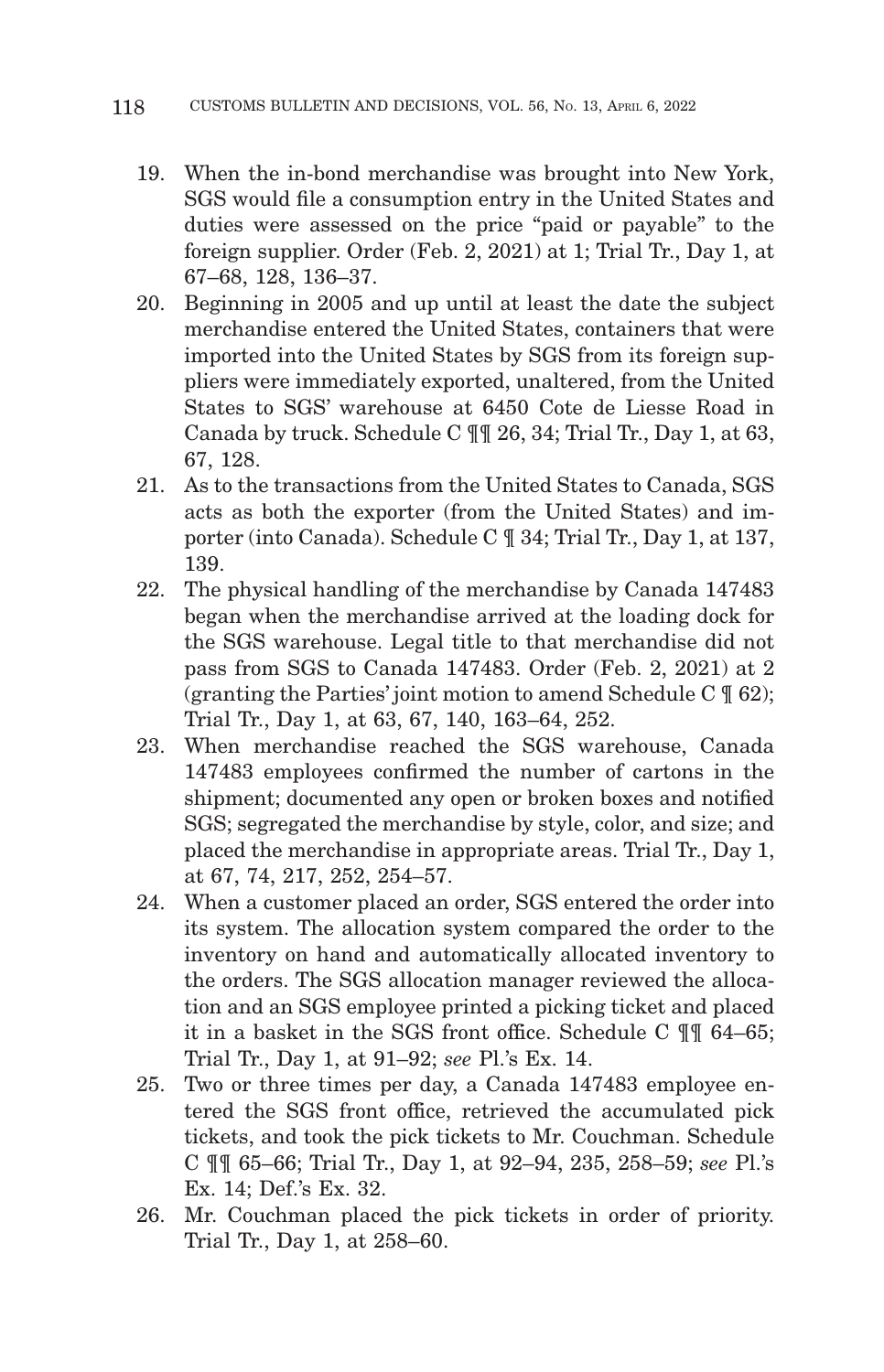- 27. A Canada 147483 employee retrieved the inventory by style and color as indicated on the pick ticket, packed the merchandise, and arranged for the carrier to ship the merchandise to the customer. Schedule C ¶¶ 65–66; Trial Tr., Day 1, at 92–94, 235, 258–59; *see* Pl.'s Ex. 14; Def.'s Ex. 32.
- 28. The Warehouse Manager for Canada 147483, Mr. Couchman, interacted with SGS' suppliers—both warehouse supply companies and transport companies, such as FedEx and UPS—on behalf of SGS, identifying himself as Warehouse Manager for SGS. Mr. Couchman was an authorized user on the SGS purchasing accounts for many such vendors. Schedule C ¶ 75; Trial Tr., Day 1, at 180–82, 246–48.
- 29. A Canada 147483 employee indicated by circling that all the inventory on a pick ticket had been picked and returned the fulfilled pick tickets back to the SGS front office. The fulfilled pick tickets were used to invoice SGS for Canada 147483's services. Schedule C ¶ 66; Trial Tr., Day 1, at 94–99, 109–10; *see* Pl.'s Ex. 12; Def.'s Exs. 16, 18, 39.
- 30. Canada 147483 on its own could not decide to direct any merchandise to leave the SGS warehouse. No merchandise left the SGS warehouse except according to a pick ticket from SGS. Trial Tr., Day 1, at 263.
- 31. Canada 147483 employees did not "use" merchandise for any purpose other than to provide "pick and pack" services. Trial Tr., Day 1, at 264–65.
- 32. In 2013 and 2014, SGS imported the subject merchandise into the United States under various consumption entries and paid duties on the price paid or payable to the foreign supplier. *See* Compl. ¶ 8; Order (Feb. 2, 2021) at 1; Trial Tr., Day 1, at 67–68, 128, 136–37.
- 33. SGS exported the subject merchandise immediately to Canada. *See* Compl. ¶ 9; Schedule C ¶¶ 34–35; Trial Tr., Day 1, at 63, 67, 128.
- 34. SGS and Canada 147483 understood the terms of the Warehousing Agreement to apply to Canada 147483's handling of the subject merchandise. *See* Trial Tr., Day 1, at 79, 241.
- 35. Canada 147483 handled the subject merchandise at the warehouse in the same manner in which it generally handled all of SGS' merchandise. *See* Order (Feb. 2, 2021) at 2; Schedule C ¶¶ 64–66, 75; Trial Tr., Day 1, at 67, 74, 91–94, 217, 235, 252–60, 264–65; *see* Pl.'s Ex. 14; Def.'s Ex. 32.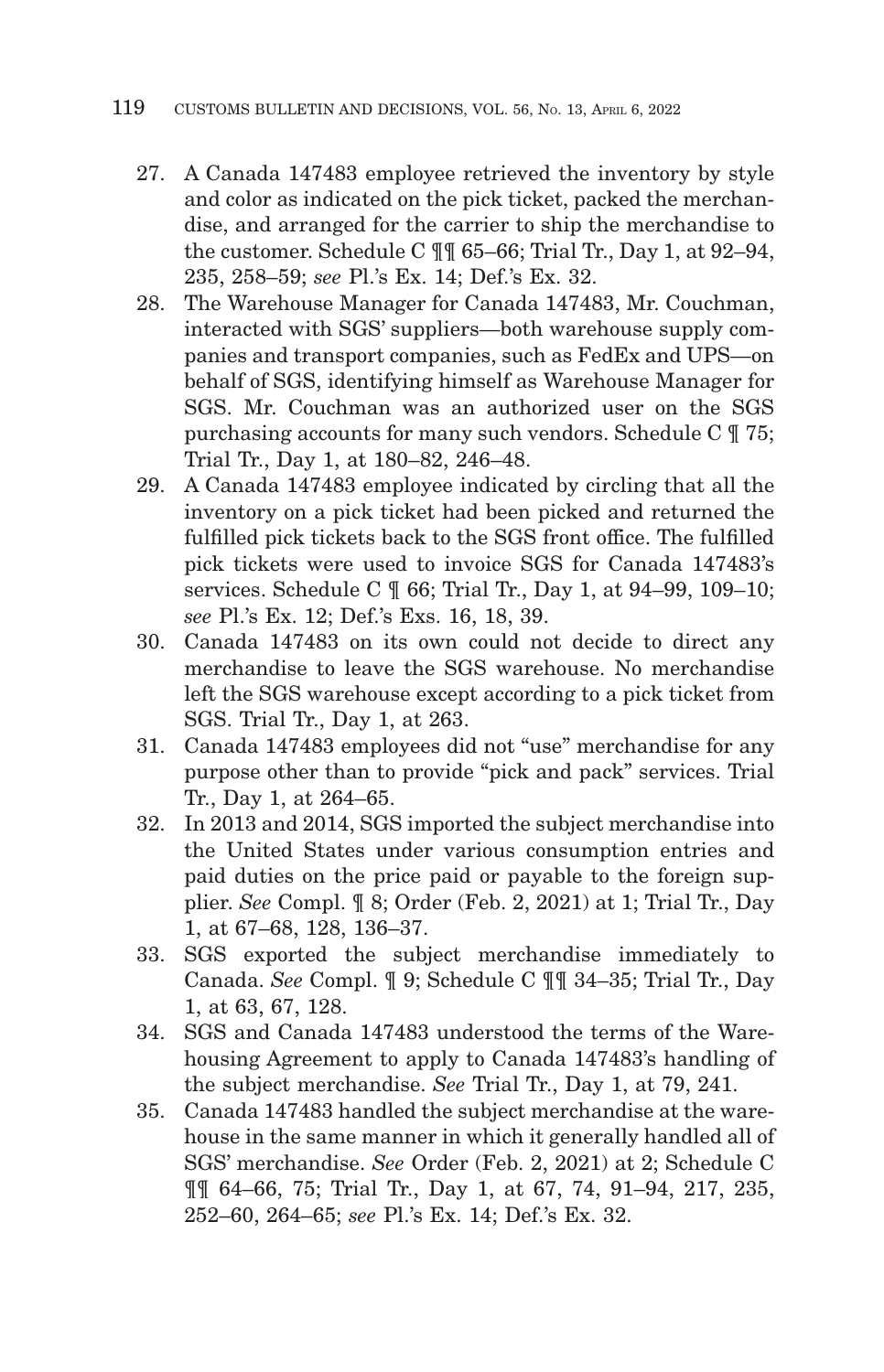- 36. SGS imported the subject merchandise into the United States, asserting that the merchandise was properly classified under HTSUS subheading 9801.00.20. Schedule C ¶ 59.
- 37. Customs denied SGS' claim for duty-free treatment under HTSUS subheading 9801.00.20, liquidated the subject entries, reclassified the merchandise under HTSUS Chapters 61 through 63, and assessed duties. Compl. ¶ 24; Trial Tr., Day 1, at 100; *see* Pl.'s Ex. 16.

## **CONCLUSIONS OF LAW**

## **I. HTSUS Subheading 9801.00.20**

The Court conducts de novo review of whether the subject merchandise qualifies for duty-free treatment under HTSUS subheading 9801.00.20. The Court specifically addresses only the Phase One bifurcated trial issue of whether the Warehouse Agreement is a lease or similar use agreement.

## **A. Legal Framework**

In construing the terms of the HTSUS headings, "[a] court may rely upon its own understanding of the terms used and may consult lexicographic and scientific authorities, dictionaries, and other reliable information sources." *Carl Zeiss, Inc. v. United States*, 195 F.3d 1375, 1379 (Fed. Cir. 1999) (citing *Baxter Healthcare Corp. v. United States*, 182 F.3d 1333, 1337–38 (Fed. Cir. 1999)). Ordinarily, the Court may also consult the Harmonized Commodity Description and Coding System's Explanatory Notes ("Explanatory Notes"), which "are not legally binding or dispositive," *Kahrs Int'l, Inc. v. United States*, 713 F.3d 640, 645 (Fed. Cir. 2013), but here the tool is unavailable because Chapter 98 does not have Explanatory Notes. Tariff terms are defined according to the language of the headings, the relevant section and chapter notes, the Explanatory Notes, available lexicographic sources, and other reliable sources of information.

### **B. Analysis of the Terms of HTSUS Subheading 9801.00.20**

The Court first ascertains the proper meaning and scope of HTSUS subheading 9801.00.20. *See Bausch & Lomb, Inc. v. United States*, 148 F.3d 1363, 1365 (Fed. Cir. 1998).

HTSUS subheading 9801.00.20 covers reimported merchandise: (1) upon which duty was paid at the time of previous importation; (2) that has not been advanced in value or improved in condition by any process of manufacture or other means while abroad; (3) that was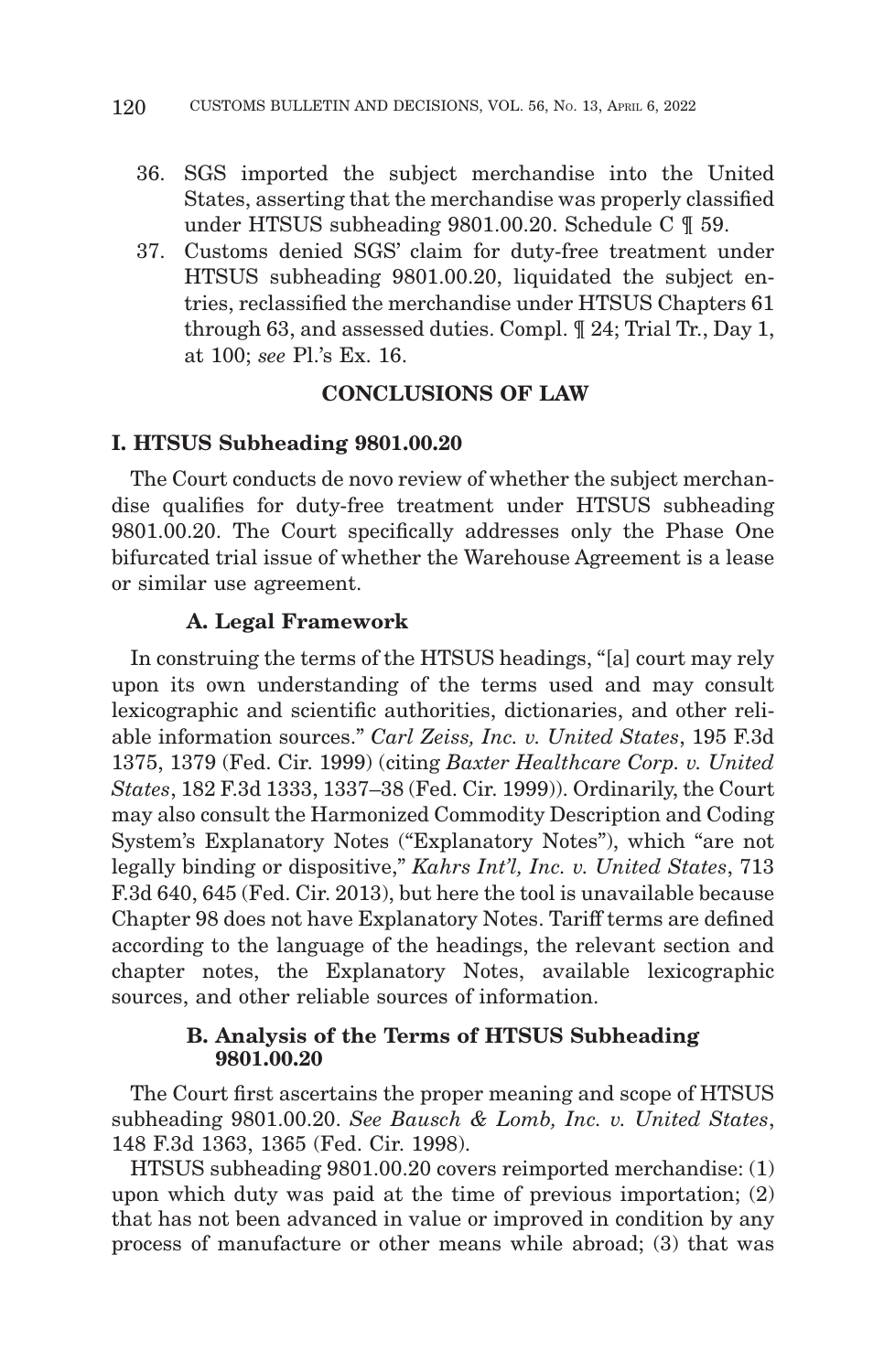exported under a lease or similar use agreement; and (4) that is reimported by or for the account of the person who imported the merchandise into, and exported it from, the United States. *See* HT-SUS subheading 9801.00.20; *Skaraborg Invest USA, Inc. v. United States*, 22 CIT 413, 417, 9 F. Supp. 2d 706, 709 (1998).

Generally, an importer must pay a duty on previously imported merchandise that was exported and then reimported into the United States. 19 C.F.R. § 141.2. HTSUS subheading 9801.00.20 provides an exception to this general rule by allowing duty-free treatment if the subject merchandise was originally imported into the United States and duties were paid, the merchandise was exported outside the United States under a lease or similar use agreement, and then reimported back into the United States. The purpose of this provision is to prevent the imposition of double duties for merchandise that meets the specific requirements of HTSUS subheading 9801.00.20. Customs determines whether to allow for duty-free treatment under HTSUS subheading 9801.00.20, as set forth in the relevant implementing regulation as follows:

#### **Entry of reimported articles exported under lease.**

Free entry shall be accorded under subheading 9801.00.20, Harmonized Tariff Schedule of the United States (HTSUS), whenever it is established to the satisfaction of the Center director that the article for which free entry is claimed was duty paid on a previous importation . . . , is being reimported without having been advanced in value or improved in condition by any process of manufacture or other means, was exported from the United States under a lease or similar use agreement, and is being reimported by or for the account of the person who imported it into, and exported it from, the United States.

19 C.F.R. § 10.108.

#### **C. Lease or Similar Use Agreement**

Phase One of this bifurcated trial involves only the third element, whether the Warehousing Agreement constitutes a lease or similar use agreement. Am. Bifurcation Order at 1; *see* HTSUS subheading 9801.00.20. Plaintiff argues that its Warehousing Agreement is a bailment agreement, which Customs has previously recognized as a "lease or similar use agreement[]." *See* Pl.'s Pretrial Br. at 3; Trial Tr., Day 2, at 330, 338–39. The Court notes at the outset that Plaintiff's characterization of its arrangement with Canada 147483 as a "bailment agreement" presupposes a legal conclusion, and the Court does not entertain an analysis of whether there is a bailment agreement in this case. The Court confines its analysis to whether the facts ascer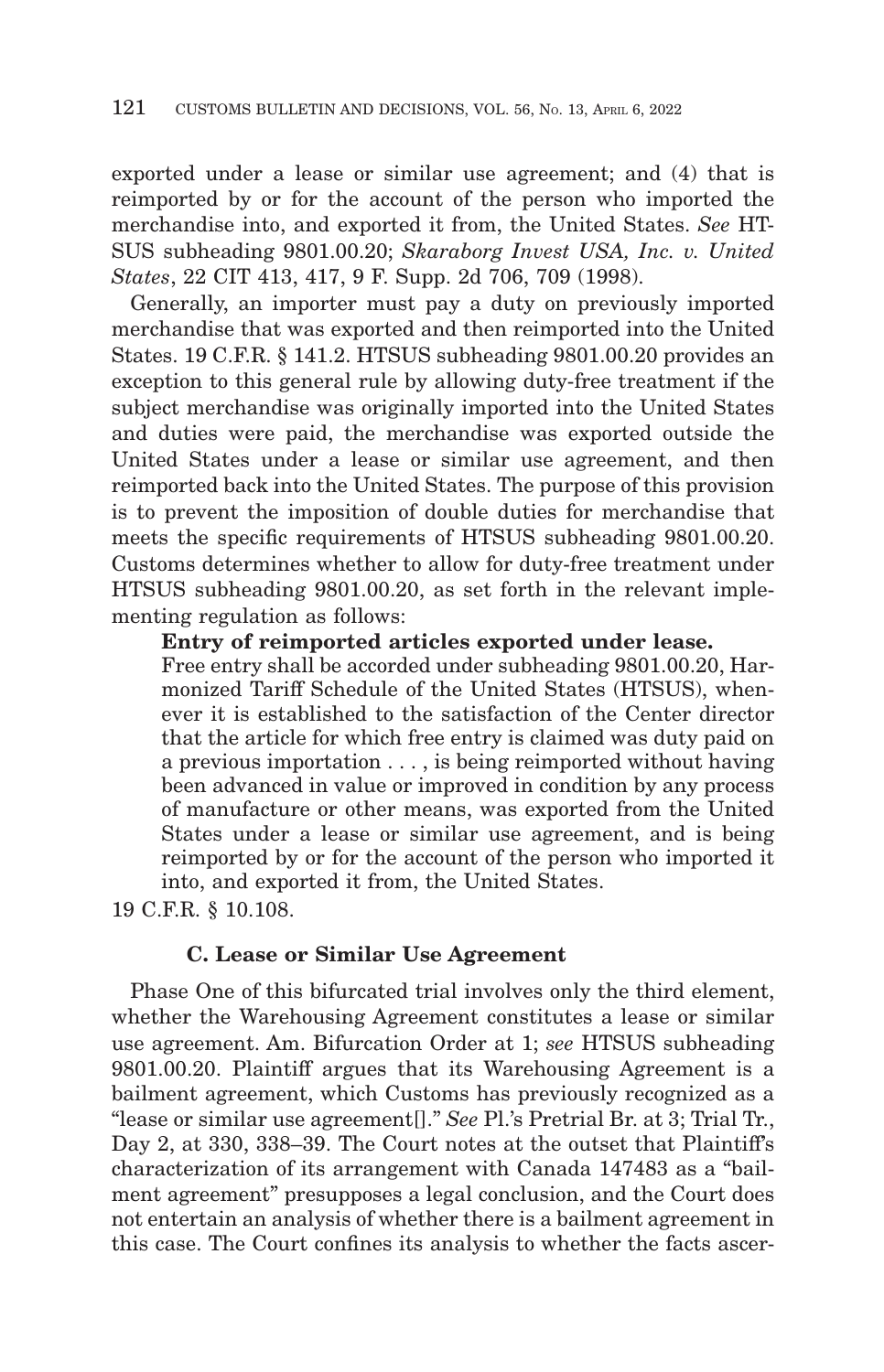tained at trial establish a lease or similar use agreement under a statutory analysis of HTSUS subheading 9801.00.20.

The Court looks to dictionary definitions to construe the tariff terms "lease or similar use agreement[]." "Lease" is defined as "[a] contract by which a rightful possessor of personal property conveys the right to use that property in exchange for consideration." *Lease* (5), *Black's Law Dictionary* (11th ed. 2019). "Similar" is defined as "alike in substance or essentials." *Similar*, *Merriam-Webster's Collegiate Dictionary* at 1161 (11th ed. 2020). "Use" as a noun is defined as "[t]he application or employment of something." *Use* (noun) (1), *Black's Law Dictionary* (11th ed. 2019). "Use" as a verb is defined as "[t]o employ for the accomplishment of a purpose." *Use* (verb) (1), *Black's Law Dictionary* (11th ed. 2019). "Use" is also defined as "to carry out a purpose or action." *Use*, *MerriamWebster's Collegiate Dictionary* at 1378. "Agreement" is defined as "[a] mutual understanding between two or more persons about their relative rights and duties regarding past or future performances; a manifestation of mutual assent by two or more persons." *Agreement* (1), *Black's Law Dictionary* (11th ed. 2019).

Accordingly, the Court construes the terms "lease or similar use agreement[]" under HTSUS subheading 9801.00.20 in light of these relevant dictionary definitions as follows:

The Court construes the term "lease" to mean a contract by which a rightful possessor of the subject merchandise conveys the right to employ the subject merchandise for the accomplishment of a purpose or action in exchange for consideration.

The Court construes the terms "similar use agreement" and "use agreement similar to a lease" to be synonymous in the context of HTSUS subheading 9801.00.20, because "similar" compares the use agreement to a lease.

The Court construes the synonymous terms "similar use agreement" and "use agreement similar to a lease" to mean a mutual understanding between two or more parties to employ the subject merchandise for the accomplishment of a purpose or action that is alike in substance to a lease. Both a lease and a similar use agreement require that the subject merchandise be employed for the accomplishment of a purpose or action.

Few cases at the U.S. Court of International Trade have opined on a lease or similar use agreement. In *Werner & Pfleiderer Corp. v. United States* ("*Werner*"), 17 CIT 916 (1993), the court held that consideration is not required for a valid similar use agreement. 17 CIT at 918. The Court of International Trade defined a "similar use agreement" under HTSUS subheading 9801.00.20 as a loan for tem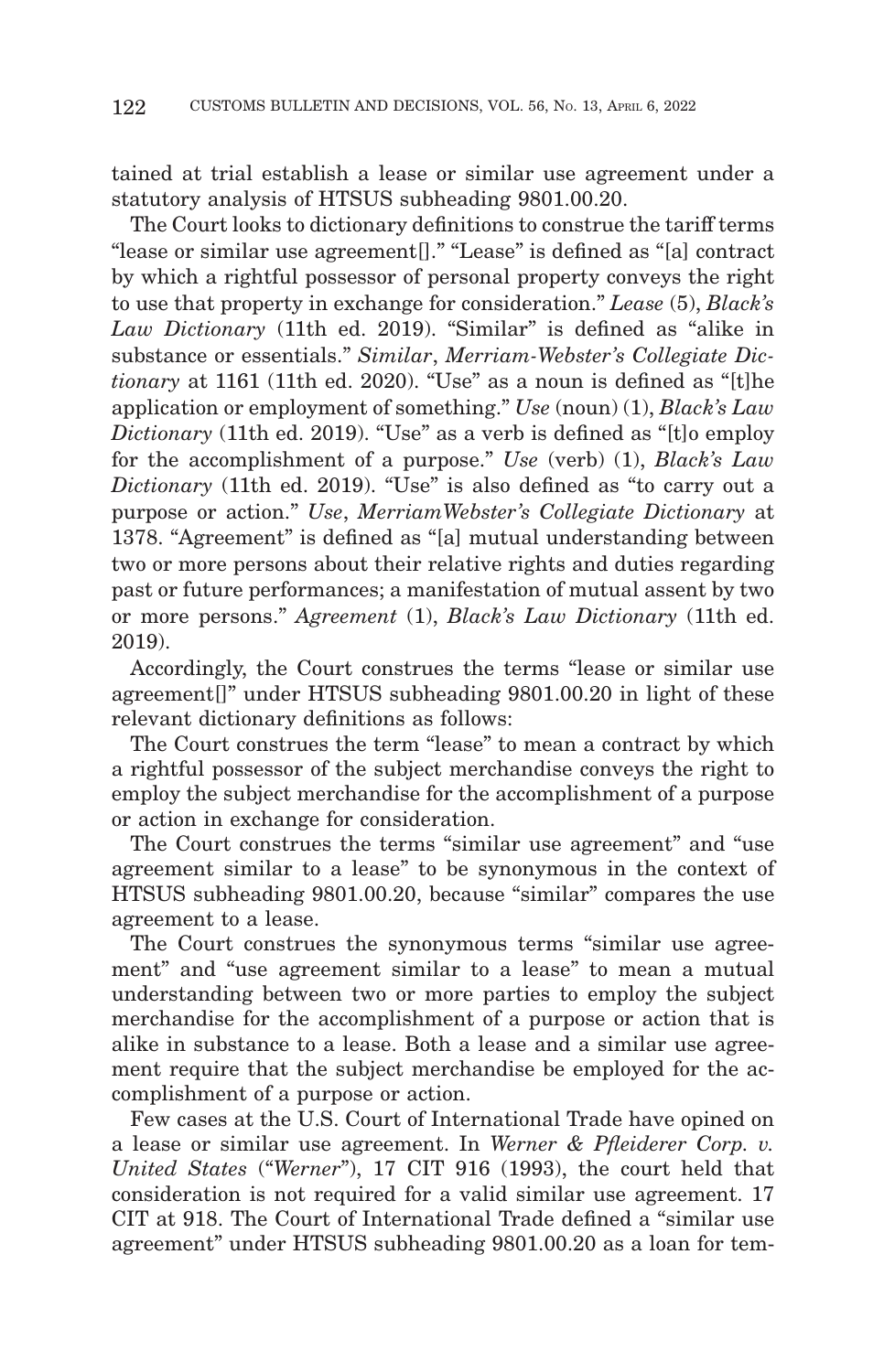porary use. *Skaraborg*, 22 CIT at 418; *Werner*, 17 CIT at 918. In *Werner*, the subject merchandise machine was reimported to the United States after it was loaned by the plaintiff to Ogilvie Mills Limited and several test runs of the subject merchandise machine were performed at Ogilvie Mills Limited's facilities in Canada. 17 CIT at 916. The *Werner* court determined that the agreement to "loan" the machine "for testing purposes" was "either a lease or a similar use agreement." *Id.* at 918–19. This is consistent with the Court's definition of a similar use agreement because testing requires operating the subject merchandise for the accomplishment of a purpose or action.

Legislative history also supports the Court's statutory interpretation. In the 1963 version of the Tariff Schedule of the United States ("TSUS"), which followed the enactment of the Tariff Classification Act of 1962, Pub. L. No. 87–456, Item 801.00 of the TSUS appeared as follows:

Articles, previously imported, with respect to which the duty was paid upon such previous importation, if (1) reimported, without having been advanced in value or improved in condition by any process of manufacture or other means while abroad, after having been exported under *lease to a foreign manufacturer*, and (2) reimported by or for the account of the person who imported it into, and exported it from, the United States.

Tariff Classification Act of 1962, Pub. L. No. 87–456, Schedule 8, Item 801.00, 77A Stat. 403, 406 (1962) (emphasis added). Item 801.00 of the TSUS was amended by the Trade and Tariff Act of 1984, Pub. L. No. 98–573, to language identical to the language of HTSUS subheading 9801.00.20, as follows:

## **SEC. 118. REIMPORTATION OF CERTAIN ARTICLES ORIGINALLY IMPORTED DUTY FREE.**

Item 801.00 is amended—

. . .

 $(2)$  by striking out "lease to a foreign manufacturer" in clause  $(1)$ and inserting in lieu thereof "*lease or similar use agreements*."

Trade and Tariff Act of 1984, Pub. L. 98–573, § 118, 98 Stat. 2948, 2953–54 (1984) (emphasis added). The legislative intent is recorded in a Ways and Means Committee Report of stand-alone bill H.R. 5448, as the amendment was originally introduced, and later a House of Representatives Report of the amendment as combined with other bills in omnibus bill H.R. 6064: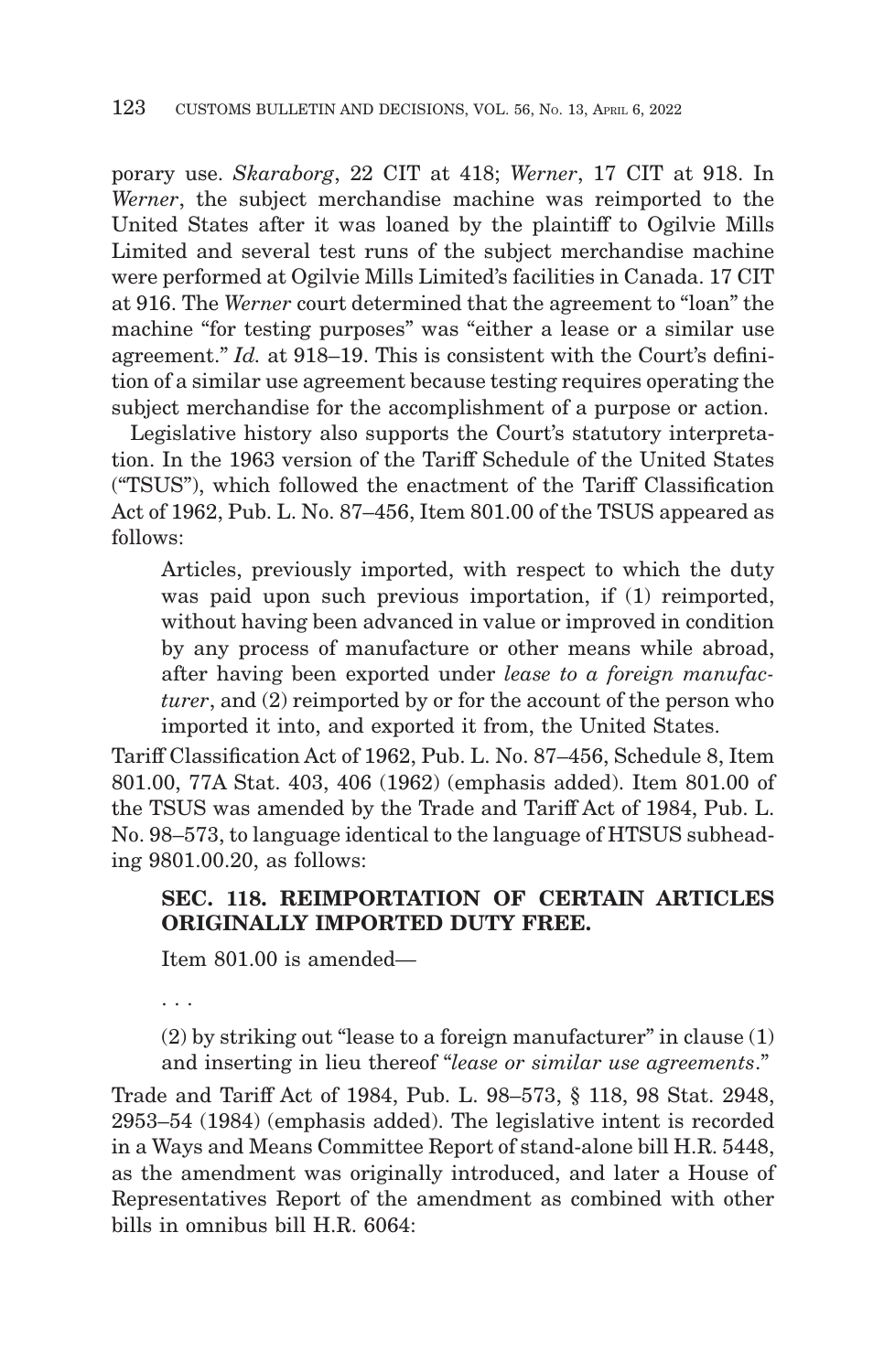Section 1 of H.R. 5448, if enacted, would extend the duty-free treatment of item 801.00 of the Tariff Schedules of the United States (TSUS) to the reimportation of articles which were imported into the United States and then exported *under lease or similar use agreement* to an entity other than a foreign manufacturer. . . . The intent of this legislation is to extend the coverage of that provision to the reimportation of goods which were exported *under lease* to someone other than a foreign manufacturer; of particular concern are exportations *under lease* to a government or service industry. . . .

Item 801.00 may be applied to any type of article. However, it appears to be primarily applied to the reimportation of injection molds for plastic or rubber products, such as combs, plastic houseware items, toys, or tires. The molds are manufactured of steel and generally range in price from \$8,000 to \$80,000. Other reimported articles entered under item 801.00 include dies of all kinds and general tooling equipment such as jigs, fixtures, and CNC machine lathes. . . .

Report on Miscellaneous Tariff and Customs Bills Before the Subcomm. on Trade of the H. Comm. on Ways and Means, 98th Cong. 34, 157–59 (1984) (emphasis added); *see also* H.R. Rep. No. 98–1015, at 1, 24 (1984), *reprinted in* 1984 U.S.C.C.A.N. 4960, 4983. The word "lease" in Item 801.00 was replaced with the phrase "lease or similar use agreement," but the legislative history reflects a focus on lease with references to "goods which were exported under lease" and "exportations under lease." A reading of the entire report supports a conclusion that the expansion of the provision intended by the 1984 amendment does not apply to all goods that were imported and duty-paid, then exported and reimported, under any type of agreement that might be described as a use agreement, but rather a use agreement that is similar to a lease.

Based on credible testimony presented during a bench trial, the Court finds that under the Warehousing Agreement in this case, SGS and Canada 147483 expressed a mutual understanding for Canada 147483 to "take delivery of merchandise on behalf of [SGS] and to hold said merchandise pending the instructions of [SGS] regarding the disposition of the merchandise;" "provide all necessary labor for the handling, storage and safe keeping of the property deposited for storage;" "assist [SGS] and its agents in the transportation of the merchandise both to and from the warehouse;" "create and maintain inventory records of all merchandise delivered to [Canada 147483]; "maintain perpetual inventory records;" "assist [SGS] in the issuance of samples from the inventory on deposit;" "take periodic inventory of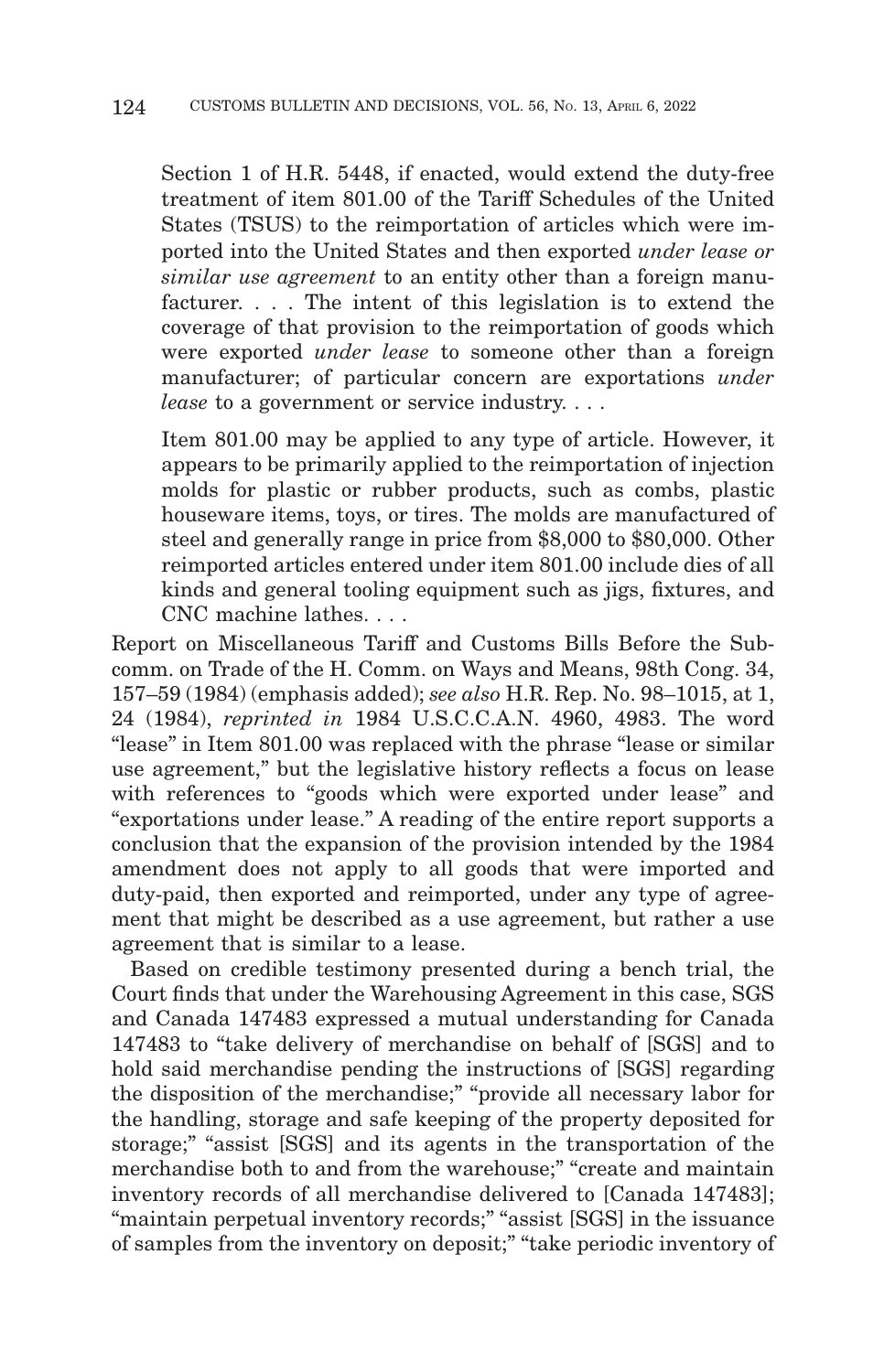the merchandise deposited;" and "provide, at [SGS'] request, all of the services typically provided by a Warehouseman in the ordinary course of business, including, but not limited to, 'pick & pack' services." Warehousing Agreement at 1–2. Evidence elicited at trial established that Canada 147483's handling of the subject merchandise involved confirming the number of cartons in the shipment; notifying SGS of any open or damaged boxes; segregating by style, color, and size; placing the merchandise in appropriate areas; retrieving the inventory by style and color as indicated on the pick ticket; packing the merchandise; and arranging for a carrier to ship the merchandise to the customer. Schedule C ¶¶ 65–66; Trial Tr., Day 1, at 91–94, 217, 235, 252–55, 257–59; *see* Pl.'s Ex. 14. The Court finds that sufficient credible evidence was presented at trial to establish that Canada 147483 employees, pursuant to the Warehousing Agreement, used the subject merchandise for the accomplishment of the purpose or action of providing warehousing and "pick and pack" services that satisfies the meaning of a similar use agreement under HTSUS subheading 9801.00.20.

Defendant argues that by its plain or common meaning, a "use agreement similar to a lease" conveys the right to use and possess the property, and that possession is characterized by dominion and control over the property. Def.'s Pretrial Br. at 21; Trial Tr., Day 2, at 345–47. Defendant contends that because the services covered by the Warehousing Agreement do not involve use of merchandise, and Canada 147483 did not have exclusive possession, control, or dominion over the subject merchandise and could not use the subject merchandise as it wished, the Warehousing Agreement is not a use agreement similar to a lease. Def.'s Pretrial Br. at 21–26; Trial Tr., Day 2, at 347–52.

The Court does not agree with Defendant that the "use" must be for the specific purpose for which the subject merchandise was designed (for example, Canada 147483 employees do not need to wear the bathing suits for swimming under the "use" requirement), but it is sufficient if some purpose or action, such as performing warehousing services or "pick and pack" services, or testing as in *Werner*, is the purpose or action under the agreement.

Defendant proposed including an element of possession by defining "lease" as "a contract by which one owning property grants to another the right to possess, use and enjoy it for a specified period of time in exchange for periodic payments." Def.'s Pretrial Br. at 18–19 (quoting *Black's Law Dictionary* at 800 (5th ed. 1979)) (emphasis and internal punctation omitted). Defendant proposed defining "possession" as: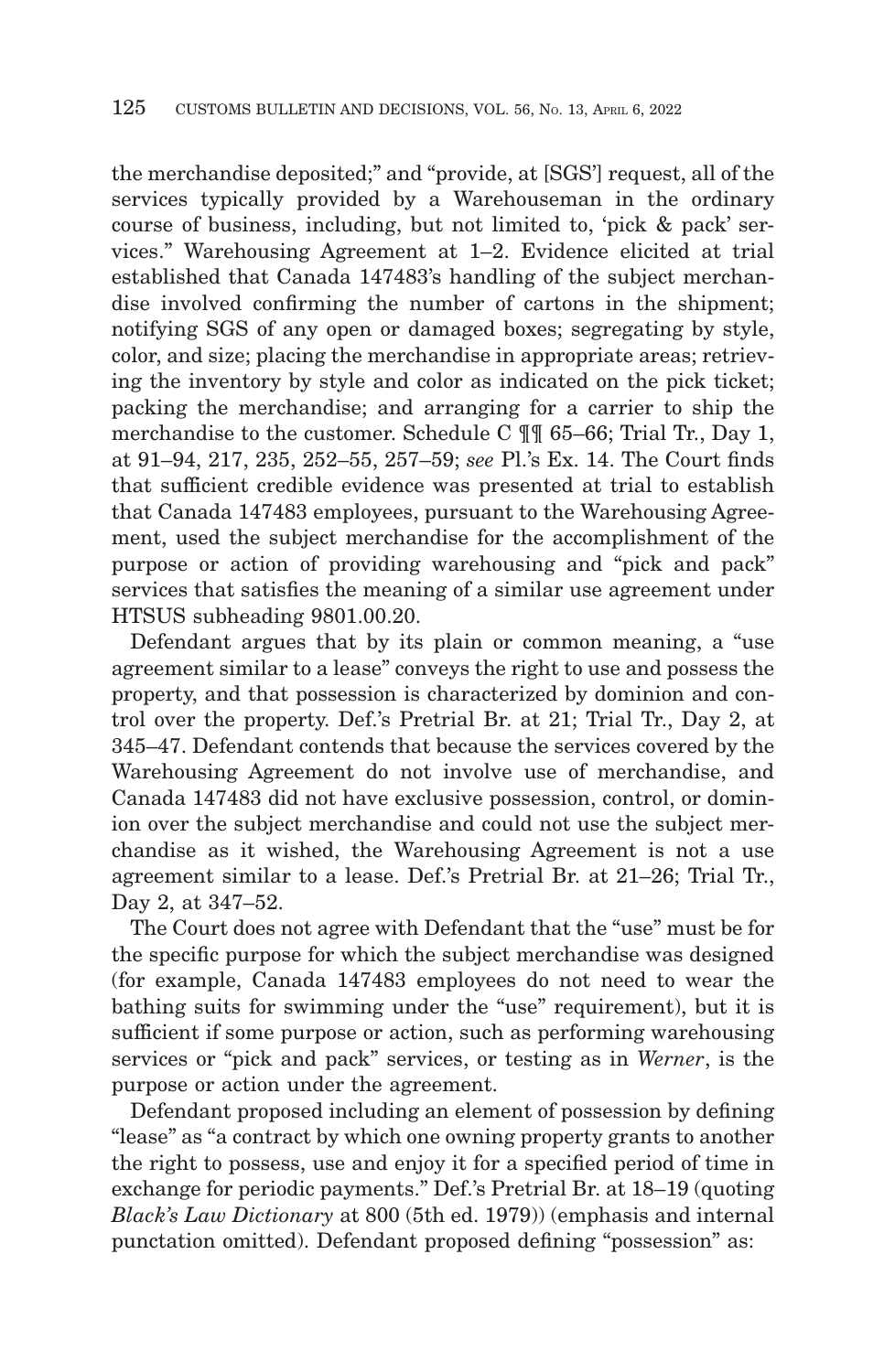1. The fact of having or holding property in one's power; the exercise of dominion over property. 2. The right under which one may exercise control over something to the exclusion of all others; the continuing exercise of a claim to the exclusive use of a material object. 3. Civil law. The detention or use of a physical thing with the intent to hold it as one's own. La. Civ. Code art.  $3421(a)$ . 4. (usu. pl.) Something that a person owns or controls. . . .

*Id.* at 10 n.2 & 18–19 (quoting *Black's Law Dictionary* (11th ed. 2019)). The Court rejects Defendant's contention that use under HT-SUS subheading 9801.00.20 must involve Canada 147483 possessing or having exclusive control over the subject merchandise, akin to temporary ownership of the goods. The Court declines to read "use" as narrowly as proposed by Defendant.

In sum, the Court concludes based on the credible evidence presented at trial that the Warehousing Agreement is a lease or similar use agreement, specifically a mutual understanding between two or more parties to employ the subject merchandise for the accomplishment of the purpose or action of providing warehousing and "pick and pack" services that is alike in substance to a lease. Therefore, the Court holds that the Warehousing Agreement is a lease or similar use agreement for purposes of HTSUS subheading 9801.00.20. Because the third requirement of HTSUS subheading 9801.00.20 is satisfied, the Court concludes that a further trial on Phase Two of the Bifurcation Order shall proceed.<sup>2</sup>

### **CONCLUSION**

For the foregoing reasons, the Court holds that the Warehousing Agreement is a lease or similar use agreement and a trial should proceed under Phase Two of the Bifurcation Order to determine whether Plaintiff's subject entries qualify for duty-free treatment under HTSUS subheading 9801.00.20.

It is hereby

**ORDERED** that following a bench trial, the Court concludes that the Warehousing Agreement is a lease or similar use agreement under Phase One of the Bifurcation Order; and it is further

<sup>2</sup> The Court considered supplemental briefing and held oral argument on the issue of whether 19 U.S.C. § 1625 $(c)$  applies in this case. In light of the Court's holding that the Warehousing Agreement is a lease or similar use agreement for purposes of HTSUS subheading 9801.00.20, the Court need not address the 19 U.S.C. § 1625(c) arguments presented by the Parties.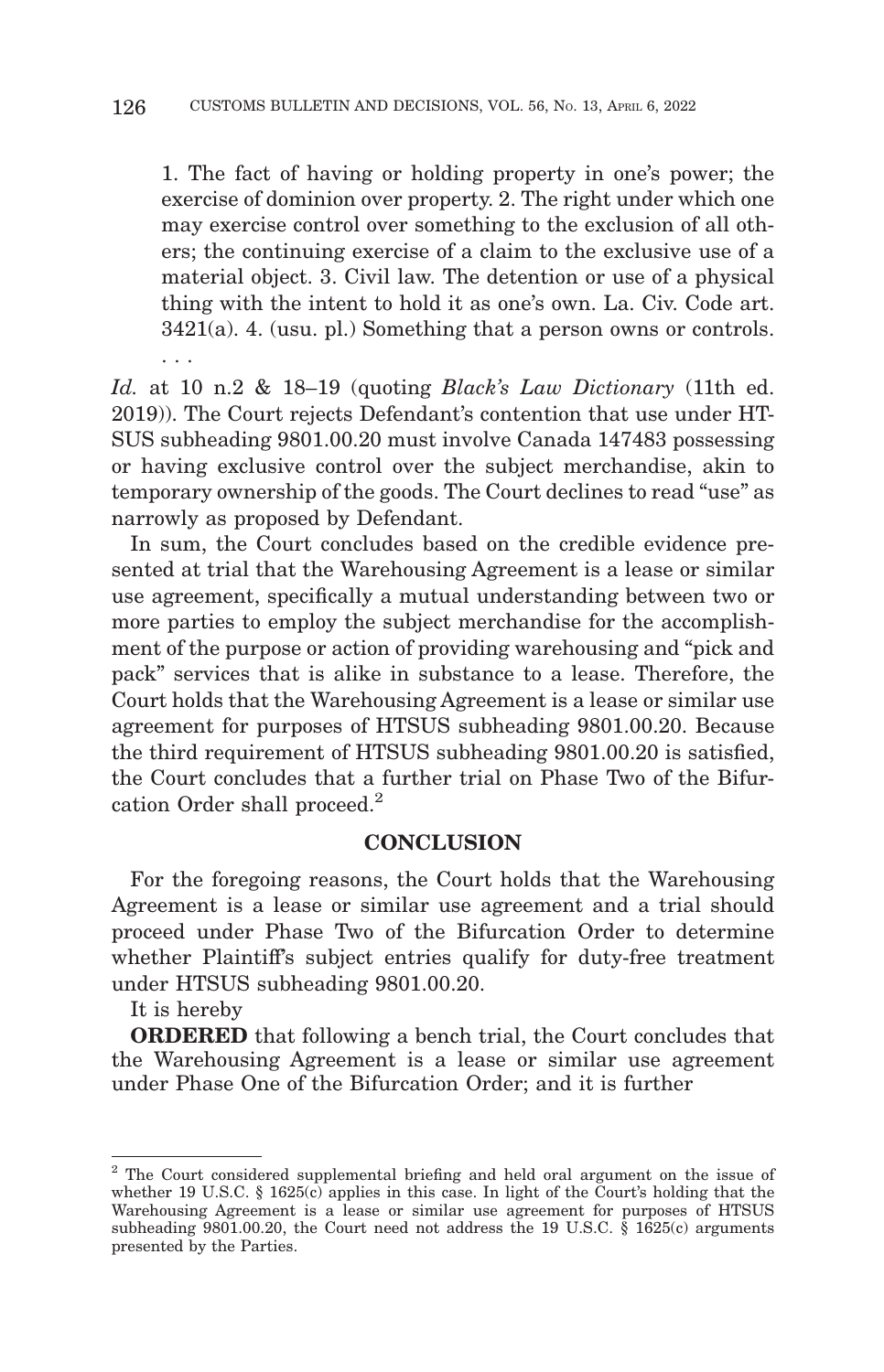**ORDERED** that a trial should proceed under Phase Two of the Bifurcation Order to determine whether Plaintiff's subject entries qualify for duty-free treatment under HTSUS subheading 9801.00.20; and it is further

**ORDERED** that a status conference will be scheduled accordingly. Dated: March 21, 2022

New York, New York

*/s/ Jennifer Choe-Groves* JENNIFER CHOE-GROVES, JUDGE